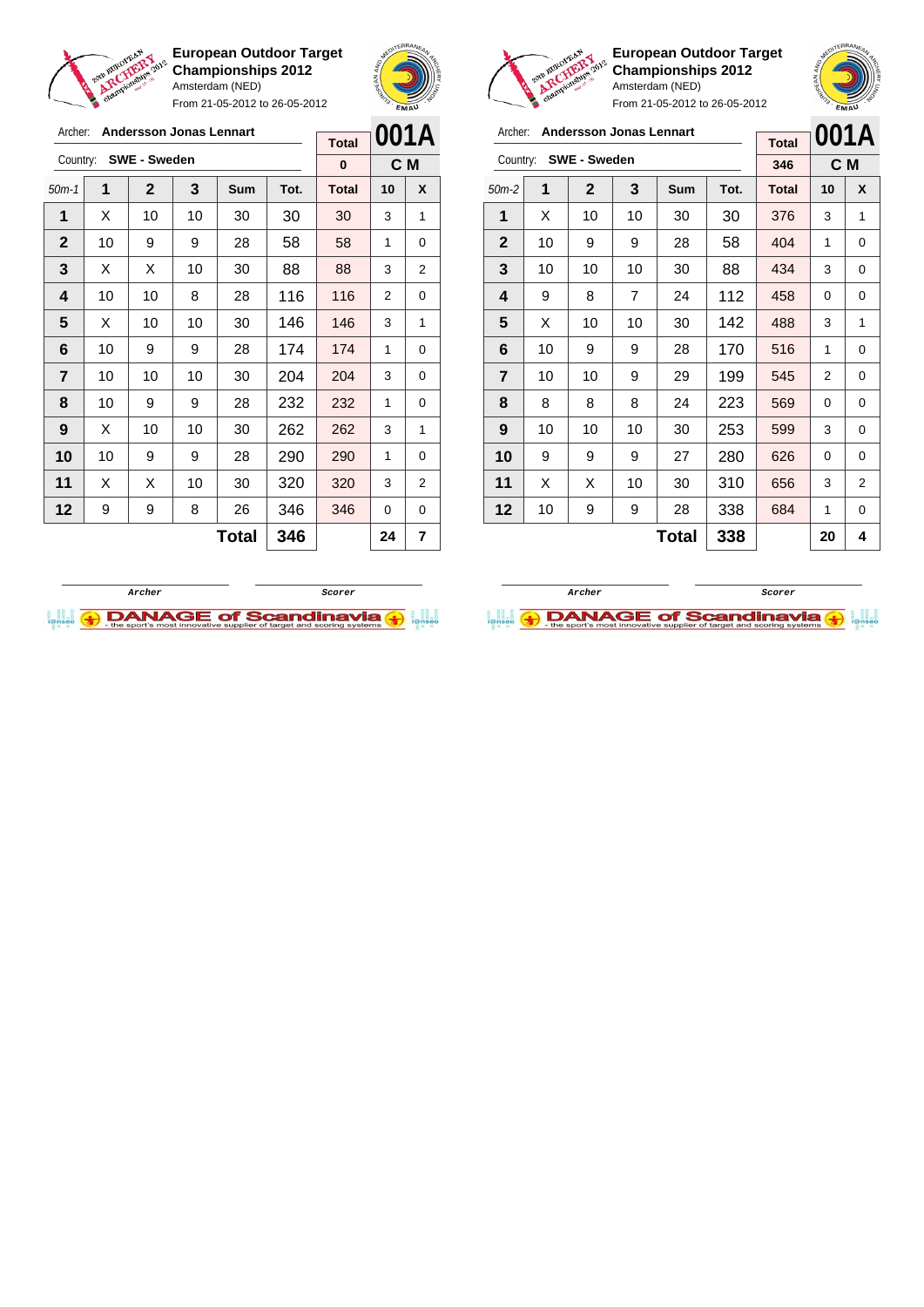

From 21-05-2012 to 26-05-2012





**European Outdoor Target Championships 2012** Amsterdam (NED)

| Archer:        |    | Kyritsoglou Sam      |     |     | 001B |              |    |                |
|----------------|----|----------------------|-----|-----|------|--------------|----|----------------|
|                |    |                      |     |     |      | <b>Total</b> |    |                |
| Country:       |    | <b>BEL - Belgium</b> |     |     |      | 344          |    | C <sub>M</sub> |
| $50m-2$        | 1  | $\mathbf{2}$         | 3   | Sum | Tot. | <b>Total</b> | 10 | X              |
| 1              | X  | X                    | 10  | 30  | 30   | 374          | 3  | $\overline{2}$ |
| $\mathbf{2}$   | 9  | 9                    | 9   | 27  | 57   | 401          | 0  | 0              |
| 3              | X  | 10                   | 10  | 30  | 87   | 431          | 3  | 1              |
| 4              | 10 | 9                    | 9   | 28  | 115  | 459          | 1  | 0              |
| 5              | X  | Х                    | 10  | 30  | 145  | 489          | 3  | $\overline{2}$ |
| 6              | 9  | 9                    | 9   | 27  | 172  | 516          | 0  | 0              |
| $\overline{7}$ | 10 | 10                   | 9   | 29  | 201  | 545          | 2  | 0              |
| 8              | 9  | 9                    | 9   | 27  | 228  | 572          | 0  | 0              |
| 9              | X  | 10                   | 10  | 30  | 258  | 602          | 3  | 1              |
| 10             | 9  | 9                    | 8   | 26  | 284  | 628          | 0  | 0              |
| 11             | X  | X                    | 10  | 30  | 314  | 658          | 3  | $\overline{2}$ |
| 12             | 10 | 9                    | 686 | 1   | 0    |              |    |                |
|                |    |                      |     | 19  | 8    |              |    |                |





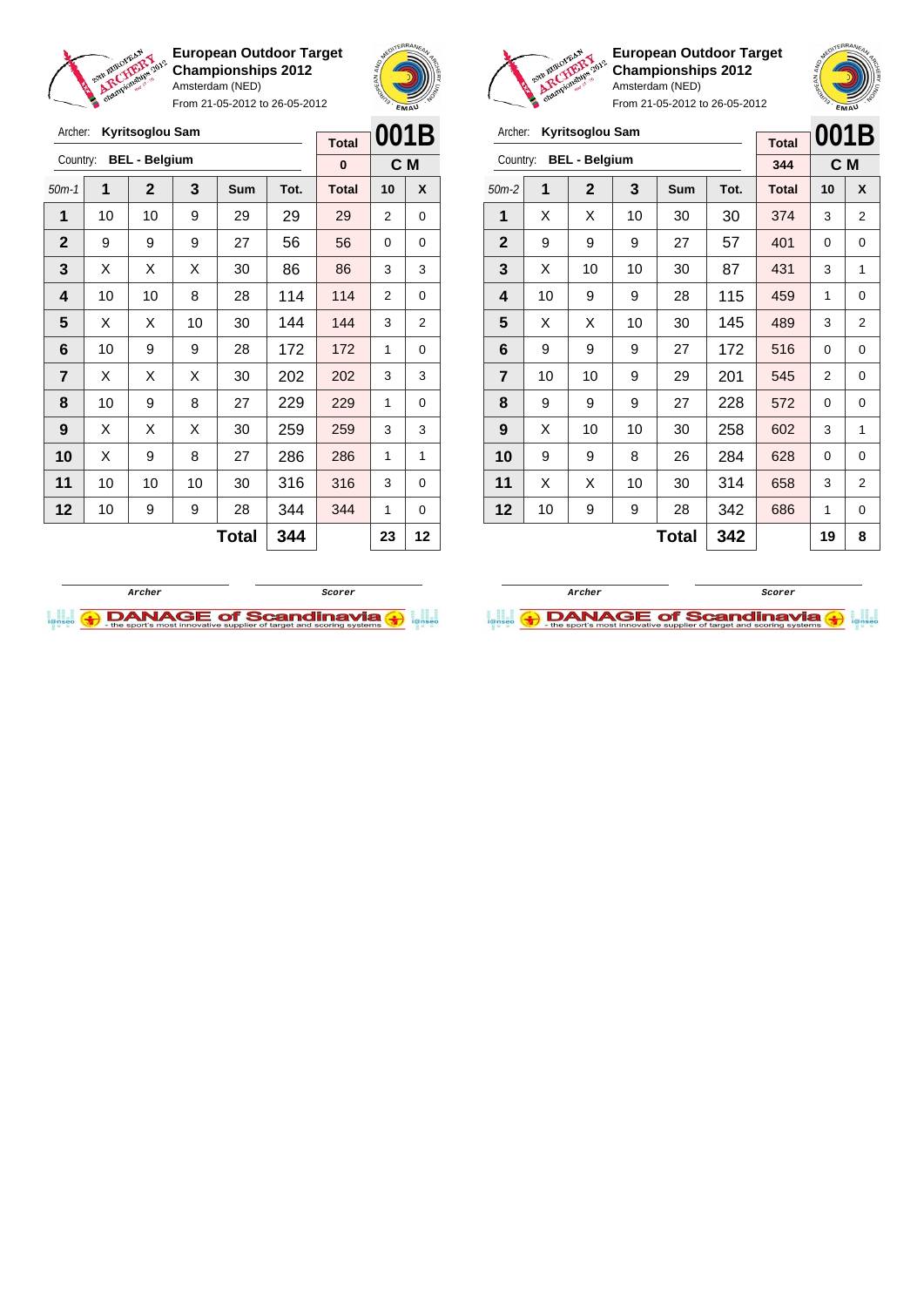

Archer: **Serna Jonas**

**European Outdoor Target Championships 2012** Amsterdam (NED)

From 21-05-2012 to 26-05-2012





**European Outdoor Target Championships 2012** Amsterdam (NED)

**001C**

|            | Archer: Serna Jonas                           |  |
|------------|-----------------------------------------------|--|
| <b>A 1</b> | distribution of the following the contract of |  |

| Archer:     | Serna Jonas |                 |    |       |      |              |          | 001C |
|-------------|-------------|-----------------|----|-------|------|--------------|----------|------|
| Country:    |             | LTU - Lithuania |    |       |      | 315          | C M      |      |
| $50m-2$     | 1           | $\mathbf 2$     | 3  | Sum   | Tot. | <b>Total</b> | 10       | X    |
| 1           | X           | 10              | 10 | 30    | 30   | 345          | 3        | 1    |
| $\mathbf 2$ | 9           | 9               | 9  | 27    | 57   | 372          | 0        | 0    |
| 3           | 10          | 10              | 10 | 30    | 87   | 402          | 3        | 0    |
| 4           | 10          | 9               | 8  | 27    | 114  | 429          | 1        | 0    |
| 5           | X           | 10              | 10 | 30    | 144  | 459          | 3        | 1    |
| 6           | 10          | 9               | 9  | 28    | 172  | 487          | 1        | 0    |
| 7           | 10          | 9               | 9  | 28    | 200  | 515          | 1        | 0    |
| 8           | 8           | 8               | 8  | 24    | 224  | 539          | 0        | 0    |
| 9           | 10          | 9               | 9  | 28    | 252  | 567          | 1        | 0    |
| 10          | 8           | 8               | 8  | 24    | 276  | 591          | $\Omega$ | 0    |
| 11          | X           | X               | 10 | 30    | 306  | 621          | 3        | 2    |
| 12          | 9           | 9               | 9  | 27    | 333  | 648          | 0        | 0    |
|             |             |                 |    | Total | 333  |              | 16       | 4    |

| Archer:      |    | Serna Jonas     |                | <b>Total</b> |      | 001C         |          |     |
|--------------|----|-----------------|----------------|--------------|------|--------------|----------|-----|
| Country:     |    | LTU - Lithuania |                |              |      | 0            |          | C M |
| $50m-1$      | 1  | $\mathbf{2}$    | 3              | Sum          | Tot. | <b>Total</b> | 10       | X   |
| 1            | 10 | 10              | 9              | 29           | 29   | 29           | 2        | 0   |
| $\mathbf{2}$ | 9  | 9               | $\overline{7}$ | 25           | 54   | 54           | $\Omega$ | 0   |
| 3            | 10 | 9               | 9              | 28           | 82   | 82           | 1        | 0   |
| 4            | 9  | 8               | 7              | 24           | 106  | 106          | 0        | 0   |
| 5            | Х  | Х               | 10             | 30           | 136  | 136          | 3        | 2   |
| 6            | 9  | 7               | М              | 16           | 152  | 152          | 0        | 0   |
| 7            | 10 | 9               | 9              | 28           | 180  | 180          | 1        | 0   |
| 8            | 9  | 8               | 8              | 25           | 205  | 205          | 0        | 0   |
| 9            | X  | 10              | 10             | 30           | 235  | 235          | 3        | 1   |
| 10           | 9  | 9               | 8              | 26           | 261  | 261          | 0        | 0   |
| 11           | X  | 10              | 9              | 29           | 290  | 290          | 2        | 1   |
| 12           | 9  | 8               | 8              | 25           | 315  | 315          | 0        | 0   |
|              |    |                 |                | Total        | 315  |              | 12       | 4   |
|              |    |                 |                |              |      |              |          |     |



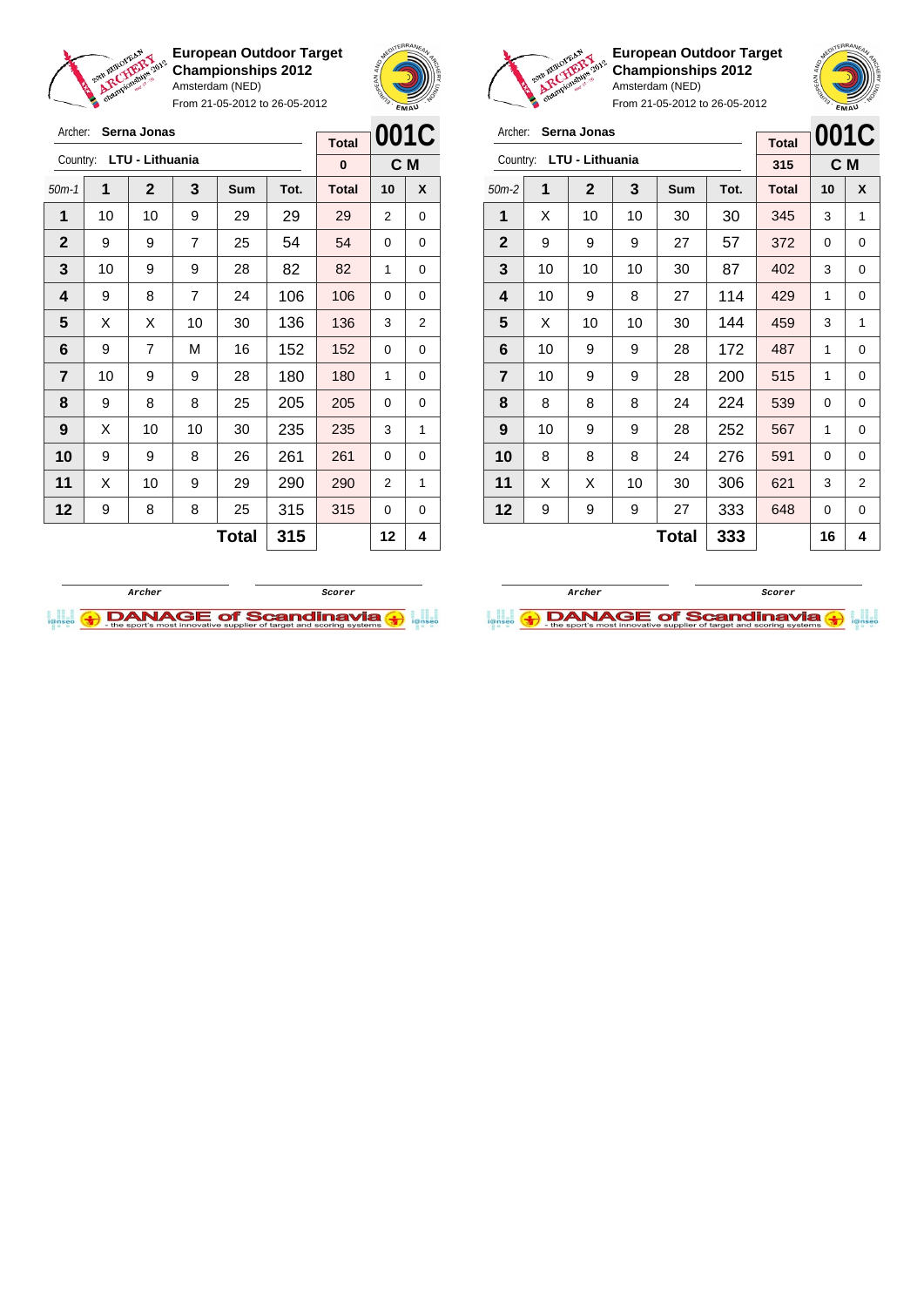

From 21-05-2012 to 26-05-2012





**European Outdoor Target Championships 2012** Amsterdam (NED)

|                     | etnampion and |                     | Amsterdam (NED)          |     | From 21-05-2012 to 26-05-2012 |                     | <b>EMAY</b> | Noinn |
|---------------------|---------------|---------------------|--------------------------|-----|-------------------------------|---------------------|-------------|-------|
| Archer:<br>Country: |               | <b>RUS - Russia</b> | <b>Khaludorov Danzan</b> |     |                               | <b>Total</b><br>338 | 001D        | C M   |
| $50m-2$             | 1             | $\mathbf{2}$        | 3                        | Sum | Tot.                          | Total               | 10          | X     |
| 1                   | X             | 10                  | 9                        | 29  | 29                            | 367                 | 2           | 1     |
| $\mathbf{2}$        | 9             | 9                   | 9                        | 27  | 56                            | 394                 | 0           | 0     |
| 3                   | X             | 10                  | 10                       | 30  | 86                            | 424                 | 3           | 1     |
| 4                   | 9             | 9                   | 9                        | 27  | 113                           | 451                 | 0           | 0     |
| 5                   | X             | X                   | 10                       | 30  | 143                           | 481                 | 3           | 2     |
| 6                   | 10            | 9                   | 8                        | 27  | 170                           | 508                 | 1           | 0     |
| $\overline{7}$      | Χ             | X                   | X                        | 30  | 200                           | 538                 | 3           | 3     |

 $Total | 343 | 20 | 8$ 

| Archer:        |    | <b>Khaludorov Danzan</b> |                | <b>Total</b> | 001D |              |    |     |
|----------------|----|--------------------------|----------------|--------------|------|--------------|----|-----|
| Country:       |    | <b>RUS - Russia</b>      |                |              |      | $\bf{0}$     |    | C M |
| $50m-1$        | 1  | $\mathbf{2}$             | 3              | Sum          | Tot. | <b>Total</b> | 10 | X   |
| 1              | 10 | 10                       | 10             | 30           | 30   | 30           | 3  | 0   |
| $\mathbf{2}$   | 9  | 8                        | 8              | 25           | 55   | 55           | 0  | 0   |
| 3              | X  | X                        | 10             | 30           | 85   | 85           | 3  | 2   |
| 4              | 9  | 9                        | 8              | 26           | 111  | 111          | 0  | 0   |
| 5              | X  | 10                       | 9              | 29           | 140  | 140          | 2  | 1   |
| 6              | 9  | 8                        | $\overline{7}$ | 24           | 164  | 164          | 0  | 0   |
| $\overline{7}$ | X  | 10                       | 10             | 30           | 194  | 194          | 3  | 1   |
| 8              | 10 | 9                        | 9              | 28           | 222  | 222          | 1  | 0   |
| 9              | X  | X                        | X              | 30           | 252  | 252          | 3  | 3   |
| 10             | X  | 9                        | 8              | 27           | 279  | 279          | 1  | 1   |
| 11             | X  | 10                       | 10             | 30           | 309  | 309          | 3  | 1   |
| 12             | 10 | 10                       | 9              | 29           | 338  | 338          | 2  | 0   |
|                |    |                          | 338            |              | 21   | 9            |    |     |





 | 10 | 9 | 9 | 28 | 228 | 566 | 1 | 0 | 10 | 10 | 10 | 30 | 258 | 596 | 3 | 0 | 10 | 10 | 9 | 29 | 287 | 625 | 2 | 0 | X | 10 | 9 | 29 | 316 | 654 | 2 | 1 | 9 | 9 | 9 | 27 | 343 | 681 | 0 | 0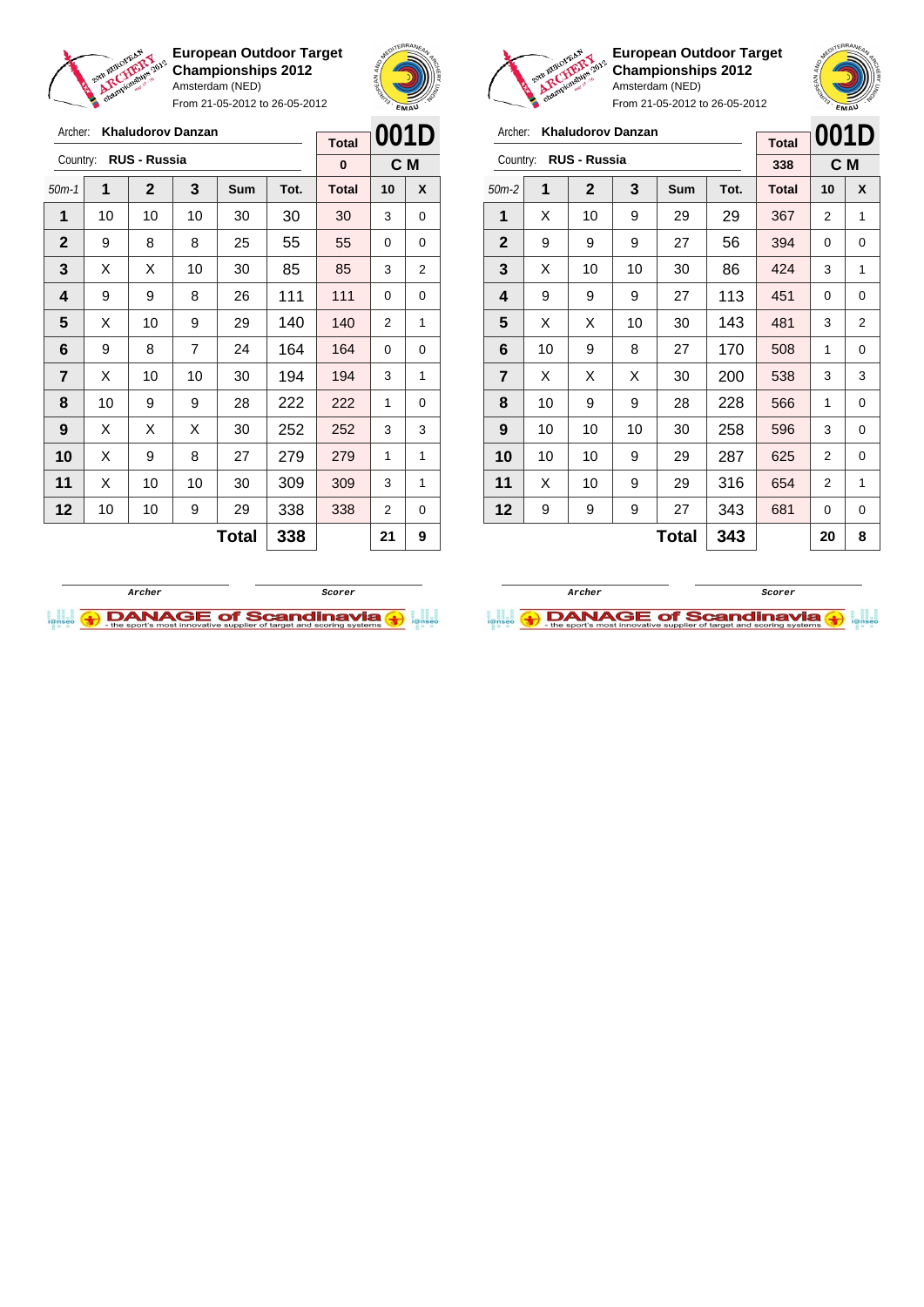

From 21-05-2012 to 26-05-2012





**European Outdoor Target Championships 2012** Amsterdam (NED)

**002A C M**

|                | <b>Carlsson Magnus</b><br>Archer: |                     |    |            |      |              |                |                | Archer:      |    | <b>Carlsson Magnus</b> |    |              |      |              |                |                |
|----------------|-----------------------------------|---------------------|----|------------|------|--------------|----------------|----------------|--------------|----|------------------------|----|--------------|------|--------------|----------------|----------------|
|                |                                   |                     |    |            |      | <b>Total</b> |                | 002A           |              |    |                        |    |              |      | <b>Total</b> | 002/           |                |
| Country:       |                                   | <b>SWE - Sweden</b> |    |            |      | $\bf{0}$     |                | C M            | Country:     |    | <b>SWE - Sweden</b>    |    |              |      | 349          |                | C M            |
| $50m-1$        | 1                                 | $\overline{2}$      | 3  | <b>Sum</b> | Tot. | <b>Total</b> | 10             | X              | $50m-2$      | 1  | $\mathbf{2}$           | 3  | <b>Sum</b>   | Tot. | <b>Total</b> | 10             | X              |
| 1              | X                                 | X                   | 9  | 29         | 29   | 29           | $\overline{2}$ | $\overline{2}$ | 1            | 10 | 10                     | 10 | 30           | 30   | 379          | 3              | 0              |
| $\mathbf{2}$   | 9                                 | 9                   | 9  | 27         | 56   | 56           | $\Omega$       | $\mathbf 0$    | $\mathbf{2}$ | 10 | 10                     | 9  | 29           | 59   | 408          | $\overline{2}$ | 0              |
| 3              | X                                 | 10                  | 9  | 29         | 85   | 85           | 2              | 1              | 3            | X  | 10                     | 10 | 30           | 89   | 438          | 3              | 1              |
| 4              | 9                                 | 9                   | 9  | 27         | 112  | 112          | $\Omega$       | $\Omega$       | 4            | 10 | 9                      | 9  | 28           | 117  | 466          | 1              | 0              |
| 5              | X                                 | 10                  | 10 | 30         | 142  | 142          | 3              | 1              | 5            | X  | X                      | 10 | 30           | 147  | 496          | 3              | $\overline{a}$ |
| 6              | 10 <sup>1</sup>                   | 10                  | 10 | 30         | 172  | 172          | 3              | 0              | 6            | 10 | 10                     | 9  | 29           | 176  | 525          | $\overline{2}$ | 0              |
| $\overline{7}$ | 10                                | 10                  | 10 | 30         | 202  | 202          | 3              | 0              | 7            | X  | 10                     | 10 | 30           | 206  | 555          | 3              |                |
| 8              | 10                                | 10                  | 10 | 30         | 232  | 232          | 3              | 0              | 8            | 10 | 10                     | 9  | 29           | 235  | 584          | 2              | 0              |
| 9              | 10                                | 10                  | 10 | 30         | 262  | 262          | 3              | $\mathbf 0$    | 9            | 10 | 9                      | 9  | 28           | 263  | 612          | 1              | 0              |
| 10             | 10 <sup>1</sup>                   | 9                   | 9  | 28         | 290  | 290          | 1              | 0              | 10           | 9  | 8                      | 8  | 25           | 288  | 637          | 0              | 0              |
| 11             | X                                 | X                   | 10 | 30         | 320  | 320          | 3              | 2              | 11           | X  | 10                     | 10 | 30           | 318  | 667          | 3              | 1              |
| 12             | 10                                | 10                  | 9  | 29         | 349  | 349          | 2              | 0              | 12           | 10 | 9                      | 9  | 28           | 346  | 695          | 1              | 0              |
|                |                                   |                     |    | Total      | 349  |              | 25             | 6              |              |    |                        |    | <b>Total</b> | 346  |              | 24             | 5              |



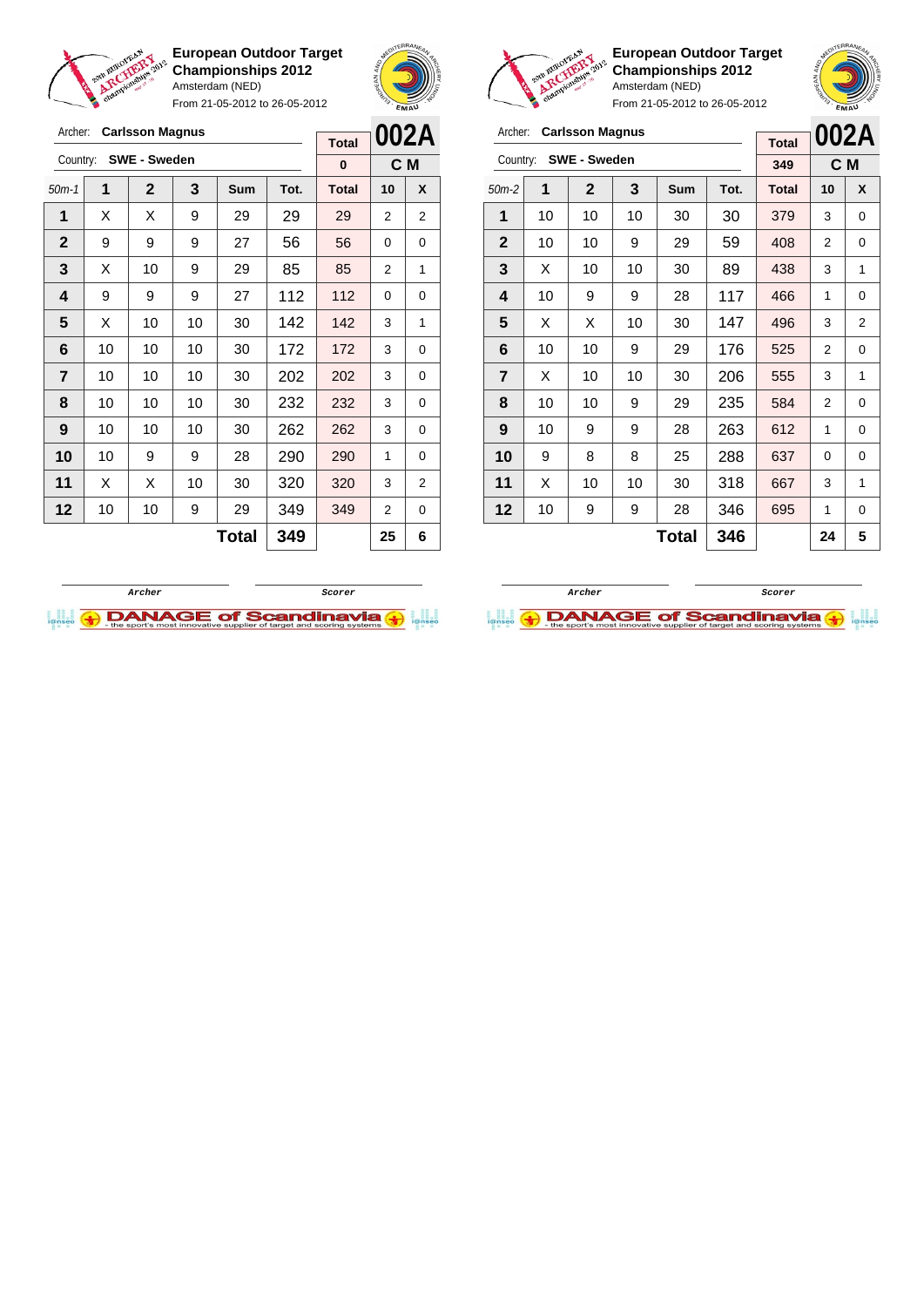

From 21-05-2012 to 26-05-2012



**European Outdoor Target Championships 2012** Amsterdam (NED)

**002B C M**

From 21-05-2012 to 26-05-2012

| Archer:        |    | Verdeyen Luc         |    |              |      | 002B<br>Verdeyen Luc<br>Archer:<br><b>Total</b><br><b>BEL - Belgium</b> |                |             |                  |    |                |    |              |      | <b>Total</b> | 002E     |     |
|----------------|----|----------------------|----|--------------|------|-------------------------------------------------------------------------|----------------|-------------|------------------|----|----------------|----|--------------|------|--------------|----------|-----|
| Country:       |    | <b>BEL - Belgium</b> |    |              |      | $\bf{0}$                                                                |                | C M         | Country:         |    |                |    |              |      | 346          |          | C M |
| $50m-1$        | 1  | $\overline{2}$       | 3  | Sum          | Tot. | <b>Total</b>                                                            | 10             | X           | $50m-2$          | 1  | $\overline{2}$ | 3  | Sum          | Tot. | <b>Total</b> | 10       | X   |
| 1              | X  | 10                   | 9  | 29           | 29   | 29                                                                      | $\overline{2}$ | 1           | 1                | X  | X              | X  | 30           | 30   | 376          | 3        | 3   |
| $\mathbf{2}$   | 9  | 9                    | 8  | 26           | 55   | 55                                                                      | $\Omega$       | 0           | $\mathbf{2}$     | 10 | 10             | 9  | 29           | 59   | 405          | 2        | 0   |
| 3              | X  | 10                   | 10 | 30           | 85   | 85                                                                      | 3              | 1           | 3                | 10 | 10             | 10 | 30           | 89   | 435          | 3        | 0   |
| 4              | 10 | 10                   | 9  | 29           | 114  | 114                                                                     | $\overline{2}$ | $\mathbf 0$ | $\boldsymbol{4}$ | 9  | 9              | 8  | 26           | 115  | 461          | 0        | 0   |
| 5              | X  | 10                   | 10 | 30           | 144  | 144                                                                     | 3              | 1           | 5                | X  | 10             | 10 | 30           | 145  | 491          | 3        | 1   |
| 6              | 9  | 9                    | 9  | 27           | 171  | 171                                                                     | 0              | 0           | 6                | 10 | 9              | 9  | 28           | 173  | 519          | 1        | 0   |
| $\overline{7}$ | X  | X                    | X  | 30           | 201  | 201                                                                     | 3              | 3           | $\overline{7}$   | X  | 10             | 10 | 30           | 203  | 549          | 3        | 1   |
| 8              | X  | 9                    | 9  | 28           | 229  | 229                                                                     | 1              | 1           | 8                | 10 | 9              | 8  | 27           | 230  | 576          | 1        | 0   |
| 9              | 10 | 10                   | 10 | 30           | 259  | 259                                                                     | 3              | 0           | 9                | 10 | 10             | 10 | 30           | 260  | 606          | 3        | 0   |
| 10             | 9  | 9                    | 9  | 27           | 286  | 286                                                                     | $\Omega$       | 0           | 10               | 10 | 9              | 9  | 28           | 288  | 634          | 1        | 0   |
| 11             | X  | X                    | X  | 30           | 316  | 316                                                                     | 3              | 3           | 11               | X  | X              | 10 | 30           | 318  | 664          | 3        | 2   |
| 12             | X  | 10                   | 10 | 30           | 346  | 346                                                                     | 3              | 1           | 12               | 9  | 9              | 7  | 25           | 343  | 689          | $\Omega$ | 0   |
|                |    |                      |    | <b>Total</b> | 346  |                                                                         | 23             | 11          |                  |    |                |    | <b>Total</b> | 343  |              | 23       | 7   |



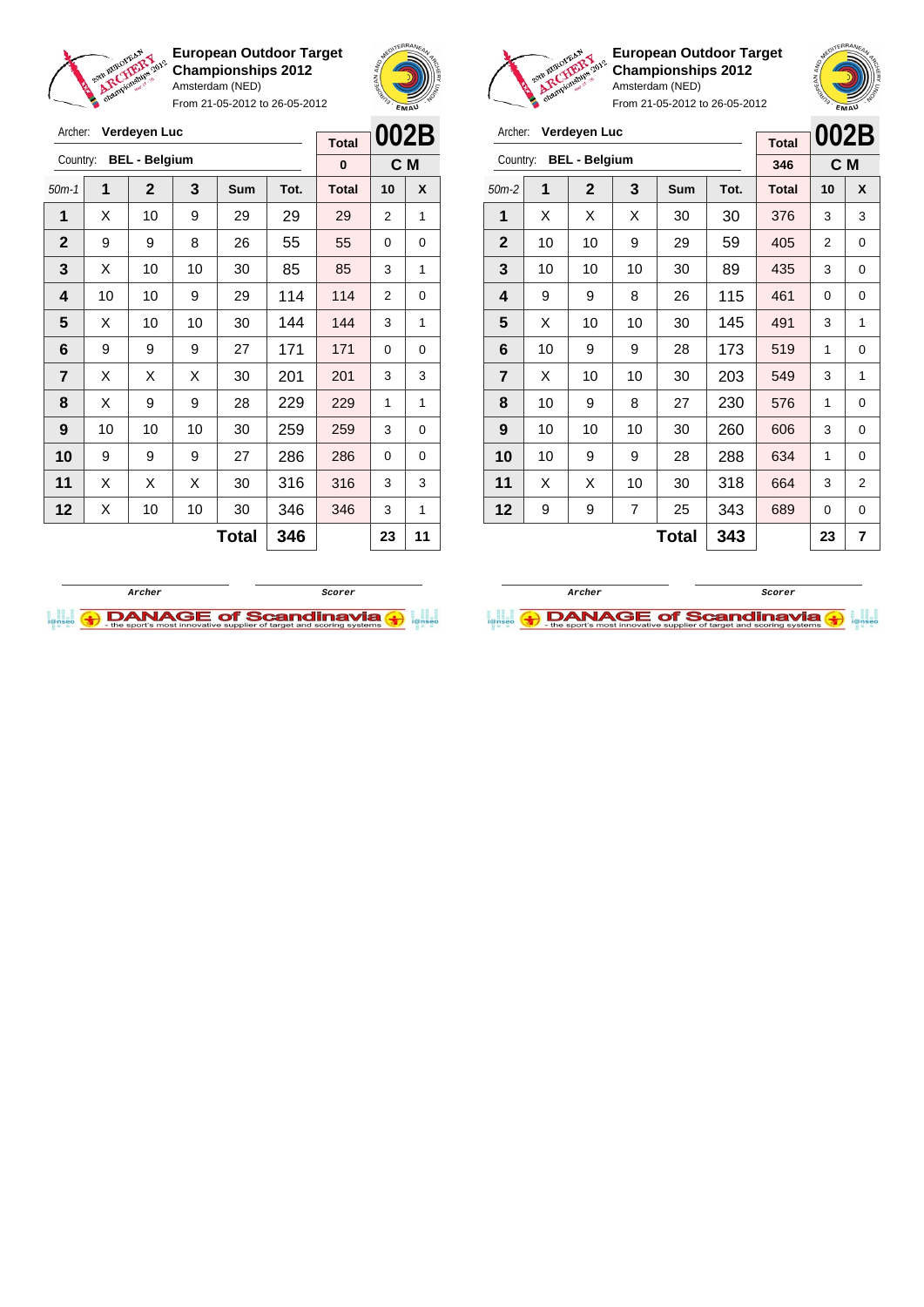

From 21-05-2012 to 26-05-2012



**European Outdoor Target Championships 2012** Amsterdam (NED)



From 21-05-2012 to 26-05-2012

## Archer: **Baranauskas Mindaugas**

| Archer:        |    | <b>Baranauskas Mindaugas</b> |     |            |      | 002C         |    |     |
|----------------|----|------------------------------|-----|------------|------|--------------|----|-----|
| Country:       |    | LTU - Lithuania              |     |            |      | <b>Total</b> |    |     |
|                |    |                              |     |            |      | 331          |    | C M |
| $50m-2$        | 1  | $\mathbf{2}$                 | 3   | <b>Sum</b> | Tot. | <b>Total</b> | 10 | X   |
| 1              | X  | 10                           | 9   | 29         | 29   | 360          | 2  | 1   |
| $\mathbf{2}$   | 9  | 9                            | 9   | 27         | 56   | 387          | 0  | 0   |
| 3              | 10 | 10                           | 9   | 29         | 85   | 416          | 2  | 0   |
| 4              | 9  | 8                            | 8   | 25         | 110  | 441          | 0  | 0   |
| 5              | 10 | 10                           | 9   | 29         | 139  | 470          | 2  | 0   |
| 6              | 9  | $\overline{7}$               | 6   | 22         | 161  | 492          | 0  | 0   |
| $\overline{7}$ | X  | X                            | 9   | 29         | 190  | 521          | 2  | 2   |
| 8              | 9  | 7                            | 7   | 23         | 213  | 544          | 0  | 0   |
| 9              | X  | 10                           | 9   | 29         | 242  | 573          | 2  | 1   |
| 10             | 9  | 9                            | 9   | 27         | 269  | 600          | 0  | 0   |
| 11             | X  | 10                           | 10  | 30         | 299  | 630          | 3  | 1   |
| 12             | 9  | 9                            | 9   | 27         | 326  | 657          | 0  | 0   |
|                |    |                              | 326 |            | 13   | 5            |    |     |

| Archer:        |    | <b>Baranauskas Mindaugas</b> |                |            |      | 002C         |          |                |
|----------------|----|------------------------------|----------------|------------|------|--------------|----------|----------------|
| Country:       |    | LTU - Lithuania              |                |            |      | <b>Total</b> |          |                |
|                |    |                              |                |            |      | 0            |          | C M            |
| $50m-1$        | 1  | $\mathbf{2}$                 | 3              | <b>Sum</b> | Tot. | <b>Total</b> | 10       | X              |
| 1              | 10 | 10                           | 9              | 29         | 29   | 29           | 2        | 0              |
| $\mathbf{2}$   | 9  | 8                            | $\overline{7}$ | 24         | 53   | 53           | $\Omega$ | 0              |
| 3              | X  | X                            | 10             | 30         | 83   | 83           | 3        | 2              |
| 4              | 9  | 9                            | 8              | 26         | 109  | 109          | 0        | 0              |
| 5              | X  | X                            | 10             | 30         | 139  | 139          | 3        | $\overline{2}$ |
| 6              | 9  | 9                            | 9              | 27         | 166  | 166          | 0        | 0              |
| $\overline{7}$ | 10 | 10                           | 9              | 29         | 195  | 195          | 2        | 0              |
| 8              | 9  | 8                            | 8              | 25         | 220  | 220          | 0        | 0              |
| 9              | 10 | 10                           | 10             | 30         | 250  | 250          | 3        | 0              |
| 10             | 10 | 9                            | 9              | 28         | 278  | 278          | 1        | 0              |
| 11             | 10 | 9                            | 9              | 28         | 306  | 306          | 1        | 0              |
| 12             | 9  | 8                            | 8              | 25         | 331  | 331          | 0        | 0              |
|                |    |                              | 331            |            | 15   | 4            |          |                |



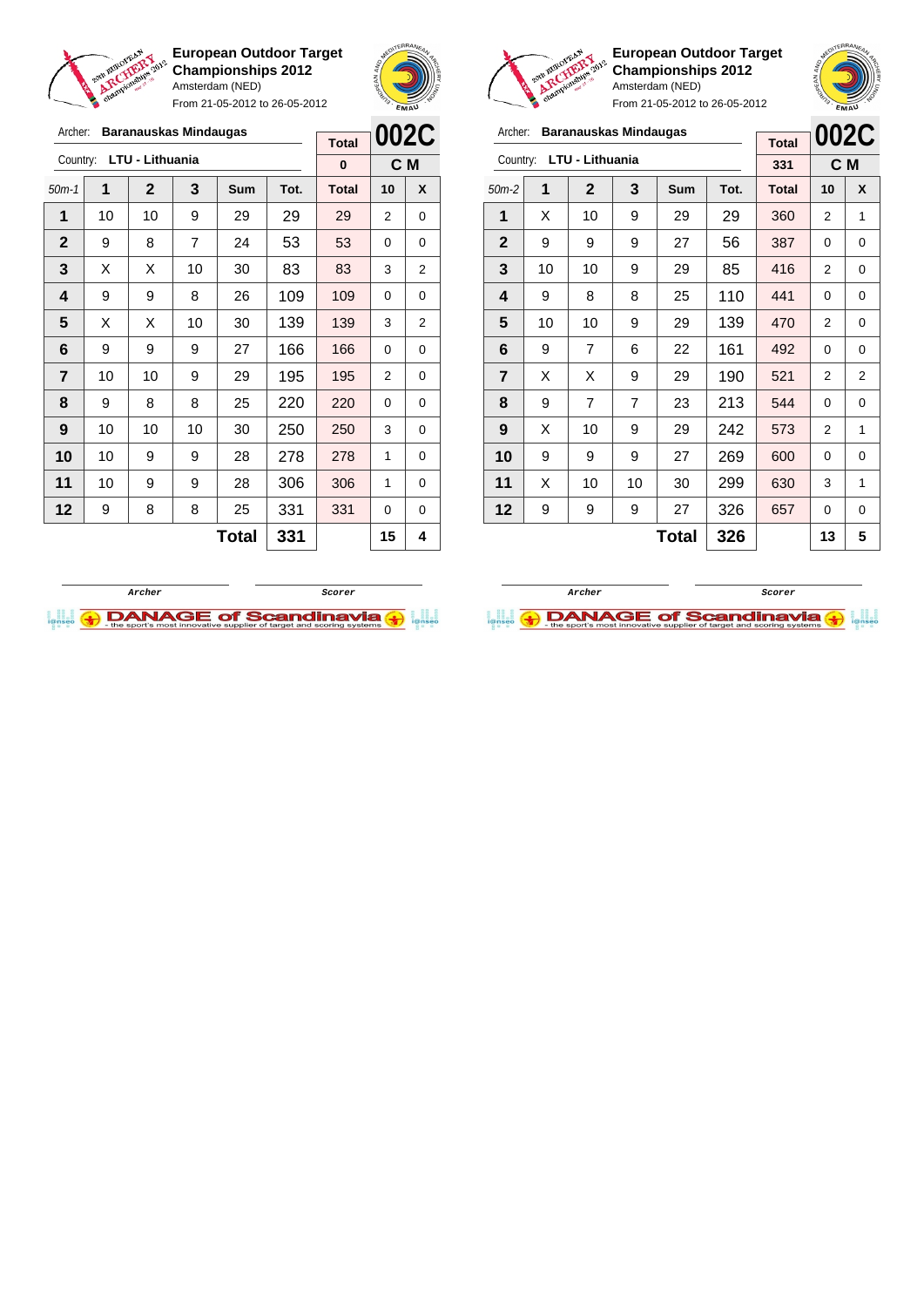

Archer: **Dambaev Alexander**

Country: **RUS - Russia**

**European Outdoor Target Championships 2012** Amsterdam (NED)

From 21-05-2012 to 26-05-2012

50m-1 **1 2 3 Sum Tot. Total 10 X** | X | 10 | 10 | 30 | 30 | 30 | 3 | 1 | 10 | 9 | 9 | 28 | 58 | 58 | 1 | 0  $\mid$  X  $\mid$  X  $\mid$  X  $\mid$  30  $\mid$  88  $\mid$  88  $\mid$  3  $\mid$  3 | 9 | 9 | 8 | 26 | 114 | 114 | 0 | 0  $\mid$  X  $\mid$  X  $\mid$  10  $\mid$  30  $\mid$  144  $\mid$  144  $\mid$  3  $\mid$  2 | 10 | 9 | 8 | 27 | 171 | 171 | 1 | 0  $\vert$  X  $\vert$  10  $\vert$  10  $\vert$  30  $\vert$  201  $\vert$  201  $\vert$  3  $\vert$  1 | 9 | 9 | 9 | 27 | 228 | 228 | 0 | 0 | X | X | 10 | 30 | **258 | 258 |** 3 | 2 | 10 | 9 | 9 | 28 | 286 | 286 | 1 | 0 | X | X | 10 | 30 | 316 | 316 | 3 | 2 | 10 | 9 | 9 | 28 | 344 | 344 | 1 | 0



**C M**

**Total 0**



**European Outdoor Target Championships 2012** Amsterdam (NED)

| <b>Cr.</b><br>From 21-05-2012 to 26-05-2012 |    |                     |                   |     |      |              |      | EMAU           |
|---------------------------------------------|----|---------------------|-------------------|-----|------|--------------|------|----------------|
| Archer:                                     |    |                     | Dambaev Alexander |     |      | <b>Total</b> | 002D |                |
| Country:                                    |    | <b>RUS - Russia</b> |                   |     |      | 344          |      | C M            |
| $50m-2$                                     | 1  | $\mathbf{2}$        | 3                 | Sum | Tot. | <b>Total</b> | 10   | X              |
| 1                                           | X  | X                   | 10                | 30  | 30   | 374          | 3    | 2              |
| $\mathbf{2}$                                | 10 | 9                   | 9                 | 28  | 58   | 402          | 1    | 0              |
| 3                                           | X  | 10                  | 10                | 30  | 88   | 432          | 3    | 1              |
| 4                                           | 10 | 9                   | 9                 | 28  | 116  | 460          | 1    | 0              |
| 5                                           | X  | X                   | 10                | 30  | 146  | 490          | 3    | $\overline{2}$ |
| 6                                           | 9  | 9                   | 8                 | 26  | 172  | 516          | 0    | 0              |
| 7                                           | X  | X                   | х                 | 30  | 202  | 546          | 3    | 3              |
| 8                                           | 10 | 10                  | 9                 | 29  | 231  | 575          | 2    | 0              |
| 9                                           | 10 | 10                  | 9                 | 29  | 260  | 604          | 2    | 0              |
| 10                                          | 9  | 8                   | 8                 | 25  | 285  | 629          | 0    | 0              |
| 11                                          | X  | X                   | X                 | 30  | 315  | 659          | 3    | 3              |
| 12                                          | 10 | 9                   | 9                 | 28  | 343  | 687          | 1    | 0              |

 $\text{Total}$  343  $\vert$  22 11

**Archer Scorer**



 $\text{Total}$  344 22 11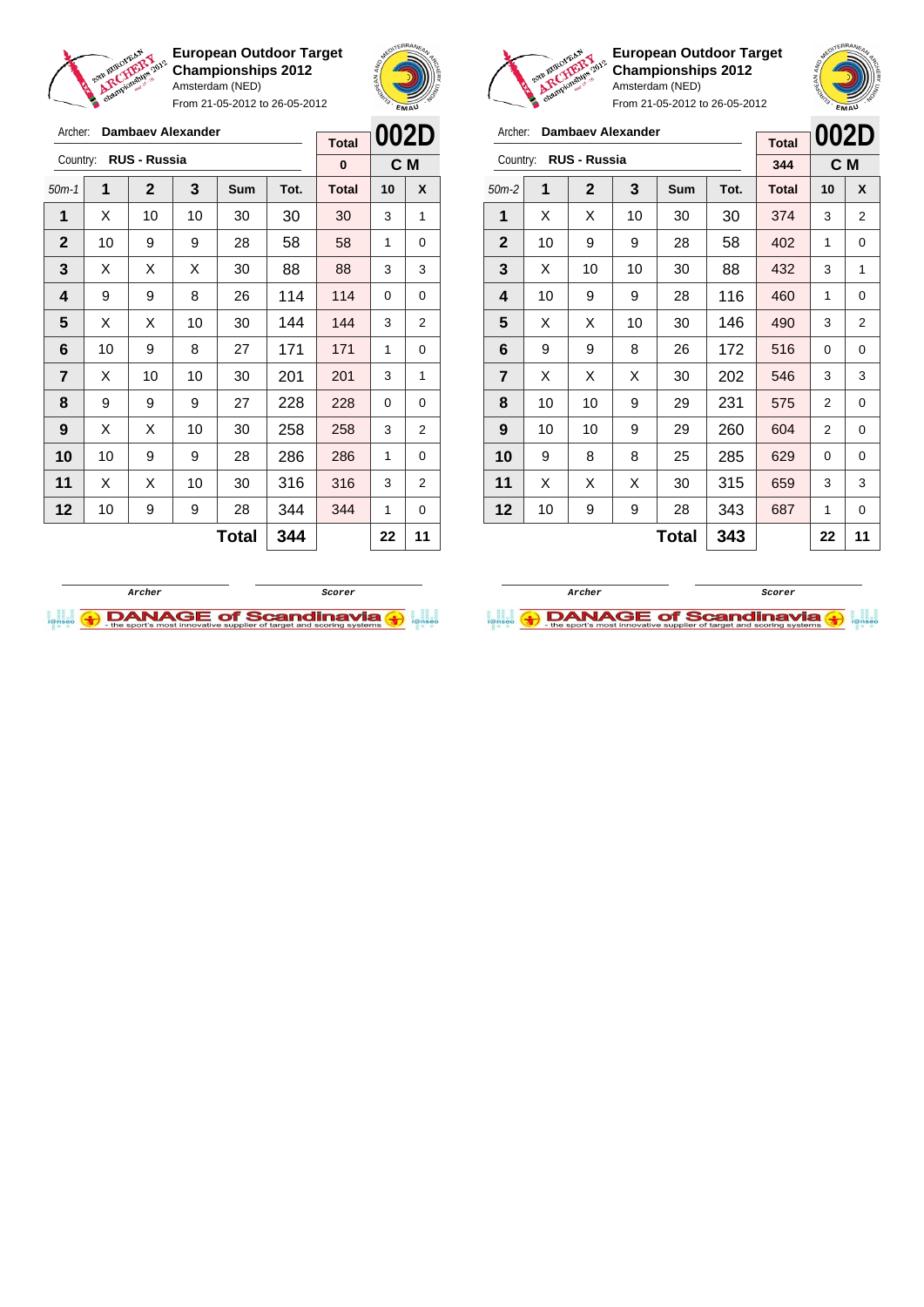

Archer: **Lundin Morgan** Country: **SWE - Sweden**

**European Outdoor Target Championships 2012** Amsterdam (NED)

From 21-05-2012 to 26-05-2012

50m-1 **1 2 3 Sum Tot. Total 10 X**



**C M**

**Total 0**

**European Outdoor Target Championships 2012** Amsterdam (NED)



| Archer:        |                     | <b>Lundin Morgan</b> |    | <b>Total</b> |      | 003A         |    |                |
|----------------|---------------------|----------------------|----|--------------|------|--------------|----|----------------|
| Country:       |                     | <b>SWE - Sweden</b>  |    |              |      | 340          |    | C <sub>M</sub> |
| $50m-2$        | 1                   | $\mathbf{2}$         | 3  | Sum          | Tot. | <b>Total</b> | 10 | X              |
| 1              | 10                  | 9                    | 9  | 28           | 28   | 368          | 1  | 0              |
| $\overline{2}$ | 9                   | 9                    | 9  | 27           | 55   | 395          | 0  | 0              |
| 3              | 10                  | 9                    | 9  | 28           | 83   | 423          | 1  | 0              |
| 4              | 9                   | 9                    | 9  | 27           | 110  | 450          | 0  | 0              |
| 5              | X                   | 10                   | 10 | 30           | 140  | 480          | 3  | 1              |
| 6              | 10                  | 10                   | 10 | 30           | 170  | 510          | 3  | 0              |
| $\overline{7}$ | 10                  | 10                   | 10 | 30           | 200  | 540          | 3  | 0              |
| 8              | 10                  | 9                    | 9  | 28           | 228  | 568          | 1  | 0              |
| 9              | 10                  | 9                    | 9  | 28           | 256  | 596          | 1  | 0              |
| 10             | 9                   | 8                    | 7  | 24           | 280  | 620          | 0  | 0              |
| 11             | X                   | X                    | X  | 30           | 310  | 650          | 3  | 3              |
| 12             | 9                   | 9                    | 9  | 27           | 337  | 677          | 0  | 0              |
|                | <b>Total</b><br>337 |                      |    |              |      |              | 16 | 4              |





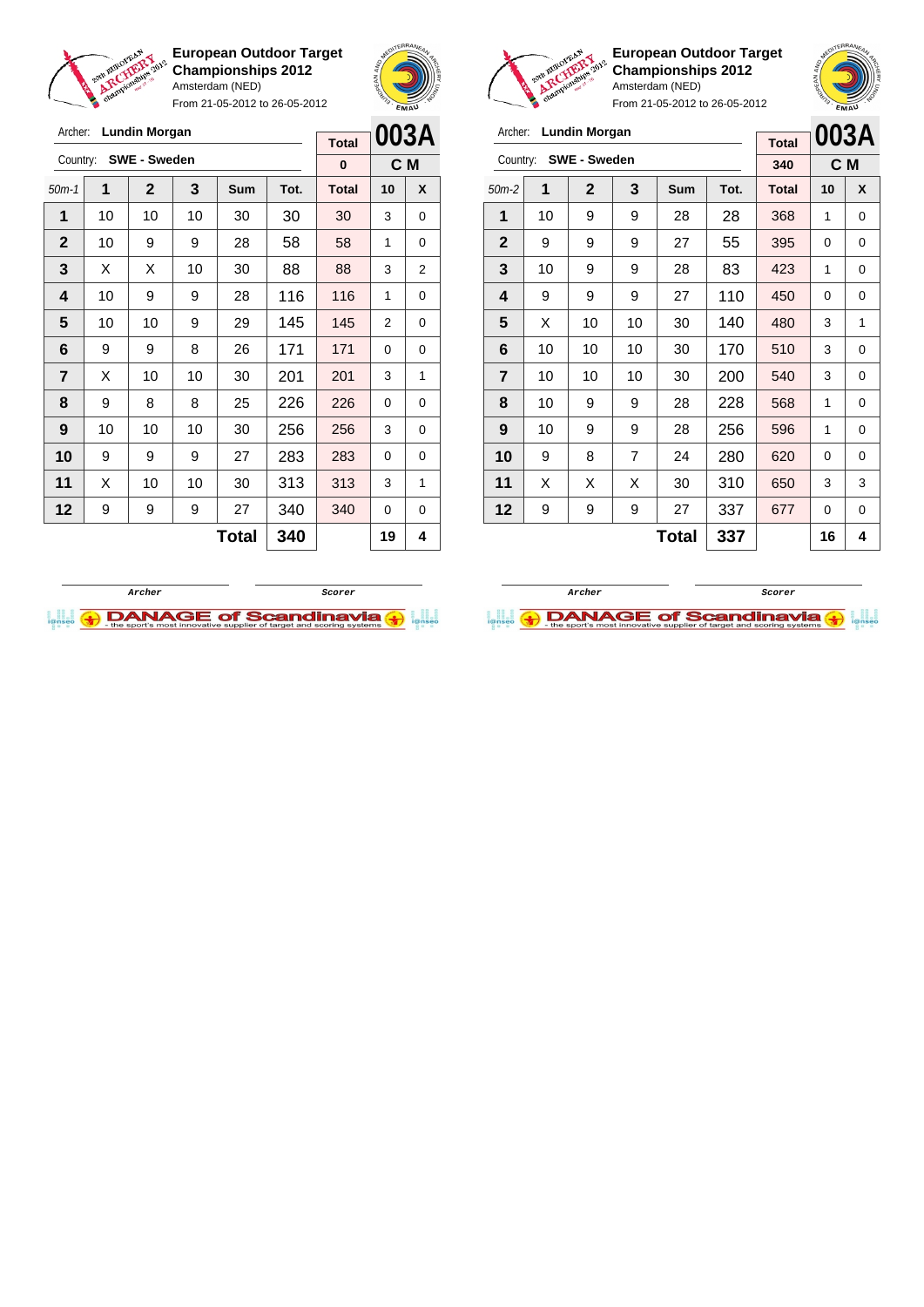

From 21-05-2012 to 26-05-2012





**European Outdoor Target Championships 2012** Amsterdam (NED)

|                | <b>EMAU</b>    |                |              | <b>A</b> Space |                      | From 21-05-2012 to 26-05-2012 |              |      | EMAU         |                |                |
|----------------|----------------|----------------|--------------|----------------|----------------------|-------------------------------|--------------|------|--------------|----------------|----------------|
| 003B           |                |                | Archer:      |                | <b>Cauwe Michael</b> |                               |              |      | <b>Total</b> | 003B           |                |
| C M            |                |                | Country:     |                | <b>BEL - Belgium</b> |                               |              |      | 346          | C M            |                |
| 10             | X              | $50m-2$        |              | 1              | $\mathbf{2}$         | 3                             | <b>Sum</b>   | Tot. | <b>Total</b> | 10             | X              |
| 3              | 3              | 1              |              | 10             | 10                   | 10                            | 30           | 30   | 376          | 3              | 0              |
| $\overline{2}$ | 1              |                | $\mathbf{2}$ | 10             | 9                    | 9                             | 28           | 58   | 404          | 1              | 0              |
| 3              | 1              | 3              |              | X              | X                    | 10                            | 30           | 88   | 434          | 3              | $\overline{2}$ |
| 0              | 0              | 4              |              | 10             | 9                    | 9                             | 28           | 116  | 462          | 1              | $\mathbf 0$    |
| 3              | 1              | 5              |              | X              | X                    | 10                            | 30           | 146  | 492          | 3              | $\overline{2}$ |
| $\overline{2}$ | 0              | 6              |              | 10             | 9                    | 9                             | 28           | 174  | 520          | 1              | $\Omega$       |
| 3              | $\overline{2}$ | $\overline{7}$ |              | 10             | 9                    | 9                             | 28           | 202  | 548          | 1              | $\Omega$       |
| $\Omega$       | $\Omega$       | 8              |              | 9              | 9                    | 8                             | 26           | 228  | 574          | $\Omega$       | $\Omega$       |
| 3              | $\overline{2}$ | 9              |              | 10             | 10                   | 9                             | 29           | 257  | 603          | $\overline{2}$ | $\mathbf 0$    |
| 1              | 0              |                | 10           | 9              | 9                    | 9                             | 27           | 284  | 630          | 0              | 0              |
| 3              | $\overline{2}$ | 11             |              | 10             | 9                    | 9                             | 28           | 312  | 658          | 1              | $\mathbf 0$    |
| 1              | $\Omega$       |                | 12           | 9              | 9                    | 9                             | 27           | 339  | 685          | 0              | $\mathbf 0$    |
| 24             | $12 \,$        |                |              |                |                      |                               | <b>Total</b> | 339  |              | 16             | 4              |

| Archer:      |    | <b>Cauwe Michael</b> |    | <b>Total</b> | 003B |              |                |                |
|--------------|----|----------------------|----|--------------|------|--------------|----------------|----------------|
| Country:     |    | <b>BEL - Belgium</b> |    |              |      | $\bf{0}$     |                | C M            |
| $50m-1$      | 1  | $\mathbf 2$          | 3  | <b>Sum</b>   | Tot. | <b>Total</b> | 10             | X              |
| 1            | Х  | X                    | X  | 30           | 30   | 30           | 3              | 3              |
| $\mathbf{2}$ | X  | 10                   | 9  | 29           | 59   | 59           | 2              | 1              |
| 3            | X  | 10                   | 10 | 30           | 89   | 89           | 3              | 1              |
| 4            | 9  | 9                    | 8  | 26           | 115  | 115          | 0              | 0              |
| 5            | X  | 10                   | 10 | 30           | 145  | 145          | 3              | 1              |
| 6            | 10 | 10                   | 9  | 29           | 174  | 174          | $\overline{2}$ | 0              |
| 7            | X  | X                    | 10 | 30           | 204  | 204          | 3              | $\overline{2}$ |
| 8            | 9  | 9                    | 9  | 27           | 231  | 231          | 0              | 0              |
| 9            | X  | X                    | 10 | 30           | 261  | 261          | 3              | 2              |
| 10           | 10 | 9                    | 8  | 27           | 288  | 288          | 1              | 0              |
| 11           | X  | X                    | 10 | 30           | 318  | 318          | 3              | $\overline{2}$ |
| 12           | 10 | 9                    | 9  | 28           | 346  | 346          | 1              | 0              |
|              |    |                      |    | Total        | 346  |              | 24             | 12             |



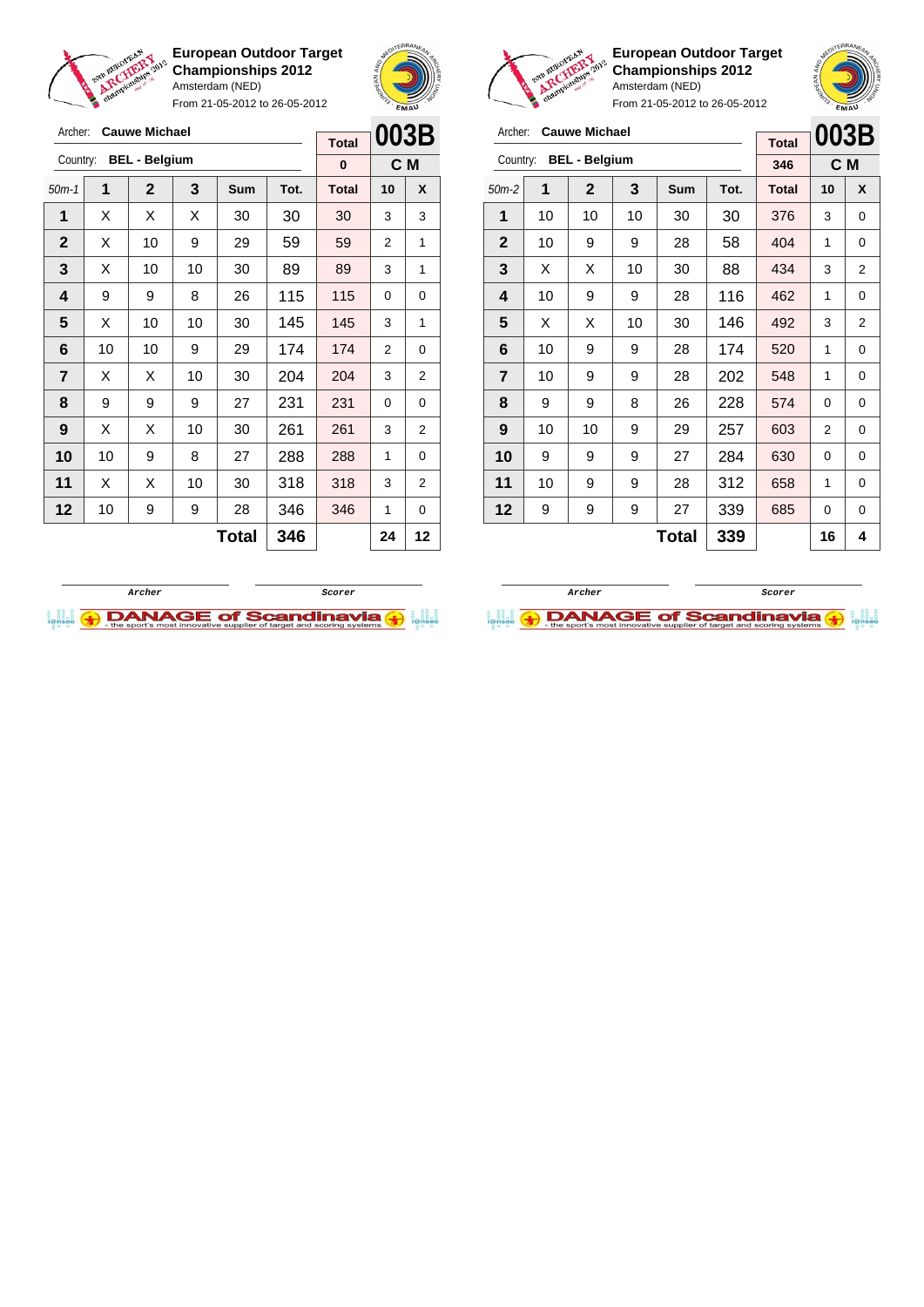

Archer: **Sigauskas Vladas** Country: **LTU - Lithuania**

**European Outdoor Target Championships 2012** Amsterdam (NED)

From 21-05-2012 to 26-05-2012

50m-1 **1 2 3 Sum Tot. Total 10 X** | X | 10 | 10 | 30 | 30 | 30 | 3 | 1 | 10 | 9 | 9 | 28 | 58 | 58 | 1 | 0  $\mid$  X  $\mid$  10  $\mid$  10  $\mid$  30  $\mid$  88  $\mid$  88  $\mid$  3  $\mid$  1 | 9 | 9 | 9 | 27 | 115 | 115 | 0 | 0  $\mid$  X  $\mid$  X  $\mid$  X  $\mid$  30  $\mid$  **145**  $\mid$  **145**  $\mid$  **3**  $\mid$  3 | X | 10 | 9 | 29 | 174 | 174 | 2 | 1  $\mid$  X  $\mid$  10  $\mid$  10  $\mid$  30  $\mid$  204  $\mid$  204  $\mid$  3  $\mid$  1 | 10 | 10 | 9 | 29 | 233 | 233 | 2 | 0 | X | X | 10 | 30 | **263 | 263 |** 3 | 2 | 10 | 9 | 9 | 28 | 291 | 291 | 1 | 0



**C M**

**Total 0**



**European Outdoor Target Championships 2012** Amsterdam (NED)

| Archer:        |    | Sigauskas Vladas |    | <b>Total</b> |      | 003C         |    |                |
|----------------|----|------------------|----|--------------|------|--------------|----|----------------|
| Country:       |    | LTU - Lithuania  |    |              |      | 348          |    | C <sub>M</sub> |
| $50m-2$        | 1  | $\mathbf 2$      | 3  | Sum          | Tot. | <b>Total</b> | 10 | X              |
| 1              | X  | 10               | 9  | 29           | 29   | 377          | 2  | 1              |
| $\mathbf{2}$   | 9  | 9                | 9  | 27           | 56   | 404          | 0  | 0              |
| 3              | X  | 10               | 10 | 30           | 86   | 434          | 3  | 1              |
| 4              | 10 | 9                | 9  | 28           | 114  | 462          | 1  | 0              |
| 5              | X  | Х                | X  | 30           | 144  | 492          | 3  | 3              |
| 6              | 10 | 9                | 9  | 28           | 172  | 520          | 1  | 0              |
| $\overline{7}$ | X  | 10               | 10 | 30           | 202  | 550          | 3  | 1              |
| 8              | 9  | 9                | 9  | 27           | 229  | 577          | 0  | 0              |
| 9              | X  | х                | 10 | 30           | 259  | 607          | 3  | $\overline{2}$ |
| 10             | 10 | 9                | 9  | 28           | 287  | 635          | 1  | 0              |
| 11             | X  | 9                | 9  | 28           | 315  | 663          | 1  | 1              |
| 12             | 9  | 9                | 9  | 27           | 342  | 690          | 0  | 0              |
| 342<br>Total   |    |                  |    |              |      |              | 18 | 9              |





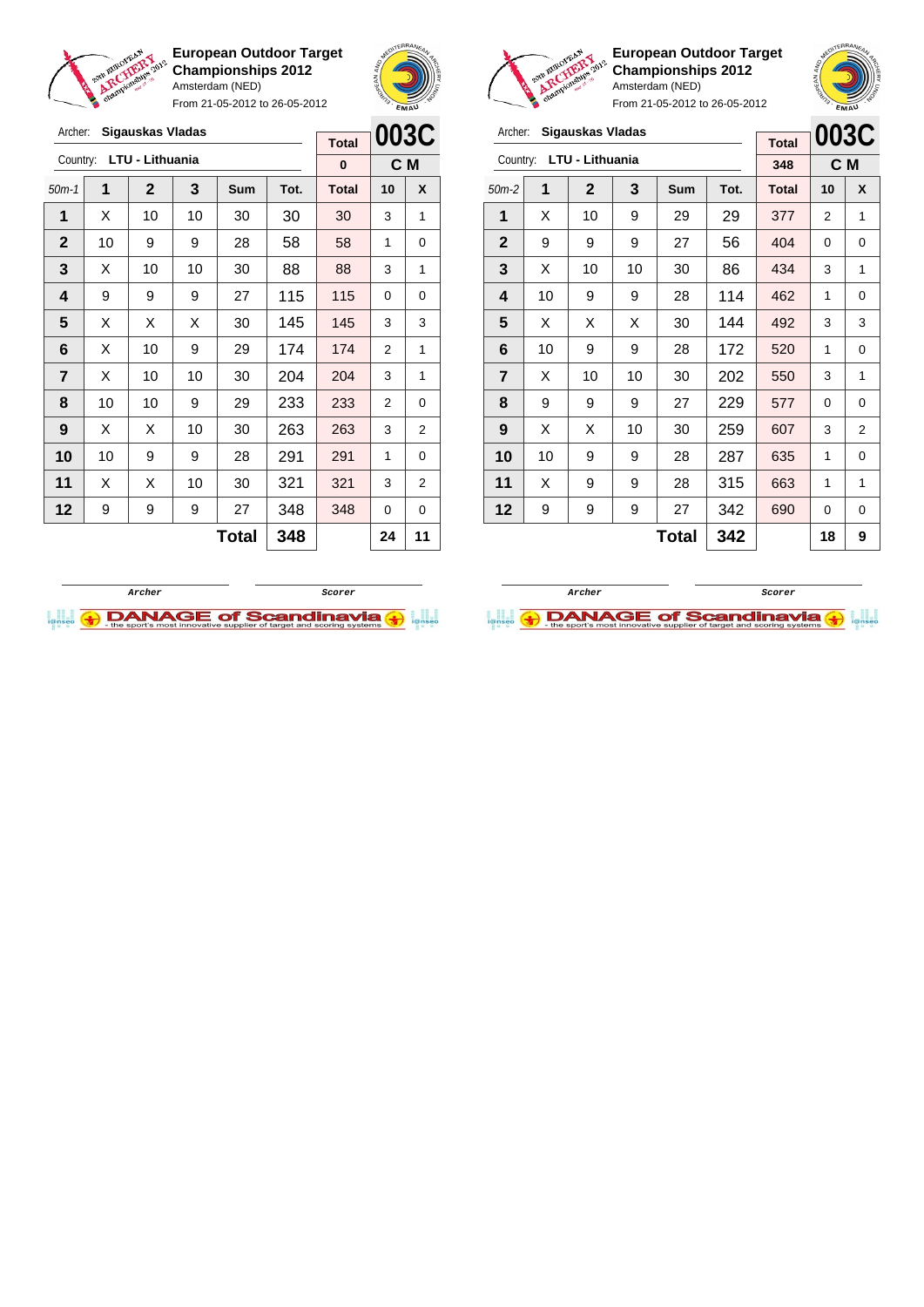

Archer: **Kozhin Dmitry**

**European Outdoor Target Championships 2012** Amsterdam (NED)

From 21-05-2012 to 26-05-2012



**Total**



**European Outdoor Target Championships 2012** Amsterdam (NED)



| Archer:        |    | <b>Kozhin Dmitry</b> |    | <b>Total</b> | 003D |              |    |                |
|----------------|----|----------------------|----|--------------|------|--------------|----|----------------|
| Country:       |    | <b>RUS - Russia</b>  |    |              |      | 338          |    | C M            |
| $50m-2$        | 1  | $\mathbf{2}$         | 3  | Sum          | Tot. | <b>Total</b> | 10 | X              |
| 1              | X  | X                    | 10 | 30           | 30   | 368          | 3  | $\overline{2}$ |
| $\mathbf{2}$   | 9  | 9                    | 9  | 27           | 57   | 395          | 0  | 0              |
| 3              | 10 | 10                   | 10 | 30           | 87   | 425          | 3  | 0              |
| 4              | 10 | 9                    | 8  | 27           | 114  | 452          | 1  | 0              |
| 5              | 10 | 10                   | 9  | 29           | 143  | 481          | 2  | 0              |
| 6              | 9  | 9                    | 8  | 26           | 169  | 507          | 0  | 0              |
| $\overline{7}$ | X  | 10                   | 10 | 30           | 199  | 537          | 3  | 1              |
| 8              | 9  | 9                    | 9  | 27           | 226  | 564          | 0  | 0              |
| 9              | 10 | 10                   | 9  | 29           | 255  | 593          | 2  | 0              |
| 10             | 9  | 9                    | 8  | 26           | 281  | 619          | 0  | 0              |
| 11             | X  | х                    | 10 | 30           | 311  | 649          | 3  | $\overline{2}$ |
| 12             | 10 | 9                    | 9  | 28           | 339  | 677          | 1  | 0              |
|                |    |                      |    | <b>Total</b> | 339  |              | 18 | 5              |





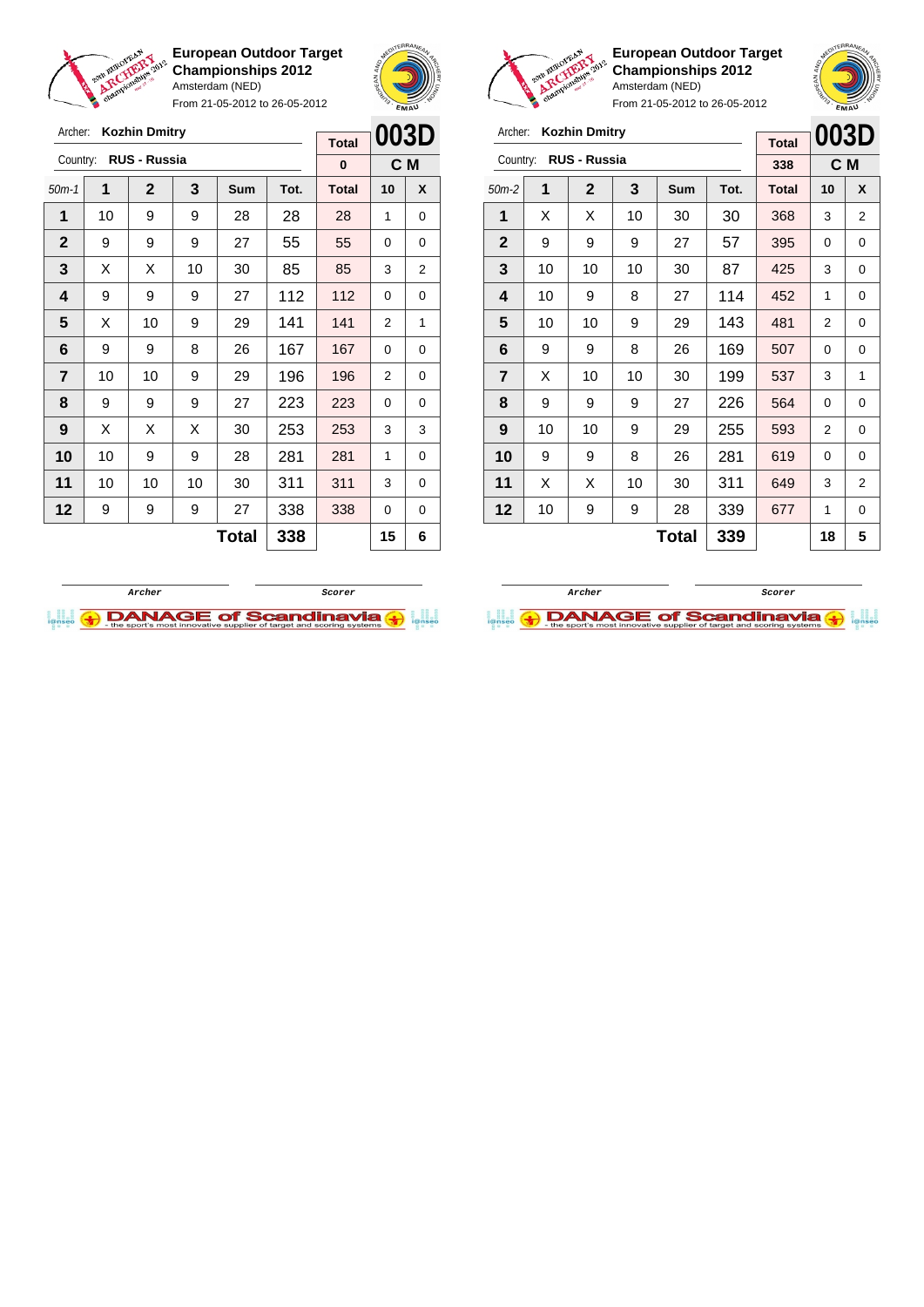

Archer: **Busby Duncan**

**European Outdoor Target Championships 2012** Amsterdam (NED) From 21-05-2012 to 26-05-2012



**Total**

**European Outdoor Target Championships 2012** Amsterdam (NED)

| Archer:                 |    | <b>Busby Duncan</b>        |    | <b>Total</b> | 004A |              |    |     |
|-------------------------|----|----------------------------|----|--------------|------|--------------|----|-----|
| Country:                |    | <b>GBR - Great Britain</b> |    |              |      | 352          |    | C M |
| $50m-2$                 | 1  | $\mathbf 2$                | 3  | Sum          | Tot. | <b>Total</b> | 10 | X   |
| 1                       | X  | X                          | 10 | 30           | 30   | 382          | 3  | 2   |
| $\mathbf{2}$            | 10 | 10                         | 9  | 29           | 59   | 411          | 2  | 0   |
| 3                       | X  | 10                         | 10 | 30           | 89   | 441          | 3  | 1   |
| 4                       | 10 | 9                          | 9  | 28           | 117  | 469          | 1  | 0   |
| 5                       | X  | 10                         | 10 | 30           | 147  | 499          | 3  | 1   |
| 6                       | 10 | 9                          | 9  | 28           | 175  | 527          | 1  | 0   |
| $\overline{\mathbf{r}}$ | 10 | 10                         | 10 | 30           | 205  | 557          | 3  | 0   |
| 8                       | 9  | 9                          | 9  | 27           | 232  | 584          | 0  | 0   |
| 9                       | 10 | 10                         | 10 | 30           | 262  | 614          | 3  | 0   |
| 10                      | 9  | 9                          | 9  | 27           | 289  | 641          | 0  | 0   |
| 11                      | X  | 10                         | 10 | 30           | 319  | 671          | 3  | 1   |
| 12                      | 10 | 9                          | 9  | 28           | 347  | 699          | 1  | 0   |
|                         |    |                            | 23 | 5            |      |              |    |     |

| Country:                |    | <b>GBR - Great Britain</b> |    | 0   |      | C M          |    |   |
|-------------------------|----|----------------------------|----|-----|------|--------------|----|---|
| $50m-1$                 | 1  | $\mathbf{2}$               | 3  | Sum | Tot. | <b>Total</b> | 10 | X |
| 1                       | X  | 10                         | 10 | 30  | 30   | 30           | 3  | 1 |
| $\mathbf{2}$            | 10 | 9                          | 9  | 28  | 58   | 58           | 1  | 0 |
| 3                       | X  | 10                         | 10 | 30  | 88   | 88           | 3  | 1 |
| $\overline{\mathbf{4}}$ | 10 | 9                          | 9  | 28  | 116  | 116          | 1  | 0 |
| 5                       | X  | X                          | 10 | 30  | 146  | 146          | 3  | 2 |
| 6                       | 10 | 10                         | 9  | 29  | 175  | 175          | 2  | 0 |
| 7                       | X  | х                          | X  | 30  | 205  | 205          | 3  | 3 |
| 8                       | X  | 10                         | 10 | 30  | 235  | 235          | 3  | 1 |
| 9                       | 10 | 10                         | 10 | 30  | 265  | 265          | 3  | 0 |
| 10                      | 10 | 10                         | 9  | 29  | 294  | 294          | 2  | 0 |
| 11                      | X  | 10                         | 10 | 30  | 324  | 324          | 3  | 1 |
| 12                      | 10 | 9                          | 9  | 28  | 352  | 352          | 1  | 0 |
| 352<br><b>Total</b>     |    |                            |    |     |      |              | 28 | 9 |



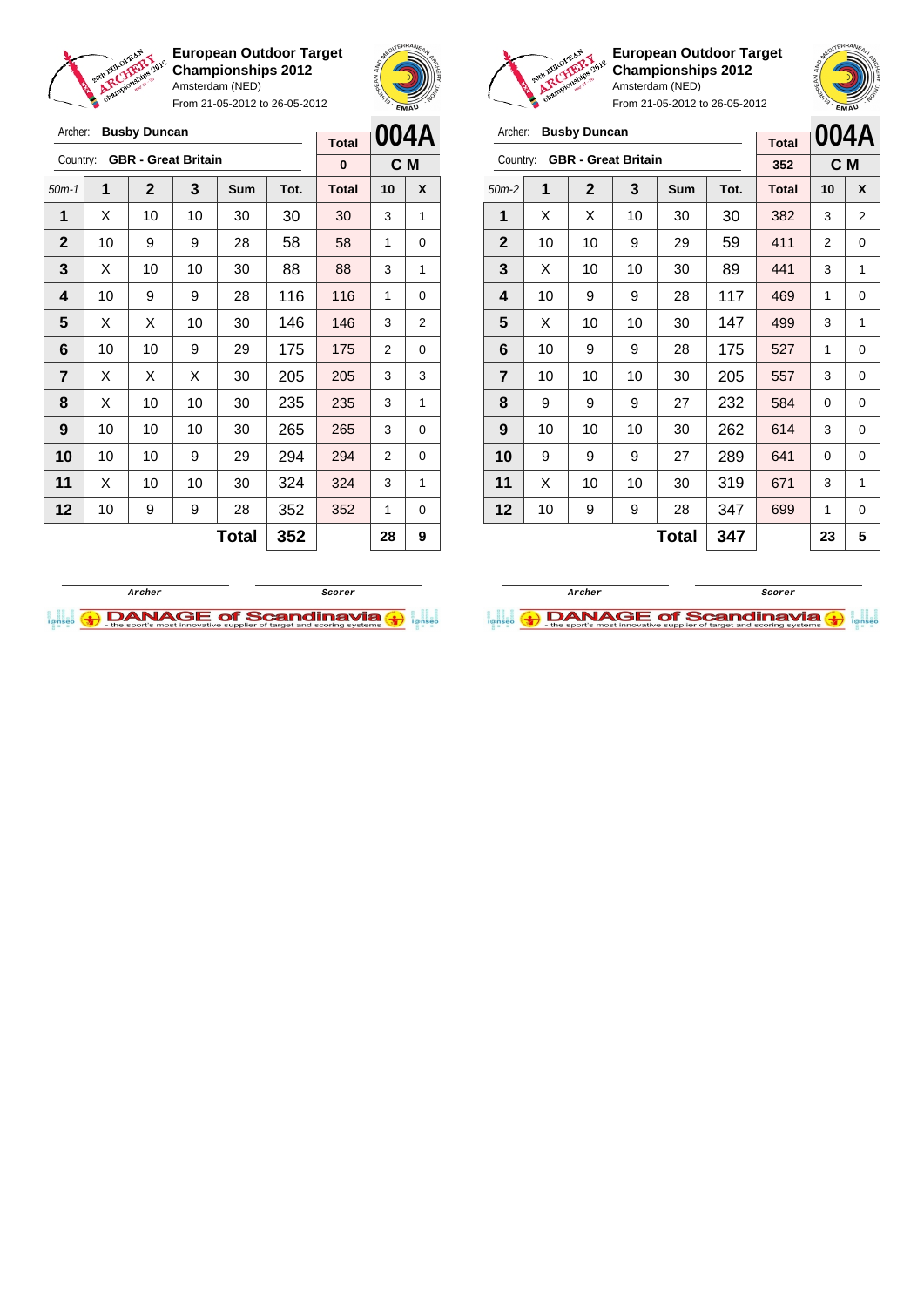

Archer: **Genet Dominique**

**European Outdoor Target Championships 2012** Amsterdam (NED)

From 21-05-2012 to 26-05-2012





**European Outdoor Target Championships 2012** Amsterdam (NED)

| Archer:        |    | <b>Genet Dominique</b> |    | <b>Total</b> | 004B |              |                |                |
|----------------|----|------------------------|----|--------------|------|--------------|----------------|----------------|
| Country:       |    | FRA - France           |    |              |      | 346          |                | C M            |
| $50m-2$        | 1  | $\mathbf{2}$           | 3  | Sum          | Tot. | <b>Total</b> | 10             | X              |
| 1              | X  | X                      | 10 | 30           | 30   | 376          | 3              | 2              |
| $\mathbf{2}$   | 10 | 9                      | 9  | 28           | 58   | 404          | 1              | 0              |
| 3              | X  | X                      | X  | 30           | 88   | 434          | 3              | 3              |
| 4              | 10 | 10                     | 8  | 28           | 116  | 462          | 2              | 0              |
| 5              | X  | X                      | 10 | 30           | 146  | 492          | 3              | $\overline{2}$ |
| 6              | 10 | 9                      | 9  | 28           | 174  | 520          | 1              | 0              |
| $\overline{7}$ | X  | X                      | 10 | 30           | 204  | 550          | 3              | $\overline{2}$ |
| 8              | 10 | 10                     | 9  | 29           | 233  | 579          | $\overline{2}$ | 0              |
| 9              | 10 | 10                     | 10 | 30           | 263  | 609          | 3              | 0              |
| 10             | 9  | 9                      | 8  | 26           | 289  | 635          | 0              | 0              |
| 11             | X  | X                      | 10 | 30           | 319  | 665          | 3              | $\overline{2}$ |
| 12             | 9  | 9                      | 9  | 27           | 346  | 692          | 0              | 0              |
|                |    |                        | 24 | 11           |      |              |                |                |





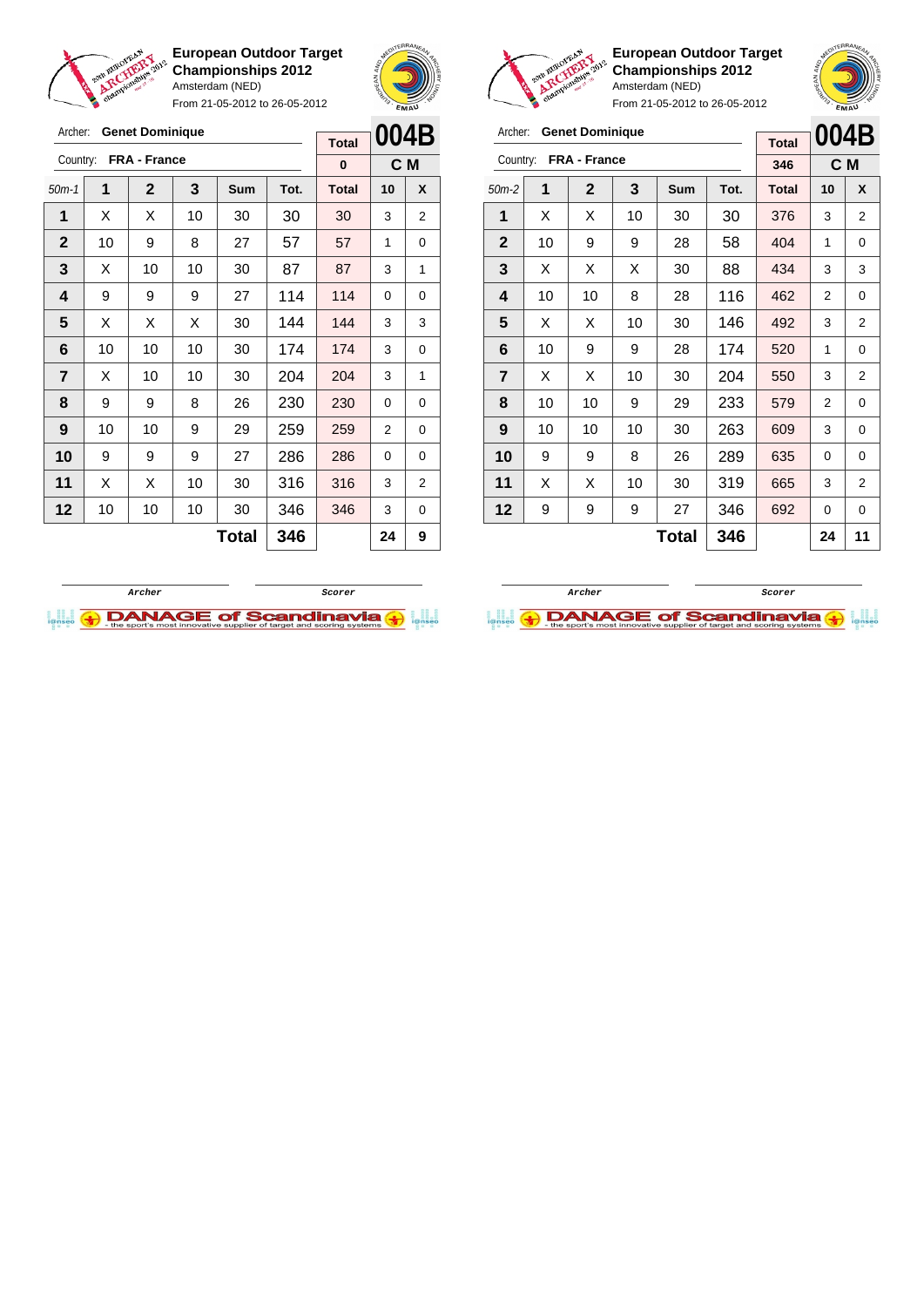

**European Outdoor Target Championships 2012** Amsterdam (NED)

From 21-05-2012 to 26-05-2012





Archer: **Shatrava Pavel** Country: **LAT - Latvia**

**European Outdoor Target Championships 2012** Amsterdam (NED)

50m-2 **1 2 3 Sum Tot. Total 10 X** | X | 10 | 9 | 29 | 29 | 352 | 2 | 1 | 9 | 9 | 8 | 26 | 55 | 378 | 0 | 0 | X | X | 10 | 30 | 85 | 408 | 3 | 2 | 9 | 9 | 8 | 26 | 111 | 434 | 0 | 0 | 10 | 10 | 10 | 30 | 141 | 464 | 3 | 0 | 9 | 8 | 8 | 25 | 166 | 489 | 0 | 0 | 9 | 9 | 8 | 26 | 192 | 515 | 0 | 0 | 8 | 8 | 7 | 23 | 215 | 538 | 0 | 0 | X | 10 | 9 | 29 | 244 | 567 | 2 | 1 9 9 9 27 271 594 0 0 | 10 | 10 | 9 | 29 | 300 | 623 | 2 | 0 | 9 | 8 | 7 | 24 | 324 | 647 | 0 | 0

**004C C M**

**Total 323**

**Total**  $324$   $12$   $4$ 

| Archer:        |    | <b>Shatrava Pavel</b> |                |              |      | <b>Total</b> | 004C           |              |
|----------------|----|-----------------------|----------------|--------------|------|--------------|----------------|--------------|
|                |    | Country: LAT - Latvia |                |              |      | 0            |                | C M          |
| $50m-1$        | 1  | $\mathbf{2}$          | 3              | Sum          | Tot. | <b>Total</b> | 10             | X            |
| 1              | 10 | 10                    | 9              | 29           | 29   | 29           | $\overline{2}$ | 0            |
| $\mathbf{2}$   | 9  | 9                     | 8              | 26           | 55   | 55           | 0              | 0            |
| 3              | 10 | 10                    | 10             | 30           | 85   | 85           | 3              | $\Omega$     |
| 4              | 9  | 9                     | $\overline{7}$ | 25           | 110  | 110          | $\Omega$       | $\Omega$     |
| 5              | 10 | 9                     | 9              | 28           | 138  | 138          | 1              | 0            |
| 6              | 8  | 8                     | 8              | 24           | 162  | 162          | $\Omega$       | $\Omega$     |
| $\overline{7}$ | X  | 9                     | 9              | 28           | 190  | 190          | 1              | 1            |
| 8              | 9  | 9                     | 8              | 26           | 216  | 216          | 0              | 0            |
| 9              | 10 | 9                     | 9              | 28           | 244  | 244          | 1              | $\Omega$     |
| 10             | 9  | 9                     | 8              | 26           | 270  | 270          | 0              | $\Omega$     |
| 11             | X  | 10                    | 9              | 29           | 299  | 299          | 2              | 1            |
| 12             | 8  | 8                     | 8              | 24           | 323  | 323          | 0              | 0            |
|                |    |                       |                | <b>Total</b> | 323  |              | 10             | $\mathbf{2}$ |



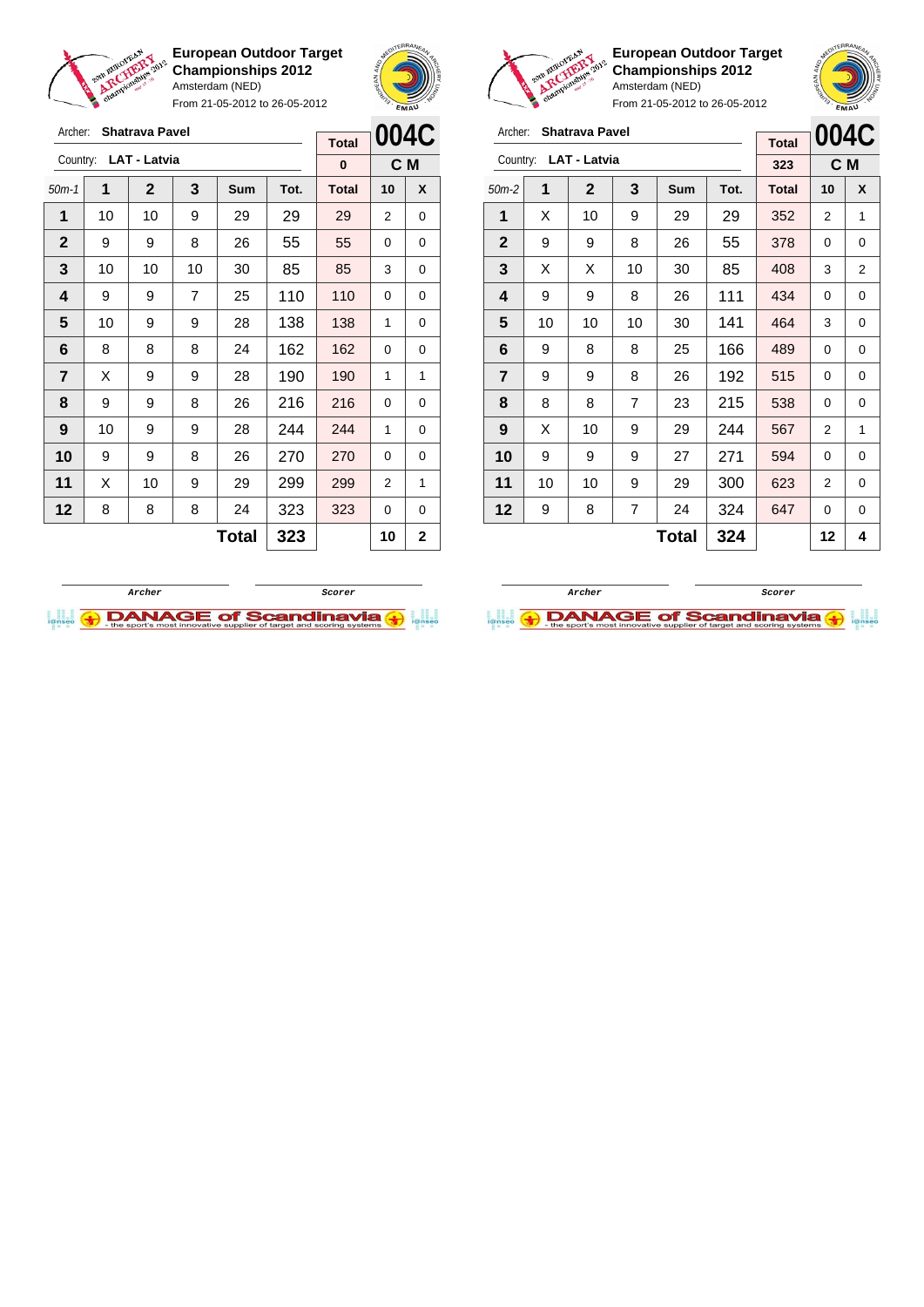

Archer: **Jarvenpaa Marko** Country: **FIN - Finland**

**European Outdoor Target Championships 2012** Amsterdam (NED)

From 21-05-2012 to 26-05-2012

50m-1 **1 2 3 Sum Tot. Total 10 X** | 10 | 10 | 10 | 30 | 30 | 30 | 3 | 0 | 9 | 9 | 9 | 27 | 57 | 57 | 0 | 0  $\mid$  X  $\mid$  10  $\mid$  10  $\mid$  30  $\mid$  87  $\mid$  87  $\mid$  3  $\mid$  1 | 10 | 9 | 8 | 27 | 114 | 114 | 1 | 0 | 10 | 9 | 9 | 28 | 142 | 142 | 1 | 0 | 9 | 9 | 9 | 27 | 169 | 169 | 0 | 0  $\mid$  X  $\mid$  X  $\mid$  9  $\mid$  29  $\mid$  198  $\mid$  198  $\mid$  2  $\mid$  2 | 9 | 9 | 9 | 27 | 225 | 225 | 0 | 0 | X | X | 10 | 30 | **255 | 255 |** 3 | 2 | 10 | 9 | 9 | 28 | 283 | 283 | 1 | 0 | X | 10 | 10 | 30 | 313 | 313 | 3 | 1 | 10 | 10 | 9 | 29 | 342 | 342 | 2 | 0



**C M**

**Total 0**



**European Outdoor Target Championships 2012** Amsterdam (NED)

|              | A A Rempionalist |                 |   | Amsterdam (NED) | From 21-05-2012 to 26-05-2012 |              | <b>EMAU</b> |      |
|--------------|------------------|-----------------|---|-----------------|-------------------------------|--------------|-------------|------|
| Archer:      |                  | Jarvenpaa Marko |   |                 |                               | <b>Total</b> |             | 004D |
| Country:     |                  | FIN - Finland   |   |                 |                               | 342          | C M         |      |
| $50m-2$      | 1                | $\mathbf{2}$    | 3 | <b>Sum</b>      | Tot.                          | <b>Total</b> | 10          | X    |
| 1            | x                | X               | х | 30              | 30                            | 372          | 3           | 3    |
| $\mathbf{2}$ | 10               | 10              | 9 | 29              | 59                            | 401          | 2           |      |

| 1              | X  | X  | Х  | 30 | 30  | 372 | 3 | 3 |
|----------------|----|----|----|----|-----|-----|---|---|
| $\mathbf{2}$   | 10 | 10 | 9  | 29 | 59  | 401 | 2 | 0 |
| $\mathbf 3$    | X  | 10 | 10 | 30 | 89  | 431 | 3 | 1 |
| 4              | 10 | 10 | 7  | 27 | 116 | 458 | 2 | 0 |
| $\sqrt{5}$     | X  | X  | 10 | 30 | 146 | 488 | 3 | 2 |
| 6              | 10 | 10 | 8  | 28 | 174 | 516 | 2 | 0 |
| $\overline{7}$ | Χ  | X  | Χ  | 30 | 204 | 546 | 3 | 3 |
| 8              | 10 | 9  | 9  | 28 | 232 | 574 | 1 | 0 |
| 9              | X  | X  | 10 | 30 | 262 | 604 | 3 | 2 |
| 10             | 10 | 10 | 9  | 29 | 291 | 633 | 2 | 0 |
| 11             | X  | X  | X  | 30 | 321 | 663 | 3 | 3 |
| 12             | 10 | 10 | 9  | 29 | 350 | 692 | 2 | 0 |
|                |    |    |    |    |     |     |   |   |

**Total 350 29 14**

**Archer Scorer**

**DANAGE of Scandinavia (+)** 



**Total 342 19 6**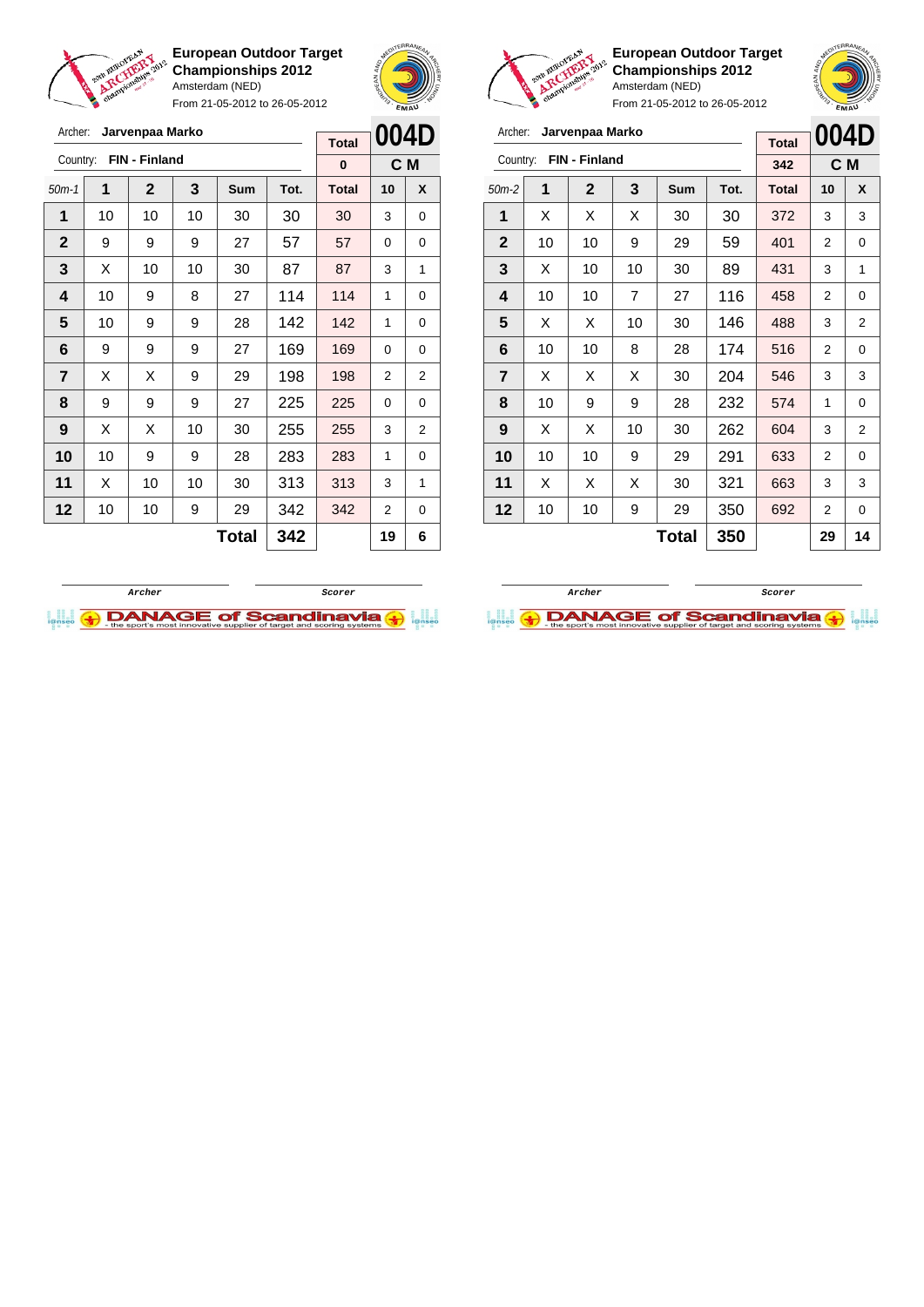

**European Outdoor Target Championships 2012** Amsterdam (NED) From 21-05-2012 to 26-05-2012



**European Outdoor Target Championships 2012** Amsterdam (NED)



| Archer:        |    | <b>White Chris</b>         |    | <b>Total</b> | 005A |              |     |   |
|----------------|----|----------------------------|----|--------------|------|--------------|-----|---|
| Country:       |    | <b>GBR - Great Britain</b> |    |              |      | 346          | C M |   |
| $50m-2$        | 1  | $\mathbf{2}$               | 3  | <b>Sum</b>   | Tot. | <b>Total</b> | 10  | X |
| 1              | 10 | 10                         | 9  | 29           | 29   | 375          | 2   | 0 |
| $\mathbf{2}$   | 9  | 9                          | 9  | 27           | 56   | 402          | 0   | 0 |
| 3              | 9  | 9                          | 9  | 27           | 83   | 429          | 0   | 0 |
| 4              | 9  | 8                          | 8  | 25           | 108  | 454          | 0   | 0 |
| 5              | 10 | 10                         | 10 | 30           | 138  | 484          | 3   | 0 |
| 6              | 9  | 9                          | 9  | 27           | 165  | 511          | 0   | 0 |
| $\overline{7}$ | 10 | 10                         | 10 | 30           | 195  | 541          | 3   | 0 |
| 8              | 10 | 10                         | 9  | 29           | 224  | 570          | 2   | 0 |
| 9              | X  | Х                          | X  | 30           | 254  | 600          | 3   | 3 |
| 10             | 10 | 10                         | 9  | 29           | 283  | 629          | 2   | 0 |
| 11             | X  | Х                          | X  | 30           | 313  | 659          | 3   | 3 |
| 12             | 10 | 10                         | 9  | 29           | 342  | 688          | 2   | 0 |
|                |    |                            | 20 | 6            |      |              |     |   |

| 005A<br>C M<br>X<br>0 |
|-----------------------|
|                       |
|                       |
|                       |
|                       |
| 0                     |
| 0                     |
| 0                     |
| 1                     |
| 0                     |
| 1                     |
| 0                     |
| 2                     |
| 0                     |
| 3                     |
| 0                     |
| 7                     |
|                       |



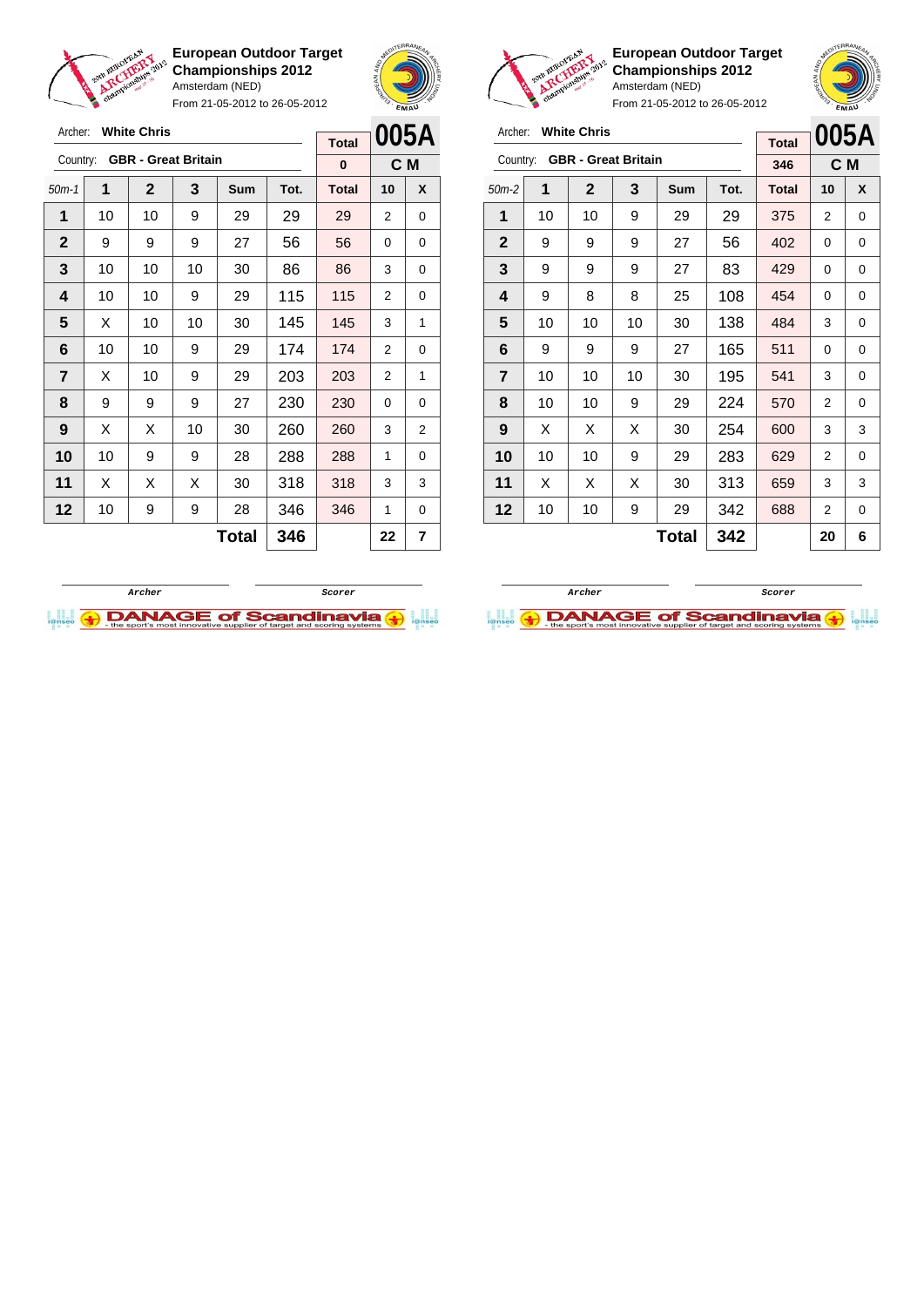

From 21-05-2012 to 26-05-2012





**European Outdoor Target Championships 2012** Amsterdam (NED)

| Archer:        |    | <b>Doussot Christophe</b> | <b>Total</b>   | 005B |      |              |                |                |
|----------------|----|---------------------------|----------------|------|------|--------------|----------------|----------------|
| Country:       |    | <b>FRA - France</b>       |                |      |      | 346          |                | C M            |
| $50m-2$        | 1  | $\mathbf{2}$              | 3              | Sum  | Tot. | <b>Total</b> | 10             | X              |
| 1              | X  | X                         | 10             | 30   | 30   | 376          | 3              | 2              |
| $\mathbf{2}$   | 10 | 9                         | 9              | 28   | 58   | 404          | 1              | 0              |
| 3              | 10 | 10                        | 10             | 30   | 88   | 434          | 3              | 0              |
| 4              | 9  | 9                         | 9              | 27   | 115  | 461          | 0              | 0              |
| 5              | X  | 10                        | 10             | 30   | 145  | 491          | 3              | 1              |
| 6              | 10 | 10                        | 9              | 29   | 174  | 520          | $\overline{2}$ | 0              |
| $\overline{7}$ | X  | X                         | 10             | 30   | 204  | 550          | 3              | $\overline{2}$ |
| 8              | 10 | 9                         | 9              | 28   | 232  | 578          | 1              | 0              |
| 9              | X  | 10                        | 9              | 29   | 261  | 607          | 2              | 1              |
| 10             | 9  | 8                         | $\overline{7}$ | 24   | 285  | 631          | 0              | 0              |
| 11             | X  | X                         | 10             | 30   | 315  | 661          | 3              | 2              |
| 12             | 9  | 9                         | 9              | 27   | 342  | 688          | 0              | 0              |
|                |    |                           | 21             | 8    |      |              |                |                |





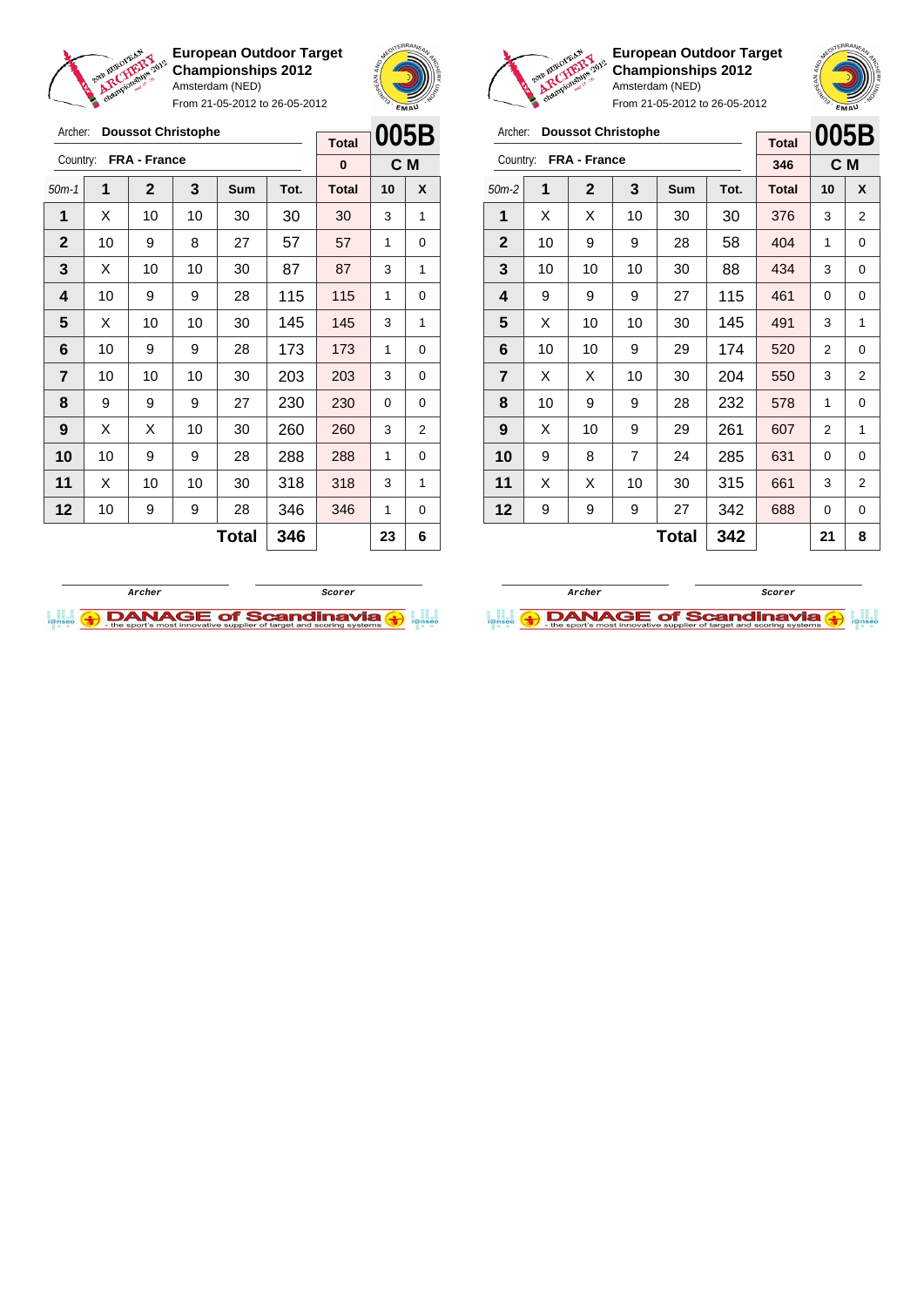

**European Outdoor Target Championships 2012** Amsterdam (NED)

From 21-05-2012 to 26-05-2012





**European Outdoor Target Championships 2012** Amsterdam (NED)

**005C**

|                     | <b>Avsjuks Viktors</b><br>Archer: |                       |                |     |      |              |                |                                                         |  |                |   | Archer: Avsjuks Viktors |              |              |     |              |                |             |
|---------------------|-----------------------------------|-----------------------|----------------|-----|------|--------------|----------------|---------------------------------------------------------|--|----------------|---|-------------------------|--------------|--------------|-----|--------------|----------------|-------------|
|                     |                                   |                       |                |     |      | <b>Total</b> |                | 005C                                                    |  |                |   |                         |              |              |     | <b>Total</b> | 005C           |             |
|                     |                                   | Country: LAT - Latvia |                |     |      | $\mathbf{0}$ |                | C M                                                     |  |                |   | Country: LAT - Latvia   |              |              |     | 323          |                | C M         |
| $50m-1$             | 1                                 | $\overline{2}$        | 3              | Sum | Tot. | <b>Total</b> | 10             | 3<br>X<br>$\overline{2}$<br>Sum<br>$50m-2$<br>1<br>Tot. |  |                |   |                         |              | <b>Total</b> | 10  | X            |                |             |
| 1                   | 10                                | 10                    | 9              | 29  | 29   | 29           | $\overline{2}$ | 0                                                       |  | 1              | X | 9                       | 9            | 28           | 28  | 351          | 1              | 1           |
| $\mathbf{2}$        | 9                                 | 9                     | 8              | 26  | 55   | 55           | $\Omega$       | 0                                                       |  | $\overline{2}$ | 8 | 8                       | 8            | 24           | 52  | 375          | $\Omega$       | 0           |
| 3                   | X                                 | X                     | 10             | 30  | 85   | 85           | 3              | 2                                                       |  | 3              | 9 | 9                       | 9            | 27           | 79  | 402          | 0              | 0           |
| 4                   | 8                                 | 8                     | $\overline{7}$ | 23  | 108  | 108          | $\Omega$       | 0                                                       |  | 4              | 9 | 9                       | 9            | 27           | 106 | 429          | $\Omega$       | 0           |
| 5                   | 10                                | 9                     | 9              | 28  | 136  | 136          | 1              | 0                                                       |  | 5              | X | 9                       | 9            | 28           | 134 | 457          | 1              | 1           |
| 6                   | 9                                 | 8                     | 8              | 25  | 161  | 161          | $\Omega$       | 0                                                       |  | 6              | 8 | 8                       | 8            | 24           | 158 | 481          | $\Omega$       | 0           |
| $\overline{7}$      | X                                 | 9                     | 9              | 28  | 189  | 189          | 1              | 1                                                       |  | $\overline{7}$ | X | 10 <sup>°</sup>         | 10           | 30           | 188 | 511          | 3              | 1           |
| 8                   | 9                                 | 9                     | 9              | 27  | 216  | 216          | $\Omega$       | 0                                                       |  | 8              | 9 | 9                       | 8            | 26           | 214 | 537          | $\Omega$       | 0           |
| 9                   | X                                 | 10                    | 9              | 29  | 245  | 245          | 2              | 1                                                       |  | 9              | X | X                       | 10           | 30           | 244 | 567          | 3              | 2           |
| 10                  | 9                                 | 8                     | $\overline{7}$ | 24  | 269  | 269          | $\Omega$       | 0                                                       |  | 10             | 9 | 9                       | 8            | 26           | 270 | 593          | $\Omega$       | 0           |
| 11                  | 10                                | 10                    | 9              | 29  | 298  | 298          | 2              | 0                                                       |  | 11             | X | X                       | 10           | 30           | 300 | 623          | 3              | 2           |
| 12                  | 9                                 | 8                     | 8              | 25  | 323  | 323          | $\mathbf 0$    | 0                                                       |  | 12             | 9 | 9                       | 6            | 24           | 324 | 647          | 0              | $\mathbf 0$ |
| 323<br><b>Total</b> |                                   |                       |                |     |      | 11           | 4              |                                                         |  |                |   |                         | <b>Total</b> | 324          |     | 11           | $\overline{7}$ |             |



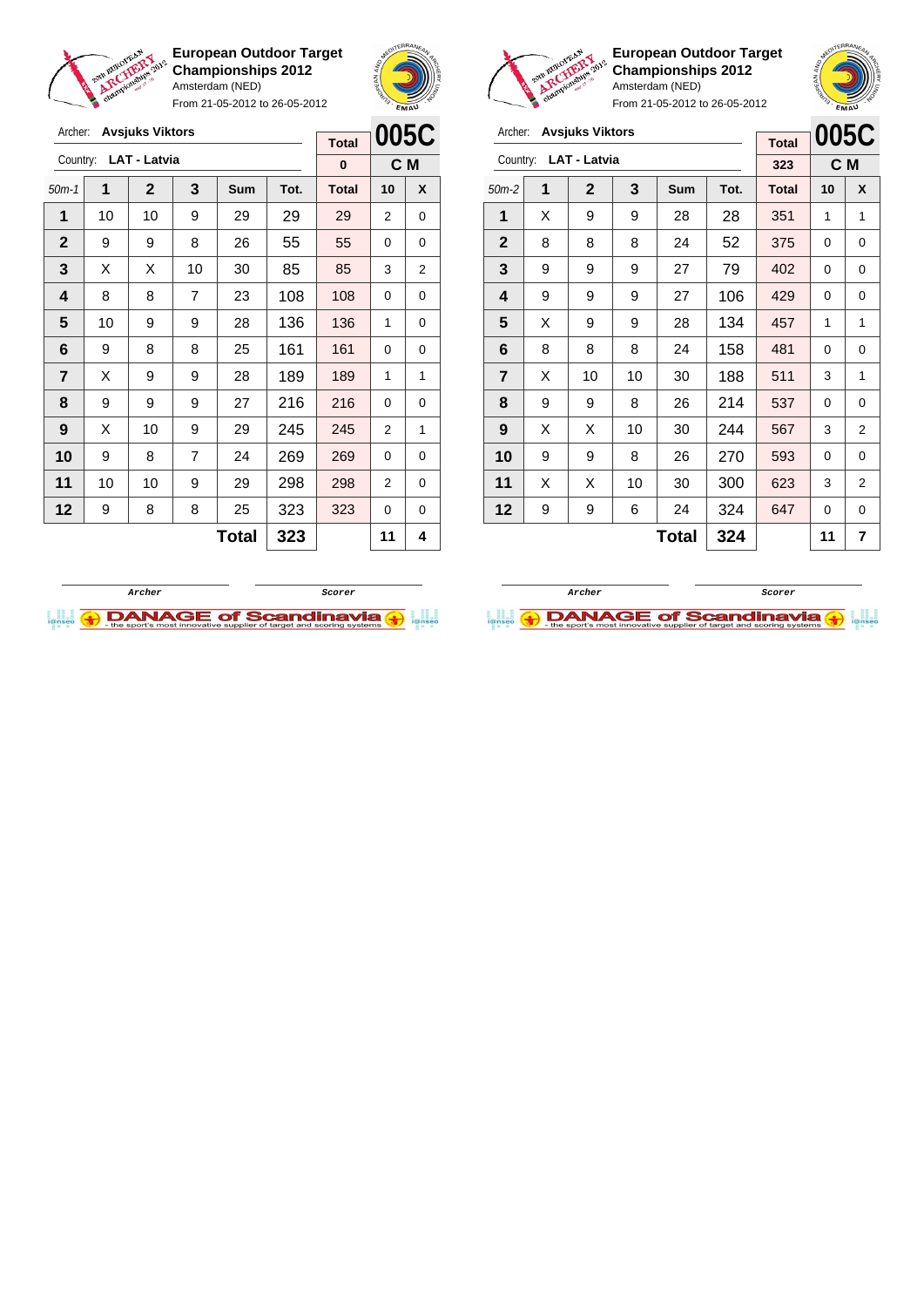

From 21-05-2012 to 26-05-2012



**European Outdoor Target Championships 2012** Amsterdam (NED)



| Archer:        |    | Kilpia Asko   |    | <b>Total</b> | 005D |              |          |                |
|----------------|----|---------------|----|--------------|------|--------------|----------|----------------|
| Country:       |    | FIN - Finland |    |              |      | 341          |          | C <sub>M</sub> |
| $50m-2$        | 1  | $\mathbf{2}$  | 3  | <b>Sum</b>   | Tot. | <b>Total</b> | 10       | X              |
| 1              | X  | X             | 10 | 30           | 30   | 371          | 3        | $\overline{2}$ |
| $\mathbf{2}$   | 10 | 9             | 9  | 28           | 58   | 399          | 1        | 0              |
| 3              | X  | X             | 9  | 29           | 87   | 428          | 2        | 2              |
| 4              | 9  | 8             | 8  | 25           | 112  | 453          | $\Omega$ | 0              |
| 5              | X  | 10            | 10 | 30           | 142  | 483          | 3        | 1              |
| 6              | 9  | 9             | 8  | 26           | 168  | 509          | $\Omega$ | 0              |
| $\overline{7}$ | X  | X             | 9  | 29           | 197  | 538          | 2        | 2              |
| 8              | 9  | 9             | 9  | 27           | 224  | 565          | 0        | 0              |
| 9              | X  | 10            | 10 | 30           | 254  | 595          | 3        | 1              |
| 10             | 10 | 8             | 8  | 26           | 280  | 621          | 1        | 0              |
| 11             | X  | 10            | 10 | 30           | 310  | 651          | 3        | 1              |
| 12             | 9  | 9             | 9  | 27           | 337  | 678          | 0        | 0              |
|                |    |               | 18 | 9            |      |              |          |                |





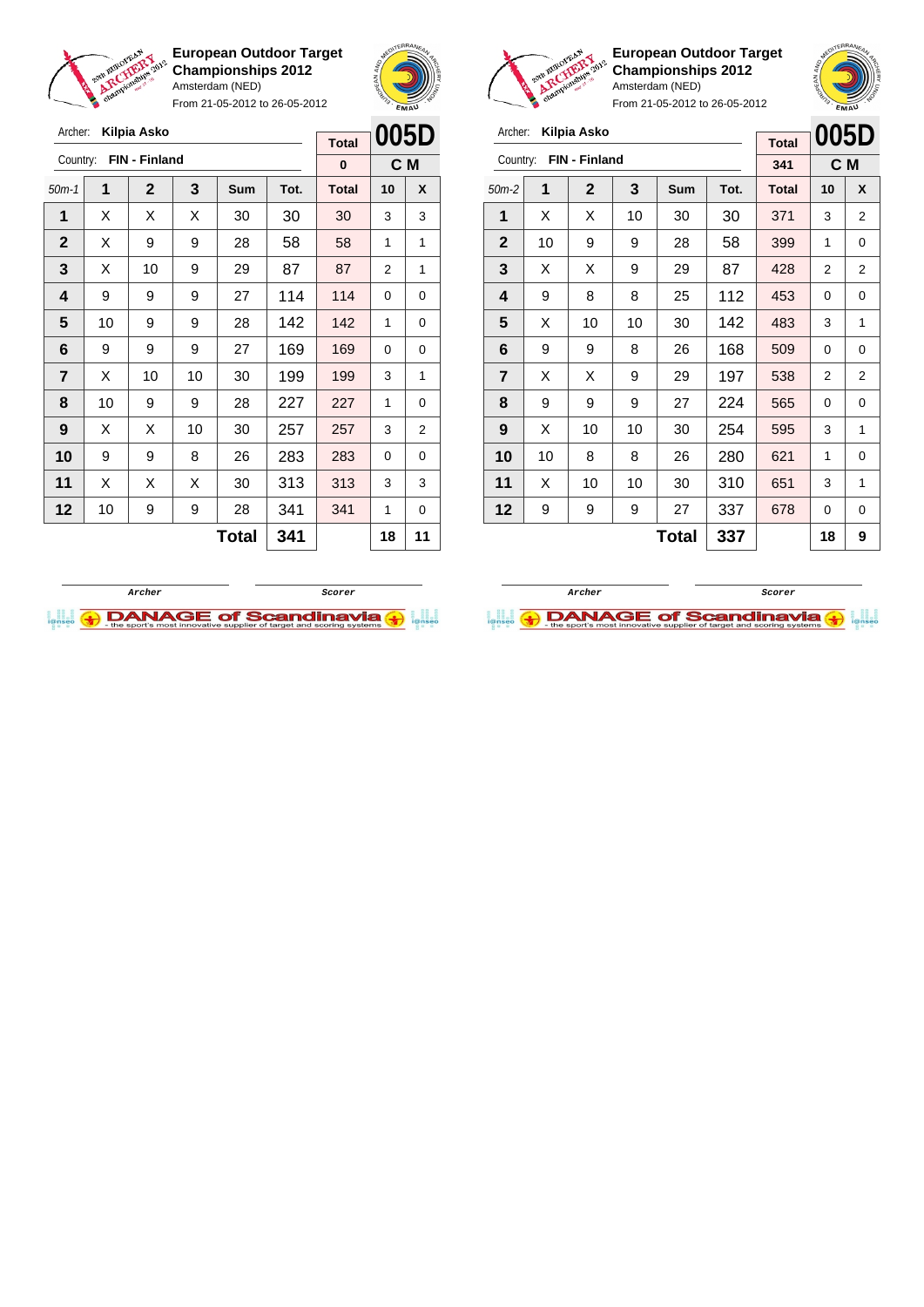

Archer: **Grimwood Liam**

**European Outdoor Target Championships 2012** Amsterdam (NED)

From 21-05-2012 to 26-05-2012



**Total**

**European Outdoor Target Championships 2012** Amsterdam (NED)

| Archer:        |    | <b>Grimwood Liam</b>       |    | <b>Total</b> |      | 006A         |     |                |
|----------------|----|----------------------------|----|--------------|------|--------------|-----|----------------|
| Country:       |    | <b>GBR</b> - Great Britain |    |              |      | 346          | C M |                |
| $50m-2$        | 1  | $\mathbf 2$                | 3  | Sum          | Tot. | <b>Total</b> | 10  | X              |
| 1              | X  | X                          | 9  | 29           | 29   | 375          | 2   | 2              |
| $\mathbf{2}$   | 9  | 9                          | 9  | 27           | 56   | 402          | 0   | 0              |
| 3              | X  | X                          | 10 | 30           | 86   | 432          | 3   | 2              |
| 4              | 10 | 9                          | 8  | 27           | 113  | 459          | 1   | 0              |
| 5              | X  | 10                         | 10 | 30           | 143  | 489          | 3   | 1              |
| 6              | 9  | 9                          | 9  | 27           | 170  | 516          | 0   | 0              |
| $\overline{7}$ | X  | X                          | 10 | 30           | 200  | 546          | 3   | 2              |
| 8              | 9  | 9                          | 9  | 27           | 227  | 573          | 0   | 0              |
| 9              | 10 | 10                         | 10 | 30           | 257  | 603          | 3   | 0              |
| 10             | 9  | 9                          | 9  | 27           | 284  | 630          | 0   | 0              |
| 11             | X  | X                          | 10 | 30           | 314  | 660          | 3   | $\overline{2}$ |
| 12             | 10 | 9                          | 9  | 28           | 342  | 688          | 1   | 0              |
|                |    |                            | 19 | 9            |      |              |     |                |





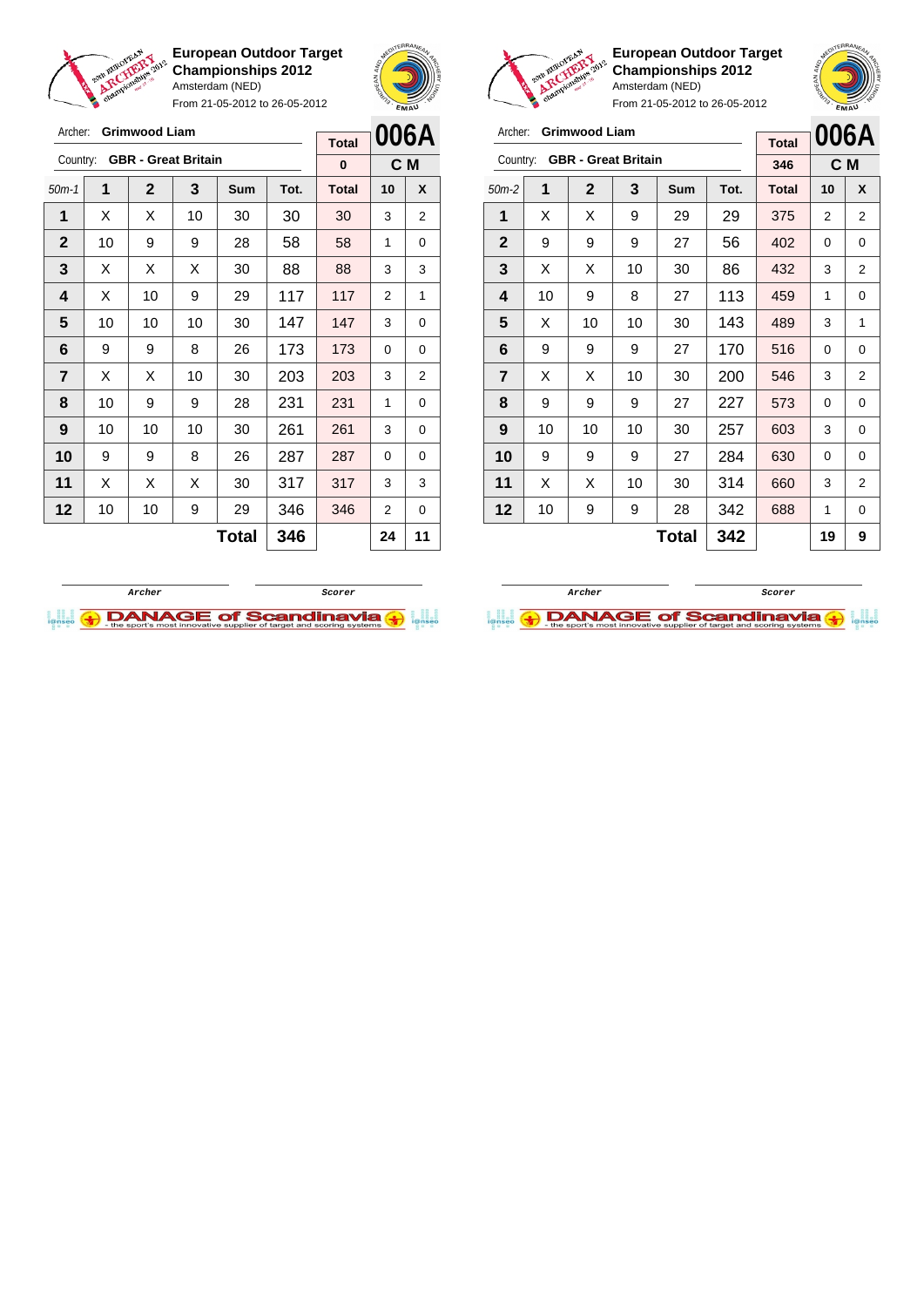

Archer: **Deloche Pierre Julien**

Country: **FRA - France**

**European Outdoor Target Championships 2012** Amsterdam (NED)

From 21-05-2012 to 26-05-2012

50m-1 **1 2 3 Sum Tot. Total 10 X**  $\vert$  X  $\vert$  X  $\vert$  X  $\vert$  30  $\vert$  30  $\vert$  30  $\vert$  3  $\vert$  3 | X | 10 | 9 | 29 | 59 | 59 | 2 | 1  $\mid$  X  $\mid$  X  $\mid$  X  $\mid$  30  $\mid$  89  $\mid$  89  $\mid$  3  $\mid$  3 | X | 10 | 9 | 29 | 118 | 118 | 2 | 1  $\mid$  X  $\mid$  10  $\mid$  10  $\mid$  30  $\mid$  148  $\mid$  148  $\mid$  3  $\mid$  1 | 10 | 9 | 9 | 28 | 176 | 176 | 1 | 0  $\mid$  X  $\mid$  X  $\mid$  X  $\mid$  30  $\mid$  206  $\mid$  206  $\mid$  3  $\mid$  3 | 10 | 9 | 9 | 28 | 234 | 234 | 1 | 0 | X | 10 | 10 | 30 | **264 | 264 |** 3 | 1 | 10 | 9 | 9 | 28 | 292 | 292 | 1 | 0 | 10 | 10 | 10 | 30 | 322 | 322 | 3 | 0 | 10 | 10 | 9 | 29 | 351 | 351 | 2 | 0



**C M**

**Total 0**



**European Outdoor Target Championships 2012** Amsterdam (NED)

|                |    |                     | From 21-05-2012 to 26-05-2012 |     | <b>EMAU</b> |              |                |   |  |
|----------------|----|---------------------|-------------------------------|-----|-------------|--------------|----------------|---|--|
| Archer:        |    |                     | Deloche Pierre Julien         |     |             | <b>Total</b> | 006B           |   |  |
| Country:       |    | <b>FRA - France</b> |                               |     |             | 351          | C <sub>M</sub> |   |  |
| $50m-2$        | 1  | $\mathbf{2}$        | 3                             | Sum | Tot.        | <b>Total</b> | 10             | X |  |
| 1              | X  | X                   | X                             | 30  | 30          | 381          | 3              | 3 |  |
| $\mathbf{2}$   | X  | 10                  | 10                            | 30  | 60          | 411          | 3              | 1 |  |
| 3              | X  | X                   | 10                            | 30  | 90          | 441          | 3              | 2 |  |
| 4              | 10 | 9                   | 9                             | 28  | 118         | 469          | 1              | 0 |  |
| 5              | X  | X                   | X                             | 30  | 148         | 499          | 3              | 3 |  |
| 6              | 10 | 9                   | 9                             | 28  | 176         | 527          | 1              | 0 |  |
| $\overline{7}$ | X  | X                   | X                             | 30  | 206         | 557          | 3              | 3 |  |
| 8              | 10 | 9                   | 9                             | 28  | 234         | 585          | 1              | 0 |  |
| 9              | 10 | 10                  | 10                            | 30  | 264         | 615          | 3              | 0 |  |
| 10             | 9  | 9                   | 9                             | 27  | 291         | 642          | 0              | 0 |  |
| 11             | X  | X                   | 10                            | 30  | 321         | 672          | 3              | 2 |  |
| 12             | 10 | 10                  | 701                           | 2   | 0           |              |                |   |  |

**Total 350 26 14**



**Total 351 27 13**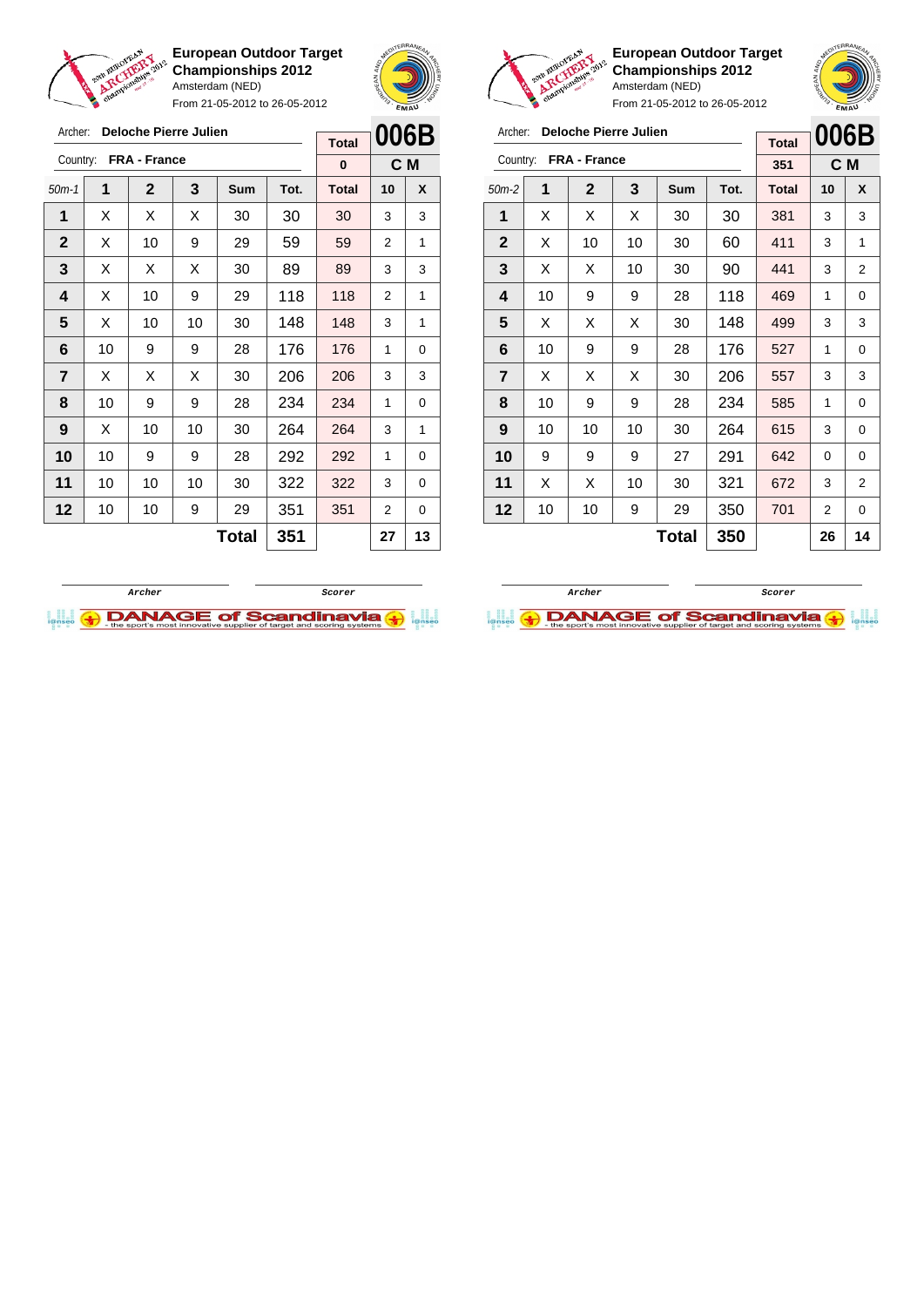

Archer: **Elarts Kaspars** Country: **LAT - Latvia**

**European Outdoor Target Championships 2012** Amsterdam (NED)

From 21-05-2012 to 26-05-2012

50m-1 **1 2 3 Sum Tot. Total 10 X** | 9 | 9 | 9 | 27 | 27 | 27 | 0 | 0 9 9 8 26 53 53 0 0  $\mid$  X  $\mid$  10  $\mid$  10  $\mid$  30  $\mid$  83  $\mid$  83  $\mid$  3  $\mid$  1 | 8 | 8 | 8 | 24 | 107 | 107 | 0 | 0 | 10 | 9 | 9 | 28 | 135 | 135 | 1 | 0 | 9 | 8 | 7 | 24 | 159 | 159 | 0 | 0  $\begin{array}{|c|c|c|c|c|c|}\n\hline\n\textbf{7} & \textbf{X} & \textbf{10} & \textbf{9} & \textbf{29} & \textbf{188} & \textbf{188} & \textbf{2} & \textbf{1}\n\end{array}$  | 9 | 8 | 7 | 24 | 212 | 212 | 0 | 0 | 10 | 10 | 9 | 29 | 241 | 241 | 2 | 0



**C M**

**Total 0**



**European Outdoor Target Championships 2012** Amsterdam (NED)

From 21-05-2012 to 26-05-2012

| Archer:        |                          | <b>Elarts Kaspars</b> |    | <b>Total</b> |      | 006C         |    |                |
|----------------|--------------------------|-----------------------|----|--------------|------|--------------|----|----------------|
| Country:       |                          | <b>LAT - Latvia</b>   |    |              |      | 322          |    | C M            |
| $50m-2$        | 1                        | $\overline{2}$        | 3  | Sum          | Tot. | <b>Total</b> | 10 | X              |
| 1              | 10                       | 10                    | 9  | 29           | 29   | 351          | 2  | 0              |
| $\mathbf{2}$   | 9                        | 9                     | 8  | 26           | 55   | 377          | 0  | 0              |
| 3              | X                        | X                     | 10 | 30           | 85   | 407          | 3  | $\overline{2}$ |
| 4              | 10                       | 9                     | 9  | 28           | 113  | 435          | 1  | 0              |
| 5              | X                        | X                     | 10 | 30           | 143  | 465          | 3  | 2              |
| 6              | 9                        | 8                     | 8  | 25           | 168  | 490          | 0  | 0              |
| $\overline{7}$ | 10                       | 10                    | 10 | 30           | 198  | 520          | 3  | $\Omega$       |
| 8              | 9                        | 9                     | 8  | 26           | 224  | 546          | 0  | 0              |
| 9              | 9                        | 9                     | 9  | 27           | 251  | 573          | 0  | 0              |
| 10             | 8                        | 8                     | 8  | 24           | 275  | 597          | 0  | $\Omega$       |
| 11             | 9                        | 9                     | 9  | 27           | 302  | 624          | 0  | 0              |
| 12             | 328<br>9<br>9<br>8<br>26 |                       |    |              |      |              | 0  | 0              |
|                |                          |                       | 12 | 4            |      |              |    |                |



**DANAGE of Scandinavia** 

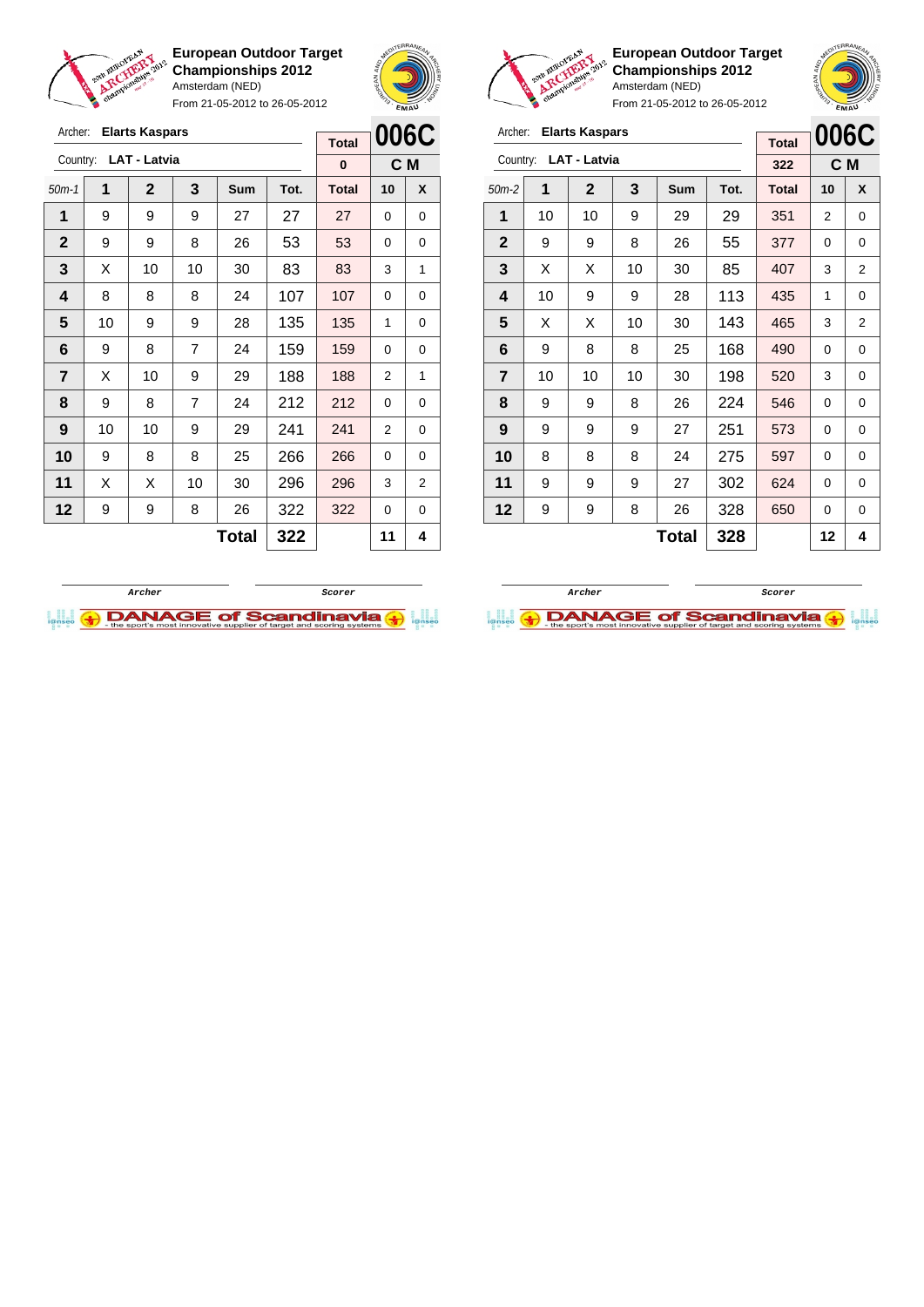

Archer: **Lehtonen Kaj**

**European Outdoor Target Championships 2012** Amsterdam (NED)

From 21-05-2012 to 26-05-2012





**European Outdoor Target Championships 2012** Amsterdam (NED)



| Archer:        |    | Lehtonen Kaj  |                | <b>Total</b> | 006D |              |    |     |
|----------------|----|---------------|----------------|--------------|------|--------------|----|-----|
| Country:       |    | FIN - Finland |                |              |      | 341          |    | C M |
| $50m-2$        | 1  | $\mathbf 2$   | 3              | Sum          | Tot. | <b>Total</b> | 10 | X   |
| 1              | X  | Х             | X              | 30           | 30   | 371          | 3  | 3   |
| $\overline{2}$ | 10 | 9             | 9              | 28           | 58   | 399          | 1  | 0   |
| 3              | X  | X             | 10             | 30           | 88   | 429          | 3  | 2   |
| 4              | 9  | 7             | $\overline{7}$ | 23           | 111  | 452          | 0  | 0   |
| 5              | 10 | 9             | 9              | 28           | 139  | 480          | 1  | 0   |
| 6              | 9  | 9             | 8              | 26           | 165  | 506          | 0  | 0   |
| $\overline{7}$ | X  | 10            | 10             | 30           | 195  | 536          | 3  | 1   |
| 8              | 10 | 9             | 9              | 28           | 223  | 564          | 1  | 0   |
| 9              | 10 | 9             | 9              | 28           | 251  | 592          | 1  | 0   |
| 10             | 9  | 9             | 8              | 26           | 277  | 618          | 0  | 0   |
| 11             | 10 | 10            | 9              | 29           | 306  | 647          | 2  | 0   |
| 12             | 9  | 9             | 8              | 26           | 332  | 673          | 0  | 0   |
|                |    |               | 15             | 6            |      |              |    |     |





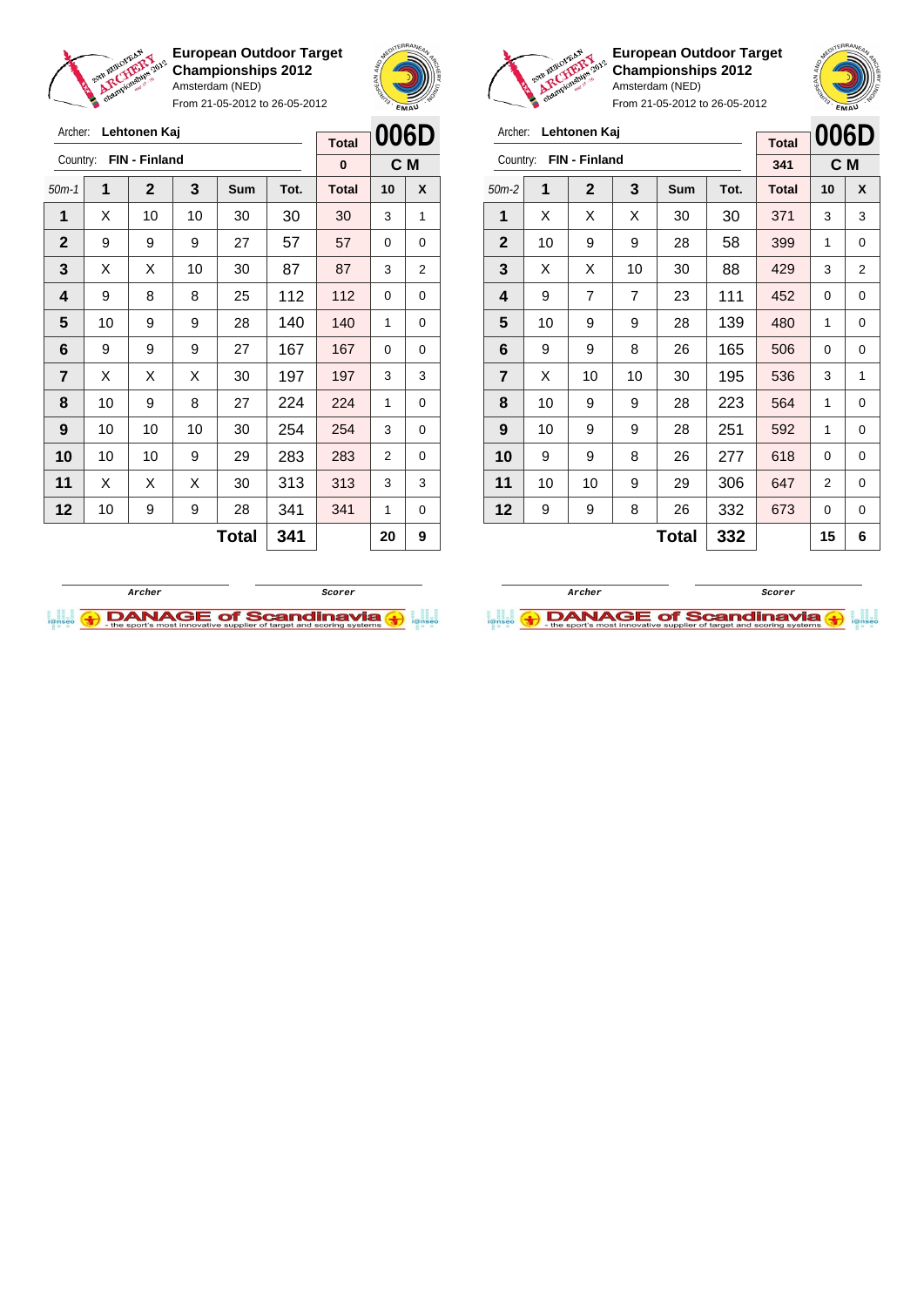

Archer: **Sommer Max** Country: **AUT - Austria**

**European Outdoor Target Championships 2012** Amsterdam (NED)

From 21-05-2012 to 26-05-2012

50m-1 **1 2 3 Sum Tot. Total 10 X** | 10 | 9 | 9 | 28 | 28 | 28 | 1 | 0 | 9 | 8 | 7 | 24 | 52 | 52 | 0 | 0  $\mid$  X  $\mid$  9  $\mid$  9  $\mid$  28  $\mid$  80  $\mid$  80  $\mid$  1  $\mid$  1 | 9 | 9 | 9 | 27 | 107 | 107 | 0 | 0  $\mid$  X  $\mid$  10  $\mid$  9  $\mid$  29  $\mid$  136  $\mid$  136  $\mid$  2  $\mid$  1 | 9 | 9 | 9 | 27 | 163 | 163 | 0 | 0 | 10 | 9 | 9 | 28 | 191 | 191 | 1 | 0 | 9 | 8 | 8 | 25 | 216 | 216 | 0 | 0 | X | 10 | 10 | 30 | **246 | 246 |** 3 | 1 9 9 9 27 273 273 0 0 | X | X | 10 | 30 | 303 | 303 | 3 | 2 | 10 | 8 | 8 | 26 | 329 | 329 | 1 | 0



**C M**

**Total 0**



**European Outdoor Target Championships 2012** Amsterdam (NED)

| Archer:                 |    | <b>Sommer Max</b>    |                | <b>Total</b> |      | 007A         |     |   |
|-------------------------|----|----------------------|----------------|--------------|------|--------------|-----|---|
| Country:                |    | <b>AUT - Austria</b> |                |              |      | 329          | C M |   |
| $50m-2$                 | 1  | 2                    | 3              | Sum          | Tot. | <b>Total</b> | 10  | X |
| 1                       | X  | X                    | 9              | 29           | 29   | 358          | 2   | 2 |
| $\mathbf{2}$            | 9  | 9                    | 8              | 26           | 55   | 384          | 0   | 0 |
| 3                       | 9  | 9                    | 9              | 27           | 82   | 411          | 0   | 0 |
| 4                       | 9  | 8                    | 8              | 25           | 107  | 436          | 0   | 0 |
| 5                       | X  | 8                    | 8              | 26           | 133  | 462          | 1   | 1 |
| 6                       | 8  | 8                    | 7              | 23           | 156  | 485          | 0   | 0 |
| $\overline{\mathbf{r}}$ | 10 | 9                    | 9              | 28           | 184  | 513          | 1   | 0 |
| 8                       | 9  | 9                    | 8              | 26           | 210  | 539          | 0   | 0 |
| 9                       | 10 | 9                    | 9              | 28           | 238  | 567          | 1   | 0 |
| 10                      | 8  | 8                    | $\overline{7}$ | 23           | 261  | 590          | 0   | 0 |
| 11                      | X  | 10                   | 10             | 30           | 291  | 620          | 3   | 1 |
| 12                      | 8  | 8                    | 8              | 24           | 315  | 644          | 0   | 0 |
|                         |    |                      | 8              | 4            |      |              |     |   |



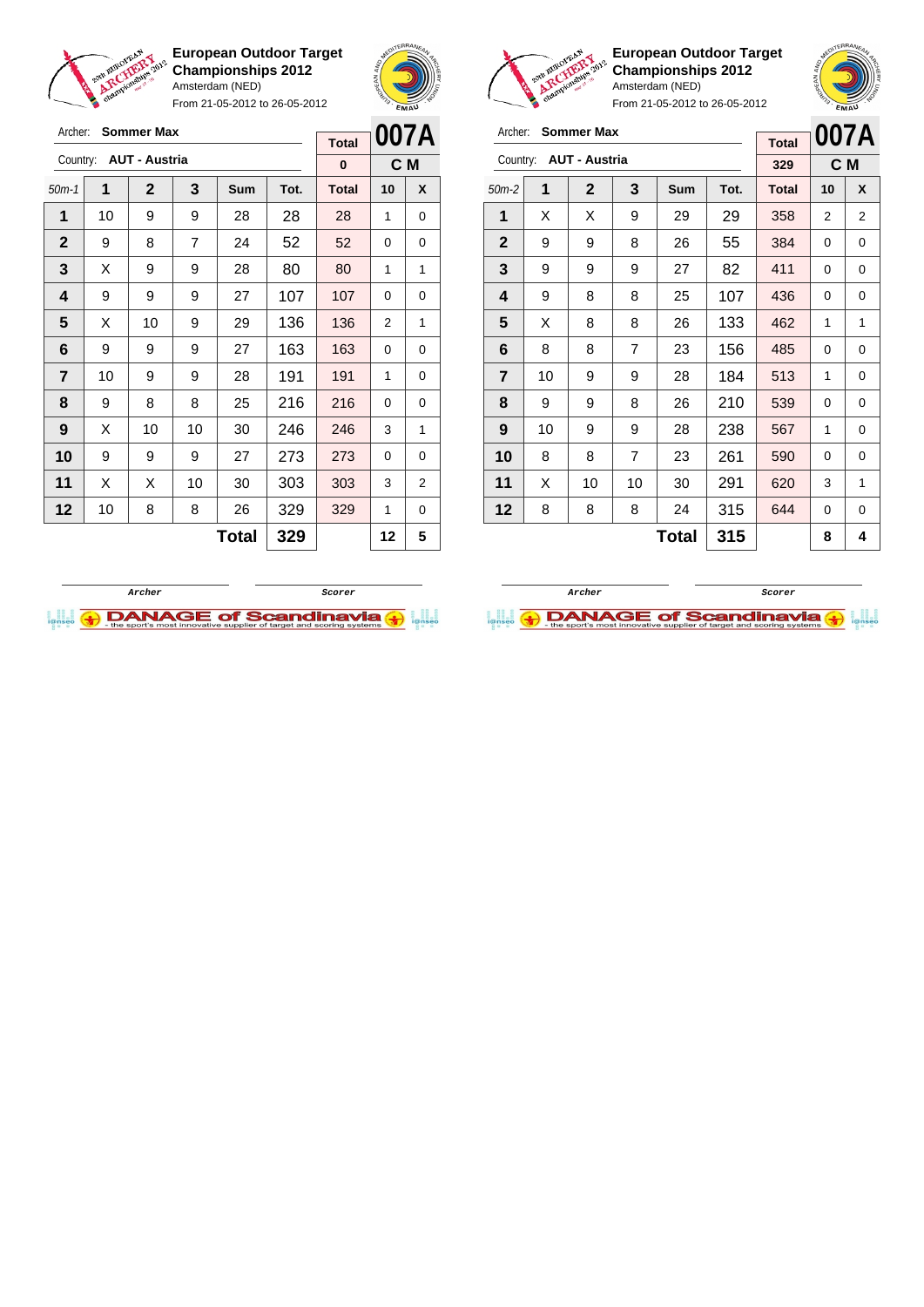

Archer: **Scriba Julian** Country: **GER - Germany**

**European Outdoor Target Championships 2012** Amsterdam (NED)

From 21-05-2012 to 26-05-2012

50m-1 **1 2 3 Sum Tot. Total 10 X** | X | 10 | 9 | 29 | 29 | 29 | 2 | 1 | 9 | 9 | 9 | 27 | 56 | 56 | 0 | 0 | 10 | 10 | 9 | 29 | 85 | 85 | 2 | 0 | 9 | 9 | 8 | 26 | 111 | 111 | 0 | 0  $\mid$  X  $\mid$  10  $\mid$  10  $\mid$  30  $\mid$  141  $\mid$  141  $\mid$  3  $\mid$  1 | 10 | 9 | 9 | 28 | 169 | 169 | 1 | 0  $\vert$  X  $\vert$  X  $\vert$  X  $\vert$  30  $\vert$  199  $\vert$  199  $\vert$  3  $\vert$  3 | 10 | 9 | 9 | 28 | 227 | 227 | 1 | 0 | X | 10 | 10 | 30 | **257 | 257 |** 3 | 1 9 9 8 26 283 283 0 0 | X | X | 10 | 30 | 313 | 313 | 3 | 2 | 10 | 10 | 9 | 29 | 342 | 342 | 2 | 0



**C M**

**Total 0**



**European Outdoor Target Championships 2012** Amsterdam (NED)

From 21-05-2012 to 26-05-2012

| Archer:        |    | <b>Scriba Julian</b> |    | <b>Total</b> | 007B |              |          |                |
|----------------|----|----------------------|----|--------------|------|--------------|----------|----------------|
| Country:       |    | <b>GER - Germany</b> |    |              |      | 342          |          | C M            |
| $50m-2$        | 1  | $\mathbf{2}$         | 3  | <b>Sum</b>   | Tot. | <b>Total</b> | 10       | X              |
| 1              | X  | X                    | 10 | 30           | 30   | 372          | 3        | $\overline{2}$ |
| $\mathbf{2}$   | 9  | 9                    | 9  | 27           | 57   | 399          | $\Omega$ | 0              |
| 3              | X  | 10                   | 10 | 30           | 87   | 429          | 3        | 1              |
| 4              | 9  | 8                    | 8  | 25           | 112  | 454          | 0        | 0              |
| 5              | X  | X                    | 10 | 30           | 142  | 484          | 3        | 2              |
| 6              | 9  | 9                    | 9  | 27           | 169  | 511          | $\Omega$ | 0              |
| $\overline{7}$ | X  | 10                   | 10 | 30           | 199  | 541          | 3        | 1              |
| 8              | 9  | 9                    | 8  | 26           | 225  | 567          | 0        | $\mathbf 0$    |
| 9              | 10 | 9                    | 9  | 28           | 253  | 595          | 1        | 0              |
| 10             | 9  | 8                    | 8  | 25           | 278  | 620          | 0        | 0              |
| 11             | X  | X                    | 10 | 30           | 308  | 650          | 3        | 2              |
| 12             | 10 | 9                    | 9  | 28           | 336  | 678          | 1        | 0              |
|                |    |                      |    | <b>Total</b> | 336  |              | 17       | 8              |

**Archer Scorer**

**Archer Scorer DANAGE of Scandinavia** 



 $Total | 342 | 20 | 8$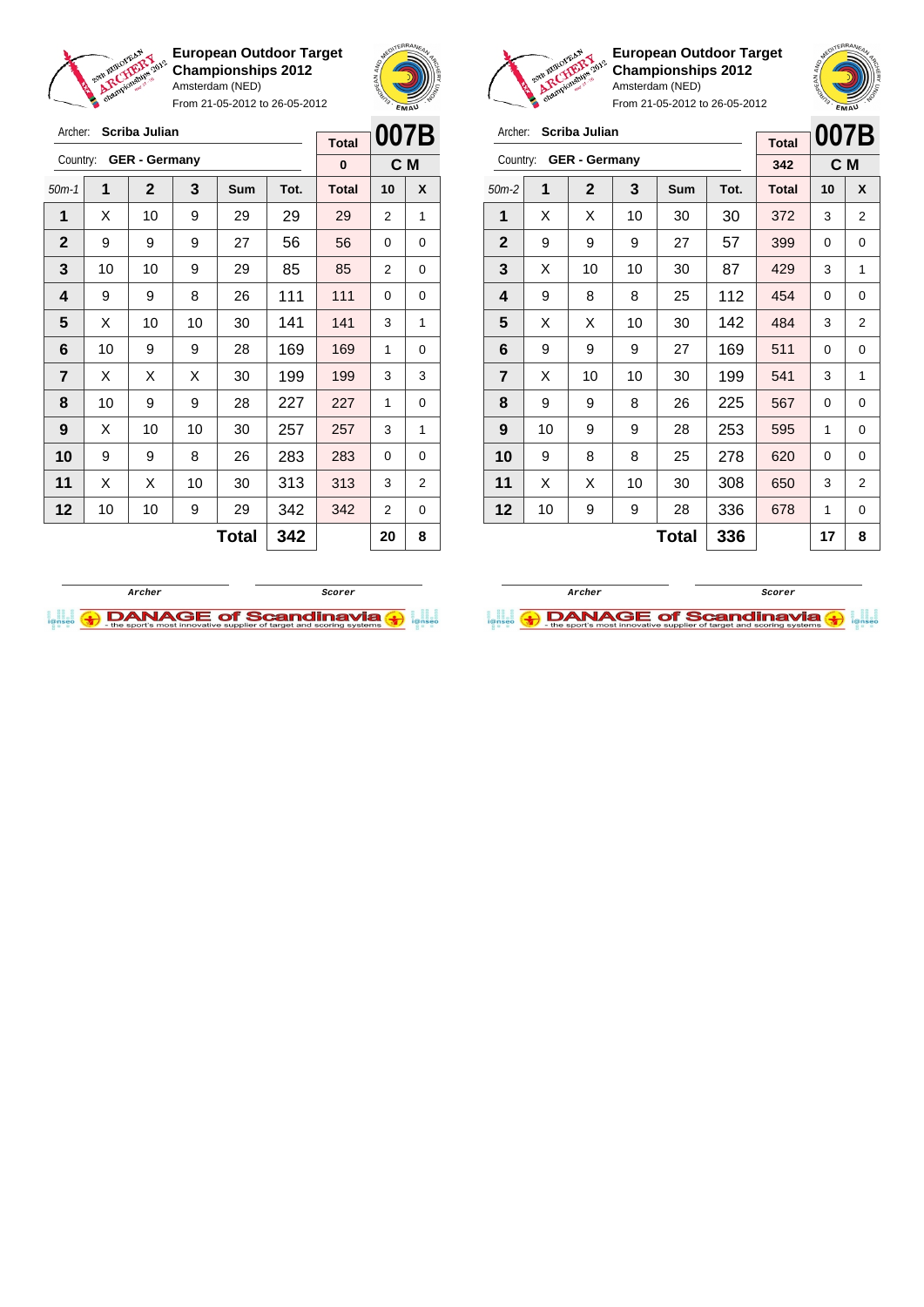

Archer: **Vidal Alfonso** Country: **ESP - Spain**

**European Outdoor Target Championships 2012** Amsterdam (NED)

From 21-05-2012 to 26-05-2012

50m-1 **1 2 3 Sum Tot. Total 10 X** | X | 10 | 10 | 30 | 30 | 30 | 3 | 1 | 9 | 9 | 9 | 27 | 57 | 57 | 0 | 0  $\mid$  X  $\mid$  10  $\mid$  10  $\mid$  30  $\mid$  87  $\mid$  87  $\mid$  3  $\mid$  1 | 10 | 9 | 9 | 28 | 115 | 115 | 1 | 0  $\mid$  X  $\mid$  X  $\mid$  10  $\mid$  30  $\mid$  145  $\mid$  145  $\mid$  3  $\mid$  2 | 9 | 9 | 9 | 27 | 172 | 172 | 0 | 0  $\mid$  X  $\mid$  X  $\mid$  10  $\mid$  30  $\mid$  202  $\mid$  202  $\mid$  3  $\mid$  2 | 10 | 9 | 9 | 28 | 230 | 230 | 1 | 0 | 10 | 10 | 10 | 30 | **260 | 260 |** 3 | 0 9 9 9 27 287 287 0 0 | X | 10 | 10 | 30 | 317 | 317 | 3 | 1



**C M**

**Total 0**



**European Outdoor Target Championships 2012** Amsterdam (NED)



| Archer:        |   | <b>Vidal Alfonso</b> | <b>Total</b>   | 007C |      |              |                |     |
|----------------|---|----------------------|----------------|------|------|--------------|----------------|-----|
| Country:       |   | ESP - Spain          |                |      |      | 345          |                | C M |
| $50m-2$        | 1 | $\mathbf{2}$         | 3              | Sum  | Tot. | <b>Total</b> | 10             | X   |
| 1              | X | X                    | 9              | 29   | 29   | 374          | 2              | 2   |
| $\mathbf{2}$   | 9 | 9                    | 9              | 27   | 56   | 401          | 0              | 0   |
| 3              | X | 10                   | 9              | 29   | 85   | 430          | 2              | 1   |
| 4              | 9 | 9                    | $\overline{7}$ | 25   | 110  | 455          | 0              | 0   |
| 5              | X | 10                   | 9              | 29   | 139  | 484          | $\overline{2}$ | 1   |
| 6              | 9 | 8                    | 7              | 24   | 163  | 508          | 0              | 0   |
| $\overline{7}$ | X | 10                   | 9              | 29   | 192  | 537          | 2              | 1   |
| 8              | 9 | 9                    | 9              | 27   | 219  | 564          | 0              | 0   |
| 9              | X | X                    | 10             | 30   | 249  | 594          | 3              | 2   |
| 10             | 9 | 9                    | 9              | 27   | 276  | 621          | 0              | 0   |
| 11             | X | 10                   | 9              | 29   | 305  | 650          | 2              | 1   |
| 12             | 9 | 9                    | 9              | 27   | 332  | 677          | 0              | 0   |
|                |   |                      |                | 13   | 8    |              |                |     |



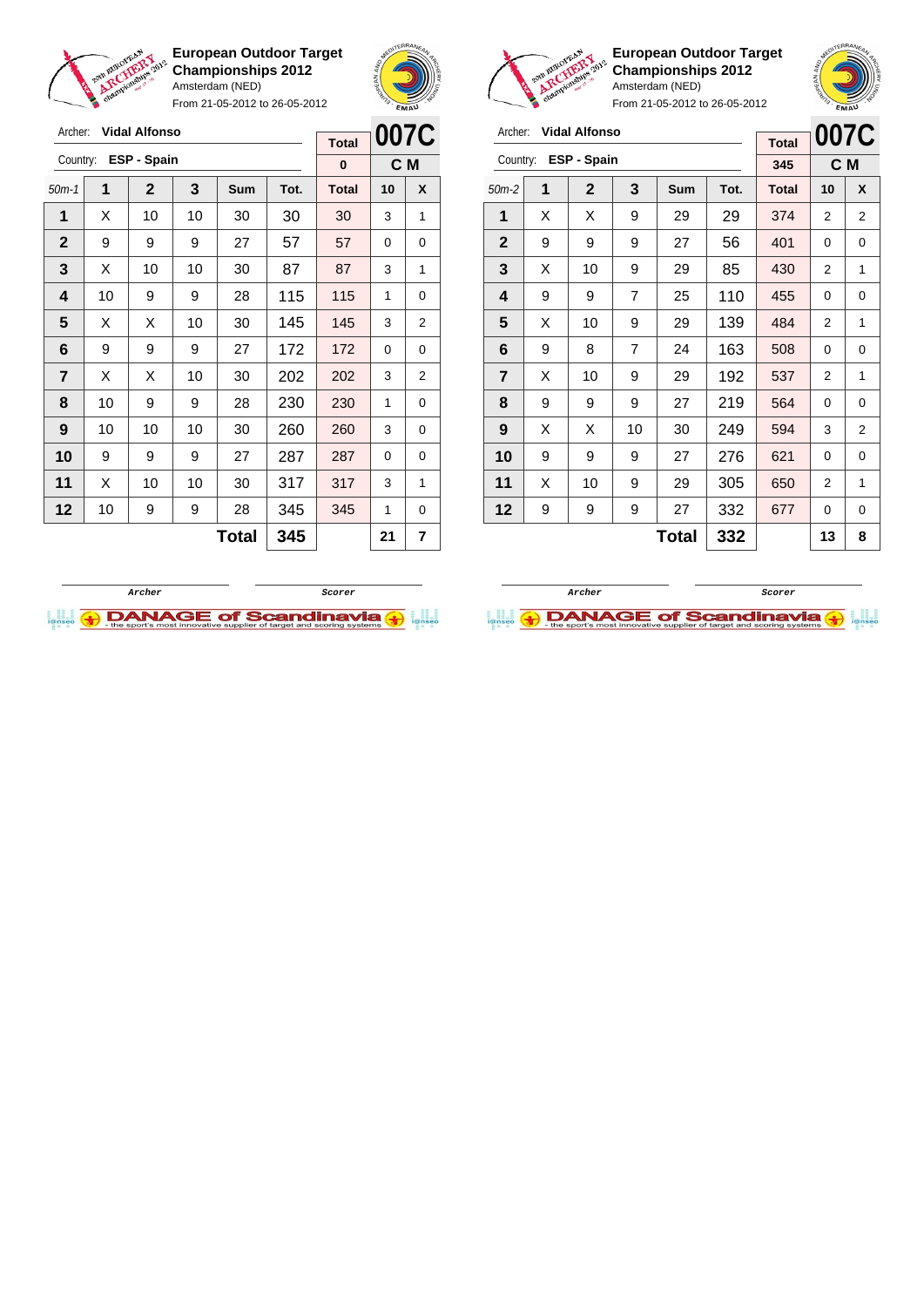

From 21-05-2012 to 26-05-2012





**European Outdoor Target Championships 2012** Amsterdam (NED)

| Archer:      | <b>Hagen Paul Ole</b> | <b>Total</b>        | 007D |     |      |              |    |                |
|--------------|-----------------------|---------------------|------|-----|------|--------------|----|----------------|
| Country:     |                       | <b>NOR - Norway</b> |      |     |      | 341          |    | C M            |
| $50m-2$      | 1                     | $\mathbf{2}$        | 3    | Sum | Tot. | <b>Total</b> | 10 | X              |
| 1            | X                     | X                   | 10   | 30  | 30   | 371          | 3  | 2              |
| $\mathbf{2}$ | 9                     | 9                   | 8    | 26  | 56   | 397          | 0  | 0              |
| 3            | 10                    | 10                  | 9    | 29  | 85   | 426          | 2  | 0              |
| 4            | 9                     | 9                   | 9    | 27  | 112  | 453          | 0  | 0              |
| 5            | X                     | 10                  | 10   | 30  | 142  | 483          | 3  | 1              |
| 6            | 9                     | 9                   | 9    | 27  | 169  | 510          | 0  | 0              |
| 7            | X                     | 10                  | 10   | 30  | 199  | 540          | 3  | 1              |
| 8            | 9                     | 9                   | 8    | 26  | 225  | 566          | 0  | 0              |
| 9            | X                     | X                   | X    | 30  | 255  | 596          | 3  | 3              |
| 10           | X                     | X                   | 10   | 30  | 285  | 626          | 3  | $\overline{2}$ |
| 11           | X                     | 10                  | 10   | 30  | 315  | 656          | 3  | 1              |
| 12           | 9                     | 9                   | 9    | 27  | 342  | 683          | 0  | 0              |
|              |                       |                     | 20   | 10  |      |              |    |                |

| Archer:      |    | <b>Hagen Paul Ole</b> |    |              |      | <b>Total</b> | 007D           |     |
|--------------|----|-----------------------|----|--------------|------|--------------|----------------|-----|
| Country:     |    | <b>NOR - Norway</b>   |    |              |      | $\bf{0}$     |                | C M |
| $50m-1$      | 1  | $\mathbf{2}$          | 3  | Sum          | Tot. | <b>Total</b> | 10             | X   |
| 1            | X  | X                     | X  | 30           | 30   | 30           | 3              | 3   |
| $\mathbf{2}$ | X  | 10                    | 8  | 28           | 58   | 58           | $\overline{2}$ | 1   |
| 3            | X  | X                     | 10 | 30           | 88   | 88           | 3              | 2   |
| 4            | 9  | 9                     | 9  | 27           | 115  | 115          | 0              | 0   |
| 5            | 10 | 9                     | 9  | 28           | 143  | 143          | 1              | 0   |
| 6            | 9  | 9                     | 9  | 27           | 170  | 170          | $\Omega$       | 0   |
| 7            | X  | X                     | X  | 30           | 200  | 200          | 3              | 3   |
| 8            | 10 | 10                    | 9  | 29           | 229  | 229          | 2              | 0   |
| 9            | 10 | 9                     | 9  | 28           | 257  | 257          | 1              | 0   |
| 10           | 9  | 8                     | 8  | 25           | 282  | 282          | $\Omega$       | 0   |
| 11           | Х  | X                     | 10 | 30           | 312  | 312          | 3              | 2   |
| 12           | 10 | 10                    | 9  | 29           | 341  | 341          | 2              | 0   |
|              |    |                       |    | <b>Total</b> | 341  |              | 20             | 11  |
|              |    |                       |    |              |      |              |                |     |



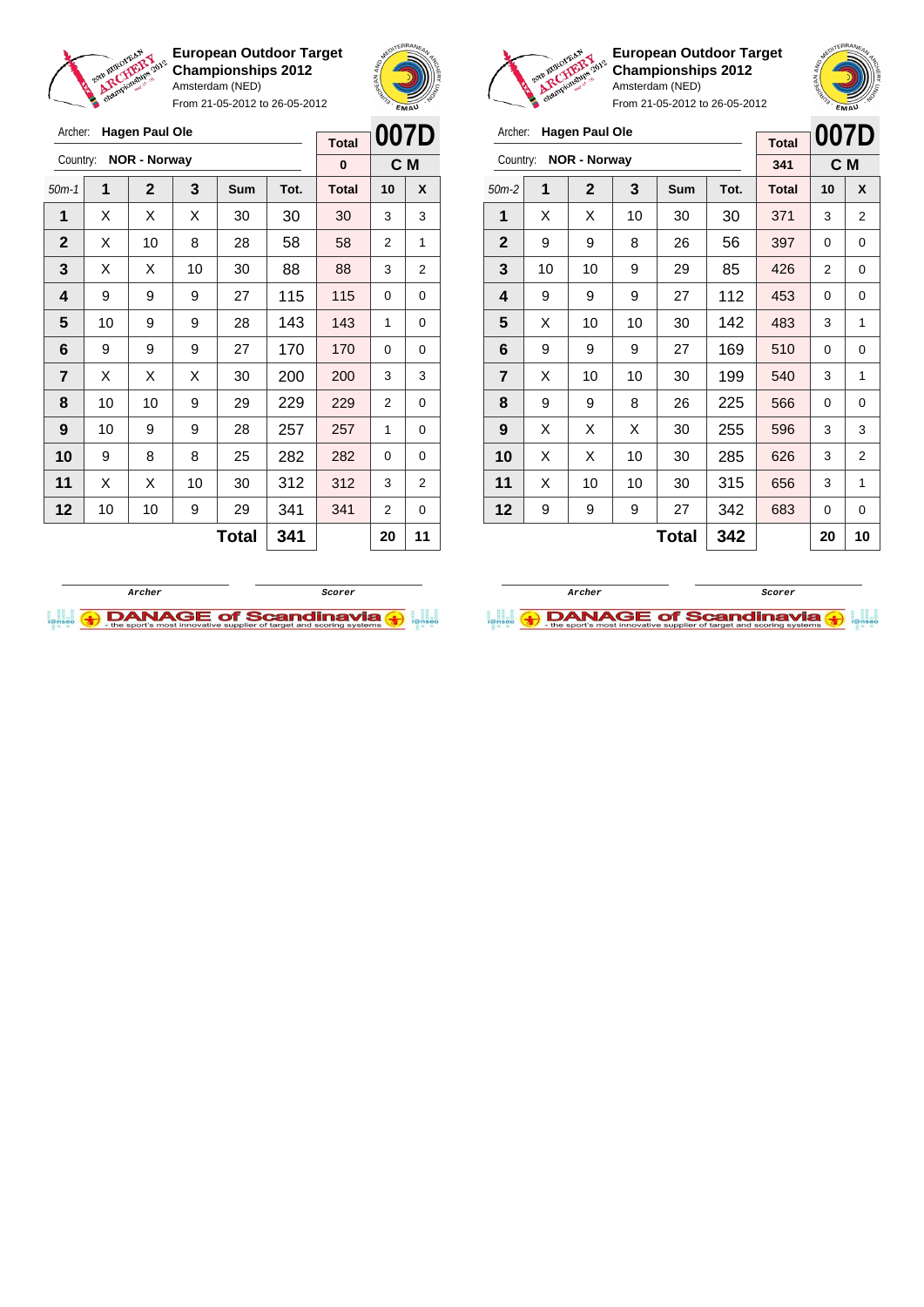

**European Outdoor Target Championships 2012** Amsterdam (NED) From 21-05-2012 to 26-05-2012





**European Outdoor Target Championships 2012** Amsterdam (NED)



| Archer:                 |    | <b>Matzner Michael</b> | <b>Total</b> |     | 008A |              |                |                |
|-------------------------|----|------------------------|--------------|-----|------|--------------|----------------|----------------|
| Country:                |    | <b>AUT - Austria</b>   |              |     |      | 348          |                | C M            |
| $50m-2$                 | 1  | 2                      | 3            | Sum | Tot. | <b>Total</b> | 10             | X              |
| 1                       | X  | X                      | 10           | 30  | 30   | 378          | 3              | 2              |
| $\mathbf{2}$            | 10 | 9                      | 9            | 28  | 58   | 406          | 1              | 0              |
| 3                       | X  | 10                     | 10           | 30  | 88   | 436          | 3              | 1              |
| 4                       | 9  | 8                      | 8            | 25  | 113  | 461          | 0              | 0              |
| 5                       | X  | X                      | 10           | 30  | 143  | 491          | 3              | $\overline{2}$ |
| 6                       | 10 | 10                     | 9            | 29  | 172  | 520          | $\overline{2}$ | 0              |
| $\overline{\mathbf{r}}$ | X  | X                      | 10           | 30  | 202  | 550          | 3              | 2              |
| 8                       | 10 | 9                      | 9            | 28  | 230  | 578          | 1              | 0              |
| 9                       | 10 | 9                      | 9            | 28  | 258  | 606          | 1              | 0              |
| 10                      | 9  | 9                      | 8            | 26  | 284  | 632          | 0              | 0              |
| 11                      | X  | X                      | 10           | 30  | 314  | 662          | 3              | $\overline{2}$ |
| 12                      | 9  | 9                      | 9            | 27  | 341  | 689          | 0              | 0              |
|                         |    |                        | 20           | 9   |      |              |                |                |

| Archer:      | <b>Matzner Michael</b> | <b>Total</b> |    | 008A       |      |              |    |     |
|--------------|------------------------|--------------|----|------------|------|--------------|----|-----|
| Country:     | <b>AUT - Austria</b>   |              |    |            |      |              |    |     |
|              |                        |              |    |            |      | 0            |    | C M |
| $50m-1$      | 1                      | $\mathbf{2}$ | 3  | <b>Sum</b> | Tot. | <b>Total</b> | 10 | X   |
| 1            | X                      | 10           | 10 | 30         | 30   | 30           | 3  | 1   |
| $\mathbf{2}$ | 9                      | 9            | 9  | 27         | 57   | 57           | 0  | 0   |
| 3            | Х                      | 10           | 10 | 30         | 87   | 87           | 3  | 1   |
| 4            | 10                     | 10           | 9  | 29         | 116  | 116          | 2  | 0   |
| 5            | X                      | 10           | 10 | 30         | 146  | 146          | 3  | 1   |
| 6            | 10                     | 9            | 9  | 28         | 174  | 174          | 1  | 0   |
| 7            | X                      | X            | 10 | 30         | 204  | 204          | 3  | 2   |
| 8            | 9                      | 9            | 9  | 27         | 231  | 231          | 0  | 0   |
| 9            | Х                      | Х            | 10 | 30         | 261  | 261          | 3  | 2   |
| 10           | 10                     | 10           | 10 | 30         | 291  | 291          | 3  | 0   |
| 11           | 10                     | 10           | 10 | 30         | 321  | 321          | 3  | 0   |
| 12           | 9                      | 9            | 9  | 27         | 348  | 348          | 0  | 0   |
|              |                        |              |    | Total      | 348  |              | 24 | 7   |



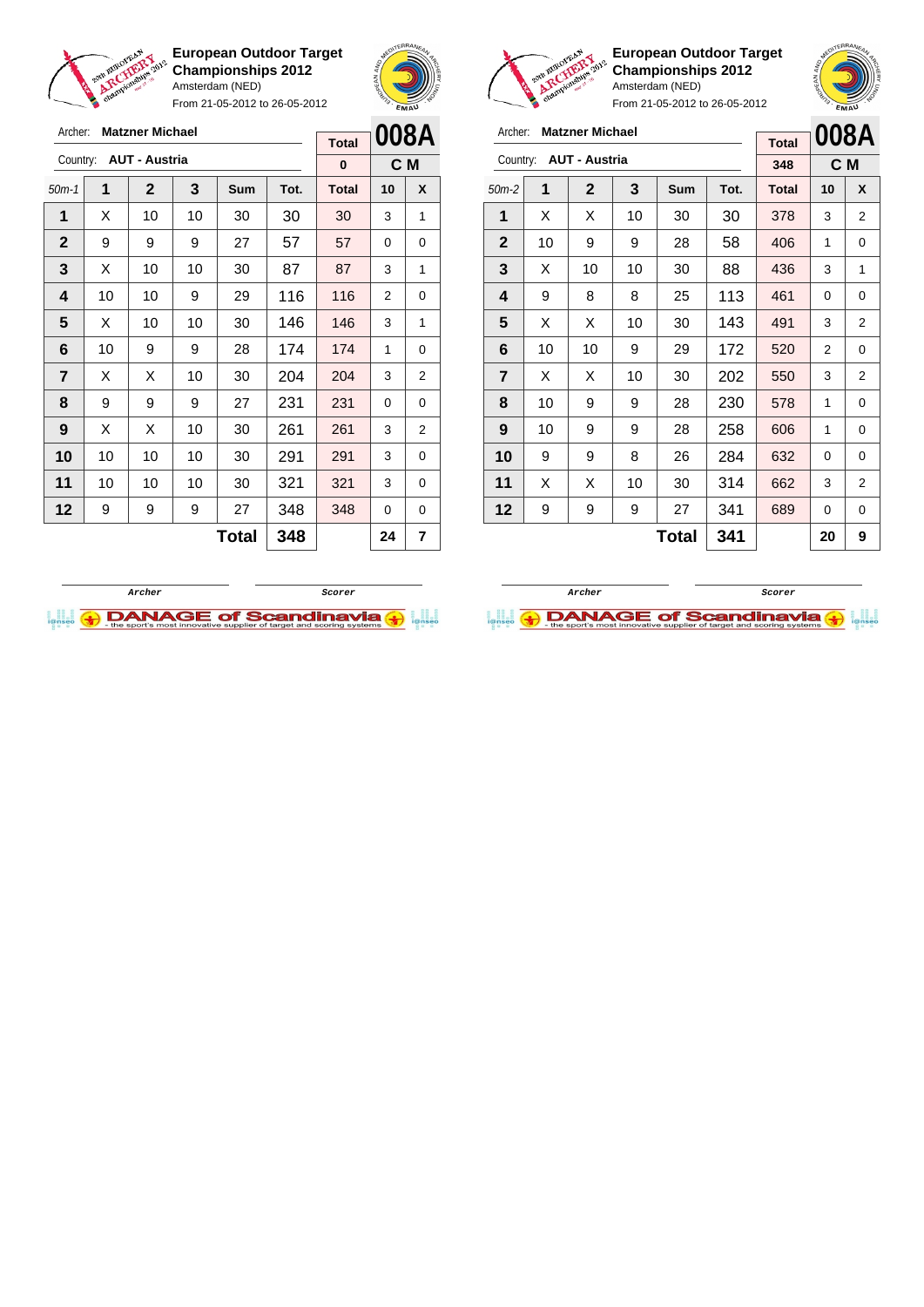

From 21-05-2012 to 26-05-2012





**European Outdoor Target Championships 2012** Amsterdam (NED)

| Archer:        |    | <b>Titscher Paul</b> |    |              |      | <b>Total</b> |                | 008B           |
|----------------|----|----------------------|----|--------------|------|--------------|----------------|----------------|
| Country:       |    | <b>GER - Germany</b> |    |              |      | 337          |                | C <sub>M</sub> |
| $50m-2$        | 1  | $\mathbf{2}$         | 3  | <b>Sum</b>   | Tot. | <b>Total</b> | 10             | X              |
| 1              | X  | 10                   | 10 | 30           | 30   | 367          | 3              | 1              |
| $\mathbf{2}$   | 9  | 9                    | 9  | 27           | 57   | 394          | 0              | 0              |
| 3              | X  | X                    | 10 | 30           | 87   | 424          | 3              | $\overline{2}$ |
| 4              | 10 | 10                   | 10 | 30           | 117  | 454          | 3              | 0              |
| 5              | 10 | 10                   | 10 | 30           | 147  | 484          | 3              | 0              |
| 6              | 10 | 9                    | 9  | 28           | 175  | 512          | 1              | 0              |
| $\overline{7}$ | 10 | 10                   | 10 | 30           | 205  | 542          | 3              | 0              |
| 8              | 10 | 9                    | 9  | 28           | 233  | 570          | 1              | 0              |
| 9              | 10 | 10                   | 10 | 30           | 263  | 600          | 3              | 0              |
| 10             | 9  | 9                    | 9  | 27           | 290  | 627          | 0              | 0              |
| 11             | X  | X                    | 10 | 30           | 320  | 657          | 3              | 2              |
| 12             | 10 | 10                   | 9  | 29           | 349  | 686          | $\overline{2}$ | 0              |
|                |    |                      |    | <b>Total</b> | 349  |              | 25             | 5              |





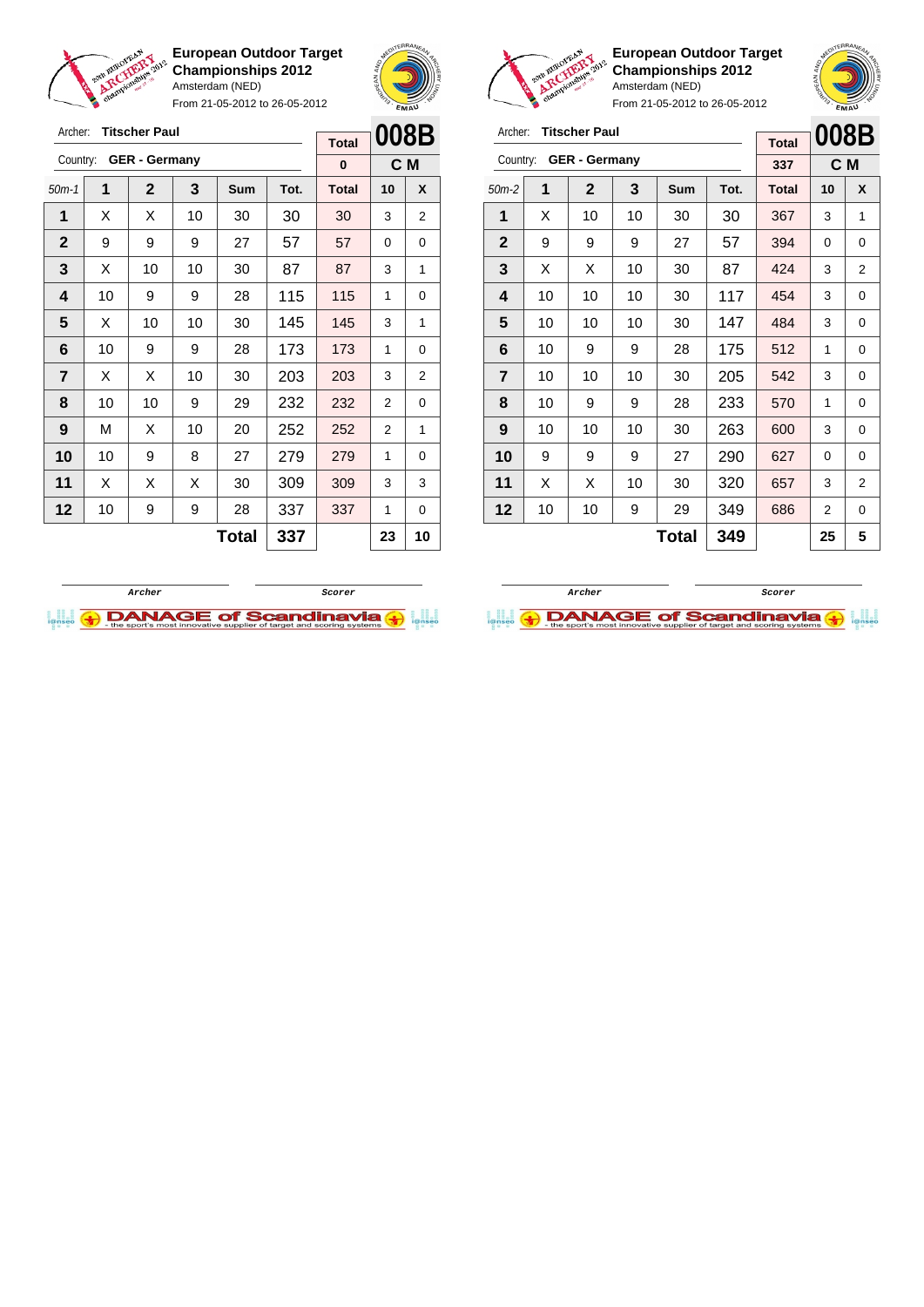

From 21-05-2012 to 26-05-2012





**European Outdoor Target Championships 2012** Amsterdam (NED) From 21-05-2012 to 26-05-2012

 $\frac{1}{\sqrt{2}}$ 

|                         |    |                         |    |            | $F[0][1]$ $Z$ $F[03-Z0]$ $Z$ $[0, 20-Z0]$ $Z$ |              | EMAU           |   |
|-------------------------|----|-------------------------|----|------------|-----------------------------------------------|--------------|----------------|---|
| Archer:                 |    | <b>Blazquez Alberto</b> |    |            |                                               | <b>Total</b> | <b>008C</b>    |   |
| Country:                |    | ESP - Spain             |    |            |                                               | 337          | C <sub>M</sub> |   |
| $50m-2$                 | 1  | $\mathbf{2}$            | 3  | <b>Sum</b> | Tot.                                          | <b>Total</b> | 10             | X |
| 1                       | 10 | 9                       | 9  | 28         | 28                                            | 365          | 1              | 0 |
| $\overline{2}$          | 9  | 9                       | 8  | 26         | 54                                            | 391          | 0              | 0 |
| $\mathbf{3}$            | X  | X                       | 10 | 30         | 84                                            | 421          | 3              | 2 |
| $\overline{\mathbf{4}}$ | 10 | 9                       | 8  | 27         | 111                                           | 448          | 1              | 0 |
| 5                       | X  | 10                      | 10 | 30         | 141                                           | 478          | 3              | 1 |
|                         |    |                         |    |            |                                               |              |                |   |

**Total 338 16 5**

| Archer:        |    | <b>Blazquez Alberto</b> |              | 008C |      |              |    |     |
|----------------|----|-------------------------|--------------|------|------|--------------|----|-----|
|                |    | ESP - Spain             | <b>Total</b> |      |      |              |    |     |
| Country:       |    |                         |              |      |      | $\bf{0}$     |    | C M |
| $50m-1$        | 1  | $\mathbf{2}$            | 3            | Sum  | Tot. | <b>Total</b> | 10 | X   |
| 1              | X  | 9                       | 9            | 28   | 28   | 28           | 1  | 1   |
| $\mathbf{2}$   | 9  | 8                       | 8            | 25   | 53   | 53           | 0  | 0   |
| 3              | X  | 10                      | 10           | 30   | 83   | 83           | 3  | 1   |
| 4              | 10 | 9                       | 8            | 27   | 110  | 110          | 1  | 0   |
| 5              | X  | 10                      | 10           | 30   | 140  | 140          | 3  | 1   |
| 6              | 9  | 9                       | 8            | 26   | 166  | 166          | 0  | 0   |
| $\overline{7}$ | 10 | 10                      | 9            | 29   | 195  | 195          | 2  | 0   |
| 8              | 9  | 9                       | 9            | 27   | 222  | 222          | 0  | 0   |
| 9              | X  | 10                      | 10           | 30   | 252  | 252          | 3  | 1   |
| 10             | 10 | 10                      | 9            | 29   | 281  | 281          | 2  | 0   |
| 11             | 10 | 10                      | 9            | 29   | 310  | 310          | 2  | 0   |
| 12             | 9  | 9                       | 9            | 27   | 337  | 337          | 0  | 0   |
|                |    |                         |              | 17   | 4    |              |    |     |



 | 9 | 9 | 9 | 27 | 168 | 505 | 0 | 0 | 10 | 10 | 10 | 30 | 198 | 535 | 3 | 0 | 9 | 9 | 9 | 27 | 225 | 562 | 0 | 0 | X | 10 | 10 | 30 | **255 | 592 |** 3 | 1 | 10 | 9 | 9 | 28 | 283 | 620 | 1 | 0 | X | 9 | 9 | 28 | 311 | 648 | 1 | 1 | 9 | 9 | 9 | 27 | 338 | 675 | 0 | 0

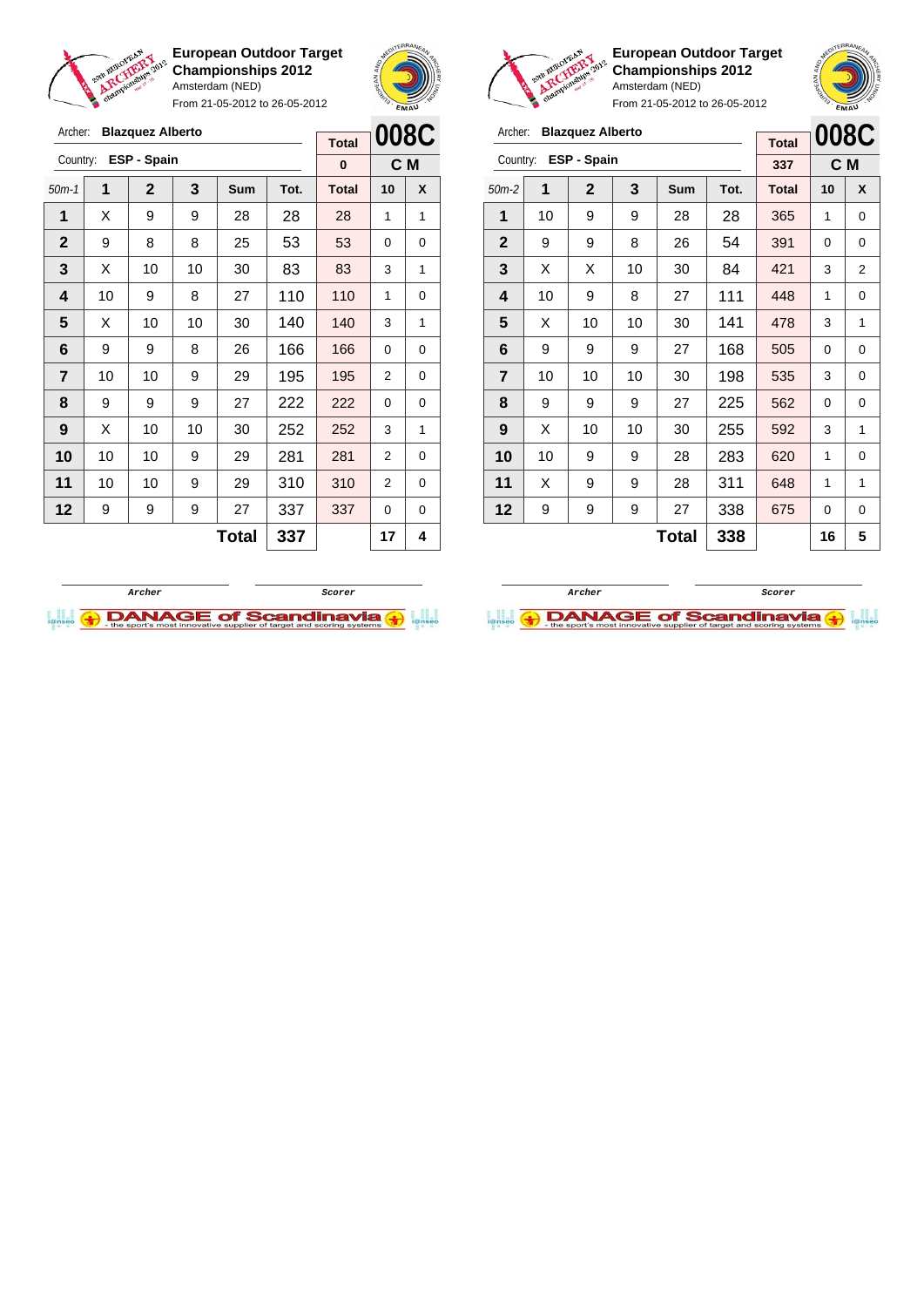

From 21-05-2012 to 26-05-2012





**European Outdoor Target Championships 2012** Amsterdam (NED)

| Archer:        |    | <b>Boee Kjell Terje</b> |    |              |      | <b>Total</b> | 008D           |                |
|----------------|----|-------------------------|----|--------------|------|--------------|----------------|----------------|
| Country:       |    | <b>NOR - Norway</b>     |    |              |      | 325          |                | C <sub>M</sub> |
| $50m-2$        | 1  | $\mathbf{2}$            | 3  | <b>Sum</b>   | Tot. | <b>Total</b> | 10             | X              |
| 1              | X  | 10                      | 9  | 29           | 29   | 354          | $\overline{2}$ | 1              |
| $\mathbf{2}$   | 9  | 9                       | 9  | 27           | 56   | 381          | 0              | 0              |
| 3              | 10 | 10                      | 10 | 30           | 86   | 411          | 3              | 0              |
| 4              | 9  | 9                       | 8  | 26           | 112  | 437          | 0              | 0              |
| 5              | 10 | 9                       | 9  | 28           | 140  | 465          | 1              | 0              |
| 6              | 9  | 9                       | 7  | 25           | 165  | 490          | 0              | 0              |
| $\overline{7}$ | X  | 10                      | 10 | 30           | 195  | 520          | 3              | 1              |
| 8              | 9  | 9                       | 9  | 27           | 222  | 547          | 0              | 0              |
| 9              | X  | 10                      | 10 | 30           | 252  | 577          | 3              | 1              |
| 10             | 10 | 9                       | 8  | 27           | 279  | 604          | 1              | 0              |
| 11             | X  | 10                      | 9  | 29           | 308  | 633          | 2              | 1              |
| 12             | 9  | 9                       | 9  | 27           | 335  | 660          | 0              | 0              |
|                |    |                         |    | <b>Total</b> | 335  |              | 15             | 4              |

| Archer:      |    | <b>Boee Kjell Terje</b> | <b>Total</b> | 008D         |      |              |          |                |
|--------------|----|-------------------------|--------------|--------------|------|--------------|----------|----------------|
| Country:     |    | <b>NOR - Norway</b>     |              |              |      | $\bf{0}$     |          | C M            |
| $50m-1$      | 1  | $\overline{2}$          | 3            | <b>Sum</b>   | Tot. | <b>Total</b> | 10       | X              |
| 1            | 10 | 10                      | 10           | 30           | 30   | 30           | 3        | 0              |
| $\mathbf{2}$ | 9  | 9                       | 8            | 26           | 56   | 56           | $\Omega$ | 0              |
| 3            | X  | Х                       | 10           | 30           | 86   | 86           | 3        | $\overline{2}$ |
| 4            | 9  | 9                       | 9            | 27           | 113  | 113          | 0        | 0              |
| 5            | X  | 10                      | 10           | 30           | 143  | 143          | 3        | 1              |
| 6            | 9  | 9                       | 7            | 25           | 168  | 168          | 0        | 0              |
| 7            | 10 | 10                      | 10           | 30           | 198  | 198          | 3        | 0              |
| 8            | 9  | 9                       | 9            | 27           | 225  | 225          | 0        | 0              |
| 9            | M  | X                       | 10           | 20           | 245  | 245          | 2        | 1              |
| 10           | 9  | 9                       | 9            | 27           | 272  | 272          | 0        | 0              |
| 11           | 10 | 9                       | 9            | 28           | 300  | 300          | 1        | 0              |
| 12           | 9  | 8                       | 8            | 25           | 325  | 325          | 0        | 0              |
|              |    |                         |              | <b>Total</b> | 325  |              | 15       | 4              |



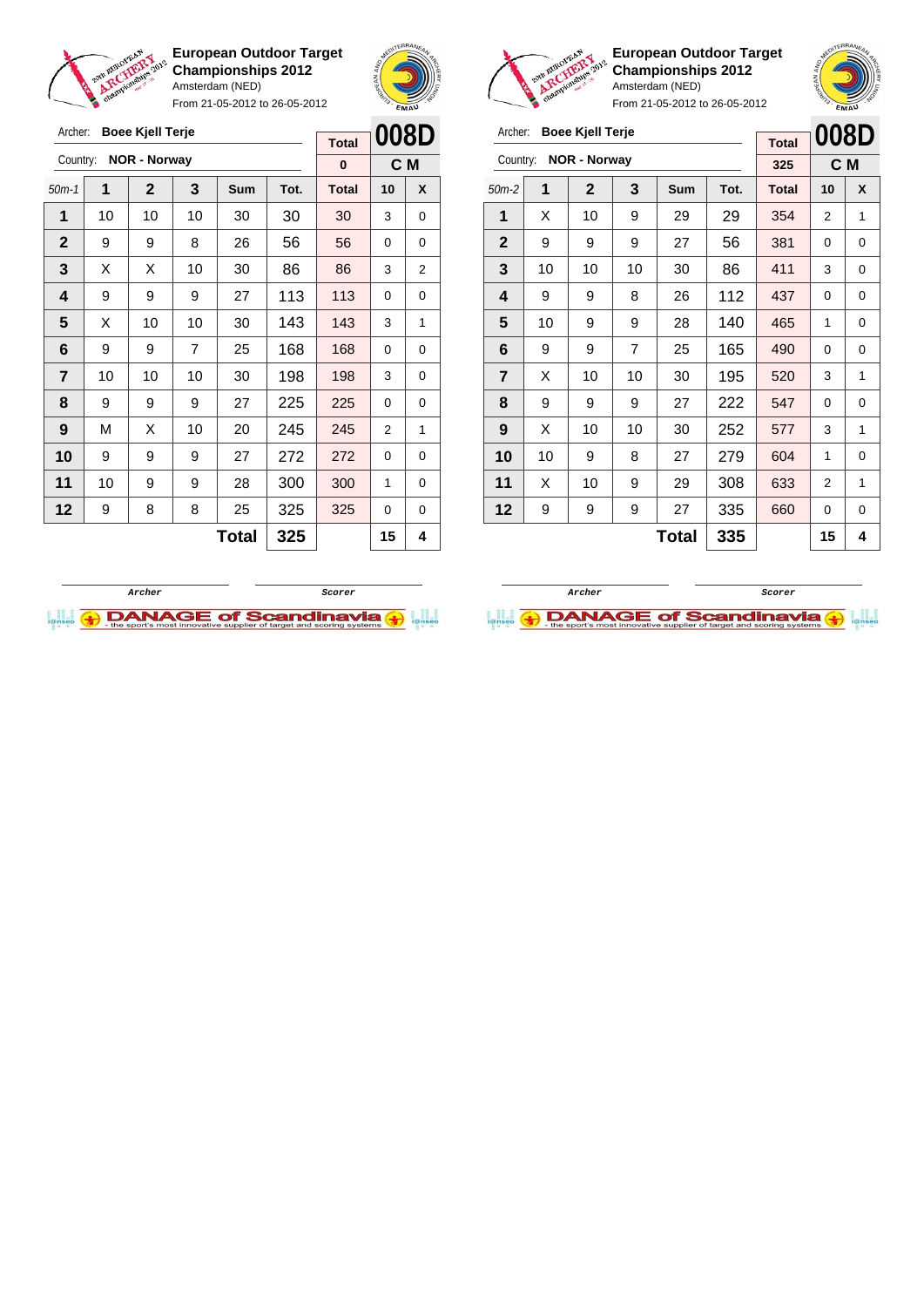

**European Outdoor Target Championships 2012** Amsterdam (NED) From 21-05-2012 to 26-05-2012





**European Outdoor Target Championships 2012** Amsterdam (NED)

| Archer:        | <b>Moser Daniel</b> | <b>Total</b>         |    | 009A  |      |              |                |    |
|----------------|---------------------|----------------------|----|-------|------|--------------|----------------|----|
| Country:       |                     | <b>AUT - Austria</b> |    |       |      | 341          | C M            |    |
| $50m-2$        | 1                   | $\mathbf 2$          | 3  | Sum   | Tot. | <b>Total</b> | 10             | X  |
| 1              | X                   | Х                    | 10 | 30    | 30   | 371          | 3              | 2  |
| $\mathbf{2}$   | 10                  | 9                    | 9  | 28    | 58   | 399          | 1              | 0  |
| 3              | X                   | X                    | 10 | 30    | 88   | 429          | 3              | 2  |
| 4              | 9                   | 9                    | 9  | 27    | 115  | 456          | 0              | 0  |
| 5              | X                   | 10                   | 10 | 30    | 145  | 486          | 3              | 1  |
| 6              | 9                   | 9                    | 8  | 26    | 171  | 512          | 0              | 0  |
| $\overline{7}$ | X                   | X                    | X  | 30    | 201  | 542          | 3              | 3  |
| 8              | 10                  | 10                   | 9  | 29    | 230  | 571          | $\overline{2}$ | 0  |
| 9              | X                   | X                    | 10 | 30    | 260  | 601          | 3              | 2  |
| 10             | 9                   | 9                    | 9  | 27    | 287  | 628          | 0              | 0  |
| 11             | 10                  | 9                    | 9  | 28    | 315  | 656          | 1              | 0  |
| 12             | 9                   | 9                    | 8  | 26    | 341  | 682          | 0              | 0  |
|                |                     |                      |    | Total | 341  |              | 19             | 10 |





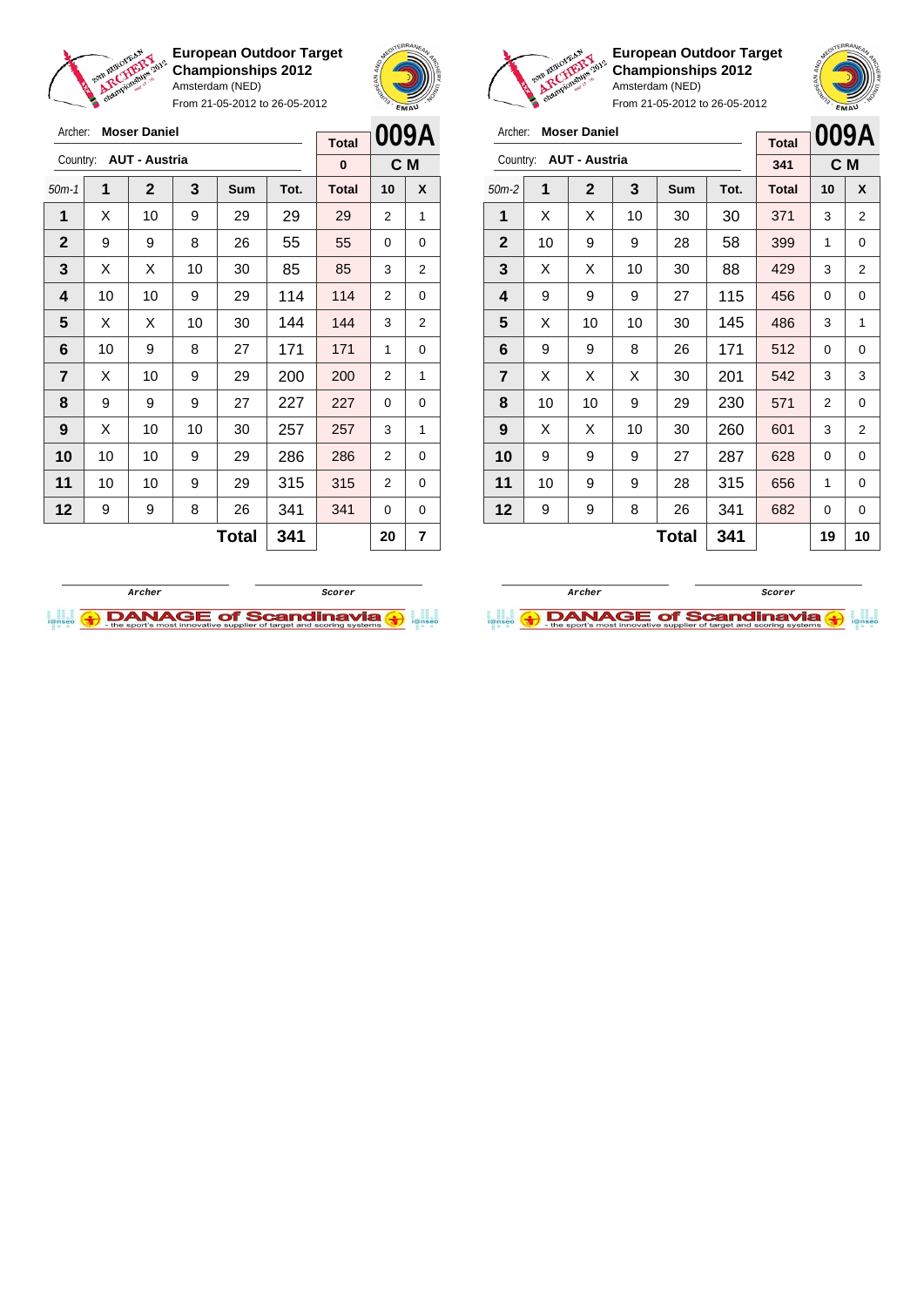

Archer: **Laube Marcus**

**European Outdoor Target Championships 2012** Amsterdam (NED)

From 21-05-2012 to 26-05-2012





**European Outdoor Target Championships 2012** Amsterdam (NED)

 $\mathbf{r}$ 

**009B**

| Archer: Laube Marcus |
|----------------------|
|                      |

|              |    |                      |    |              |      | <b>Total</b> | UUJD |     |
|--------------|----|----------------------|----|--------------|------|--------------|------|-----|
| Country:     |    | <b>GER - Germany</b> |    |              |      | 346          |      | C M |
| $50m-2$      | 1  | $\mathbf{2}$         | 3  | <b>Sum</b>   | Tot. | <b>Total</b> | 10   | X   |
| 1            | 10 | 10                   | 10 | 30           | 30   | 376          | 3    | 0   |
| $\mathbf{2}$ | 10 | 10                   | 8  | 28           | 58   | 404          | 2    | 0   |
| 3            | X  | X                    | X  | 30           | 88   | 434          | 3    | 3   |
| 4            | 10 | 10                   | 9  | 29           | 117  | 463          | 2    | 0   |
| 5            | X  | X                    | X  | 30           | 147  | 493          | 3    | 3   |
| 6            | 10 | 10                   | 9  | 29           | 176  | 522          | 2    | 0   |
| 7            | X  | х                    | Χ  | 30           | 206  | 552          | 3    | 3   |
| 8            | 10 | 9                    | 9  | 28           | 234  | 580          | 1    | 0   |
| 9            | 10 | 10                   | 9  | 29           | 263  | 609          | 2    | 0   |
| 10           | 9  | 9                    | 9  | 27           | 290  | 636          | 0    | 0   |
| 11           | X  | 10                   | 9  | 29           | 319  | 665          | 2    | 1   |
| 12           | 9  | 9                    | 9  | 27           | 346  | 692          | 0    | 0   |
|              |    |                      |    | <b>Total</b> | 346  |              | 23   | 10  |

| Archer:                          |    | <b>Laube Marcus</b> |    |            |      | <b>Total</b> | 009B           |                |
|----------------------------------|----|---------------------|----|------------|------|--------------|----------------|----------------|
| <b>GER - Germany</b><br>Country: |    |                     |    |            |      | $\bf{0}$     | C <sub>M</sub> |                |
| $50m-1$                          | 1  | $\mathbf{2}$        | 3  | <b>Sum</b> | Tot. | <b>Total</b> | 10             | X              |
| 1                                | Х  | Х                   | 10 | 30         | 30   | 30           | 3              | $\overline{2}$ |
| $\mathbf{2}$                     | 9  | 9                   | 9  | 27         | 57   | 57           | $\Omega$       | 0              |
| 3                                | X  | 10                  | 10 | 30         | 87   | 87           | 3              | 1              |
| 4                                | 10 | 9                   | 9  | 28         | 115  | 115          | 1              | 0              |
| 5                                | X  | 10                  | 10 | 30         | 145  | 145          | 3              | 1              |
| 6                                | 9  | 9                   | 9  | 27         | 172  | 172          | 0              | 0              |
| 7                                | X  | X                   | 10 | 30         | 202  | 202          | 3              | 2              |
| 8                                | 10 | 9                   | 9  | 28         | 230  | 230          | 1              | 0              |
| 9                                | 10 | 10                  | 10 | 30         | 260  | 260          | 3              | 0              |
| 10                               | 9  | 9                   | 9  | 27         | 287  | 287          | 0              | 0              |
| 11                               | X  | X                   | 10 | 30         | 317  | 317          | 3              | $\overline{2}$ |
| 12                               | 10 | 10                  | 9  | 29         | 346  | 346          | 2              | 0              |
|                                  |    |                     |    | Total      | 346  |              | 22             | 8              |



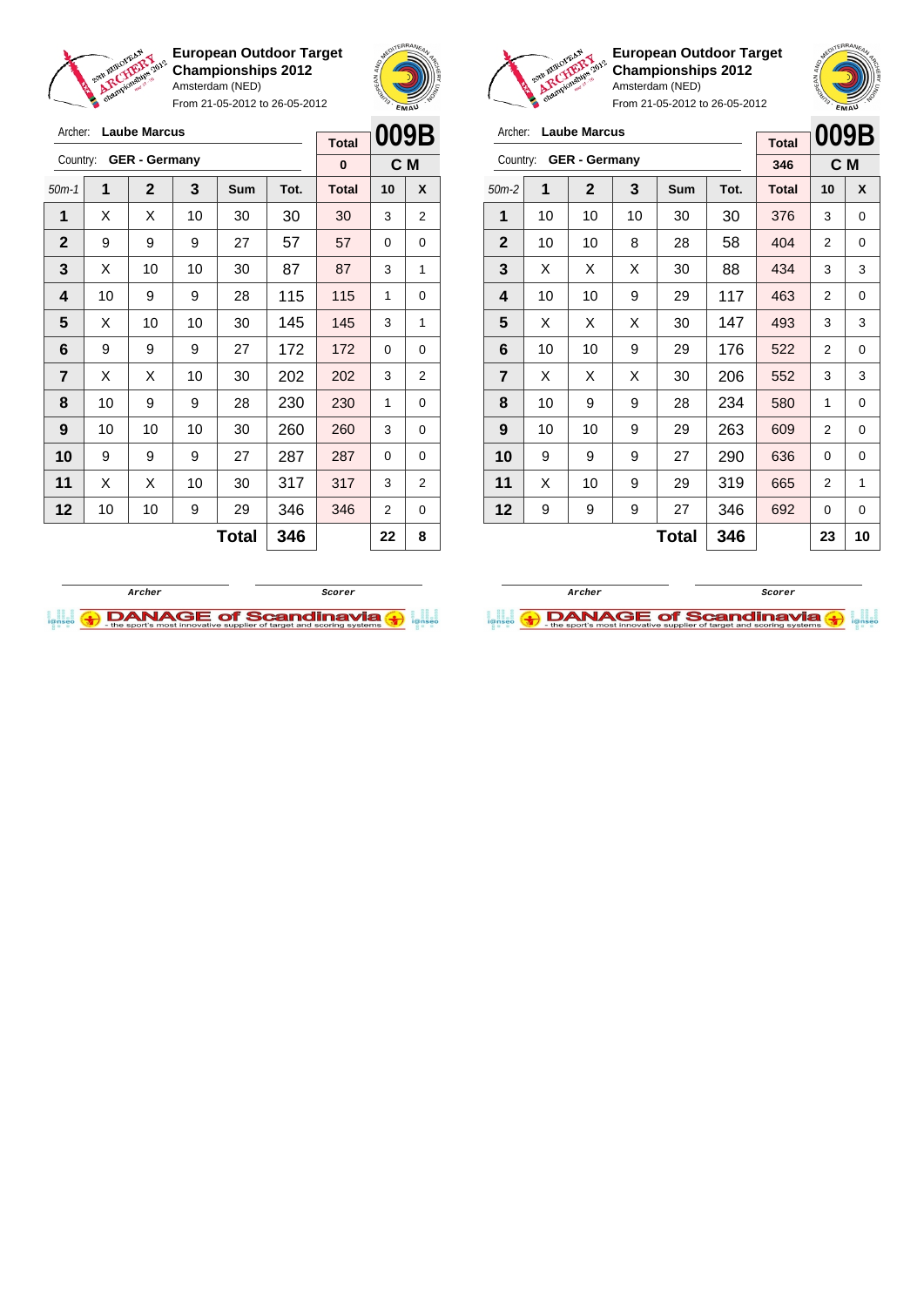



From 21-05-2012 to 26-05-2012

| Archer:        | 009C         |              |    |              |      |              |          |   |
|----------------|--------------|--------------|----|--------------|------|--------------|----------|---|
|                | <b>Total</b> |              |    |              |      |              |          |   |
| Country:       | $\bf{0}$     | C M          |    |              |      |              |          |   |
| $50m-1$        | 1            | $\mathbf{2}$ | 3  | <b>Sum</b>   | Tot. | <b>Total</b> | 10       | X |
| 1              | 10           | 9            | 9  | 28           | 28   | 28           | 1        | 0 |
| $\mathbf{2}$   | 9            | 9            | 8  | 26           | 54   | 54           | $\Omega$ | 0 |
| 3              | X            | X            | 9  | 29           | 83   | 83           | 2        | 2 |
| 4              | 9            | 9            | 9  | 27           | 110  | 110          | $\Omega$ | 0 |
| 5              | 10           | 9            | 9  | 28           | 138  | 138          | 1        | 0 |
| 6              | 9            | 8            | 8  | 25           | 163  | 163          | 0        | 0 |
| $\overline{7}$ | X            | X            | 10 | 30           | 193  | 193          | 3        | 2 |
| 8              | 9            | 9            | 8  | 26           | 219  | 219          | $\Omega$ | 0 |
| 9              | X            | 10           | 9  | 29           | 248  | 248          | 2        | 1 |
| 10             | 9            | 8            | 8  | 25           | 273  | 273          | $\Omega$ | 0 |
| 11             | 10           | 10           | 10 | 30           | 303  | 303          | 3        | 0 |
| 12             | 9            | 9            | 7  | 25           | 328  | 328          | 0        | 0 |
|                |              |              |    | <b>Total</b> | 328  |              | 12       | 5 |



**European Outdoor Target Championships 2012** Amsterdam (NED) From 21-05-2012 to 26-05-2012

Archer: **De La Torre Luis Miguel**

| Archer:<br>De La Torre Luis Miguel |             |             |     |       |      | <b>Total</b> |          | 009C           |  |
|------------------------------------|-------------|-------------|-----|-------|------|--------------|----------|----------------|--|
| Country:                           | ESP - Spain | 328         | C M |       |      |              |          |                |  |
| $50m-2$                            | 1           | $\mathbf 2$ | 3   | Sum   | Tot. | <b>Total</b> | 10       | X              |  |
| 1                                  | 10          | 10          | 9   | 29    | 29   | 357          | 2        | 0              |  |
| $\mathbf{2}$                       | 9           | 9           | 9   | 27    | 56   | 384          | 0        | 0              |  |
| 3                                  | X           | 10          | 10  | 30    | 86   | 414          | 3        | 1              |  |
| 4                                  | 9           | 9           | 9   | 27    | 113  | 441          | 0        | 0              |  |
| 5                                  | X           | X           | 10  | 30    | 143  | 471          | 3        | 2              |  |
| 6                                  | 10          | 10          | 9   | 29    | 172  | 500          | 2        | 0              |  |
| 7                                  | 10          | 10          | 9   | 29    | 201  | 529          | 2        | 0              |  |
| 8                                  | 8           | 8           | 8   | 24    | 225  | 553          | $\Omega$ | 0              |  |
| 9                                  | X           | X           | 10  | 30    | 255  | 583          | 3        | $\overline{2}$ |  |
| 10                                 | 9           | 8           | 8   | 25    | 280  | 608          | $\Omega$ | 0              |  |
| 11                                 | 10          | 10          | 10  | 30    | 310  | 638          | 3        | 0              |  |
| 12                                 | 10          | 9           | 9   | 28    | 338  | 666          | 1        | 0              |  |
|                                    |             |             |     | Total | 338  |              | 19       | 5              |  |



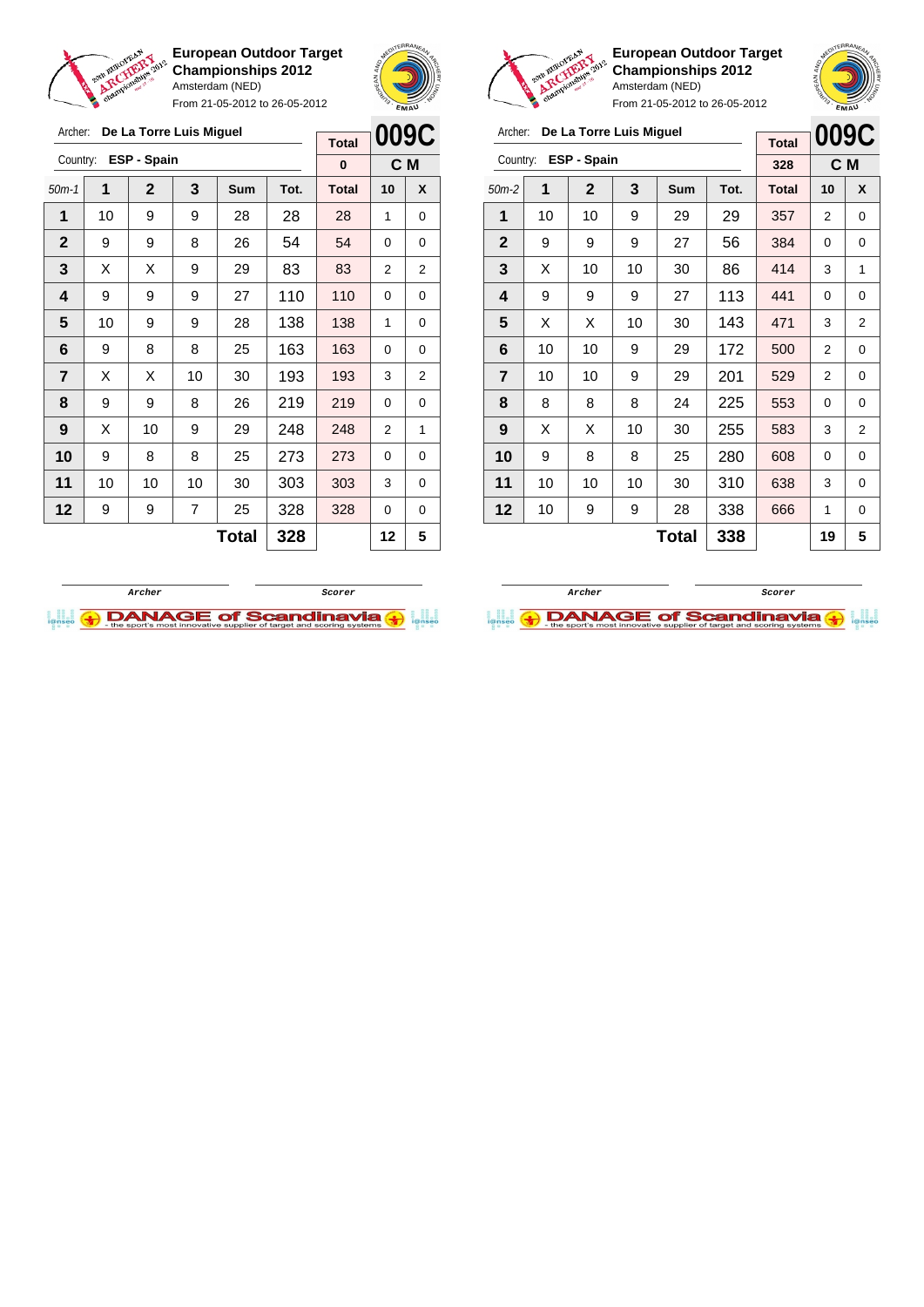

Archer: **Boe Morten** Country: **NOR - Norway**

**European Outdoor Target Championships 2012** Amsterdam (NED)

From 21-05-2012 to 26-05-2012

50m-1 **1 2 3 Sum Tot. Total 10 X**  $\vert$  X  $\vert$  X  $\vert$  X  $\vert$  30  $\vert$  30  $\vert$  30  $\vert$  3  $\vert$  3 | 10 | 10 | 9 | 29 | 59 | 59 | 2 | 0  $\mid$  X  $\mid$  10  $\mid$  10  $\mid$  30  $\mid$  89  $\mid$  89  $\mid$  3  $\mid$  1 | 9 | 9 | 9 | 27 | 116 | 116 | 0 | 0 | 10 | 10 | 10 | 30 | 146 | 146 | 3 | 0 | 9 | 9 | 8 | 26 | 172 | 172 | 0 | 0  $\mid$  X  $\mid$  X  $\mid$  10  $\mid$  30  $\mid$  202  $\mid$  202  $\mid$  3  $\mid$  2 | 10 | 9 | 9 | 28 | 230 | 230 | 1 | 0 | X | X | 10 | 30 | **260 | 260 |** 3 | 2 9 9 9 27 287 287 0 0 | X | X | X | 30 | 317 | 317 | 3 | 3 | X | X | 9 | 29 | 346 | 346 | 2 | 2



**C M**

**Total 0**

 $\mathbf{A}^{\mathbf{q}}$ 

**European Outdoor Target Championships 2012** Amsterdam (NED)

From 21-05-2012 to 26-05-2012

|                |                     |                   |                |     |      |              |                | EMAU           |
|----------------|---------------------|-------------------|----------------|-----|------|--------------|----------------|----------------|
| Archer:        |                     | <b>Boe Morten</b> |                |     |      | <b>Total</b> |                | 009D           |
| Country:       | <b>NOR - Norway</b> | 346               | C <sub>M</sub> |     |      |              |                |                |
| $50m-2$        | 1                   | $\mathbf{2}$      | 3              | Sum | Tot. | <b>Total</b> | 10             | X              |
| 1              | X                   | х                 | 10             | 30  | 30   | 376          | 3              | 2              |
| $\mathbf{2}$   | 10                  | 10                | 9              | 29  | 59   | 405          | $\overline{2}$ | 0              |
| 3              | X                   | X                 | 10             | 30  | 89   | 435          | 3              | 2              |
| 4              | 10                  | 9                 | 8              | 27  | 116  | 462          | 1              | 0              |
| 5              | X                   | X                 | 10             | 30  | 146  | 492          | 3              | 2              |
| 6              | 10                  | 10                | 9              | 29  | 175  | 521          | 2              | 0              |
| $\overline{7}$ | X                   | X                 | 10             | 30  | 205  | 551          | 3              | $\overline{2}$ |
| 8              | 10                  | 10                | 8              | 28  | 233  | 579          | $\overline{2}$ | 0              |
| 9              | X                   | X                 | 10             | 30  | 263  | 609          | 3              | 2              |
| 10             | 10                  | 9                 | 9              | 28  | 291  | 637          | 1              | 0              |
| 11             | Χ                   | X                 | 10             | 30  | 321  | 667          | 3              | 2              |
| 12             | 10                  | 9                 | 9              | 28  | 349  | 695          | 1              | 0              |
|                |                     |                   |                |     |      |              |                |                |

 $Total | 349 | 27 | 12$ 

**Archer Scorer**

**I.I. ADANAGE of Scandinavia (+)** 



**Total 346 23 13**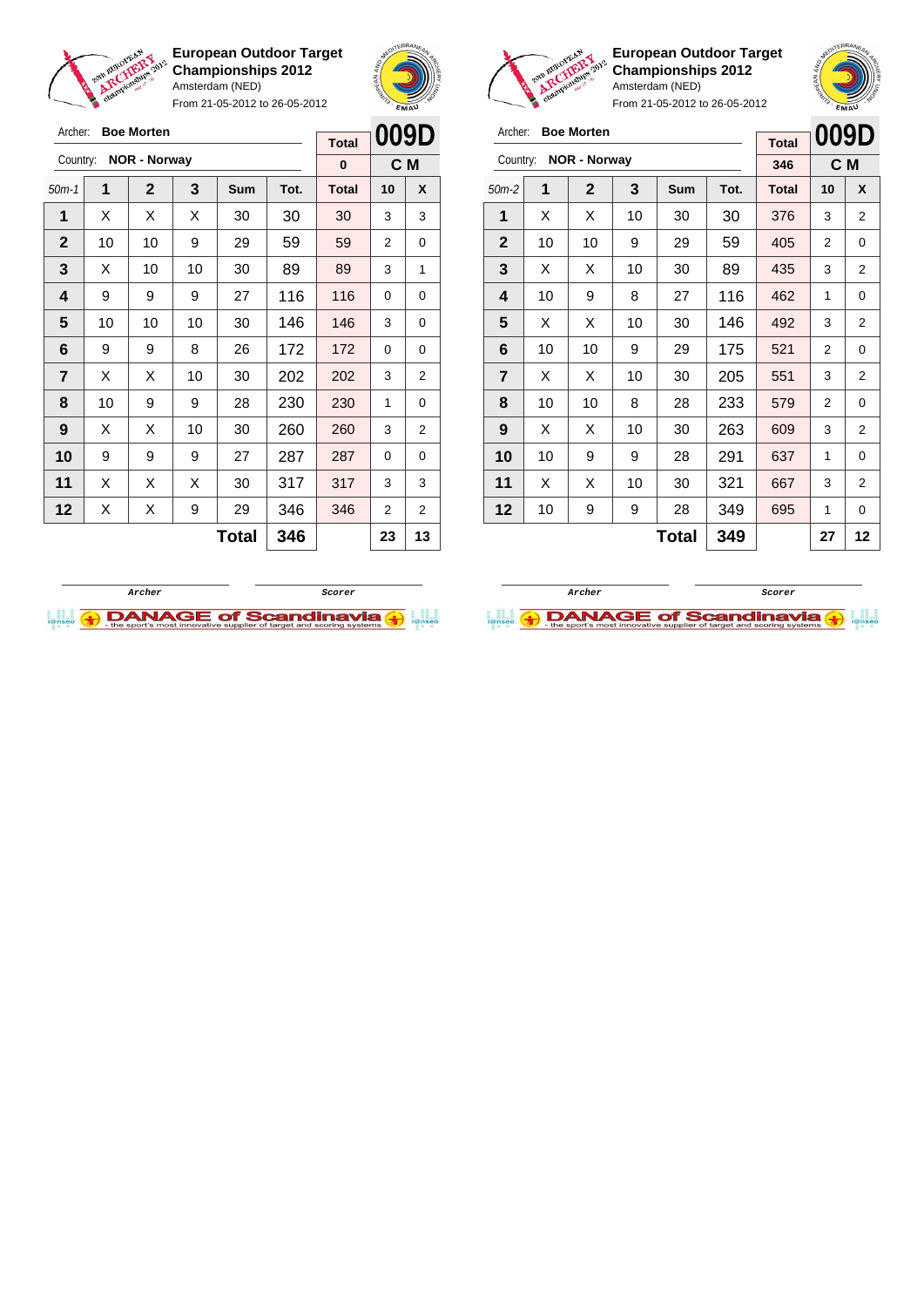

Archer: **Urosevic Ljubisa**

**European Outdoor Target Championships 2012** Amsterdam (NED) From 21-05-2012 to 26-05-2012





**European Outdoor Target Championships 2012** Amsterdam (NED)

| Archer:                 |    | Urosevic Ljubisa    |    |       |      | <b>Total</b> |          | 010A           |
|-------------------------|----|---------------------|----|-------|------|--------------|----------|----------------|
| Country:                |    | <b>SRB - Serbia</b> |    |       |      | 346          |          | C M            |
| $50m-2$                 | 1  | $\mathbf{2}$        | 3  | Sum   | Tot. | <b>Total</b> | 10       | X              |
| 1                       | X  | 10                  | 10 | 30    | 30   | 376          | 3        | 1              |
| $\mathbf{2}$            | 10 | 10                  | 9  | 29    | 59   | 405          | 2        | 0              |
| 3                       | X  | X                   | 10 | 30    | 89   | 435          | 3        | $\overline{2}$ |
| 4                       | 9  | 9                   | 9  | 27    | 116  | 462          | 0        | 0              |
| 5                       | 10 | 10                  | 10 | 30    | 146  | 492          | 3        | 0              |
| 6                       | 10 | 10                  | 10 | 30    | 176  | 522          | 3        | 0              |
| $\overline{\mathbf{r}}$ | X  | 9                   | 9  | 28    | 204  | 550          | 1        | 1              |
| 8                       | 9  | 9                   | 8  | 26    | 230  | 576          | 0        | 0              |
| 9                       | X  | 10                  | 10 | 30    | 260  | 606          | 3        | 1              |
| 10                      | 9  | 9                   | 8  | 26    | 286  | 632          | $\Omega$ | 0              |
| 11                      | X  | X                   | 10 | 30    | 316  | 662          | 3        | $\overline{2}$ |
| 12                      | 9  | 9                   | 9  | 27    | 343  | 689          | 0        | 0              |
|                         |    |                     |    | Total | 343  |              | 21       | 7              |

| Archer:      |    | Urosevic Ljubisa |    |       |      | <b>Total</b> |                | 010A |
|--------------|----|------------------|----|-------|------|--------------|----------------|------|
| Country:     |    | SRB - Serbia     |    |       |      | $\bf{0}$     | C M            |      |
| $50m-1$      | 1  | $\mathbf 2$      | 3  | Sum   | Tot. | <b>Total</b> | 10             | X    |
| 1            | X  | X                | X  | 30    | 30   | 30           | 3              | 3    |
| $\mathbf{2}$ | 10 | 10               | 9  | 29    | 59   | 59           | 2              | 0    |
| 3            | X  | 10               | 10 | 30    | 89   | 89           | 3              | 1    |
| 4            | 10 | 10               | 9  | 29    | 118  | 118          | 2              | 0    |
| 5            | X  | 10               | 10 | 30    | 148  | 148          | 3              | 1    |
| 6            | 10 | 10               | 9  | 29    | 177  | 177          | 2              | 0    |
| 7            | 10 | 10               | 9  | 29    | 206  | 206          | $\overline{2}$ | 0    |
| 8            | 9  | 9                | 9  | 27    | 233  | 233          | 0              | 0    |
| 9            | X  | X                | 10 | 30    | 263  | 263          | 3              | 2    |
| 10           | 9  | 9                | 8  | 26    | 289  | 289          | 0              | 0    |
| 11           | 10 | 10               | 10 | 30    | 319  | 319          | 3              | 0    |
| 12           | 9  | 9                | 9  | 27    | 346  | 346          | 0              | 0    |
|              |    |                  |    | Total | 346  |              | 23             | 7    |



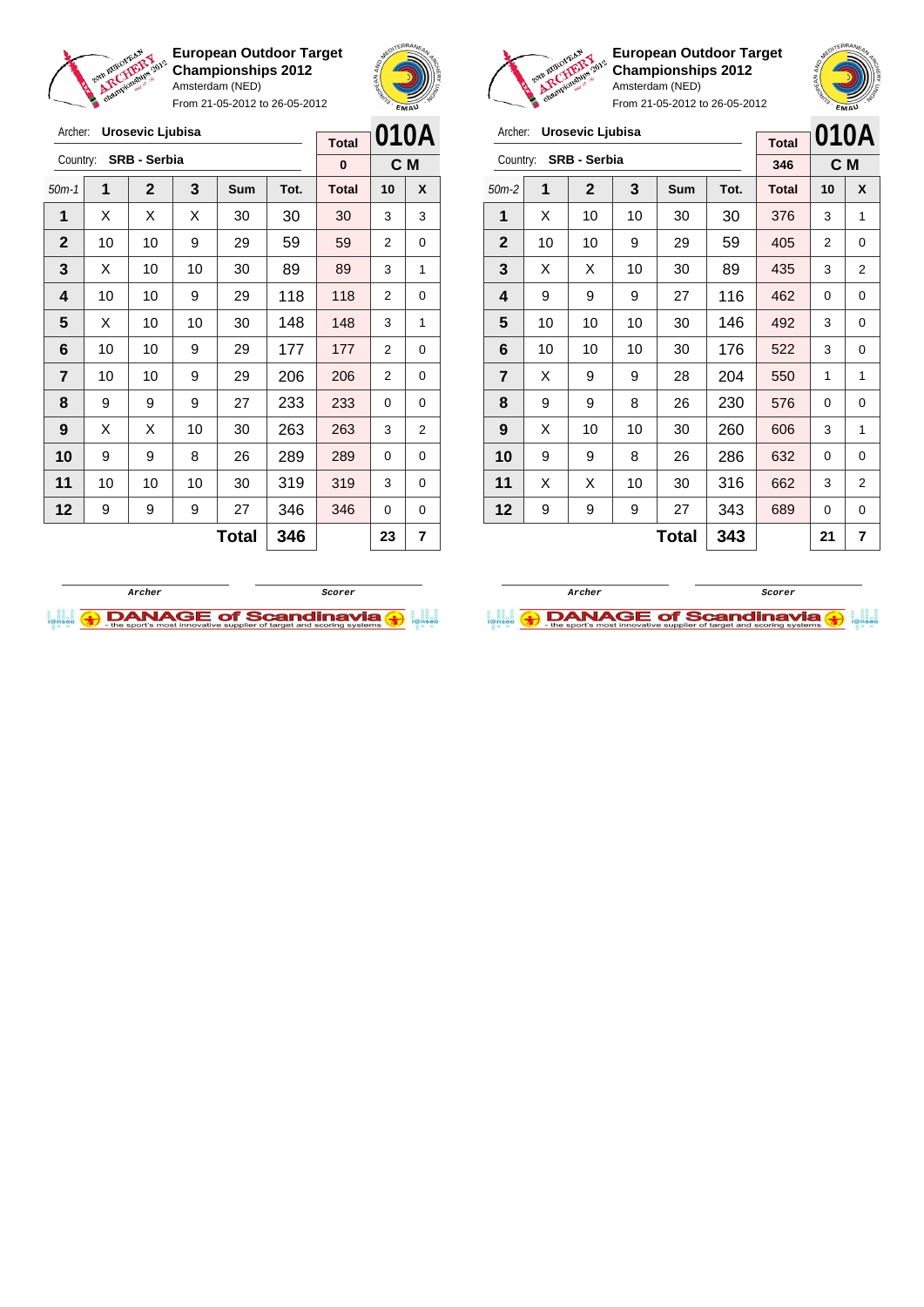

Archer: **Kis Laszlo**

Country: **HUN - Hungary**

**European Outdoor Target Championships 2012** Amsterdam (NED)

From 21-05-2012 to 26-05-2012

50m-1 **1 2 3 Sum Tot. Total 10 X** | X | 10 | 10 | 30 | 30 | 30 | 3 | 1 | 10 | 9 | 9 | 28 | 58 | 58 | 1 | 0 | 10 | 10 | 10 | 30 | 88 | 88 | 3 | 0 | 9 | 9 | 9 | 27 | 115 | 115 | 0 | 0  $\mid$  X  $\mid$  10  $\mid$  9  $\mid$  29  $\mid$  144  $\mid$  144  $\mid$  2  $\mid$  1 | 9 | 9 | 9 | 27 | 171 | 171 | 0 | 0  $\vert$  X  $\vert$  X  $\vert$  X  $\vert$  30  $\vert$  **201**  $\vert$  201  $\vert$  3  $\vert$  3 | 10 | 9 | 9 | 28 | 229 | 229 | 1 | 0 | X | X | 10 | 30 | **259 | 259 |** 3 | 2 | 10 | 9 | 8 | 27 | 286 | 286 | 1 | 0 | X | X | X | 30 | 316 | 316 | 3 | 3 | 10 | 10 | 9 | 29 | 345 | 345 | 2 | 0



**C M**

**Total 0**



**European Outdoor Target Championships 2012** Amsterdam (NED)

**010B**

**Total**

|       |  | Archer: Kis Laszlo     |  |
|-------|--|------------------------|--|
|       |  | Country: HUN - Hungary |  |
| 50m-2 |  | $\overline{2}$         |  |
|       |  |                        |  |

|              | <b>HUN - Hungary</b><br>Country: |              |    |       |      | 345          |                | C M |
|--------------|----------------------------------|--------------|----|-------|------|--------------|----------------|-----|
| $50m-2$      | 1                                | $\mathbf{2}$ | 3  | Sum   | Tot. | <b>Total</b> | 10             | X   |
| 1            | X                                | X            | 10 | 30    | 30   | 375          | 3              | 2   |
| $\mathbf{2}$ | 10                               | 10           | 9  | 29    | 59   | 404          | $\overline{2}$ | 0   |
| 3            | X                                | 10           | 10 | 30    | 89   | 434          | 3              | 1   |
| 4            | 9                                | 9            | 8  | 26    | 115  | 460          | 0              | 0   |
| 5            | X                                | 10           | 10 | 30    | 145  | 490          | 3              | 1   |
| 6            | 9                                | 9            | 9  | 27    | 172  | 517          | 0              | 0   |
| 7            | X                                | 10           | 10 | 30    | 202  | 547          | 3              | 1   |
| 8            | 10                               | 9            | 9  | 28    | 230  | 575          | 1              | 0   |
| 9            | X                                | 10           | 10 | 30    | 260  | 605          | 3              | 1   |
| 10           | 10                               | 9            | 8  | 27    | 287  | 632          | 1              | 0   |
| 11           | X                                | 10           | 10 | 30    | 317  | 662          | 3              | 1   |
| 12           | 9                                | 9            | 8  | 26    | 343  | 688          | 0              | 0   |
|              |                                  |              |    | Total | 343  |              | 22             | 7   |



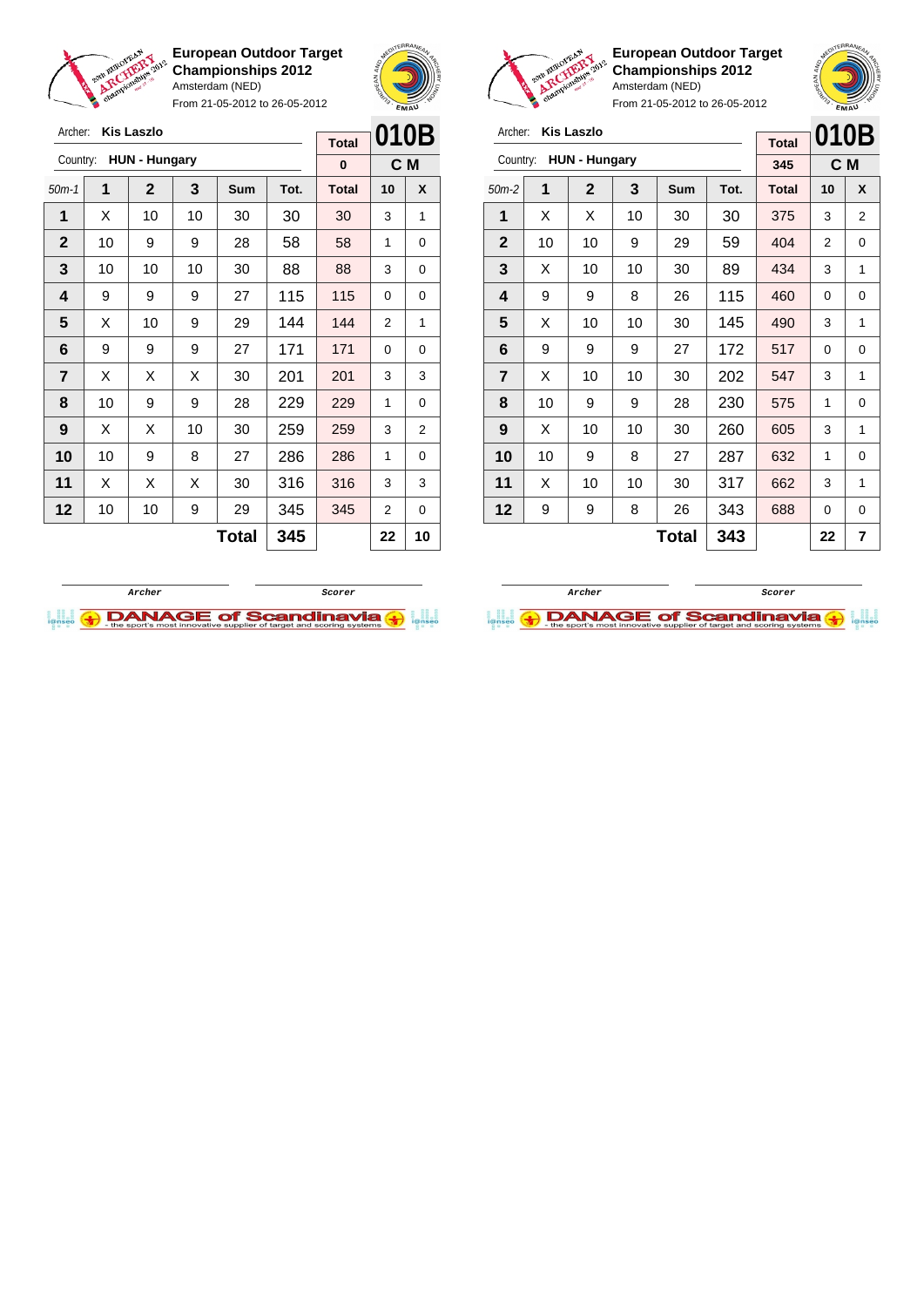

From 21-05-2012 to 26-05-2012





**European Outdoor Target Championships 2012** Amsterdam (NED)



| Archer:                 |    | <b>Fanti Luca</b>  |     |     |      | <b>Total</b> | 010C |     |
|-------------------------|----|--------------------|-----|-----|------|--------------|------|-----|
| Country:                |    | <b>ITA - Italy</b> |     |     |      | 341          |      | C M |
| $50m-2$                 | 1  | $\mathbf 2$        | 3   | Sum | Tot. | <b>Total</b> | 10   | X   |
| 1                       | X  | Х                  | 10  | 30  | 30   | 371          | 3    | 2   |
| $\mathbf{2}$            | 10 | 9                  | 9   | 28  | 58   | 399          | 1    | 0   |
| 3                       | 10 | 10                 | 9   | 29  | 87   | 428          | 2    | 0   |
| 4                       | 9  | 9                  | 9   | 27  | 114  | 455          | 0    | 0   |
| 5                       | X  | 10                 | 10  | 30  | 144  | 485          | 3    | 1   |
| 6                       | 9  | 9                  | 8   | 26  | 170  | 511          | 0    | 0   |
| $\overline{\mathbf{r}}$ | X  | 10                 | 10  | 30  | 200  | 541          | 3    | 1   |
| 8                       | 9  | 9                  | 9   | 27  | 227  | 568          | 0    | 0   |
| 9                       | X  | 10                 | 10  | 30  | 257  | 598          | 3    | 1   |
| 10                      | 10 | 10                 | 9   | 29  | 286  | 627          | 2    | 0   |
| 11                      | X  | 10                 | 10  | 30  | 316  | 657          | 3    | 1   |
| 12                      | 10 | 9                  | 9   | 28  | 344  | 685          | 1    | 0   |
|                         |    |                    | 344 |     | 21   | 6            |      |     |

| Archer:      |              | <b>Fanti Luca</b> |                |     |      | <b>Total</b> |    | 010C           |
|--------------|--------------|-------------------|----------------|-----|------|--------------|----|----------------|
| Country:     |              | ITA - Italy       |                |     |      | $\bf{0}$     |    | C M            |
| $50m-1$      | 1            | $\mathbf 2$       | 3              | Sum | Tot. | <b>Total</b> | 10 | X              |
| 1            | X            | 10                | 10             | 30  | 30   | 30           | 3  | 1              |
| $\mathbf{2}$ | 9            | 9                 | 9              | 27  | 57   | 57           | 0  | 0              |
| 3            | X            | 10                | 9              | 29  | 86   | 86           | 2  | 1              |
| 4            | 9            | 8                 | $\overline{7}$ | 24  | 110  | 110          | 0  | 0              |
| 5            | X            | X                 | 10             | 30  | 140  | 140          | 3  | $\overline{2}$ |
| 6            | 10           | 10                | 9              | 29  | 169  | 169          | 2  | 0              |
| 7            | X            | 10                | 10             | 30  | 199  | 199          | 3  | 1              |
| 8            | 10           | 9                 | 9              | 28  | 227  | 227          | 1  | 0              |
| 9            | X            | 10                | 10             | 30  | 257  | 257          | 3  | 1              |
| 10           | 9            | 9                 | 9              | 27  | 284  | 284          | 0  | 0              |
| 11           | 10           | 10                | 10             | 30  | 314  | 314          | 3  | 0              |
| 12           | 9            | 9                 | 9              | 27  | 341  | 341          | 0  | 0              |
|              | 341<br>Total |                   |                |     |      |              | 20 | 6              |



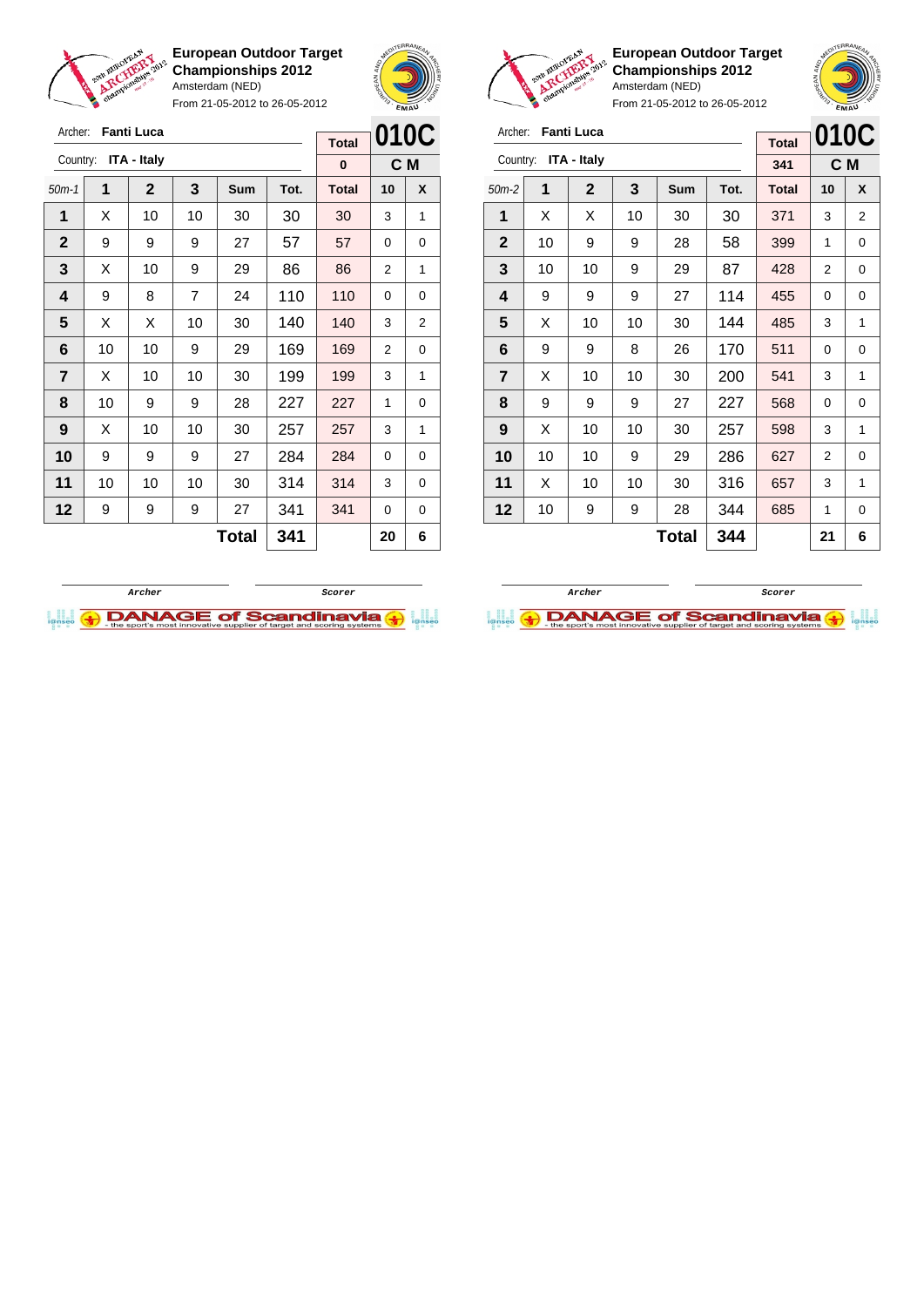

From 21-05-2012 to 26-05-2012





**European Outdoor Target Championships 2012** Amsterdam (NED)

|                | champ. |                     |    | Allisiciualii (IVLD) | From 21-05-2012 to 26-05-2012 |              | <b>EMAU</b> | NOVE |
|----------------|--------|---------------------|----|----------------------|-------------------------------|--------------|-------------|------|
| Archer:        |        | Hanci Hasan Basri   |    |                      |                               | <b>Total</b> | 010D        |      |
| Country:       |        | <b>TUR - Turkey</b> |    |                      |                               | 331          | C M         |      |
| $50m-2$        | 1      | $\mathbf{2}$        | 3  | Sum                  | Tot.                          | <b>Total</b> | 10          | X    |
| 1              | X      | X                   | 10 | 30                   | 30                            | 361          | 3           | 2    |
| $\mathbf{2}$   | 9      | 9                   | 7  | 25                   | 55                            | 386          | 0           | 0    |
| $\mathbf{3}$   | X      | 10                  | 9  | 29                   | 84                            | 415          | 2           | 1    |
| 4              | 9      | 8                   | 8  | 25                   | 109                           | 440          | 0           | 0    |
| 5              | X      | X                   | 10 | 30                   | 139                           | 470          | 3           | 2    |
| 6              | 9      | 9                   | 8  | 26                   | 165                           | 496          | 0           | 0    |
| $\overline{7}$ | Χ      | X                   | X  | 30                   | 195                           | 526          | 3           | 3    |

**Total 330 16 10**

| Archer:        |    | Hanci Hasan Basri   |    |       |      | <b>Total</b> | 010D |     |
|----------------|----|---------------------|----|-------|------|--------------|------|-----|
| Country:       |    | <b>TUR - Turkey</b> |    |       |      | $\bf{0}$     |      | C M |
| $50m-1$        | 1  | $\mathbf{2}$        | 3  | Sum   | Tot. | <b>Total</b> | 10   | X   |
| 1              | X  | 9                   | 9  | 28    | 28   | 28           | 1    | 1   |
| $\mathbf{2}$   | 9  | 9                   | 9  | 27    | 55   | 55           | 0    | 0   |
| 3              | X  | 10                  | 10 | 30    | 85   | 85           | 3    | 1   |
| 4              | 9  | 9                   | 8  | 26    | 111  | 111          | 0    | 0   |
| 5              | X  | 10                  | 10 | 30    | 141  | 141          | 3    | 1   |
| 6              | 9  | 9                   | 9  | 27    | 168  | 168          | 0    | 0   |
| $\overline{7}$ | 10 | 9                   | 9  | 28    | 196  | 196          | 1    | 0   |
| 8              | 9  | 9                   | 8  | 26    | 222  | 222          | 0    | 0   |
| 9              | 10 | 9                   | 9  | 28    | 250  | 250          | 1    | 0   |
| 10             | 9  | 9                   | 7  | 25    | 275  | 275          | 0    | 0   |
| 11             | X  | 10                  | 9  | 29    | 304  | 304          | 2    | 1   |
| 12             | 9  | 9                   | 9  | 27    | 331  | 331          | 0    | 0   |
|                |    |                     |    | Total | 331  |              | 11   | 4   |



 | 10 | 9 | 9 | 28 | 223 | 554 | 1 | 0 | X | 9 | 9 | 28 | 251 | 582 | 1 | 1 | 9 | 8 | 8 | 25 | 276 | 607 | 0 | 0 | X | 10 | 10 | 30 | 306 | 637 | 3 | 1 | 8 | 8 | 8 | 24 | 330 | 661 | 0 | 0

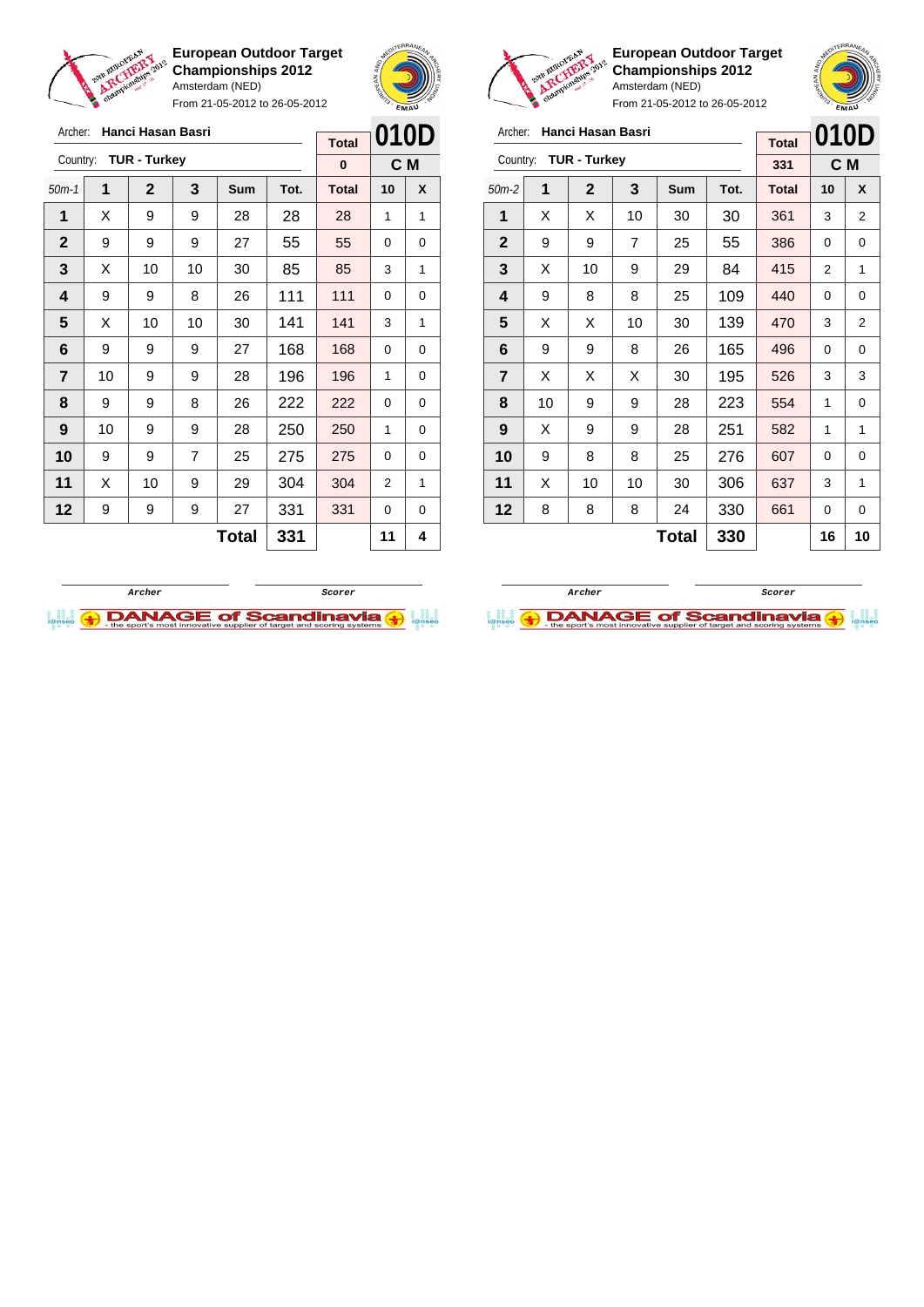

Archer: **Miokovic Danilo** Country: **SRB - Serbia**

**European Outdoor Target Championships 2012** Amsterdam (NED)

From 21-05-2012 to 26-05-2012

50m-1 **1 2 3 Sum Tot. Total 10 X 1** | X | 10 | 10 | 30 | 30 | 30 | 3 | 1



**C M**

**Total 0**



**European Outdoor Target Championships 2012** Amsterdam (NED)



| Archer:        |    | <b>Miokovic Danilo</b> |    |     |      | <b>Total</b> | 011A           |     |
|----------------|----|------------------------|----|-----|------|--------------|----------------|-----|
| Country:       |    | <b>SRB - Serbia</b>    |    |     |      | 344          |                | C M |
| $50m-2$        | 1  | $\mathbf 2$            | 3  | Sum | Tot. | <b>Total</b> | 10             | X   |
| 1              | 10 | 10                     | 10 | 30  | 30   | 374          | 3              | 0   |
| $\overline{2}$ | 9  | 8                      | 8  | 25  | 55   | 399          | 0              | 0   |
| 3              | X  | X                      | 10 | 30  | 85   | 429          | 3              | 2   |
| 4              | 10 | 10                     | 9  | 29  | 114  | 458          | 2              | 0   |
| 5              | X  | X                      | X  | 30  | 144  | 488          | 3              | 3   |
| 6              | 9  | 9                      | 9  | 27  | 171  | 515          | 0              | 0   |
| 7              | X  | X                      | X  | 30  | 201  | 545          | 3              | 3   |
| 8              | 10 | 10                     | 9  | 29  | 230  | 574          | $\overline{2}$ | 0   |
| 9              | X  | X                      | 9  | 29  | 259  | 603          | 2              | 2   |
| 10             | 9  | 9                      | 8  | 26  | 285  | 629          | 0              | 0   |
| 11             | X  | X                      | X  | 30  | 315  | 659          | 3              | 3   |
| 12             | 10 | 10                     | 9  | 29  | 344  | 688          | 2              | 0   |
|                |    |                        |    | 23  | 13   |              |                |     |





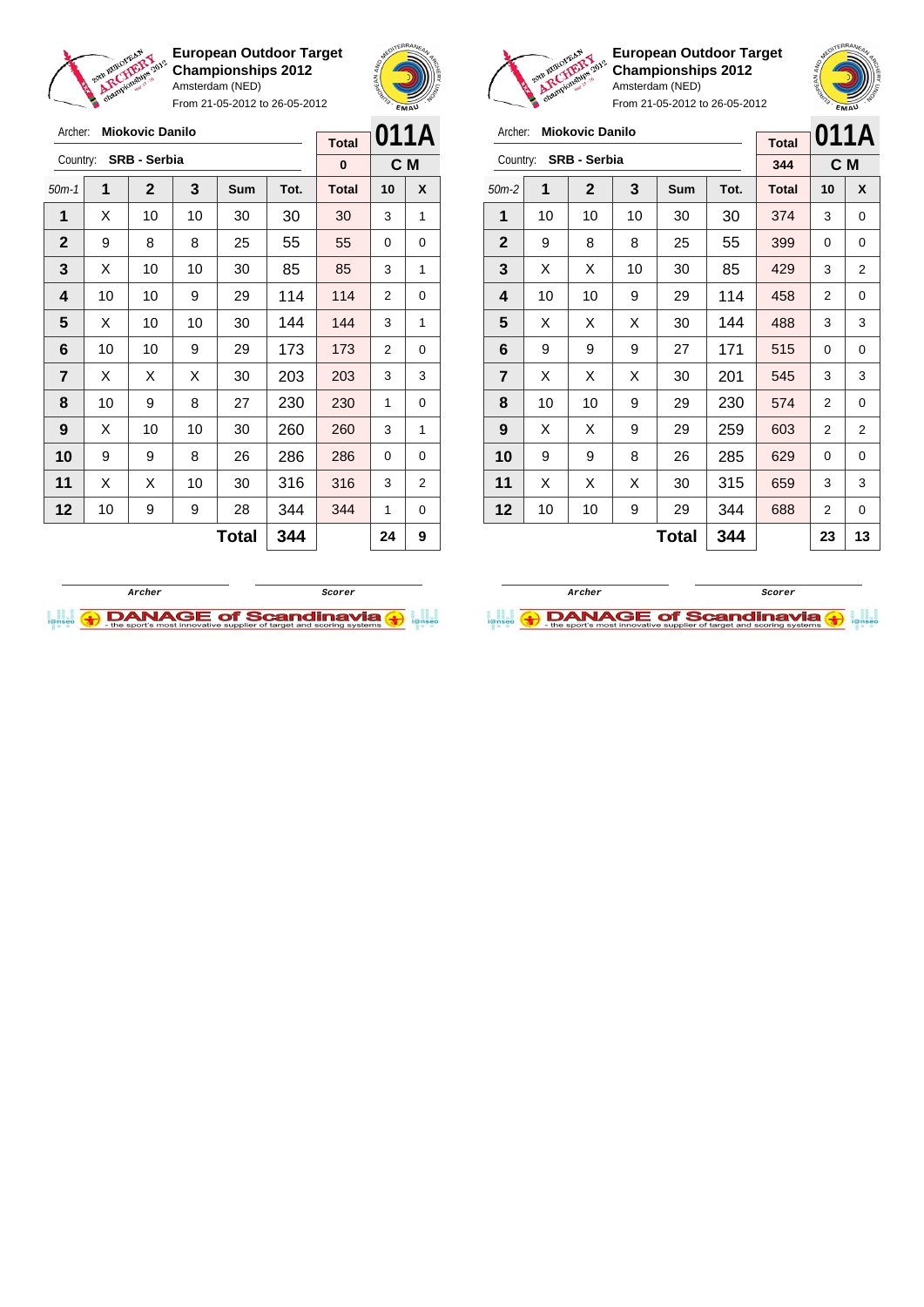

From 21-05-2012 to 26-05-2012



**European Outdoor Target Championships 2012** Amsterdam (NED)

From 21-05-2012 to 26-05-2012

| Archer:        |    | <b>Boka Laszlo</b>   |    |            |      | <b>Total</b> | 011B |                |
|----------------|----|----------------------|----|------------|------|--------------|------|----------------|
| Country:       |    | <b>HUN - Hungary</b> |    |            |      | 330          |      | C M            |
| $50m-2$        | 1  | $\mathbf{2}$         | 3  | <b>Sum</b> | Tot. | <b>Total</b> | 10   | X              |
| 1              | X  | 10                   | 9  | 29         | 29   | 359          | 2    | 1              |
| $\overline{2}$ | 9  | 9                    | 9  | 27         | 56   | 386          | 0    | 0              |
| 3              | 10 | 9                    | 9  | 28         | 84   | 414          | 1    | 0              |
| 4              | 9  | 9                    | 9  | 27         | 111  | 441          | 0    | 0              |
| 5              | X  | X                    | 10 | 30         | 141  | 471          | 3    | 2              |
| 6              | 9  | 9                    | 9  | 27         | 168  | 498          | 0    | 0              |
| $\overline{7}$ | X  | X                    | 10 | 30         | 198  | 528          | 3    | $\overline{2}$ |
| 8              | 9  | 9                    | 9  | 27         | 225  | 555          | 0    | 0              |
| 9              | X  | X                    | 9  | 29         | 254  | 584          | 2    | 2              |
| 10             | 9  | 9                    | 8  | 26         | 280  | 610          | 0    | 0              |
|                |    |                      |    |            |      |              |      |                |

 $\textbf{Total}$  335 13 8

**11** | X | 10 | 9 | 29 | 309 | 639 | 2 | 1 **12** | 9 | 9 | 8 | 26 | 335 | 665 | 0 | 0



| Archer:        |    | Boka Laszlo          |    |              |      | <b>Total</b> | 011B     |     |
|----------------|----|----------------------|----|--------------|------|--------------|----------|-----|
| Country:       |    | <b>HUN - Hungary</b> |    |              |      | $\bf{0}$     |          | C M |
| $50m-1$        | 1  | $\mathbf{2}$         | 3  | Sum          | Tot. | <b>Total</b> | 10       | X   |
| 1              | 10 | 10                   | 9  | 29           | 29   | 29           | 2        | 0   |
| $\overline{2}$ | 9  | 8                    | 7  | 24           | 53   | 53           | 0        | 0   |
| 3              | 10 | 9                    | 9  | 28           | 81   | 81           | 1        | 0   |
| 4              | 8  | 8                    | 8  | 24           | 105  | 105          | 0        | 0   |
| 5              | X  | X                    | 10 | 30           | 135  | 135          | 3        | 2   |
| 6              | 9  | 9                    | 9  | 27           | 162  | 162          | 0        | 0   |
| $\overline{7}$ | X  | 10                   | 10 | 30           | 192  | 192          | 3        | 1   |
| 8              | 10 | 9                    | 9  | 28           | 220  | 220          | 1        | 0   |
| 9              | X  | 10                   | 9  | 29           | 249  | 249          | 2        | 1   |
| 10             | 9  | 8                    | 8  | 25           | 274  | 274          | $\Omega$ | 0   |
| 11             | Х  | 10                   | 10 | 30           | 304  | 304          | 3        | 1   |
| 12             | 9  | 9                    | 8  | 26           | 330  | 330          | 0        | 0   |
|                |    |                      |    | <b>Total</b> | 330  |              | 15       | 5   |

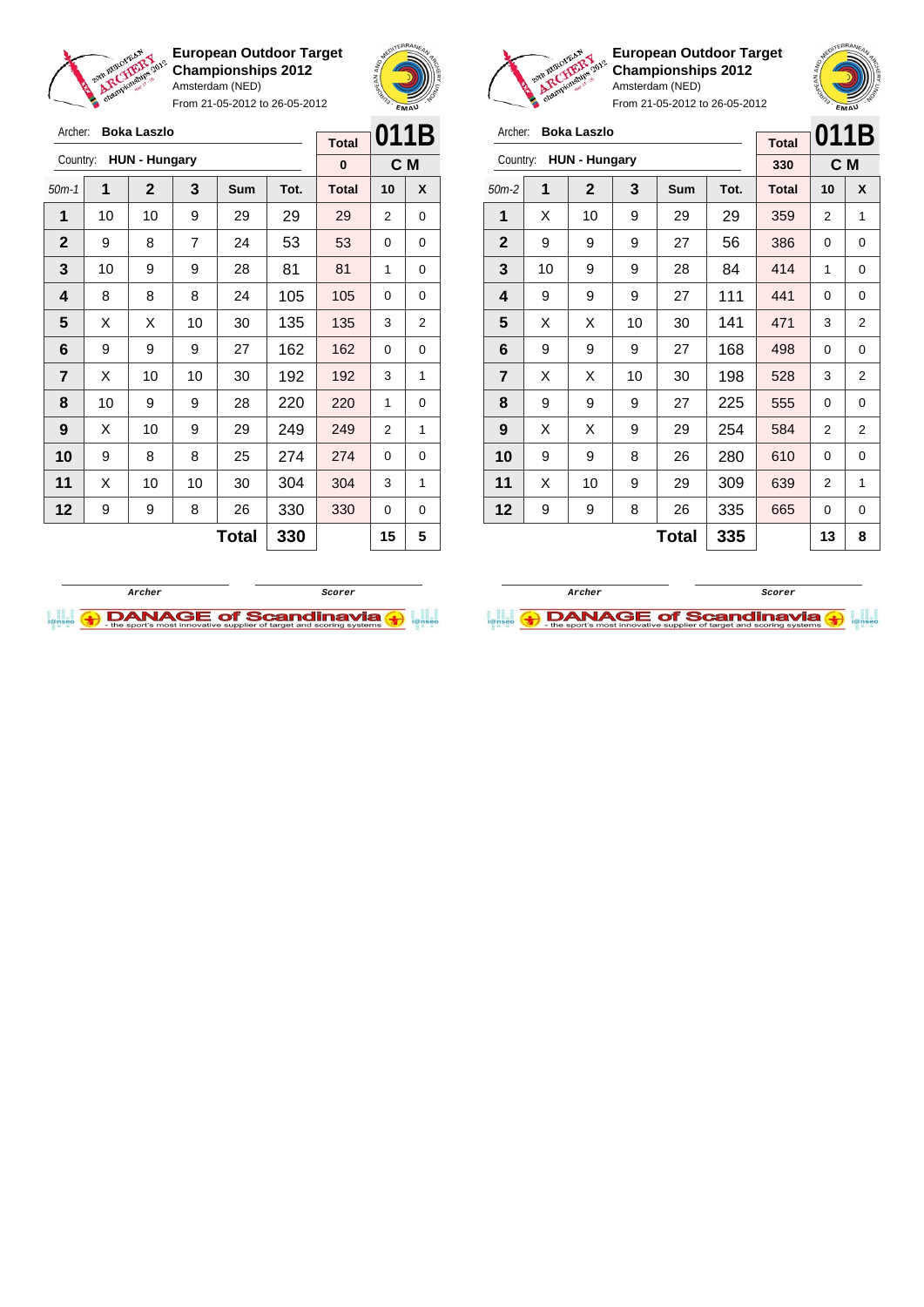

Archer: **Dragoni Luigi** Country: **ITA - Italy**

**European Outdoor Target Championships 2012** Amsterdam (NED)

From 21-05-2012 to 26-05-2012

50m-1 **1 2 3 Sum Tot. Total 10 X**  $\vert$  X  $\vert$  X  $\vert$  X  $\vert$  30  $\vert$  30  $\vert$  30  $\vert$  3  $\vert$  3 | 10 | 9 | 9 | 28 | 58 | 58 | 1 | 0  $\mid$  X  $\mid$  X  $\mid$  10  $\mid$  30  $\mid$  88  $\mid$  88  $\mid$  3  $\mid$  2 | 10 | 9 | 8 | 27 | 115 | 115 | 1 | 0 | 10 | 10 | 10 | 30 | 145 | 145 | 3 | 0



**C M**

**Total 0**



**European Outdoor Target Championships 2012** Amsterdam (NED)



| Archer:        |    | Dragoni Luigi |    |              |      | <b>Total</b> | 011C           |                |
|----------------|----|---------------|----|--------------|------|--------------|----------------|----------------|
| Country:       |    | ITA - Italy   |    |              |      | 345          |                | C M            |
| $50m-2$        | 1  | $\mathbf 2$   | 3  | <b>Sum</b>   | Tot. | <b>Total</b> | 10             | X              |
| 1              | X  | X             | 10 | 30           | 30   | 375          | 3              | 2              |
| $\mathbf{2}$   | 9  | 9             | 8  | 26           | 56   | 401          | 0              | 0              |
| 3              | 10 | 10            | 10 | 30           | 86   | 431          | 3              | 0              |
| 4              | 10 | 9             | 8  | 27           | 113  | 458          | 1              | 0              |
| 5              | X  | 10            | 10 | 30           | 143  | 488          | 3              | 1              |
| 6              | 9  | 9             | 9  | 27           | 170  | 515          | 0              | 0              |
| $\overline{7}$ | X  | 10            | 10 | 30           | 200  | 545          | 3              | 1              |
| 8              | 10 | 10            | 9  | 29           | 229  | 574          | $\overline{2}$ | 0              |
| 9              | X  | X             | 10 | 30           | 259  | 604          | 3              | $\overline{2}$ |
| 10             | 10 | 9             | 9  | 28           | 287  | 632          | 1              | $\Omega$       |
| 11             | 10 | 10            | 10 | 30           | 317  | 662          | 3              | 0              |
| 12             | 10 | 10            | 9  | 29           | 346  | 691          | 2              | 0              |
|                |    |               |    | <b>Total</b> | 346  |              | 24             | 6              |





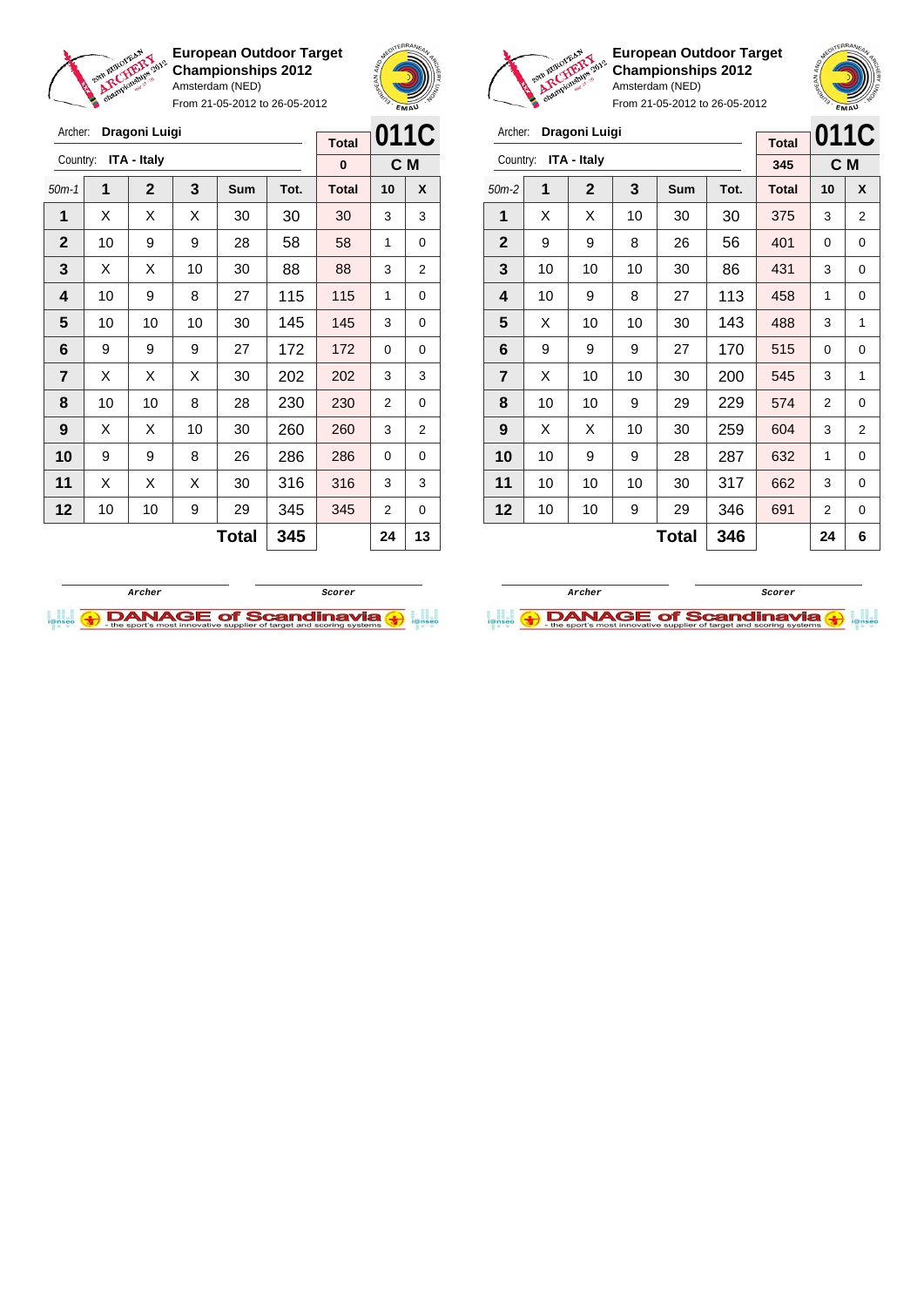



From 21-05-2012 to 26-05-2012

| Archer:        |    | Davarci Ali         |   |                               |      | <b>Total</b> | 011D           |   |
|----------------|----|---------------------|---|-------------------------------|------|--------------|----------------|---|
| Country:       |    | <b>TUR - Turkey</b> |   |                               |      | $\bf{0}$     | C M            |   |
|                |    |                     |   |                               |      |              |                |   |
| $50m-1$        | 1  | $\mathbf{2}$        | 3 | <b>Sum</b>                    | Tot. | <b>Total</b> | 10             | X |
| 1              | 10 | 10                  | 9 | 29                            | 29   | 29           | 2              | 0 |
| $\mathbf{2}$   | 9  | 9                   | 8 | 26                            | 55   | 55           | 0              | 0 |
| 3              | X  | 9                   | 9 | 28                            | 83   | 83           | 1              | 1 |
| 4              | 9  | 9                   | 9 | 27                            | 110  | 110          | 0              | 0 |
| 5              | X  | 10                  | 9 | 29                            | 139  | 139          | 2              | 1 |
| 6              | 9  | 9                   | 8 | 26                            | 165  | 165          | 0              | 0 |
| $\overline{7}$ | 10 | 10                  | 9 | 29                            | 194  | 194          | 2              | 0 |
| 8              | 9  | 9                   | 9 | 27                            | 221  | 221          | 0              | 0 |
| 9              | 10 | 10                  | 9 | 29                            | 250  | 250          | $\overline{2}$ | 0 |
| 10             | 9  | 9                   | 9 | 27                            | 277  | 277          | 0              | 0 |
| 11             | X  | 10                  | 9 | 29                            | 306  | 306          | 2              | 1 |
| 12             | 9  | 8                   | 8 | 25                            | 331  | 331          | 0              | 0 |
|                |    |                     |   | and the state of the state of |      |              |                |   |





**European Outdoor Target Championships 2012** Amsterdam (NED)

| Archer:<br>Davarci Ali<br><b>Total</b> |    |                     |    |       |      |              | 011D |     |
|----------------------------------------|----|---------------------|----|-------|------|--------------|------|-----|
| Country:                               |    | <b>TUR - Turkey</b> |    |       |      | 331          |      | C M |
| $50m-2$                                | 1  | $\mathbf{2}$        | 3  | Sum   | Tot. | <b>Total</b> | 10   | X   |
| 1                                      | 10 | 9                   | 9  | 28    | 28   | 359          | 1    | 0   |
| $\mathbf{2}$                           | 9  | 9                   | 8  | 26    | 54   | 385          | 0    | 0   |
| 3                                      | 10 | 10                  | 10 | 30    | 84   | 415          | 3    | 0   |
| 4                                      | 9  | 8                   | 8  | 25    | 109  | 440          | 0    | 0   |
| 5                                      | 10 | 10                  | 9  | 29    | 138  | 469          | 2    | 0   |
| 6                                      | 9  | 8                   | 8  | 25    | 163  | 494          | 0    | 0   |
| $\overline{7}$                         | 10 | 10                  | 10 | 30    | 193  | 524          | 3    | 0   |
| 8                                      | 9  | 8                   | 8  | 25    | 218  | 549          | 0    | 0   |
| 9                                      | X  | 10                  | 10 | 30    | 248  | 579          | 3    | 1   |
| 10                                     | 10 | 9                   | 8  | 27    | 275  | 606          | 1    | 0   |
| 11                                     | X  | Х                   | 10 | 30    | 305  | 636          | 3    | 2   |
| 12                                     | 9  | 9                   | 9  | 27    | 332  | 663          | 0    | 0   |
|                                        |    |                     |    | Total | 332  |              | 16   | 3   |



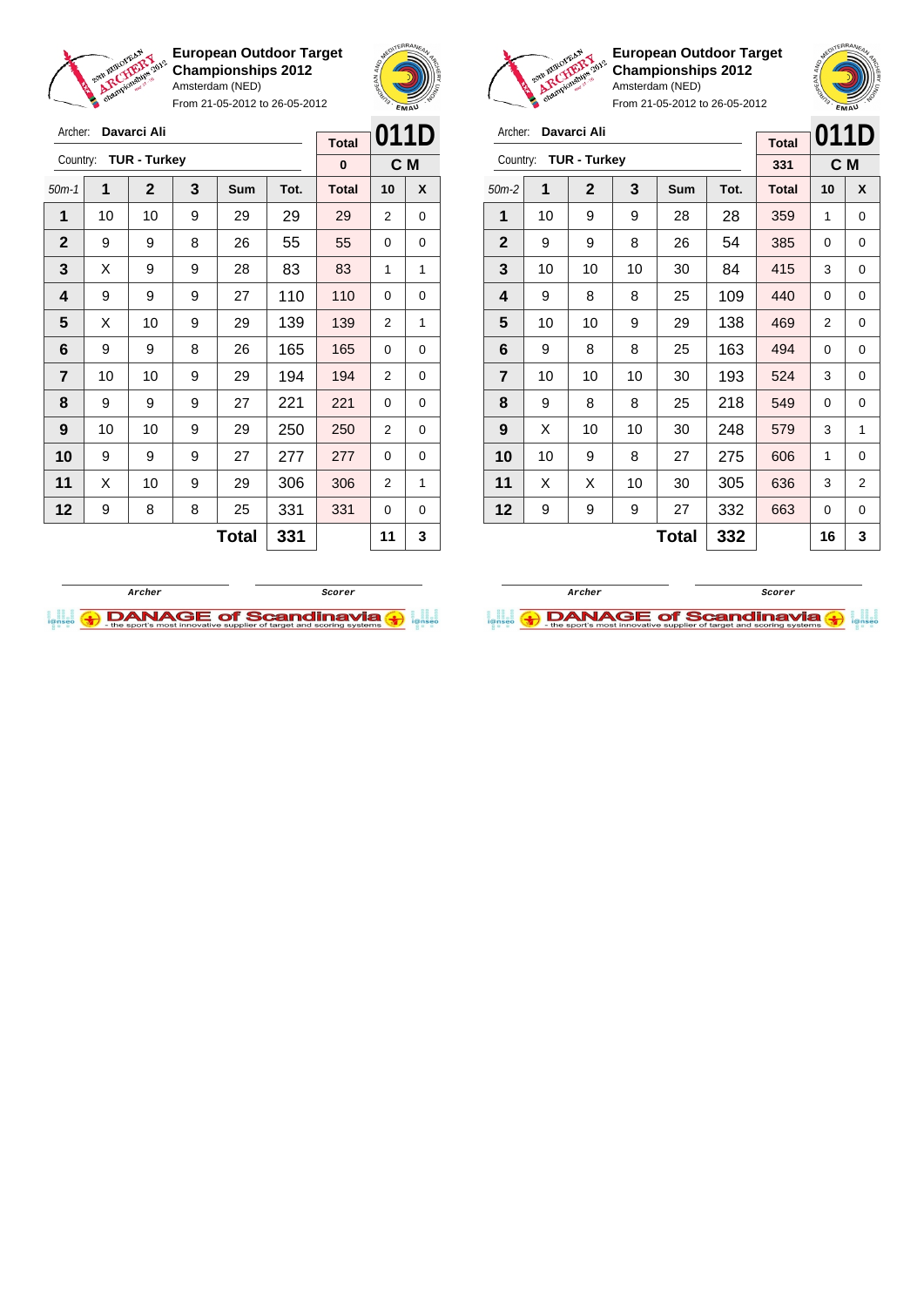

Archer: **Krstic Borislav** Country: **SRB - Serbia**

**European Outdoor Target Championships 2012** Amsterdam (NED)

From 21-05-2012 to 26-05-2012

50m-1 **1 2 3 Sum Tot. Total 10 X**  $\vert$  X  $\vert$  X  $\vert$  X  $\vert$  30  $\vert$  30  $\vert$  30  $\vert$  3  $\vert$  3 | 10 | 8 | 7 | 25 | 55 | 55 | 1 | 0  $\mid$  X  $\mid$  X  $\mid$  X  $\mid$  30  $\mid$  85  $\mid$  85  $\mid$  3  $\mid$  3 | 10 | 10 | 8 | 28 | 113 | 113 | 2 | 0 | 10 | 10 | 9 | 29 | 142 | 142 | 2 | 0 | 9 | 9 | 8 | 26 | 168 | 168 | 0 | 0  $\begin{array}{|c|c|c|c|c|c|}\n\hline\n\textbf{7} & \textbf{X} & \textbf{10} & \textbf{9} & \textbf{29} & \textbf{197} & \textbf{197} & \textbf{2} & \textbf{1} \end{array}$  | 9 | 8 | 7 | 24 | 221 | 221 | 0 | 0 | 10 | 10 | 9 | 29 | 250 | 250 | 2 | 0 9 8 8 25 275 275 0 0 | 10 | 10 | 10 | 30 | 305 | 30<mark>5</mark> | 3 | 0 | 10 | 9 | 9 | 28 | 333 | 333 | 1 | 0



**C M**

**Total 0**



**European Outdoor Target Championships 2012** Amsterdam (NED)



From 21-05-2012 to 26-05-2012

| Archer:        | <b>Krstic Borislav</b> |                     | <b>Total</b>   |     | 012A |              |    |              |
|----------------|------------------------|---------------------|----------------|-----|------|--------------|----|--------------|
| Country:       |                        | <b>SRB - Serbia</b> |                |     |      | 333          |    | C M          |
| $50m-2$        | 1                      | $\mathbf{2}$        | 3              | Sum | Tot. | <b>Total</b> | 10 | X            |
| 1              | X                      | 9                   | 9              | 28  | 28   | 361          | 1  | 1            |
| $\mathbf{2}$   | 9                      | 9                   | 8              | 26  | 54   | 387          | 0  | 0            |
| 3              | 9                      | 9                   | 9              | 27  | 81   | 414          | 0  | 0            |
| 4              | 9                      | 9                   | 6              | 24  | 105  | 438          | 0  | 0            |
| 5              | X                      | 10                  | 9              | 29  | 134  | 467          | 2  | 1            |
| 6              | 9                      | 9                   | 9              | 27  | 161  | 494          | 0  | 0            |
| $\overline{7}$ | 10                     | 9                   | 9              | 28  | 189  | 522          | 1  | 0            |
| 8              | 9                      | 8                   | 8              | 25  | 214  | 547          | 0  | 0            |
| 9              | 9                      | 9                   | 9              | 27  | 241  | 574          | 0  | 0            |
| 10             | 9                      | 8                   | $\overline{7}$ | 24  | 265  | 598          | 0  | 0            |
| 11             | 10                     | 10                  | 9              | 29  | 294  | 627          | 2  | 0            |
| 12             | 9                      | 9                   | 8              | 26  | 320  | 653          | 0  | 0            |
|                | 320<br>Total           |                     |                |     |      |              | 6  | $\mathbf{2}$ |



**Total 333 19 7**

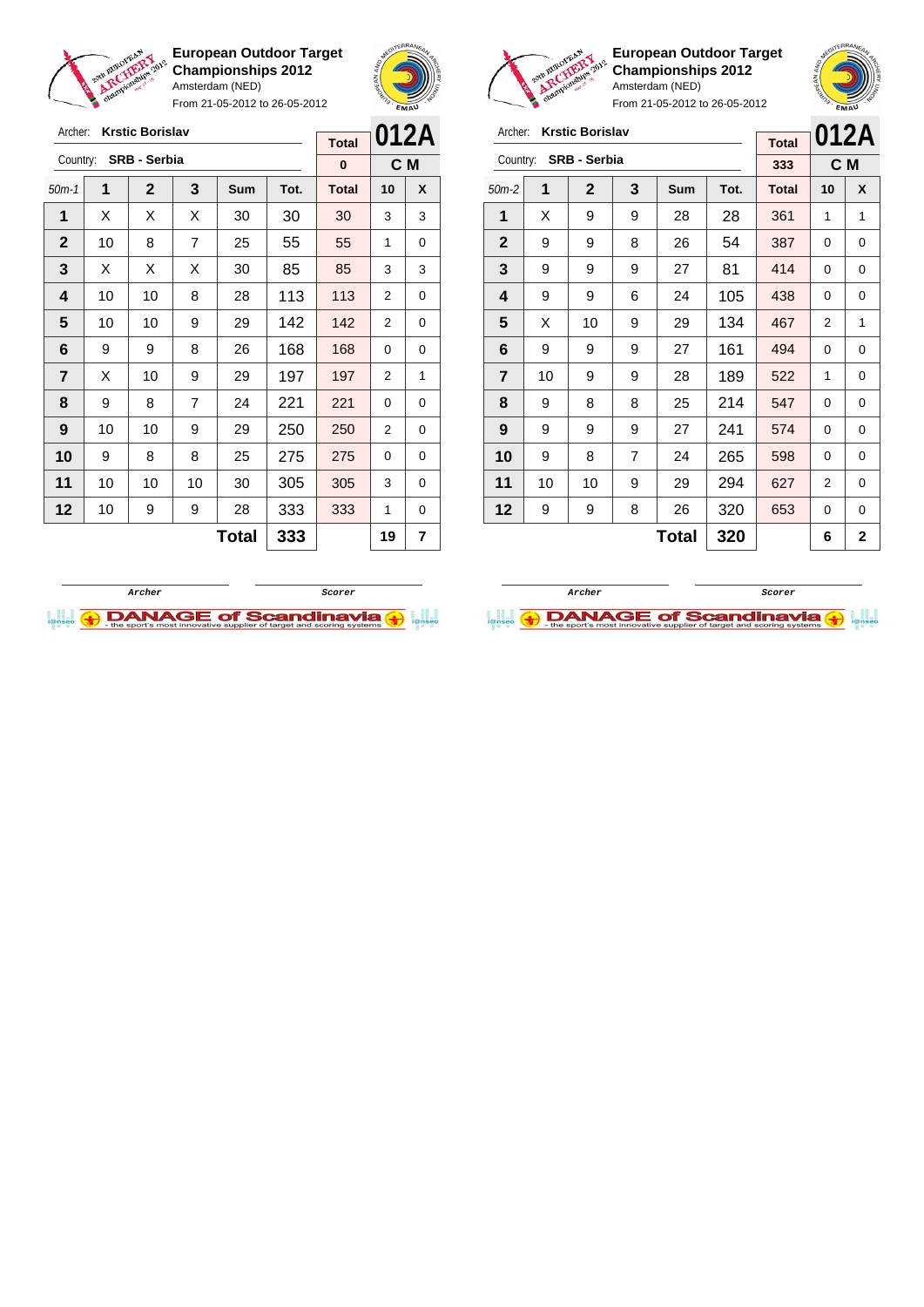

From 21-05-2012 to 26-05-2012



**European Outdoor Target Championships 2012** Amsterdam (NED)

|                |    |                      |    |              |      | <b>Total</b> | 012B           |                |
|----------------|----|----------------------|----|--------------|------|--------------|----------------|----------------|
| Country:       |    | <b>HUN - Hungary</b> |    |              |      | 348          |                | C M            |
| $50m-2$        | 1  | $\mathbf{2}$         | 3  | Sum          | Tot. | <b>Total</b> | 10             | X              |
| 1              | X  | 10                   | 10 | 30           | 30   | 378          | 3              | 1              |
| $\mathbf{2}$   | 10 | 10                   | 9  | 29           | 59   | 407          | $\overline{2}$ | 0              |
| 3              | X  | X                    | X  | 30           | 89   | 437          | 3              | 3              |
| 4              | 10 | 10                   | 9  | 29           | 118  | 466          | 2              | 0              |
| 5              | X  | X                    | X  | 30           | 148  | 496          | 3              | 3              |
| 6              | 10 | 9                    | 9  | 28           | 176  | 524          | 1              | 0              |
| $\overline{7}$ | 10 | 10                   | 9  | 29           | 205  | 553          | 2              | 0              |
| 8              | 9  | 9                    | 8  | 26           | 231  | 579          | 0              | 0              |
| 9              | 10 | 10                   | 9  | 29           | 260  | 608          | $\overline{2}$ | 0              |
| 10             | 9  | 9                    | 9  | 27           | 287  | 635          | $\Omega$       | 0              |
| 11             | X  | X                    | 10 | 30           | 317  | 665          | 3              | $\overline{2}$ |
| 12             | 9  | 9                    | 9  | 27           | 344  | 692          | 0              | 0              |
|                |    |                      |    | <b>Total</b> | 344  |              | 21             | 9              |





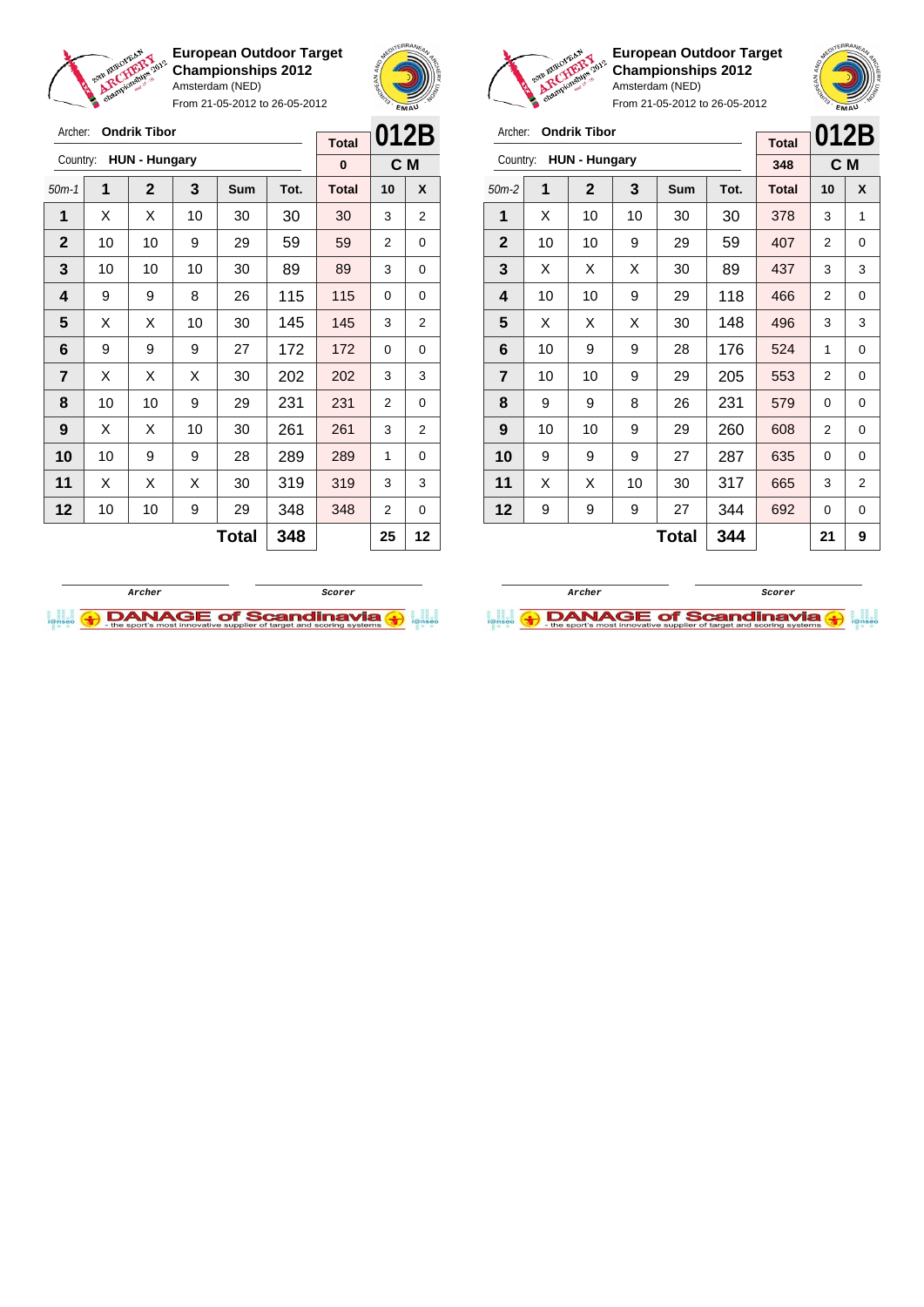

Archer: **Pagni Sergio**

**European Outdoor Target Championships 2012** Amsterdam (NED)

From 21-05-2012 to 26-05-2012



**012C**

**Total 0**



**European Outdoor Target Championships 2012** Amsterdam (NED)



|                | Pagni Sergio<br>Archer:<br><b>Total</b> |                    |    |     |      |              | 012C |                |
|----------------|-----------------------------------------|--------------------|----|-----|------|--------------|------|----------------|
| Country:       |                                         | <b>ITA - Italy</b> |    |     |      | 346          |      | C M            |
| $50m-2$        | 1                                       | 2                  | 3  | Sum | Tot. | <b>Total</b> | 10   | X              |
| 1              | X                                       | Х                  | 10 | 30  | 30   | 376          | 3    | 2              |
| $\mathbf{2}$   | 9                                       | 9                  | 9  | 27  | 57   | 403          | 0    | 0              |
| 3              | X                                       | 10                 | 9  | 29  | 86   | 432          | 2    | 1              |
| 4              | 9                                       | 9                  | 8  | 26  | 112  | 458          | 0    | 0              |
| 5              | X                                       | X                  | 10 | 30  | 142  | 488          | 3    | $\overline{2}$ |
| 6              | 10                                      | 9                  | 8  | 27  | 169  | 515          | 1    | 0              |
| $\overline{7}$ | X                                       | X                  | 9  | 29  | 198  | 544          | 2    | $\overline{2}$ |
| 8              | 9                                       | 9                  | 8  | 26  | 224  | 570          | 0    | 0              |
| 9              | X                                       | X                  | X  | 30  | 254  | 600          | 3    | 3              |
| 10             | 10                                      | 9                  | 9  | 28  | 282  | 628          | 1    | 0              |
| 11             | X                                       | X                  | 10 | 30  | 312  | 658          | 3    | $\overline{2}$ |
| 12             | 10                                      | 10                 | 10 | 30  | 342  | 688          | 3    | 0              |
|                | 342<br><b>Total</b>                     |                    |    |     |      |              | 21   | 12             |

| Country:     |    | <b>ITA - Italy</b> |    |       |      | $\bf{0}$     | C M |   |
|--------------|----|--------------------|----|-------|------|--------------|-----|---|
| $50m-1$      | 1  | $\mathbf 2$        | 3  | Sum   | Tot. | <b>Total</b> | 10  | X |
| 1            | X  | X                  | 10 | 30    | 30   | 30           | 3   | 2 |
| $\mathbf{2}$ | 10 | 9                  | 9  | 28    | 58   | 58           | 1   | 0 |
| 3            | X  | 10                 | 10 | 30    | 88   | 88           | 3   | 1 |
| 4            | 10 | 9                  | 9  | 28    | 116  | 116          | 1   | 0 |
| 5            | X  | X                  | 10 | 30    | 146  | 146          | 3   | 2 |
| 6            | 9  | 9                  | 9  | 27    | 173  | 173          | 0   | 0 |
| 7            | 10 | 10                 | 10 | 30    | 203  | 203          | 3   | 0 |
| 8            | 9  | 9                  | 9  | 27    | 230  | 230          | 0   | 0 |
| 9            | X  | 10                 | 10 | 30    | 260  | 260          | 3   | 1 |
| 10           | 10 | 9                  | 9  | 28    | 288  | 288          | 1   | 0 |
| 11           | X  | 10                 | 10 | 30    | 318  | 318          | 3   | 1 |
| 12           | 10 | 9                  | 9  | 28    | 346  | 346          | 1   | 0 |
|              |    |                    |    | Total | 346  |              | 22  | 7 |



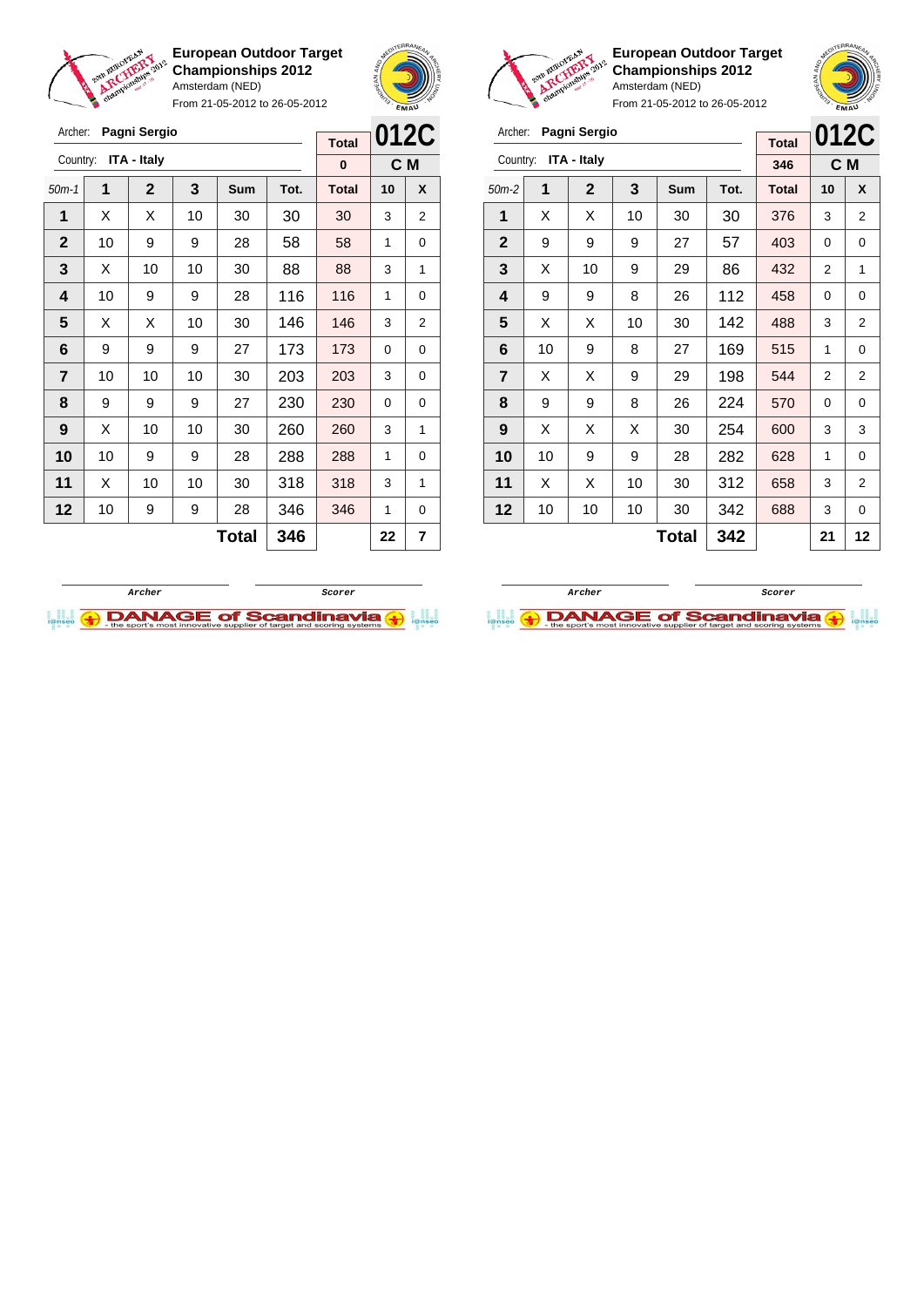

From 21-05-2012 to 26-05-2012





**European Outdoor Target Championships 2012** Amsterdam (NED)

|                | chami |                     | From 21-05-2012 to 26-05-2012 |     |      |              | EMAN |          |
|----------------|-------|---------------------|-------------------------------|-----|------|--------------|------|----------|
| Archer:        |       | Elmaagacli Demir    |                               |     |      | <b>Total</b> | 012D |          |
| Country:       |       | <b>TUR - Turkey</b> |                               |     |      | 330          |      | C M      |
| $50m-2$        | 1     | $\mathbf{2}$        | 3                             | Sum | Tot. | <b>Total</b> | 10   | X        |
| 1              | X     | 10                  | 10                            | 30  | 30   | 360          | 3    | 1        |
| $\mathbf{2}$   | 9     | 9                   | М                             | 18  | 48   | 378          | 0    | 0        |
| 3              | X     | 10                  | 10                            | 30  | 78   | 408          | 3    | 1        |
| 4              | 9     | 9                   | 9                             | 27  | 105  | 435          | 0    | 0        |
| 5              | 10    | 9                   | 9                             | 28  | 133  | 463          | 1    | 0        |
| 6              | 9     | 8                   | 7                             | 24  | 157  | 487          | 0    | $\Omega$ |
| $\overline{7}$ | 10    | 10                  | 10                            | 30  | 187  | 517          | 3    | $\Omega$ |
| 8              | 9     | 9                   | 9                             | 27  | 214  | 544          | 0    | 0        |

**Total 324 15 3**

| Archer:        |    | Elmaagacli Demir    |                |              |      |              | 012D           |     |
|----------------|----|---------------------|----------------|--------------|------|--------------|----------------|-----|
|                |    |                     |                |              |      | <b>Total</b> |                |     |
| Country:       |    | <b>TUR - Turkey</b> |                |              |      | 0            |                | C M |
| $50m-1$        | 1  | $\mathbf{2}$        | 3              | <b>Sum</b>   | Tot. | <b>Total</b> | 10             | X   |
| 1              | X  | 10                  | 9              | 29           | 29   | 29           | 2              | 1   |
| $\overline{2}$ | 9  | 9                   | 9              | 27           | 56   | 56           | 0              | 0   |
| 3              | 10 | 9                   | 9              | 28           | 84   | 84           | 1              | 0   |
| 4              | 8  | 8                   | 8              | 24           | 108  | 108          | 0              | 0   |
| 5              | X  | X                   | X              | 30           | 138  | 138          | 3              | 3   |
| 6              | 10 | 10                  | $\overline{7}$ | 27           | 165  | 165          | $\overline{2}$ | 0   |
| $\overline{7}$ | X  | 10                  | 10             | 30           | 195  | 195          | 3              | 1   |
| 8              | 9  | 9                   | 9              | 27           | 222  | 222          | 0              | 0   |
| 9              | X  | 9                   | 9              | 28           | 250  | 250          | 1              | 1   |
| 10             | 9  | 8                   | 8              | 25           | 275  | 275          | 0              | 0   |
| 11             | 10 | 10                  | 9              | 29           | 304  | 304          | 2              | 0   |
| 12             | 9  | 9                   | 8              | 26           | 330  | 330          | 0              | 0   |
|                |    |                     |                | <b>Total</b> | 330  |              | 14             | 6   |





 | 10 | 10 | 9 | 29 | 243 | 573 | 2 | 0 | 9 | 9 | 7 | 25 | 268 | 598 | 0 | 0 | X | 10 | 10 | 30 | 298 | 628 | 3 | 1 | 9 | 9 | 8 | 26 | 324 | 654 | 0 | 0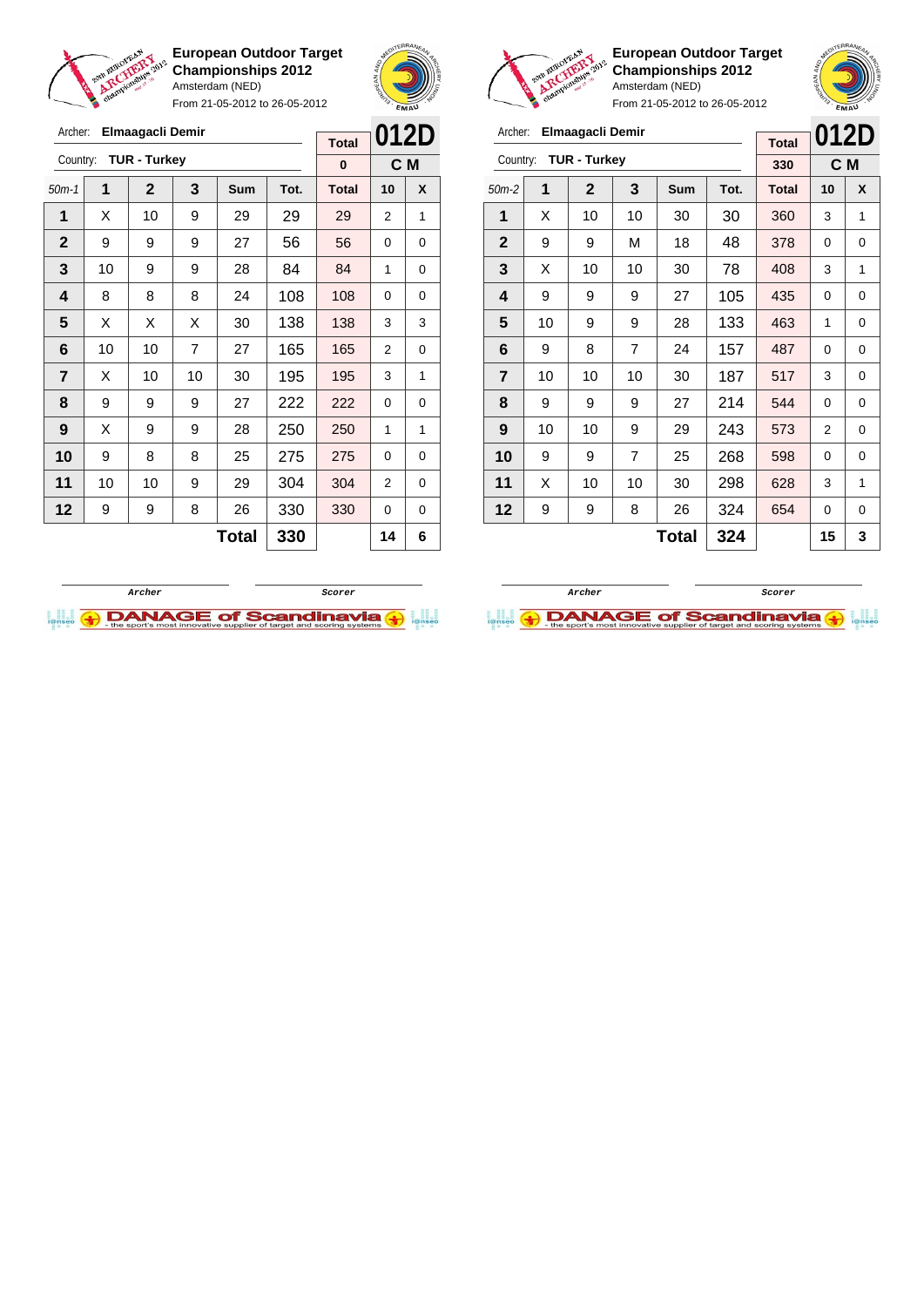

**European Outdoor Target Championships 2012** Amsterdam (NED) From 21-05-2012 to 26-05-2012





**European Outdoor Target Championships 2012** Amsterdam (NED)



| Archer:        |    | Durny Matus Jr. |    |              |      |              | 013A           |                |
|----------------|----|-----------------|----|--------------|------|--------------|----------------|----------------|
|                |    | SVK - Slovakia  |    |              |      | <b>Total</b> |                |                |
| Country:       |    |                 |    |              |      | 342          | C <sub>M</sub> |                |
| $50m-2$        | 1  | $\mathbf{2}$    | 3  | <b>Sum</b>   | Tot. | <b>Total</b> | 10             | X              |
| 1              | X  | X               | 10 | 30           | 30   | 372          | 3              | $\overline{2}$ |
| $\mathbf{2}$   | 10 | 9               | 9  | 28           | 58   | 400          | 1              | 0              |
| 3              | 10 | 10              | 10 | 30           | 88   | 430          | 3              | 0              |
| 4              | 10 | 10              | 8  | 28           | 116  | 458          | 2              | 0              |
| 5              | X  | X               | X  | 30           | 146  | 488          | 3              | 3              |
| 6              | 10 | 10              | 10 | 30           | 176  | 518          | 3              | 0              |
| $\overline{7}$ | X  | 10              | 10 | 30           | 206  | 548          | 3              | 1              |
| 8              | 10 | 9               | 9  | 28           | 234  | 576          | 1              | 0              |
| 9              | X  | 10              | 10 | 30           | 264  | 606          | 3              | 1              |
| 10             | 9  | 9               | 9  | 27           | 291  | 633          | 0              | 0              |
| 11             | X  | 10              | 10 | 30           | 321  | 663          | 3              | 1              |
| 12             | 10 | 9               | 8  | 27           | 348  | 690          | 1              | 0              |
|                |    |                 |    | <b>Total</b> | 348  |              | 26             | 8              |

| Archer:        |    | Durny Matus Jr. |    | <b>Total</b><br>0 |      |              | 013A |     |
|----------------|----|-----------------|----|-------------------|------|--------------|------|-----|
| Country:       |    | SVK - Slovakia  |    |                   |      |              |      | C M |
| $50m-1$        | 1  | $\mathbf 2$     | 3  | <b>Sum</b>        | Tot. | <b>Total</b> | 10   | X   |
| 1              | х  | 10              | 10 | 30                | 30   | 30           | 3    | 1   |
| $\mathbf{2}$   | 9  | 8               | 8  | 25                | 55   | 55           | 0    | 0   |
| 3              | X  | 10              | 10 | 30                | 85   | 85           | 3    | 1   |
| 4              | 9  | 9               | 9  | 27                | 112  | 112          | 0    | 0   |
| 5              | X  | 10              | 10 | 30                | 142  | 142          | 3    | 1   |
| 6              | 10 | 9               | 9  | 28                | 170  | 170          | 1    | 0   |
| $\overline{7}$ | X  | X               | 10 | 30                | 200  | 200          | 3    | 2   |
| 8              | 9  | 9               | 9  | 27                | 227  | 227          | 0    | 0   |
| 9              | X  | 10              | 10 | 30                | 257  | 257          | 3    | 1   |
| 10             | 10 | 10              | 10 | 30                | 287  | 287          | 3    | 0   |
| 11             | 10 | 9               | 9  | 28                | 315  | 315          | 1    | 0   |
| 12             | 9  | 9               | 9  | 27                | 342  | 342          | 0    | 0   |
|                |    |                 |    | Total             | 342  |              | 20   | 6   |
|                |    |                 |    |                   |      |              |      |     |



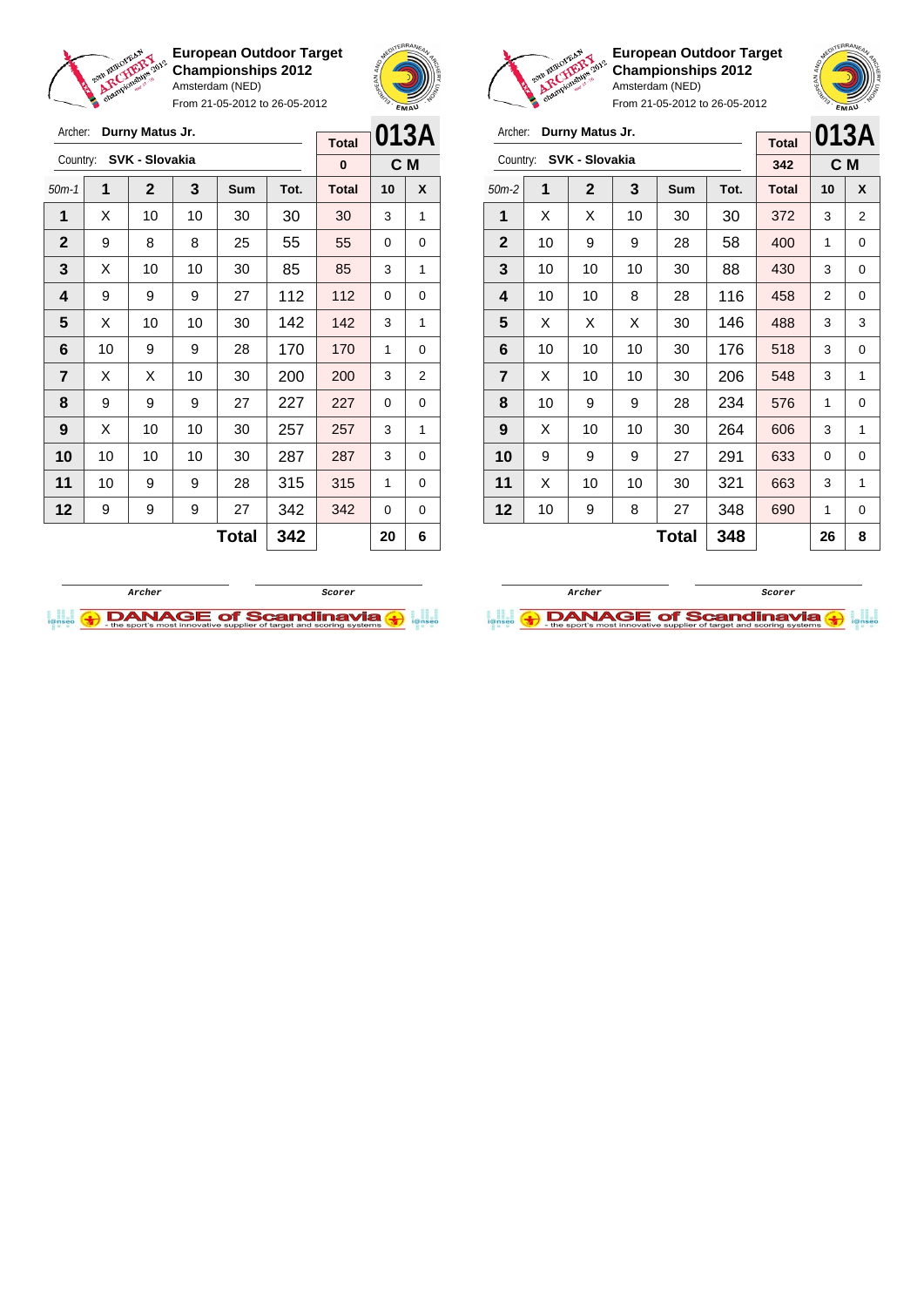

From 21-05-2012 to 26-05-2012





**European Outdoor Target Championships 2012** Amsterdam (NED)

| Archer:        |    | <b>Damsbo Martin</b> |    |              |      | <b>Total</b> | 013B |                |
|----------------|----|----------------------|----|--------------|------|--------------|------|----------------|
| Country:       |    | <b>DEN - Denmark</b> |    |              |      | 348          |      | C M            |
| $50m-2$        | 1  | $\mathbf{2}$         | 3  | Sum          | Tot. | <b>Total</b> | 10   | X              |
| 1              | X  | 10                   | 10 | 30           | 30   | 378          | 3    | 1              |
| $\mathbf{2}$   | 10 | 10                   | 9  | 29           | 59   | 407          | 2    | 0              |
| 3              | X  | 10                   | 10 | 30           | 89   | 437          | 3    | 1              |
| 4              | 10 | 10                   | 9  | 29           | 118  | 466          | 2    | 0              |
| 5              | X  | X                    | 10 | 30           | 148  | 496          | 3    | 2              |
| 6              | 10 | 10                   | 9  | 29           | 177  | 525          | 2    | 0              |
| $\overline{7}$ | X  | X                    | 10 | 30           | 207  | 555          | 3    | $\overline{2}$ |
| 8              | 10 | 10                   | 10 | 30           | 237  | 585          | 3    | 0              |
| 9              | X  | X                    | 10 | 30           | 267  | 615          | 3    | 2              |
| 10             | 9  | 9                    | 9  | 27           | 294  | 642          | 0    | 0              |
| 11             | X  | X                    | X  | 30           | 324  | 672          | 3    | 3              |
| 12             | 10 | 9                    | 9  | 28           | 352  | 700          | 1    | 0              |
|                |    |                      |    | <b>Total</b> | 352  |              | 28   | 11             |





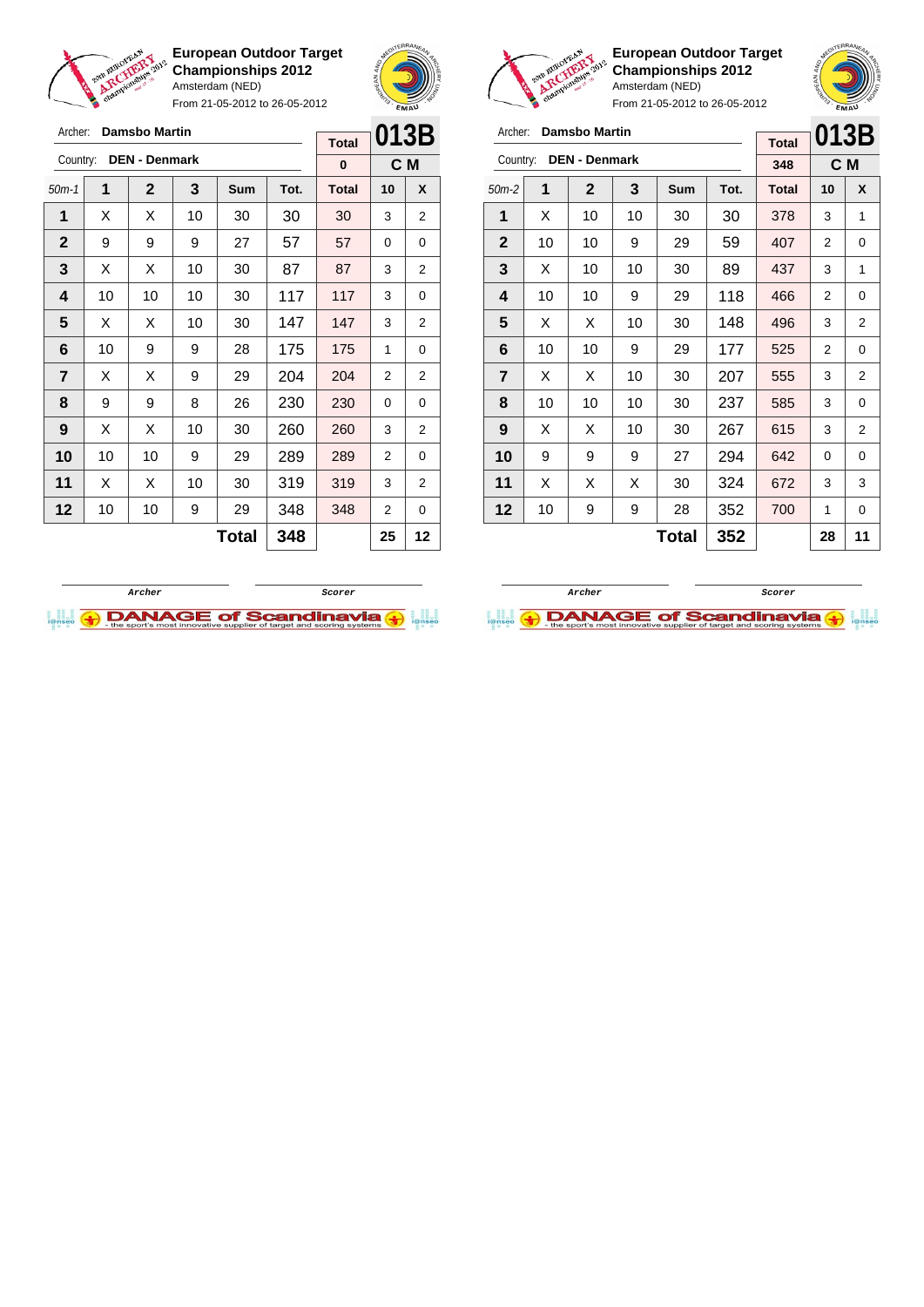

Archer: **Hall Robert** Country: **IRL - Ireland**

**European Outdoor Target Championships 2012** Amsterdam (NED)

From 21-05-2012 to 26-05-2012

50m-1 **1 2 3 Sum Tot. Total 10 X** | 10 | 10 | 10 | 30 | 30 | 30 | 3 | 0 | 9 | 9 | 9 | 27 | 57 | 57 | 0 | 0  $\mid$  X  $\mid$  10  $\mid$  10  $\mid$  30  $\mid$  87  $\mid$  87  $\mid$  3  $\mid$  1 | 9 | 9 | 8 | 26 | 113 | 113 | 0 | 0  $\mid$  X  $\mid$  X  $\mid$  10  $\mid$  30  $\mid$  143  $\mid$  143  $\mid$  3  $\mid$  2 | 9 | 9 | 7 | 25 | 168 | 168 | 0 | 0  $\mid$  X  $\mid$  10  $\mid$  10  $\mid$  30  $\mid$  198  $\mid$  198  $\mid$  3  $\mid$  1 | 9 | 9 | 8 | 26 | 224 | 224 | 0 | 0 | 10 | 10 | 10 | 30 | 254 | 254 | 3 | 0 9 9 8 26 280 280 0 0 | 10 | 10 | 9 | 29 | 309 | 309 | 2 | 0 | 9 | 9 | 9 | 27 | 336 | 336 | 0 | 0



**C M**

**Total 0**



**European Outdoor Target Championships 2012** Amsterdam (NED)

From 21-05-2012 to 26-05-2012

| $\sim$ $\sim$ $\sim$    |    |                    |    |            |                      |              |      |     |
|-------------------------|----|--------------------|----|------------|----------------------|--------------|------|-----|
| Archer:                 |    | <b>Hall Robert</b> |    |            |                      | <b>Total</b> | 013C |     |
| Country:                |    | IRL - Ireland      |    |            |                      | 336          |      | C M |
| $50m-2$                 | 1  | $\mathbf{2}$       | 3  | <b>Sum</b> | Tot.                 | <b>Total</b> | 10   | X   |
| 1                       | 10 | 10                 | 9  | 29         | 29                   | 365          | 2    | 0   |
| $\mathbf{2}$            | 9  | 9                  | 9  | 27         | 56                   | 392          | 0    | 0   |
| 3                       | X  | 10                 | 10 | 30         | 86                   | 422          | 3    | 1   |
| 4                       | 10 | 9                  | 9  | 28         | 114                  | 450          | 1    | 0   |
| 5                       | X  | 10                 | 10 | 30         | 144                  | 480          | 3    | 1   |
| 6                       | 9  | 9                  | 8  | 26         | 170                  | 506          | 0    | 0   |
| $\overline{\mathbf{r}}$ | X  | 10                 | 10 | 30         | 200                  | 536          | 3    | 1   |
| 8                       | 10 | 9                  | 8  | 27         | 227                  | 563          | 1    | 0   |
| 9                       | 10 | 10                 | 10 | 30         | 257                  | 593          | 3    | 0   |
| 10                      | 9  | 9                  | 9  | 27         | 284                  | 620          | 0    | 0   |
| 11                      | 10 | 9                  | 9  | 28         | 312                  | 648          | 1    | 0   |
| 12                      | 9  | 9                  | 8  | 26         | 338                  | 674          | 0    | 0   |
|                         |    |                    |    | - -        | $\sim$ $\sim$ $\sim$ |              |      |     |

**Total 338 17 3**



**Total 336 17 4**

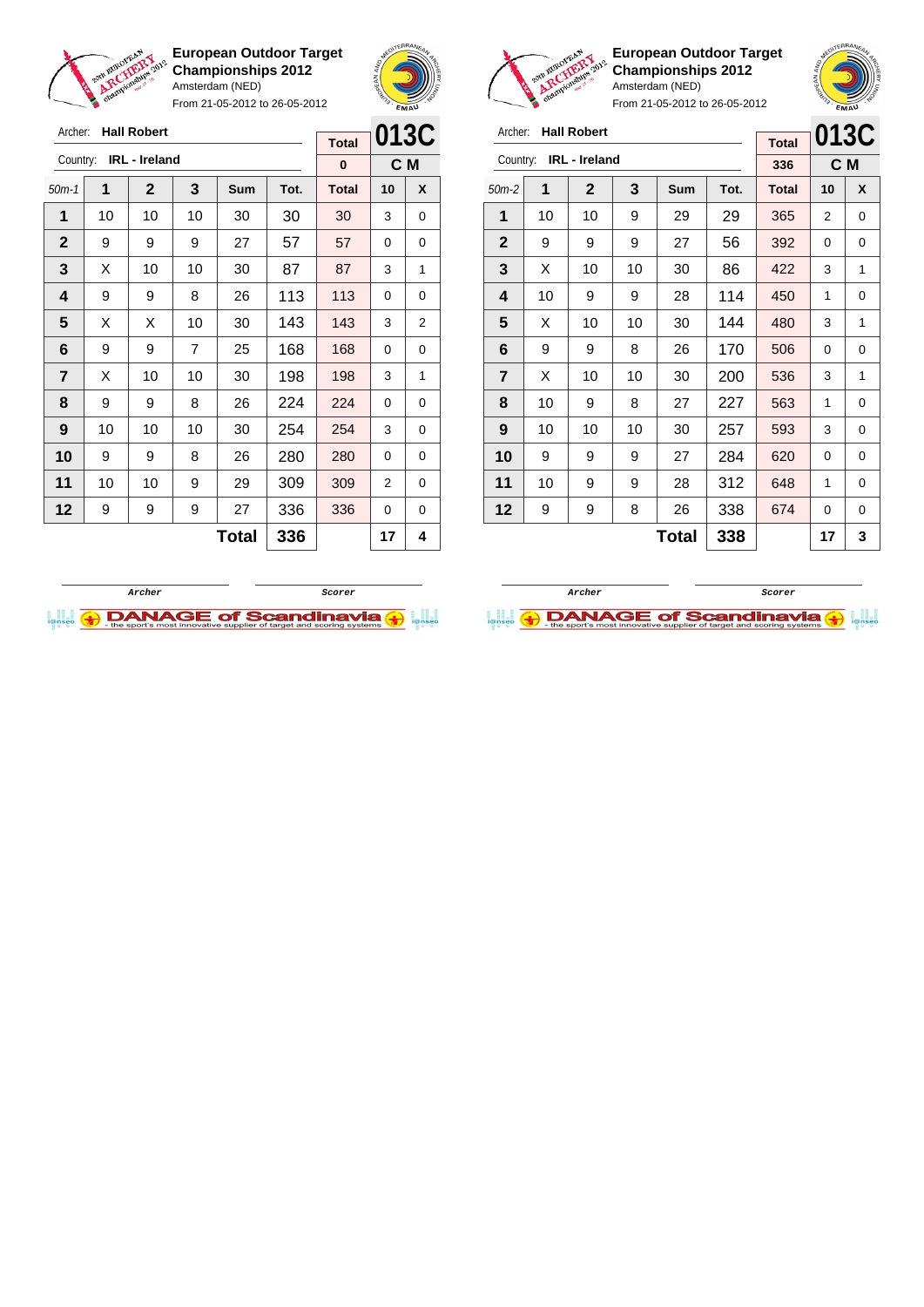

From 21-05-2012 to 26-05-2012



**European Outdoor Target Championships 2012** Amsterdam (NED)

| Archer:        |                     | <b>Reitmeier Filip</b>      |    |     |      | <b>Total</b> | 013D |     |
|----------------|---------------------|-----------------------------|----|-----|------|--------------|------|-----|
| Country:       |                     | <b>CZE - Czech Republic</b> |    |     |      | 337          |      | C M |
| $50m-2$        | 1                   | $\mathbf{2}$                | 3  | Sum | Tot. | <b>Total</b> | 10   | X   |
| 1              | 10                  | 9                           | 9  | 28  | 28   | 365          | 1    | 0   |
| $\mathbf{2}$   | 9                   | 9                           | 8  | 26  | 54   | 391          | 0    | 0   |
| 3              | X                   | 10                          | 9  | 29  | 83   | 420          | 2    | 1   |
| 4              | 9                   | 9                           | 8  | 26  | 109  | 446          | 0    | 0   |
| 5              | X                   | Х                           | 10 | 30  | 139  | 476          | 3    | 2   |
| 6              | 9                   | 9                           | 8  | 26  | 165  | 502          | 0    | 0   |
| $\overline{7}$ | X                   | 10                          | 9  | 29  | 194  | 531          | 2    | 1   |
| 8              | 9                   | 9                           | 8  | 26  | 220  | 557          | 0    | 0   |
| 9              | 10                  | 10                          | 10 | 30  | 250  | 587          | 3    | 0   |
| 10             | 9                   | 9                           | 8  | 26  | 276  | 613          | 0    | 0   |
| 11             | X                   | 10                          | 10 | 30  | 306  | 643          | 3    | 1   |
| 12             | 9                   | 9                           | 9  | 27  | 333  | 670          | 0    | 0   |
|                | 333<br><b>Total</b> |                             |    |     |      |              | 14   | 5   |





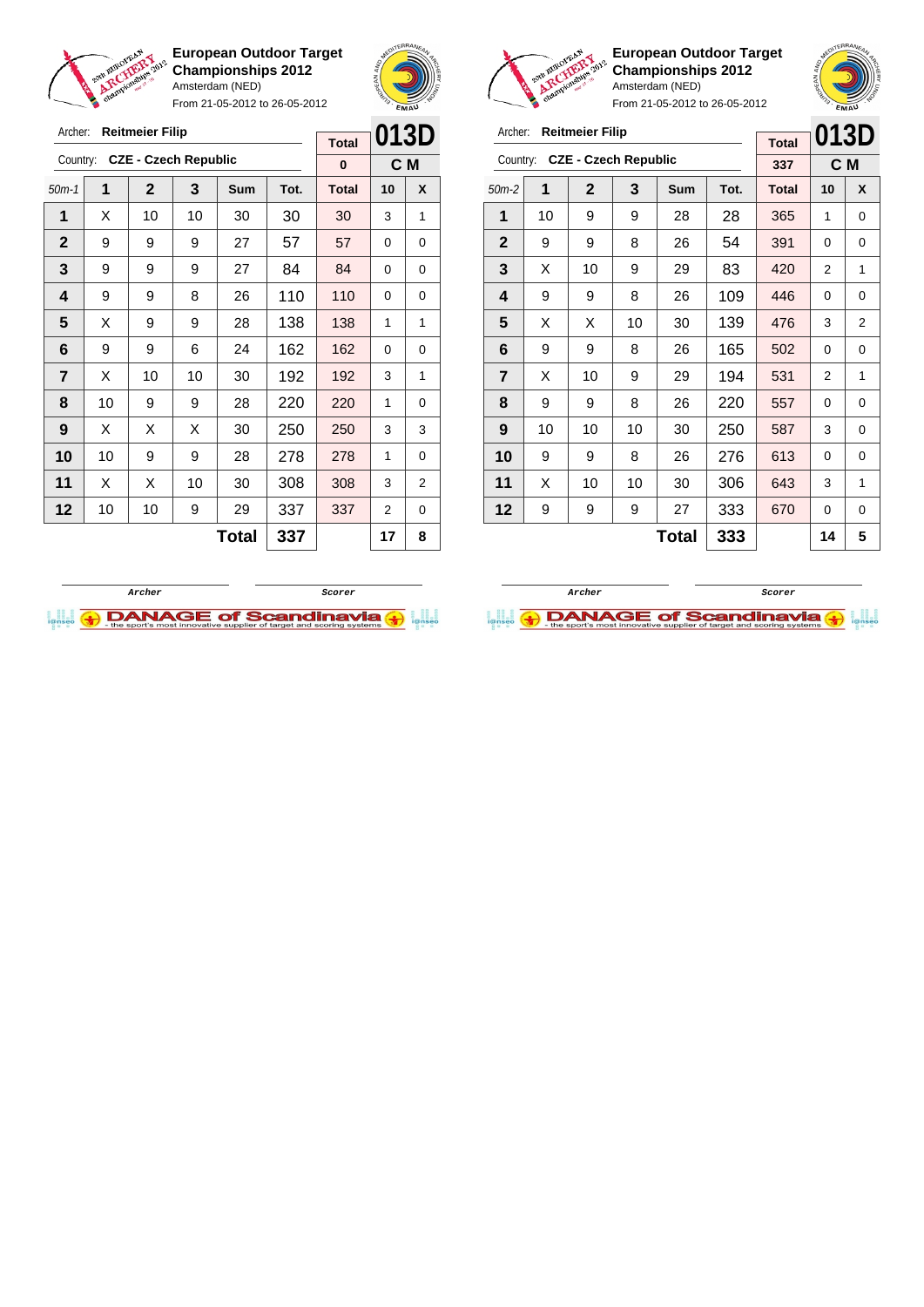

**European Outdoor Target Championships 2012** Amsterdam (NED) From 21-05-2012 to 26-05-2012





**European Outdoor Target Championships 2012** Amsterdam (NED)

| Archer:        |    | <b>Polakovic Richard</b> |    |     |      | <b>Total</b> | 014A |     |
|----------------|----|--------------------------|----|-----|------|--------------|------|-----|
| Country:       |    | SVK - Slovakia           |    |     |      | 327          |      | C M |
| $50m-2$        | 1  | $\mathbf 2$              | 3  | Sum | Tot. | <b>Total</b> | 10   | X   |
| 1              | 10 | 10                       | 10 | 30  | 30   | 357          | 3    | 0   |
| $\mathbf{2}$   | 10 | 9                        | 9  | 28  | 58   | 385          | 1    | 0   |
| 3              | X  | 10                       | 10 | 30  | 88   | 415          | 3    | 1   |
| 4              | 9  | 9                        | 8  | 26  | 114  | 441          | 0    | 0   |
| 5              | X  | 10                       | 9  | 29  | 143  | 470          | 2    | 1   |
| 6              | 9  | 9                        | 9  | 27  | 170  | 497          | 0    | 0   |
| $\overline{7}$ | 9  | 9                        | 9  | 27  | 197  | 524          | 0    | 0   |
| 8              | 9  | 9                        | 8  | 26  | 223  | 550          | 0    | 0   |
| 9              | X  | X                        | 10 | 30  | 253  | 580          | 3    | 2   |
| 10             | 10 | 9                        | 9  | 28  | 281  | 608          | 1    | 0   |
| 11             | 10 | 10                       | 9  | 29  | 310  | 637          | 2    | 0   |
| 12             | 9  | 8                        | 8  | 25  | 335  | 662          | 0    | 0   |
|                |    |                          |    | 15  | 4    |              |      |     |

| Archer:      |    | <b>Polakovic Richard</b> |    |     |      |              | 014A |     |
|--------------|----|--------------------------|----|-----|------|--------------|------|-----|
| Country:     |    | SVK - Slovakia           |    |     |      | <b>Total</b> |      |     |
|              |    |                          |    |     |      | 0            |      | C M |
| $50m-1$      | 1  | $\mathbf{2}$             | 3  | Sum | Tot. | <b>Total</b> | 10   | X   |
| 1            | X  | 10                       | 9  | 29  | 29   | 29           | 2    | 1   |
| $\mathbf{2}$ | 8  | 8                        | 7  | 23  | 52   | 52           | 0    | 0   |
| 3            | 10 | 10                       | 9  | 29  | 81   | 81           | 2    | 0   |
| 4            | 9  | 9                        | 8  | 26  | 107  | 107          | 0    | 0   |
| 5            | 10 | 9                        | 9  | 28  | 135  | 135          | 1    | 0   |
| 6            | 9  | 8                        | 8  | 25  | 160  | 160          | 0    | 0   |
| 7            | X  | 10                       | 9  | 29  | 189  | 189          | 2    | 1   |
| 8            | 9  | 9                        | 8  | 26  | 215  | 215          | 0    | 0   |
| 9            | X  | 10                       | 9  | 29  | 244  | 244          | 2    | 1   |
| 10           | 9  | 9                        | 8  | 26  | 270  | 270          | 0    | 0   |
| 11           | X  | X                        | 10 | 30  | 300  | 300          | 3    | 2   |
| 12           | 9  | 9                        | 9  | 27  | 327  | 327          | 0    | 0   |
|              |    |                          |    | 12  | 5    |              |      |     |



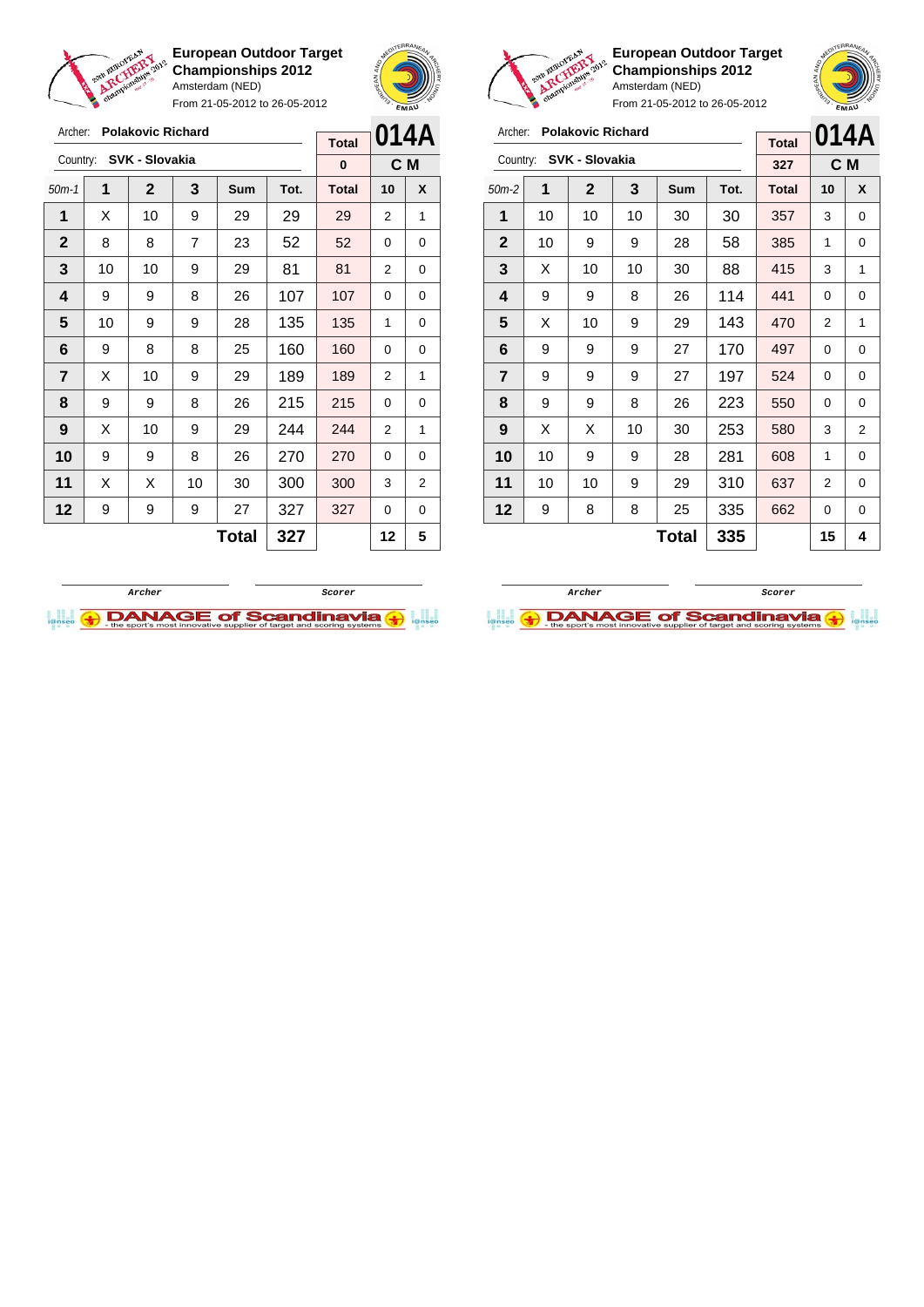

From 21-05-2012 to 26-05-2012





ſ

**European Outdoor Target Championships 2012** Amsterdam (NED)

| 014B<br>Archer:<br>Johannessen Torben<br><b>Total</b><br><b>DEN - Denmark</b><br>Country:<br>C M<br>346<br>1<br>$\mathbf{2}$<br>3<br>Tot.<br>Sum<br><b>Total</b><br>X<br>$50m-2$<br>10<br>1<br>X<br>30<br>X<br>X<br>30<br>376<br>3<br>3<br>$\mathbf{2}$<br>58<br>10<br>9<br>28<br>9<br>404<br>1<br>0<br>3<br>Х<br>88<br>434<br>10<br>10<br>30<br>3<br>1<br>4<br>116<br>10<br>9<br>9<br>28<br>462<br>1<br>0<br>5<br>X<br>10<br>10<br>30<br>146<br>492<br>3<br>1 |    |    |    |       |     |     |    |   |
|----------------------------------------------------------------------------------------------------------------------------------------------------------------------------------------------------------------------------------------------------------------------------------------------------------------------------------------------------------------------------------------------------------------------------------------------------------------|----|----|----|-------|-----|-----|----|---|
|                                                                                                                                                                                                                                                                                                                                                                                                                                                                |    |    |    |       |     |     |    |   |
|                                                                                                                                                                                                                                                                                                                                                                                                                                                                |    |    |    |       |     |     |    |   |
|                                                                                                                                                                                                                                                                                                                                                                                                                                                                |    |    |    |       |     |     |    |   |
|                                                                                                                                                                                                                                                                                                                                                                                                                                                                |    |    |    |       |     |     |    |   |
|                                                                                                                                                                                                                                                                                                                                                                                                                                                                |    |    |    |       |     |     |    |   |
|                                                                                                                                                                                                                                                                                                                                                                                                                                                                |    |    |    |       |     |     |    |   |
|                                                                                                                                                                                                                                                                                                                                                                                                                                                                |    |    |    |       |     |     |    |   |
| 6                                                                                                                                                                                                                                                                                                                                                                                                                                                              | 9  | 9  | 9  | 27    | 173 | 519 | 0  | 0 |
| $\overline{7}$                                                                                                                                                                                                                                                                                                                                                                                                                                                 | X  | X  | 10 | 30    | 203 | 549 | 3  | 2 |
| 8                                                                                                                                                                                                                                                                                                                                                                                                                                                              | 10 | 9  | 9  | 28    | 231 | 577 | 1  | 0 |
| 9                                                                                                                                                                                                                                                                                                                                                                                                                                                              | X  | X  | 10 | 30    | 261 | 607 | 3  | 2 |
| 10                                                                                                                                                                                                                                                                                                                                                                                                                                                             | 9  | 9  | 8  | 26    | 287 | 633 | 0  | 0 |
| 11                                                                                                                                                                                                                                                                                                                                                                                                                                                             | 10 | 10 | 10 | 30    | 317 | 663 | 3  | 0 |
| 12                                                                                                                                                                                                                                                                                                                                                                                                                                                             | 9  | 9  | 8  | 26    | 343 | 689 | 0  | 0 |
|                                                                                                                                                                                                                                                                                                                                                                                                                                                                |    |    |    | Total | 343 |     | 21 | 9 |





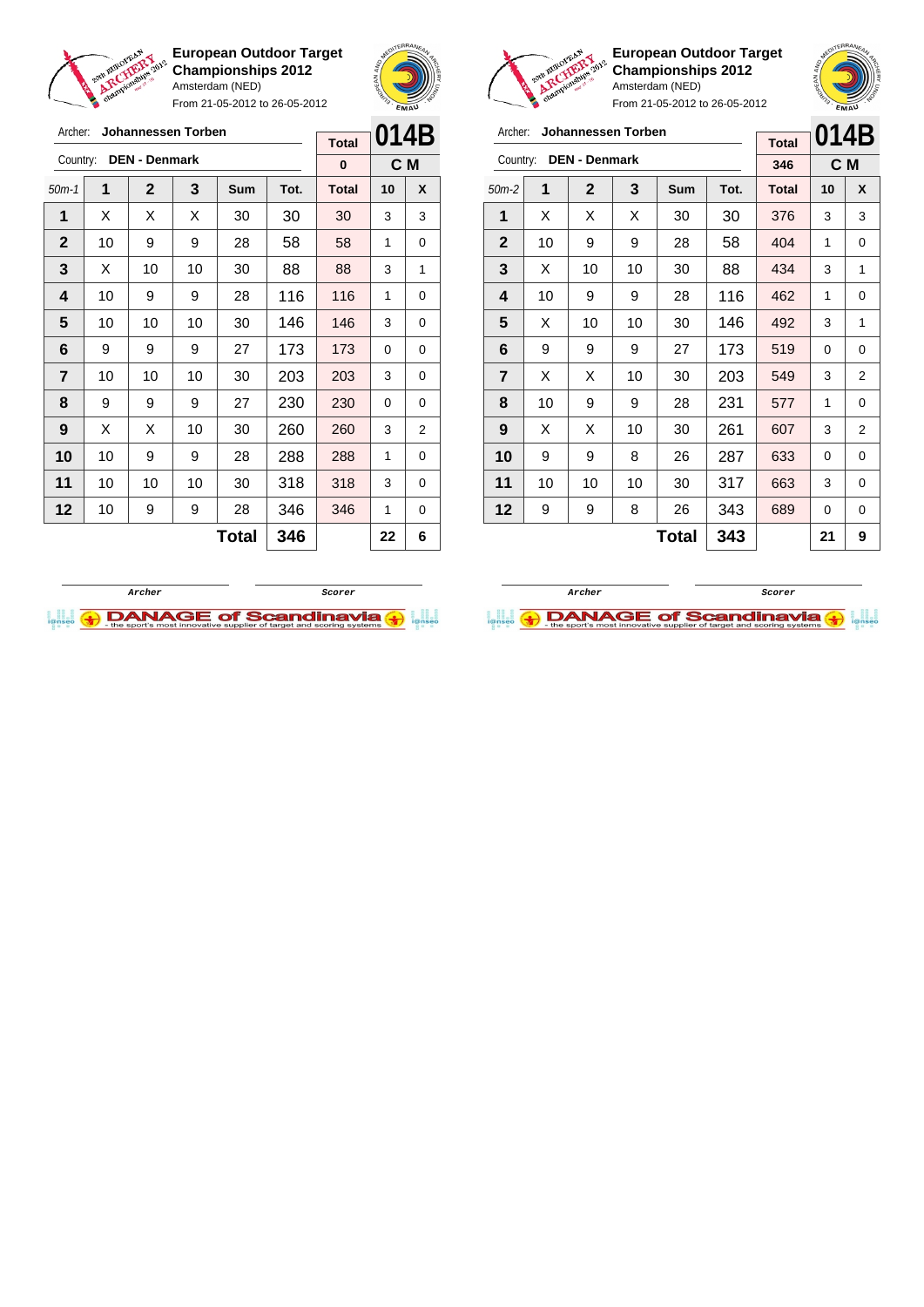





**European Outdoor Target Championships 2012** Amsterdam (NED)



| Archer:        |    | <b>Smith John</b> |    |              |      | <b>Total</b> | 014C     |     |
|----------------|----|-------------------|----|--------------|------|--------------|----------|-----|
| Country:       |    | IRL - Ireland     |    |              |      | 334          |          | C M |
| $50m-2$        | 1  | $\mathbf{2}$      | 3  | Sum          | Tot. | <b>Total</b> | 10       | X   |
| 1              | X  | 10                | 10 | 30           | 30   | 364          | 3        | 1   |
| $\mathbf{2}$   | 9  | 9                 | 9  | 27           | 57   | 391          | 0        | 0   |
| 3              | X  | 10                | 10 | 30           | 87   | 421          | 3        | 1   |
| 4              | 9  | 9                 | 8  | 26           | 113  | 447          | $\Omega$ | 0   |
| 5              | 10 | 10                | 10 | 30           | 143  | 477          | 3        | 0   |
| 6              | 10 | 8                 | 8  | 26           | 169  | 503          | 1        | 0   |
| $\overline{7}$ | X  | X                 | X  | 30           | 199  | 533          | 3        | 3   |
| 8              | 9  | 9                 | 9  | 27           | 226  | 560          | 0        | 0   |
| 9              | X  | 10                | 10 | 30           | 256  | 590          | 3        | 1   |
| 10             | 9  | 9                 | 9  | 27           | 283  | 617          | 0        | 0   |
| 11             | X  | 10                | 10 | 30           | 313  | 647          | 3        | 1   |
| 12             | 10 | 9                 | 9  | 28           | 341  | 675          | 1        | 0   |
|                |    |                   |    | <b>Total</b> | 341  |              | 20       | 7   |

| Archer:      |    | <b>Smith John</b>    |    |            |      |              |    | 014C |
|--------------|----|----------------------|----|------------|------|--------------|----|------|
|              |    |                      |    |            |      | <b>Total</b> |    |      |
| Country:     |    | <b>IRL</b> - Ireland |    |            |      | 0            |    | C M  |
| $50m-1$      | 1  | $\mathbf{2}$         | 3  | <b>Sum</b> | Tot. | <b>Total</b> | 10 | X    |
| 1            | X  | 9                    | 9  | 28         | 28   | 28           | 1  | 1    |
| $\mathbf{2}$ | 9  | 9                    | 8  | 26         | 54   | 54           | 0  | 0    |
| 3            | 10 | 10                   | 10 | 30         | 84   | 84           | 3  | 0    |
| 4            | 9  | 8                    | 7  | 24         | 108  | 108          | 0  | 0    |
| 5            | X  | 10                   | 10 | 30         | 138  | 138          | 3  | 1    |
| 6            | 9  | 9                    | 8  | 26         | 164  | 164          | 0  | 0    |
| 7            | х  | X                    | 10 | 30         | 194  | 194          | 3  | 2    |
| 8            | 10 | 9                    | 9  | 28         | 222  | 222          | 1  | 0    |
| 9            | X  | 10                   | 10 | 30         | 252  | 252          | 3  | 1    |
| 10           | 9  | 9                    | 8  | 26         | 278  | 278          | 0  | 0    |
| 11           | X  | X                    | 10 | 30         | 308  | 308          | 3  | 2    |
| 12           | 10 | 8                    | 8  | 26         | 334  | 334          | 1  | 0    |
|              |    |                      |    | 18         | 7    |              |    |      |



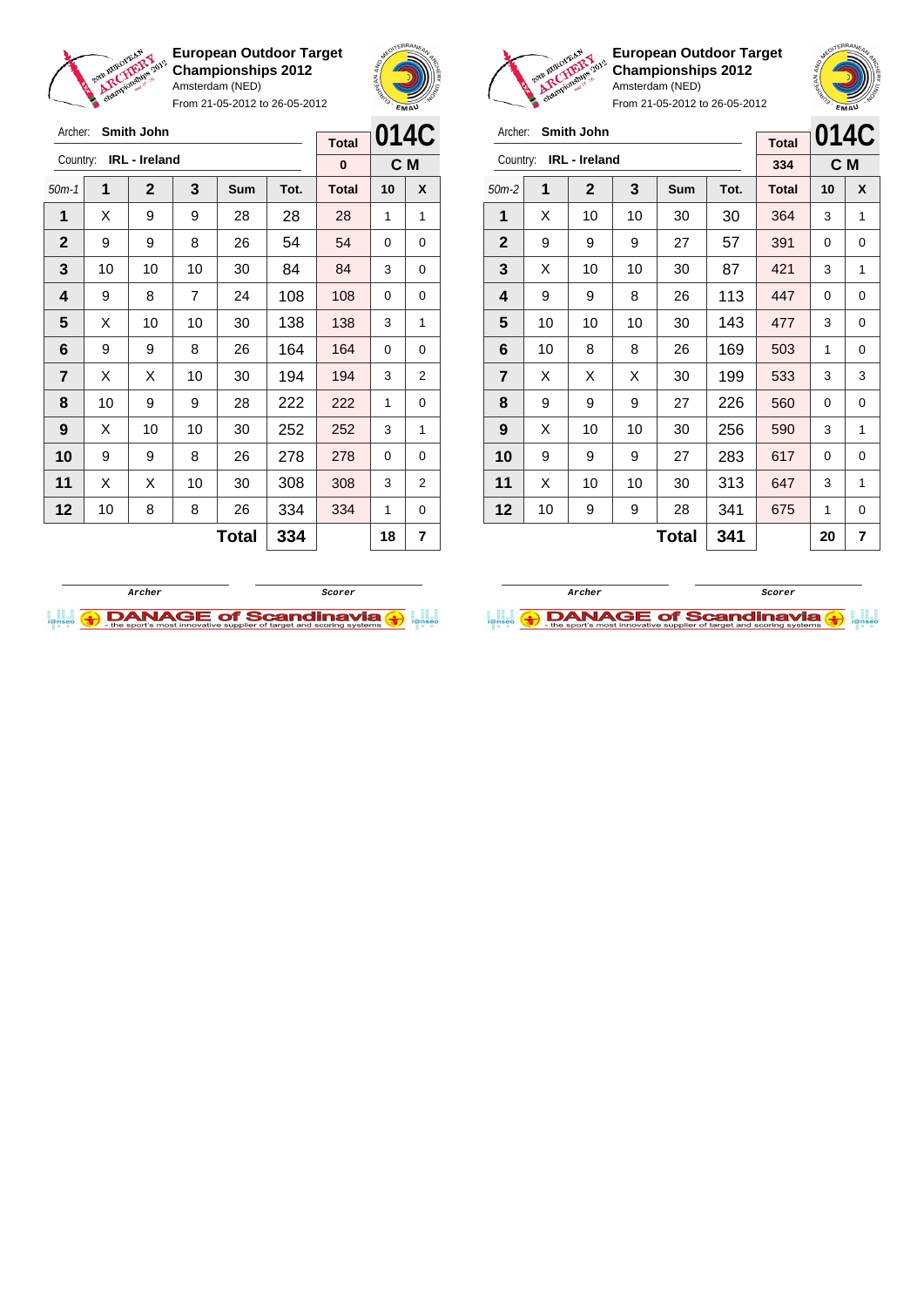

From 21-05-2012 to 26-05-2012



**European Outdoor Target Championships 2012** Amsterdam (NED)

|                         | Archer:<br><b>Verner Petr</b> |                             |    |     |      |                     | 014D |     |
|-------------------------|-------------------------------|-----------------------------|----|-----|------|---------------------|------|-----|
| Country:                |                               | <b>CZE - Czech Republic</b> |    |     |      | <b>Total</b><br>338 |      | C M |
| $50m-2$                 | 1                             | $\overline{2}$              | 3  | Sum | Tot. | <b>Total</b>        | 10   | X   |
| 1                       | X                             | 9                           | 9  | 28  | 28   | 366                 | 1    | 1   |
| $\mathbf{2}$            | 9                             | 8                           | 8  | 25  | 53   | 391                 | 0    | 0   |
| 3                       | X                             | 10                          | 9  | 29  | 82   | 420                 | 2    | 1   |
| 4                       | 9                             | 8                           | 8  | 25  | 107  | 445                 | 0    | 0   |
| 5                       | X                             | 10                          | 10 | 30  | 137  | 475                 | 3    | 1   |
| 6                       | 9                             | 8                           | М  | 17  | 154  | 492                 | 0    | 0   |
| $\overline{\mathbf{r}}$ | X                             | X                           | X  | 30  | 184  | 522                 | 3    | 3   |
| 8                       | 9                             | 9                           | 9  | 27  | 211  | 549                 | 0    | 0   |
| 9                       | 10                            | 10                          | 10 | 30  | 241  | 579                 | 3    | 0   |
| 10                      | 9                             | 9                           | 8  | 26  | 267  | 605                 | 0    | 0   |
| 11                      | X                             | 10                          | 10 | 30  | 297  | 635                 | 3    | 1   |
| 12                      | 10                            | 9                           | 9  | 28  | 325  | 663                 | 1    | 0   |
|                         | 325<br>Total                  |                             |    |     |      |                     | 16   | 7   |



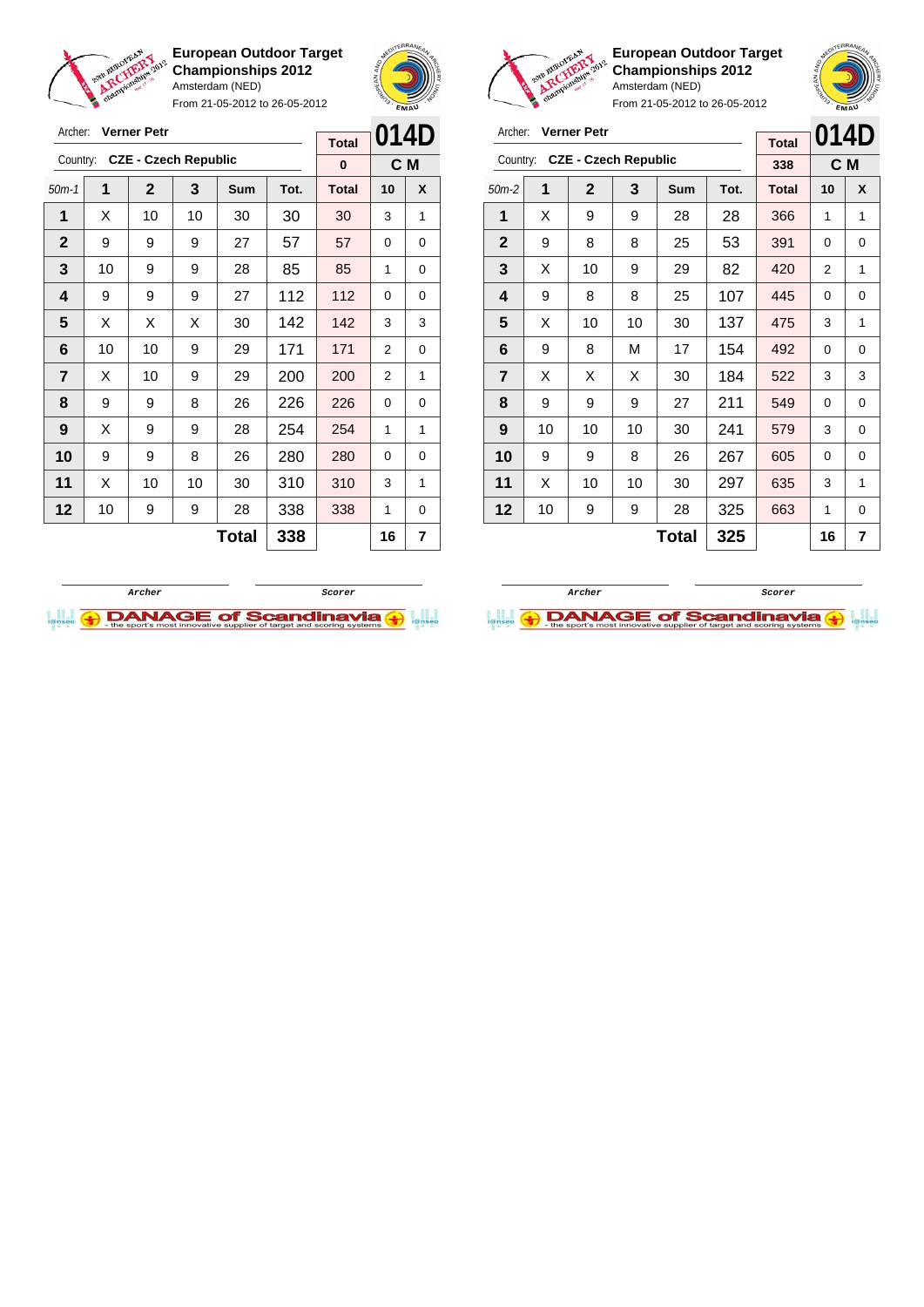

Archer: **Zeman Viktor** Country: **SVK - Slovakia**

**European Outdoor Target Championships 2012** Amsterdam (NED)

From 21-05-2012 to 26-05-2012

50m-1 **1 2 3 Sum Tot. Total 10 X** | 10 | 9 | 9 | 28 | 28 | 28 | 1 | 0 9 9 9 27 55 55 0 0 | 10 | 10 | 9 | 29 | 84 | 84 | 2 | 0 | 9 | 9 | 9 | 27 | 111 | 111 | 0 | 0  $\mid$  X  $\mid$  10  $\mid$  10  $\mid$  30  $\mid$  141  $\mid$  141  $\mid$  3  $\mid$  1



**C M**

**Total 0**

**European Outdoor Target Championships 2012** Amsterdam (NED)

| Archer:                 |              | <b>Zeman Viktor</b> |    |     |      | <b>Total</b> |    | 015A |
|-------------------------|--------------|---------------------|----|-----|------|--------------|----|------|
| Country:                |              | SVK - Slovakia      |    |     |      | 335          |    | C M  |
| $50m-2$                 | 1            | $\mathbf{2}$        | 3  | Sum | Tot. | <b>Total</b> | 10 | X    |
| 1                       | X            | 10                  | 9  | 29  | 29   | 364          | 2  | 1    |
| $\mathbf{2}$            | 9            | 8                   | 8  | 25  | 54   | 389          | 0  | 0    |
| 3                       | X            | 10                  | 10 | 30  | 84   | 419          | 3  | 1    |
| 4                       | 9            | 9                   | 9  | 27  | 111  | 446          | 0  | 0    |
| 5                       | X            | 10                  | 10 | 30  | 141  | 476          | 3  | 1    |
| 6                       | 9            | 8                   | 8  | 25  | 166  | 501          | 0  | 0    |
| $\overline{\mathbf{r}}$ | X            | X                   | 10 | 30  | 196  | 531          | 3  | 2    |
| 8                       | 10           | 9                   | 8  | 27  | 223  | 558          | 1  | 0    |
| 9                       | X            | 10                  | 10 | 30  | 253  | 588          | 3  | 1    |
| 10                      | 9            | 9                   | 9  | 27  | 280  | 615          | 0  | 0    |
| 11                      | X            | 10                  | 10 | 30  | 310  | 645          | 3  | 1    |
| 12                      | 9            | 9                   | 8  | 26  | 336  | 671          | 0  | 0    |
|                         | 336<br>Total |                     |    |     |      |              | 18 | 7    |





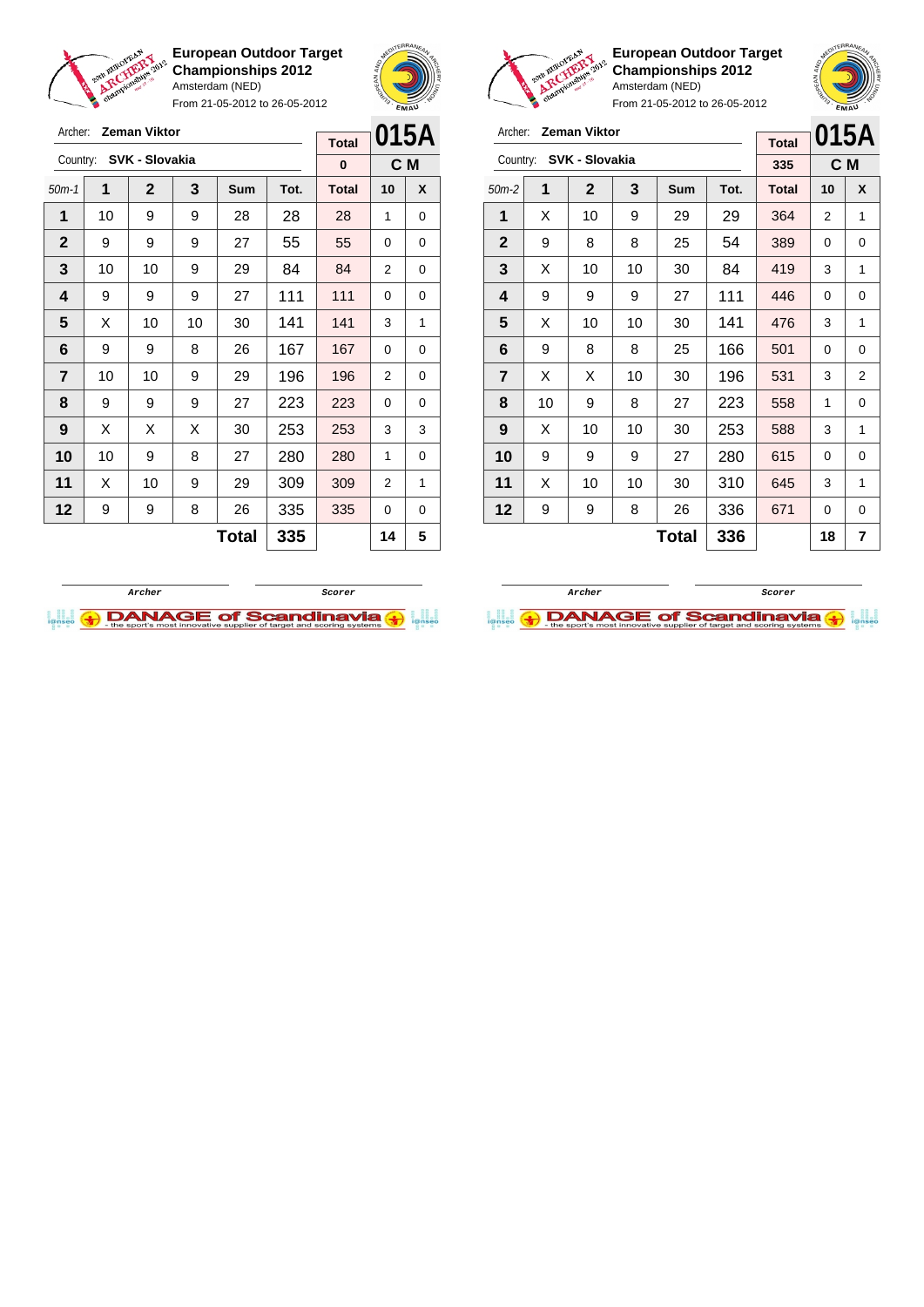

From 21-05-2012 to 26-05-2012





**European Outdoor Target Championships 2012** Amsterdam (NED)

| Archer:        |    | <b>Laursen Patrick</b> |     |     | <b>Total</b> | 015B         |          |                |
|----------------|----|------------------------|-----|-----|--------------|--------------|----------|----------------|
| Country:       |    | <b>DEN - Denmark</b>   |     |     |              | 343          |          | C M            |
| $50m-2$        | 1  | $\mathbf{2}$           | 3   | Sum | Tot.         | <b>Total</b> | 10       | X              |
| 1              | X  | X                      | X   | 30  | 30           | 373          | 3        | 3              |
| $\mathbf{2}$   | 10 | 9                      | 9   | 28  | 58           | 401          | 1        | 0              |
| 3              | X  | 10                     | 10  | 30  | 88           | 431          | 3        | 1              |
| 4              | 10 | 9                      | 9   | 28  | 116          | 459          | 1        | 0              |
| 5              | X  | 10                     | 10  | 30  | 146          | 489          | 3        | 1              |
| 6              | 10 | 10                     | 9   | 29  | 175          | 518          | 2        | 0              |
| $\overline{7}$ | X  | X                      | 10  | 30  | 205          | 548          | 3        | $\overline{2}$ |
| 8              | 9  | 9                      | 9   | 27  | 232          | 575          | $\Omega$ | 0              |
| 9              | 10 | 10                     | 9   | 29  | 261          | 604          | 2        | 0              |
| 10             | 9  | 9                      | 9   | 27  | 288          | 631          | 0        | 0              |
| 11             | X  | Х                      | X   | 30  | 318          | 661          | 3        | 3              |
| 12             | 9  | 9                      | 9   | 27  | 345          | 688          | 0        | 0              |
|                |    |                        | 345 |     | 21           | 10           |          |                |

| Archer:      |    | <b>Laursen Patrick</b> |    |     |      | <b>Total</b> | 015B           |                |
|--------------|----|------------------------|----|-----|------|--------------|----------------|----------------|
| Country:     |    | <b>DEN - Denmark</b>   |    |     |      | $\bf{0}$     |                | C <sub>M</sub> |
| $50m-1$      | 1  | $\mathbf{2}$           | 3  | Sum | Tot. | <b>Total</b> | 10             | X              |
| 1            | X  | Х                      | 10 | 30  | 30   | 30           | 3              | 2              |
| $\mathbf{2}$ | 9  | 9                      | 9  | 27  | 57   | 57           | 0              | 0              |
| 3            | 10 | 10                     | 10 | 30  | 87   | 87           | 3              | 0              |
| 4            | 10 | 10                     | 9  | 29  | 116  | 116          | $\overline{2}$ | 0              |
| 5            | 10 | 10                     | 10 | 30  | 146  | 146          | 3              | 0              |
| 6            | 9  | 9                      | 9  | 27  | 173  | 173          | 0              | 0              |
| 7            | X  | X                      | 10 | 30  | 203  | 203          | 3              | $\overline{2}$ |
| 8            | 10 | 9                      | 9  | 28  | 231  | 231          | 1              | 0              |
| 9            | X  | 9                      | 9  | 28  | 259  | 259          | 1              | 1              |
| 10           | 9  | 9                      | 9  | 27  | 286  | 286          | 0              | 0              |
| 11           | X  | 10                     | 10 | 30  | 316  | 316          | 3              | 1              |
| 12           | 9  | 9                      | 9  | 27  | 343  | 343          | 0              | 0              |
|              |    |                        |    | 19  | 6    |              |                |                |



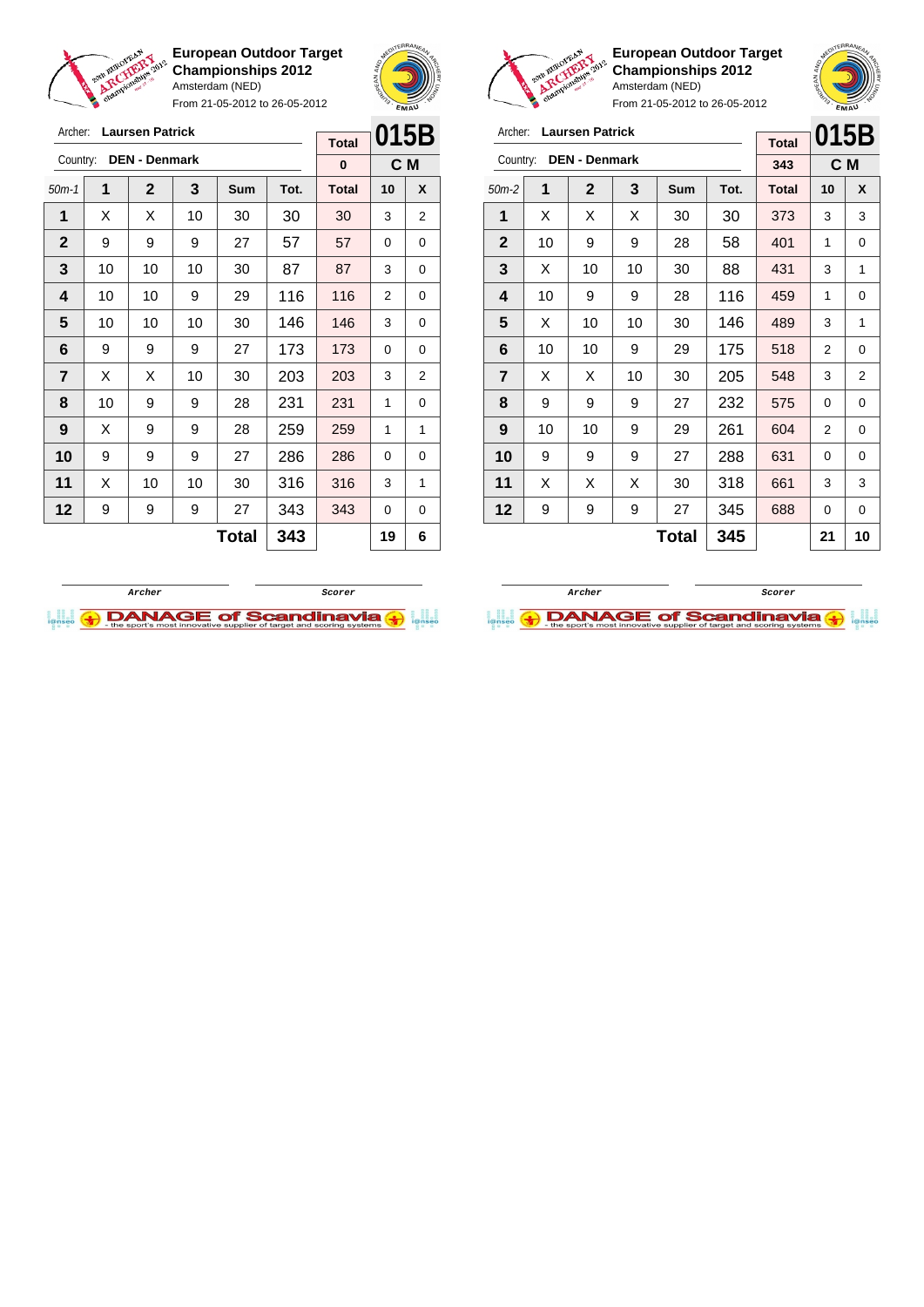

From 21-05-2012 to 26-05-2012



**European Outdoor Target Championships 2012** Amsterdam (NED)

From 21-05-2012 to 26-05-2012

| <b>Griffin Colin</b><br>Archer:<br><b>Total</b> |    |               |    |     |      |              | 015C           |   |
|-------------------------------------------------|----|---------------|----|-----|------|--------------|----------------|---|
| Country:                                        |    | IRL - Ireland |    |     |      | 337          | C M            |   |
| $50m-2$                                         | 1  | $\mathbf{2}$  | 3  | Sum | Tot. | <b>Total</b> | 10             | X |
| 1                                               | 10 | 10            | 10 | 30  | 30   | 367          | 3              | 0 |
| $\mathbf{2}$                                    | 9  | 9             | 8  | 26  | 56   | 393          | 0              | 0 |
| 3                                               | 10 | 10            | 9  | 29  | 85   | 422          | 2              | 0 |
| 4                                               | 9  | 9             | 8  | 26  | 111  | 448          | 0              | 0 |
| 5                                               | X  | 10            | 10 | 30  | 141  | 478          | 3              | 1 |
| 6                                               | 9  | 9             | 9  | 27  | 168  | 505          | 0              | 0 |
| $\overline{\mathbf{r}}$                         | X  | X             | X  | 30  | 198  | 535          | 3              | 3 |
| 8                                               | 10 | 10            | 9  | 29  | 227  | 564          | $\overline{2}$ | 0 |
| 9                                               | 10 | 10            | 10 | 30  | 257  | 594          | 3              | 0 |
| 10                                              | 9  | 9             | 9  | 27  | 284  | 621          | 0              | 0 |
| 11                                              | 10 | 10            | 10 | 30  | 314  | 651          | 3              | 0 |
| 12                                              | 9  | 9             | 9  | 27  | 341  | 678          | 0              | 0 |
|                                                 |    |               |    | 19  | 4    |              |                |   |



Archer: **Griffin Colin** Country: **IRL - Ireland 015C C M Total 0** 50m-1 **1 2 3 Sum Tot. Total 10 X 1**  $\mid$  X  $\mid$  X  $\mid$  10  $\mid$  30  $\mid$  30  $\mid$  30  $\mid$  3  $\mid$  2 **2** | 10 | 9 | 9 | 28 | 58 | 58 | 1 | 0 **3**  $\mid$  X  $\mid$  10  $\mid$  9  $\mid$  29  $\mid$  87  $\mid$  87  $\mid$  2  $\mid$  1 **4** | 9 | 9 | 8 | 26 | 113 | 113 | 0 | 0 **5** | 10 | 10 | 9 | 29 | 142 | 142 | 2 | 0 **6** | 9 | 9 | 8 | 26 | 168 | 168 | 0 | 0 **7**  $\mid$  X  $\mid$  X  $\mid$  10  $\mid$  30  $\mid$  198  $\mid$  198  $\mid$  3  $\mid$  2 **8** | 10 | 9 | 9 | 28 | 226 | 226 | 1 | 0 **9** | 10 | 10 | 9 | 29 | 255 | 255 | 2 | 0 **10** 9 8 8 25 280 280 0 0 **11** | X | 10 | 10 | 30 | 310 | 310 | 3 | 1 **12** | 10 | 9 | 8 | 27 | 337 | 337 | 1 | 0 **Total 337 18 6**

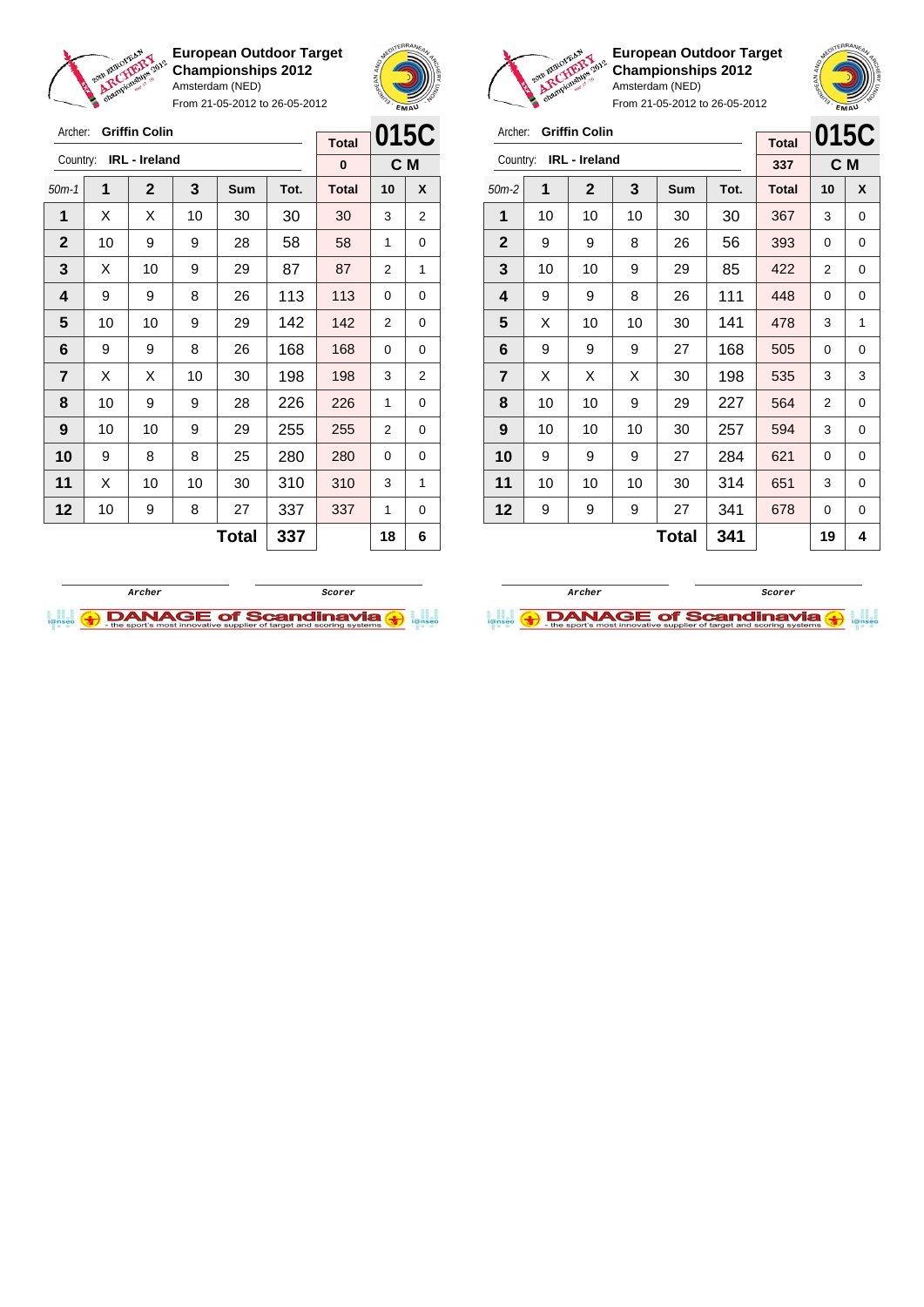

From 21-05-2012 to 26-05-2012





**European Outdoor Target Championships 2012** Amsterdam (NED)

|                | <b>Brada Vladimir</b><br>Archer: |              |                             |     |      |              | 015D |                |
|----------------|----------------------------------|--------------|-----------------------------|-----|------|--------------|------|----------------|
| Country:       |                                  |              | <b>CZE - Czech Republic</b> |     |      | 343          |      | C M            |
| $50m-2$        | 1                                | $\mathbf{2}$ | 3                           | Sum | Tot. | <b>Total</b> | 10   | X              |
| 1              | X                                | Х            | 10                          | 30  | 30   | 373          | 3    | 2              |
| $\mathbf{2}$   | 10                               | 10           | 9                           | 29  | 59   | 402          | 2    | 0              |
| 3              | X                                | Х            | 10                          | 30  | 89   | 432          | 3    | $\overline{2}$ |
| 4              | 9                                | 9            | 8                           | 26  | 115  | 458          | 0    | 0              |
| 5              | X                                | 10           | 10                          | 30  | 145  | 488          | 3    | 1              |
| 6              | 9                                | 8            | 8                           | 25  | 170  | 513          | 0    | 0              |
| $\overline{7}$ | X                                | 10           | 9                           | 29  | 199  | 542          | 2    | 1              |
| 8              | 9                                | 9            | 8                           | 26  | 225  | 568          | 0    | 0              |
| 9              | X                                | Х            | X                           | 30  | 255  | 598          | 3    | 3              |
| 10             | 10                               | 10           | 10                          | 30  | 285  | 628          | 3    | 0              |
| 11             | X                                | Х            | 10                          | 30  | 315  | 658          | 3    | $\overline{2}$ |
| 12             | 9                                | 9            | 9                           | 27  | 342  | 685          | 0    | 0              |
|                |                                  |              |                             | 22  | 11   |              |      |                |

| Archer:        |    | <b>Brada Vladimir</b> |                             |            | 015D |              |          |                |
|----------------|----|-----------------------|-----------------------------|------------|------|--------------|----------|----------------|
|                |    |                       |                             |            |      | <b>Total</b> |          |                |
| Country:       |    |                       | <b>CZE - Czech Republic</b> |            |      | $\bf{0}$     |          | C M            |
| $50m-1$        | 1  | $\mathbf{2}$          | 3                           | <b>Sum</b> | Tot. | <b>Total</b> | 10       | X              |
| 1              | X  | X                     | 10                          | 30         | 30   | 30           | 3        | $\overline{2}$ |
| $\mathbf{2}$   | 10 | 9                     | 9                           | 28         | 58   | 58           | 1        | 0              |
| 3              | X  | 9                     | 9                           | 28         | 86   | 86           | 1        | 1              |
| 4              | 9  | 9                     | 8                           | 26         | 112  | 112          | $\Omega$ | 0              |
| 5              | 10 | 10                    | 10                          | 30         | 142  | 142          | 3        | 0              |
| 6              | 9  | 9                     | 8                           | 26         | 168  | 168          | 0        | 0              |
| $\overline{7}$ | X  | Х                     | 10                          | 30         | 198  | 198          | 3        | $\overline{2}$ |
| 8              | 10 | 10                    | 9                           | 29         | 227  | 227          | 2        | 0              |
| 9              | X  | X                     | 10                          | 30         | 257  | 257          | 3        | 2              |
| 10             | 10 | 9                     | 9                           | 28         | 285  | 285          | 1        | 0              |
| 11             | 10 | 10                    | 10                          | 30         | 315  | 315          | 3        | 0              |
| 12             | 10 | 9                     | 9                           | 28         | 343  | 343          | 1        | 0              |
|                |    |                       |                             | Total      | 343  |              | 21       | 7              |



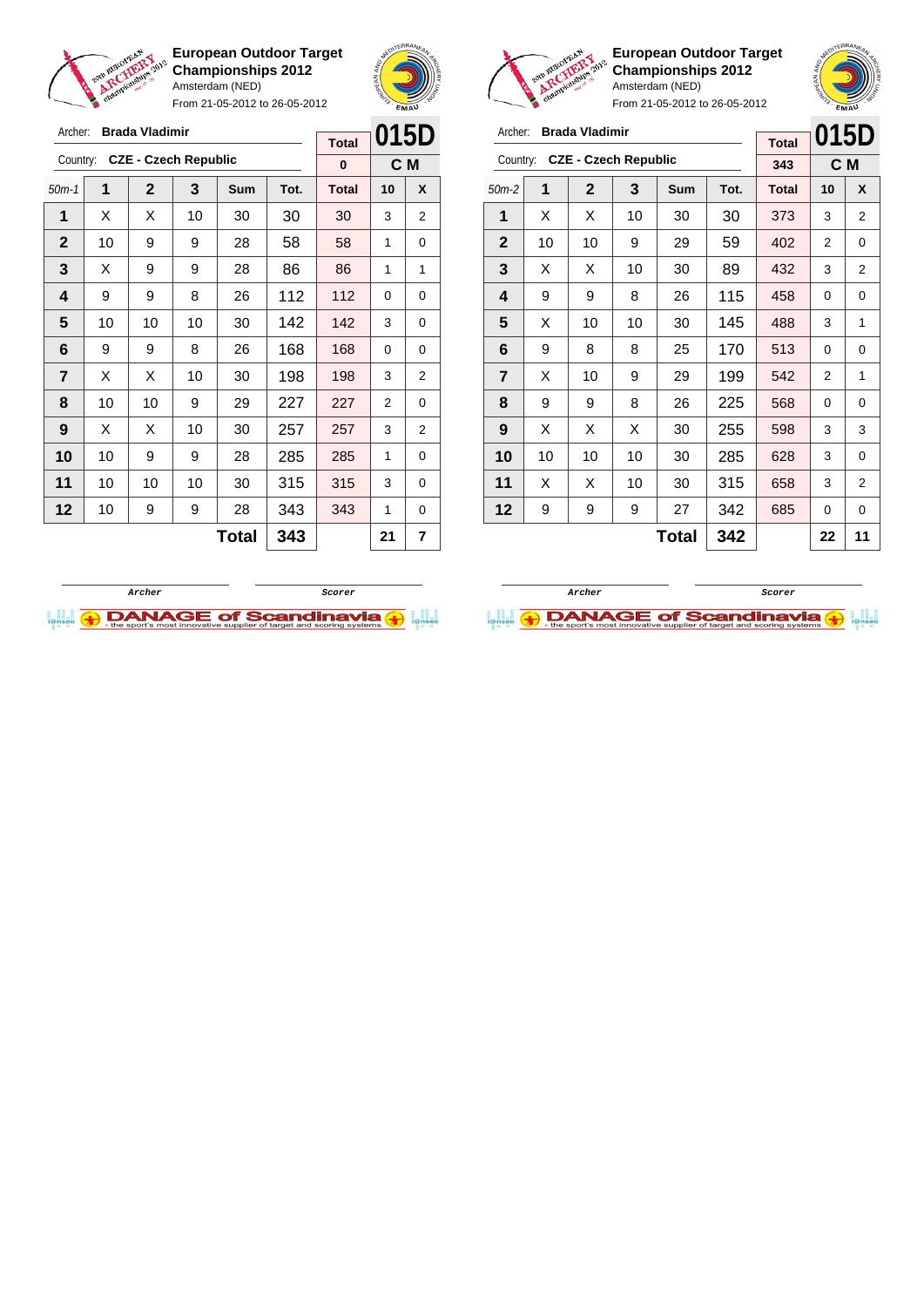

Archer: **Elzinga Peter**

**European Outdoor Target Championships 2012** Amsterdam (NED) From 21-05-2012 to 26-05-2012



**Total**

**European Outdoor Target Championships 2012** Amsterdam (NED)



| Archer:        |    | <b>Elzinga Peter</b>     |    | <b>Total</b> |      | 016A         |     |                |
|----------------|----|--------------------------|----|--------------|------|--------------|-----|----------------|
| Country:       |    | <b>NED - Netherlands</b> |    |              |      | 351          | C M |                |
| $50m-2$        | 1  | $\mathbf{2}$             | 3  | Sum          | Tot. | <b>Total</b> | 10  | X              |
| 1              | X  | Х                        | 10 | 30           | 30   | 381          | 3   | 2              |
| $\mathbf{2}$   | 10 | 10                       | 9  | 29           | 59   | 410          | 2   | 0              |
| 3              | X  | 10                       | 10 | 30           | 89   | 440          | 3   | 1              |
| 4              | 10 | 9                        | 9  | 28           | 117  | 468          | 1   | 0              |
| 5              | X  | 10                       | 10 | 30           | 147  | 498          | 3   | 1              |
| 6              | 9  | 9                        | 9  | 27           | 174  | 525          | 0   | 0              |
| $\overline{7}$ | X  | X                        | 10 | 30           | 204  | 555          | 3   | 2              |
| 8              | 10 | 9                        | 9  | 28           | 232  | 583          | 1   | 0              |
| 9              | X  | Х                        | 10 | 30           | 262  | 613          | 3   | 2              |
| 10             | 10 | 10                       | 10 | 30           | 292  | 643          | 3   | 0              |
| 11             | X  | Х                        | 10 | 30           | 322  | 673          | 3   | $\overline{2}$ |
| 12             | 10 | 9                        | 9  | 28           | 350  | 701          | 1   | 0              |
|                |    |                          |    | 26           | 10   |              |     |                |





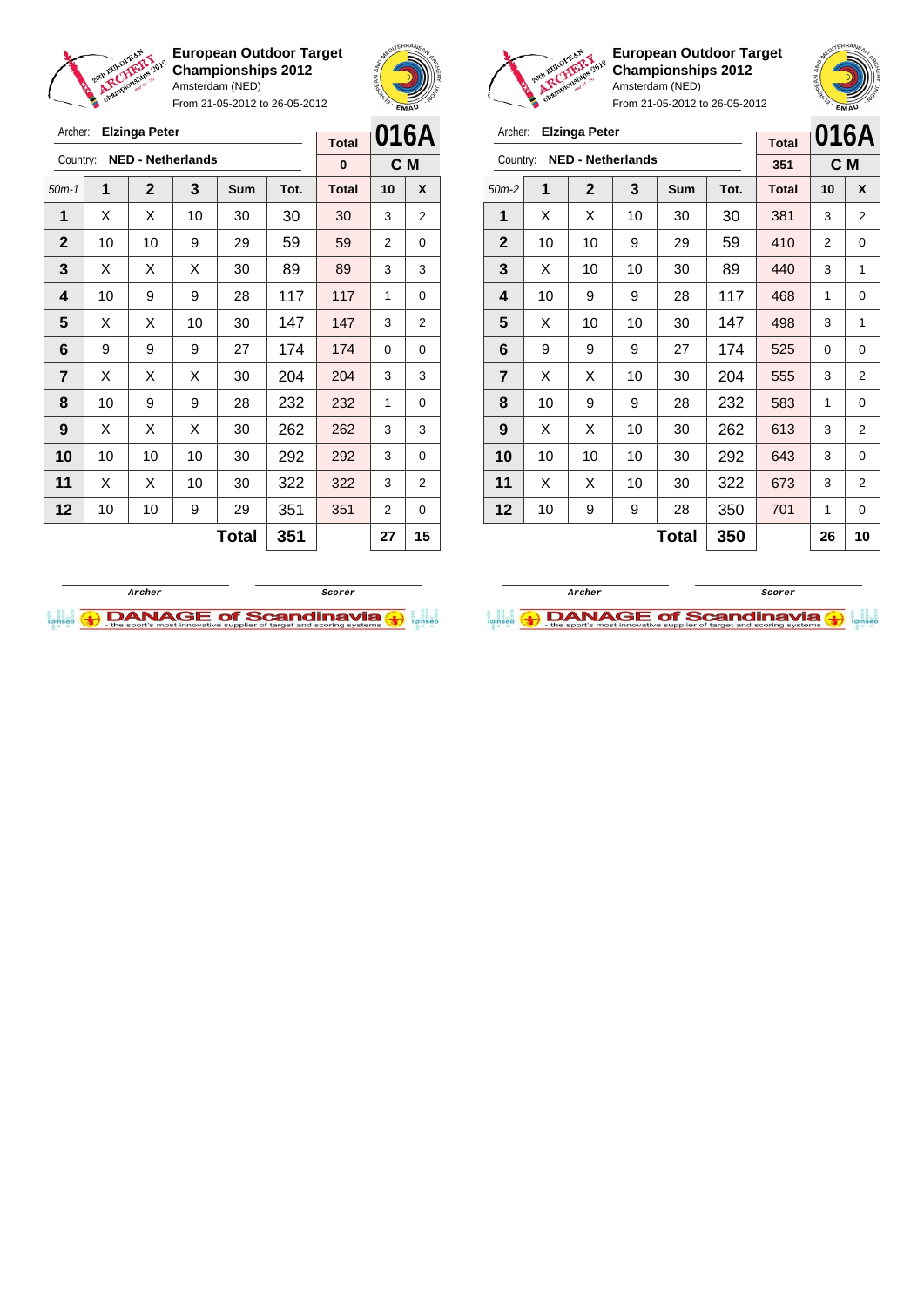

Archer: **Burri Kevin**

Country: **SUI - Switzerland**

**European Outdoor Target Championships 2012** Amsterdam (NED)

From 21-05-2012 to 26-05-2012

50m-1 **1 2 3 Sum Tot. Total 10 X 1**  $\mid$  X  $\mid$  9  $\mid$  9  $\mid$  28  $\mid$  28  $\mid$  28  $\mid$  1  $\mid$  1



**C M**

**Total 0**

**European Outdoor Target Championships 2012** Amsterdam (NED)

 $\overline{a}$ 

**016B**

From 21-05-2012 to 26-05-2012

| Archer: Burri Kevin |  |  |
|---------------------|--|--|
|                     |  |  |

|              |    |                   |    | <b>Total</b> | U I U D |              |                |   |
|--------------|----|-------------------|----|--------------|---------|--------------|----------------|---|
| Country:     |    | SUI - Switzerland |    |              |         | 339          | C <sub>M</sub> |   |
| $50m-2$      | 1  | $\mathbf{2}$      | 3  | Sum          | Tot.    | <b>Total</b> | 10             | X |
| 1            | X  | X                 | X  | 30           | 30      | 369          | 3              | 3 |
| $\mathbf{2}$ | X  | 10                | 9  | 29           | 59      | 398          | 2              | 1 |
| 3            | 9  | 9                 | 9  | 27           | 86      | 425          | 0              | 0 |
| 4            | 9  | 9                 | 9  | 27           | 113     | 452          | 0              | 0 |
| 5            | X  | х                 | 10 | 30           | 143     | 482          | 3              | 2 |
| 6            | 10 | 10                | 10 | 30           | 173     | 512          | 3              | 0 |
| 7            | X  | 10                | 10 | 30           | 203     | 542          | 3              | 1 |
| 8            | 9  | 9                 | 9  | 27           | 230     | 569          | 0              | 0 |
| 9            | X  | 10                | 9  | 29           | 259     | 598          | 2              | 1 |
| 10           | 9  | 8                 | 8  | 25           | 284     | 623          | 0              | 0 |
| 11           | X  | 10                | 10 | 30           | 314     | 653          | 3              | 1 |
| 12           | 10 | 10                | 9  | 29           | 343     | 682          | 2              | 0 |
|              |    |                   |    | <b>Total</b> | 343     |              | 21             | 9 |

**Archer Scorer**



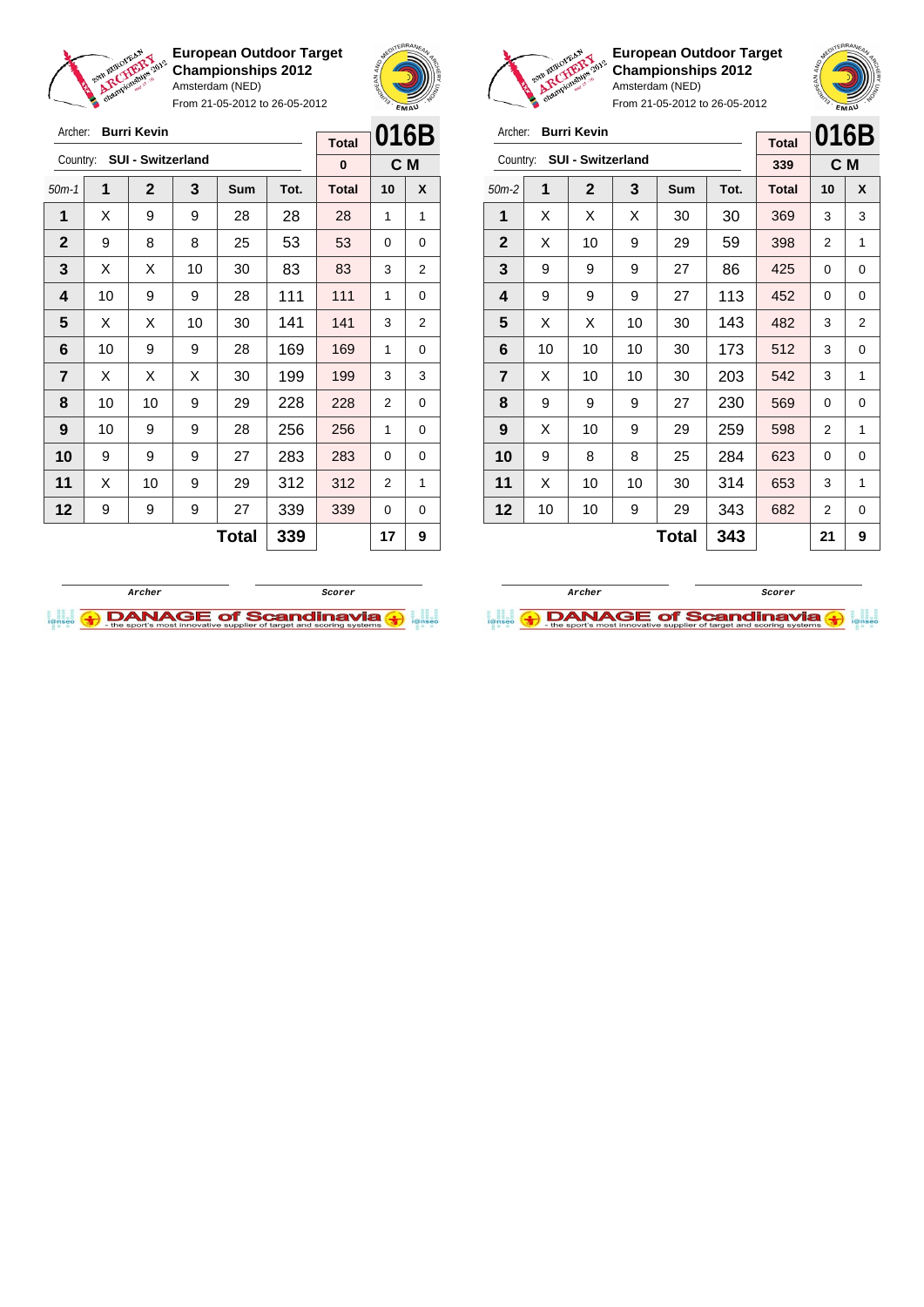

Archer: **Golygowski Marcin**

Country: **POL - Poland**

**European Outdoor Target Championships 2012** Amsterdam (NED)

From 21-05-2012 to 26-05-2012

50m-1 **1 2 3 Sum Tot. Total 10 X** | 10 | 10 | 9 | 29 | 29 | 29 | 2 | 0 | 9 | 9 | 9 | 27 | 56 | 56 | 0 | 0 | 10 | 10 | 9 | 29 | 85 | 85 | 2 | 0 | 9 | 9 | 7 | 25 | 110 | 110 | 0 | 0 9 9 9 27 137 137 0 0 | 9 | 8 | 7 | 24 | 161 | 161 | 0 | 0  $\begin{array}{|c|c|c|c|c|c|}\n\hline\n\textbf{7} & \textbf{X} & \textbf{10} & \textbf{10} & \textbf{30} & \textbf{191} & \textbf{191} & \textbf{3} & \textbf{1} & \textbf{1} \\
\hline\n\end{array}$  | 9 | 9 | 8 | 26 | 217 | 217 | 0 | 0 | X | 10 | 10 | 30 | **247** | **247** | 3 | 1 9 9 9 27 274 274 0 0 | X | 9 | 9 | 28 | 302 | 302 | 1 | 1 9 8 8 25 327 327 0 0



**C M**

**Total 0**



**European Outdoor Target Championships 2012** Amsterdam (NED)

|                         | chair |                   |                | From 21-05-2012 to 26-05-2012 | ans.<br><b>EMAU</b> |              |    |      |
|-------------------------|-------|-------------------|----------------|-------------------------------|---------------------|--------------|----|------|
| Archer:                 |       | Golygowski Marcin |                |                               |                     | <b>Total</b> |    | 016C |
| Country:                |       | POL - Poland      |                |                               |                     | 327          |    | C M  |
| $50m-2$                 | 1     | $\mathbf{2}$      | 3              | <b>Sum</b>                    | Tot.                | <b>Total</b> | 10 | X    |
| 1                       | 10    | 10                | 10             | 30                            | 30                  | 357          | 3  | 0    |
| $\mathbf{2}$            | 9     | 8                 | 8              | 25                            | 55                  | 382          | 0  | 0    |
| 3                       | X     | 10                | 10             | 30                            | 85                  | 412          | 3  | 1    |
| 4                       | 9     | 8                 | 8              | 25                            | 110                 | 437          | 0  | 0    |
| 5                       | 10    | 10                | 9              | 29                            | 139                 | 466          | 2  | 0    |
| 6                       | 9     | 8                 | $\overline{7}$ | 24                            | 163                 | 490          | 0  | 0    |
| $\overline{\mathbf{r}}$ | 10    | 10                | 9              | 29                            | 192                 | 519          | 2  | 0    |
| 8                       | 9     | 8                 | 8              | 25                            | 217                 | 544          | 0  | 0    |
| 9                       | X     | 9                 | 9              | 28                            | 245                 | 572          | 1  | 1    |
| 10                      | 9     | 9                 | 8              | 26                            | 271                 | 598          | 0  | 0    |
| 11                      | X     | 10                | 10             | 30                            | 301                 | 628          | 3  | 1    |
| 12                      | 10    | 9                 | 8              | 27                            | 328                 | 655          | 1  | 0    |

 $Total | 328 | 15 | 3$ 

**Archer Scorer**

**DANAGE of Scandinavia (+)** 



 $Total | 327 | 11 | 3$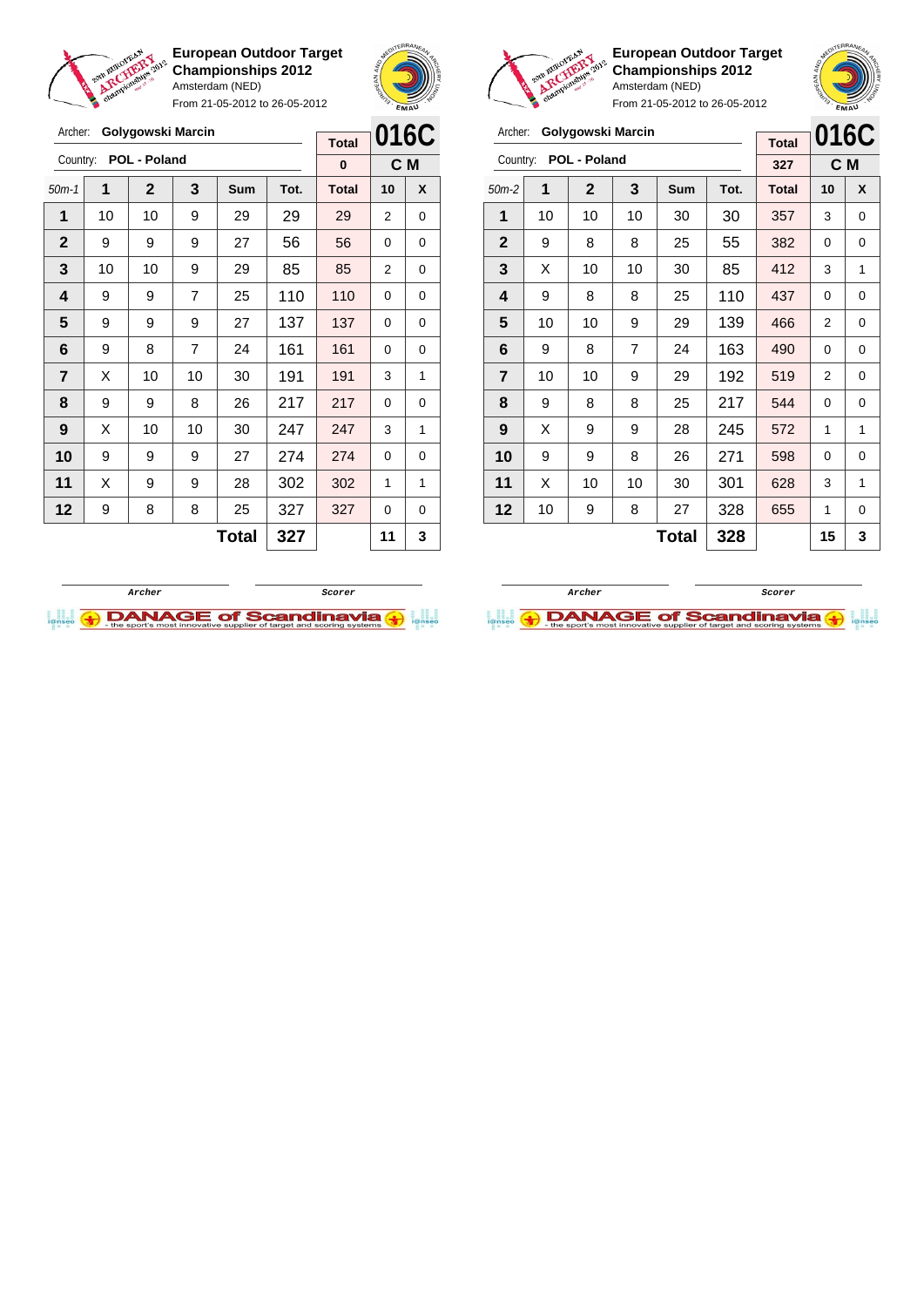

From 21-05-2012 to 26-05-2012





**European Outdoor Target Championships 2012** Amsterdam (NED)



| Archer: Tormis Priit            |  |
|---------------------------------|--|
| $Countu \in \text{CCT}$ Ectonia |  |

| Archer:        |    | <b>Tormis Priit</b>  |    | <b>Total</b> | 016D |              |     |   |  |
|----------------|----|----------------------|----|--------------|------|--------------|-----|---|--|
| Country:       |    | <b>EST - Estonia</b> |    |              |      | 335          | C M |   |  |
| $50m-2$        | 1  | $\mathbf 2$          | 3  | Sum          | Tot. | <b>Total</b> | 10  | X |  |
| 1              | X  | X                    | 10 | 30           | 30   | 365          | 3   | 2 |  |
| $\mathbf{2}$   | 9  | 9                    | 6  | 24           | 54   | 389          | 0   | 0 |  |
| 3              | 10 | 10                   | 9  | 29           | 83   | 418          | 2   | 0 |  |
| 4              | 9  | 8                    | 8  | 25           | 108  | 443          | 0   | 0 |  |
| 5              | X  | 10                   | 10 | 30           | 138  | 473          | 3   | 1 |  |
| 6              | 8  | 8                    | 8  | 24           | 162  | 497          | 0   | 0 |  |
| $\overline{7}$ | X  | X                    | X  | 30           | 192  | 527          | 3   | 3 |  |
| 8              | 10 | 9                    | 9  | 28           | 220  | 555          | 1   | 0 |  |
| 9              | 9  | 9                    | 9  | 27           | 247  | 582          | 0   | 0 |  |
| 10             | 9  | 9                    | 8  | 26           | 273  | 608          | 0   | 0 |  |
| 11             | 10 | 10                   | 10 | 30           | 303  | 638          | 3   | 0 |  |
| 12             | 9  | 9                    | 9  | 27           | 330  | 665          | 0   | 0 |  |
|                |    |                      |    | <b>Total</b> | 330  |              | 15  | 6 |  |



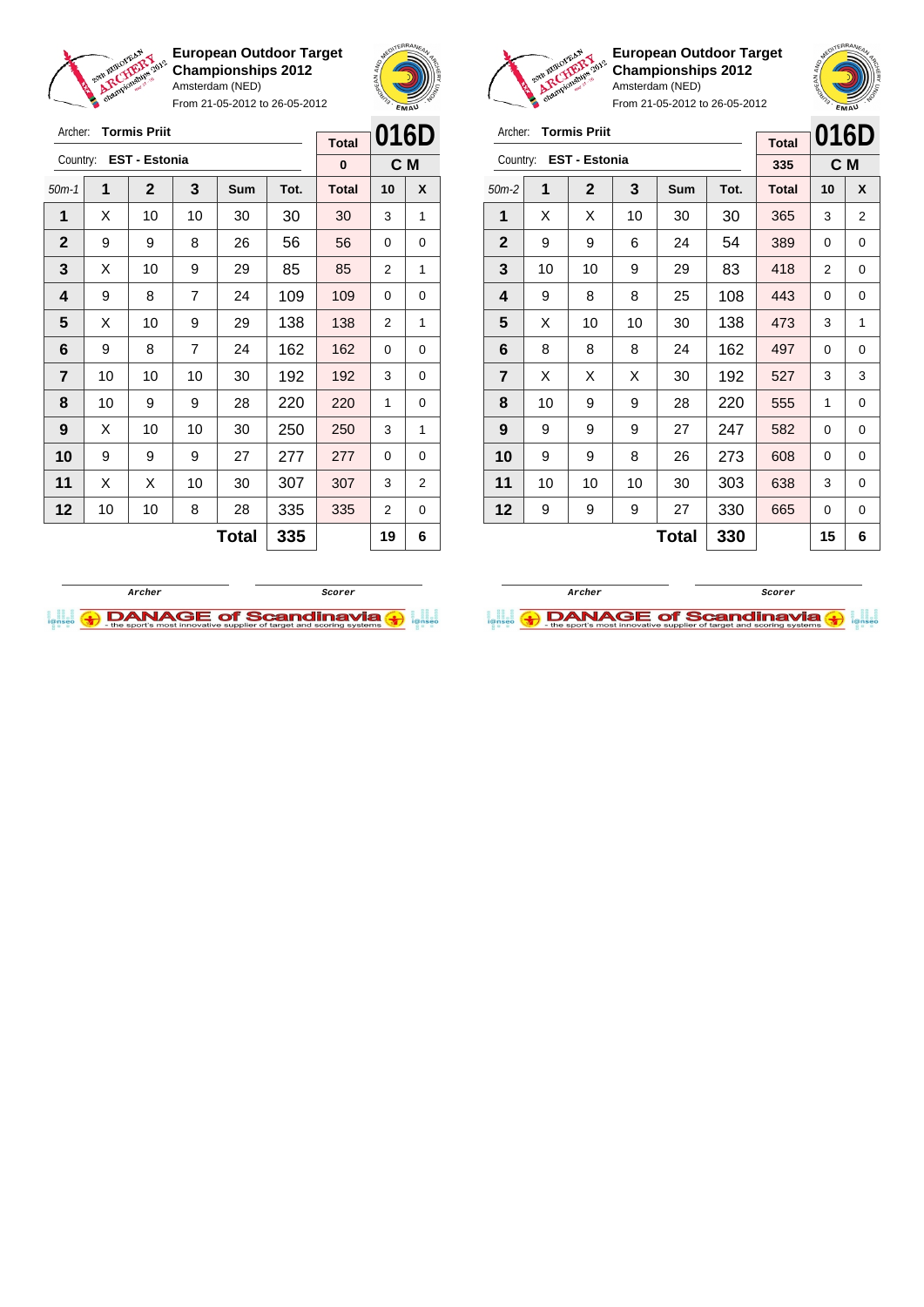

**European Outdoor Target Championships 2012** Amsterdam (NED) From 21-05-2012 to 26-05-2012





**European Outdoor Target Championships 2012** Amsterdam (NED)

**017A**

|                |    |                          |    |              |      |              |                | <b>EMAV</b>    |
|----------------|----|--------------------------|----|--------------|------|--------------|----------------|----------------|
| Archer:        |    | <b>Schloesser Mike</b>   |    |              |      | <b>Total</b> | 017A           |                |
| Country:       |    | <b>NED - Netherlands</b> |    |              |      | 350          | C M            |                |
| $50m-2$        | 1  | $\mathbf 2$              | 3  | Sum          | Tot. | <b>Total</b> | 10             | X              |
| 1              | X  | х                        | 10 | 30           | 30   | 380          | 3              | 2              |
| $\mathbf{2}$   | 10 | 9                        | 9  | 28           | 58   | 408          | 1              | 0              |
| 3              | X  | 10                       | 10 | 30           | 88   | 438          | 3              | 1              |
| 4              | 10 | 9                        | 9  | 28           | 116  | 466          | 1              | 0              |
| 5              | X  | х                        | Χ  | 30           | 146  | 496          | 3              | 3              |
| 6              | X  | х                        | 10 | 30           | 176  | 526          | 3              | 2              |
| $\overline{7}$ | X  | X                        | 10 | 30           | 206  | 556          | 3              | $\overline{c}$ |
| 8              | 10 | 9                        | 9  | 28           | 234  | 584          | 1              | 0              |
| 9              | X  | 10                       | 9  | 29           | 263  | 613          | $\overline{2}$ | 1              |
| 10             | 9  | 9                        | 9  | 27           | 290  | 640          | 0              | 0              |
| 11             | X  | х                        | 10 | 30           | 320  | 670          | 3              | 2              |
| 12             | 10 | 10                       | 10 | 30           | 350  | 700          | 3              | 0              |
|                |    |                          |    | <b>Total</b> | 350  |              | 26             | 13             |

| Archer:        |    | <b>Schloesser Mike</b>   |    |       |      | 017A         |    |                |
|----------------|----|--------------------------|----|-------|------|--------------|----|----------------|
|                |    |                          |    |       |      | <b>Total</b> |    |                |
| Country:       |    | <b>NED - Netherlands</b> |    |       |      | 0            |    | C M            |
| $50m-1$        | 1  | $\mathbf{2}$             | 3  | Sum   | Tot. | <b>Total</b> | 10 | X              |
| 1              | 10 | 10                       | 10 | 30    | 30   | 30           | 3  | 0              |
| $\mathbf{2}$   | 10 | 9                        | 9  | 28    | 58   | 58           | 1  | 0              |
| 3              | X  | X                        | 10 | 30    | 88   | 88           | 3  | $\overline{2}$ |
| 4              | 10 | 9                        | 9  | 28    | 116  | 116          | 1  | 0              |
| 5              | X  | X                        | 10 | 30    | 146  | 146          | 3  | 2              |
| 6              | 10 | 10                       | 9  | 29    | 175  | 175          | 2  | 0              |
| $\overline{7}$ | 10 | 10                       | 10 | 30    | 205  | 205          | 3  | 0              |
| 8              | 9  | 9                        | 9  | 27    | 232  | 232          | 0  | 0              |
| 9              | Х  | Х                        | 10 | 30    | 262  | 262          | 3  | $\overline{2}$ |
| 10             | 10 | 10                       | 9  | 29    | 291  | 291          | 2  | 0              |
| 11             | Х  | 10                       | 10 | 30    | 321  | 321          | 3  | 1              |
| 12             | 10 | 10                       | 9  | 29    | 350  | 350          | 2  | 0              |
|                |    |                          |    | Total | 350  |              | 26 | 7              |



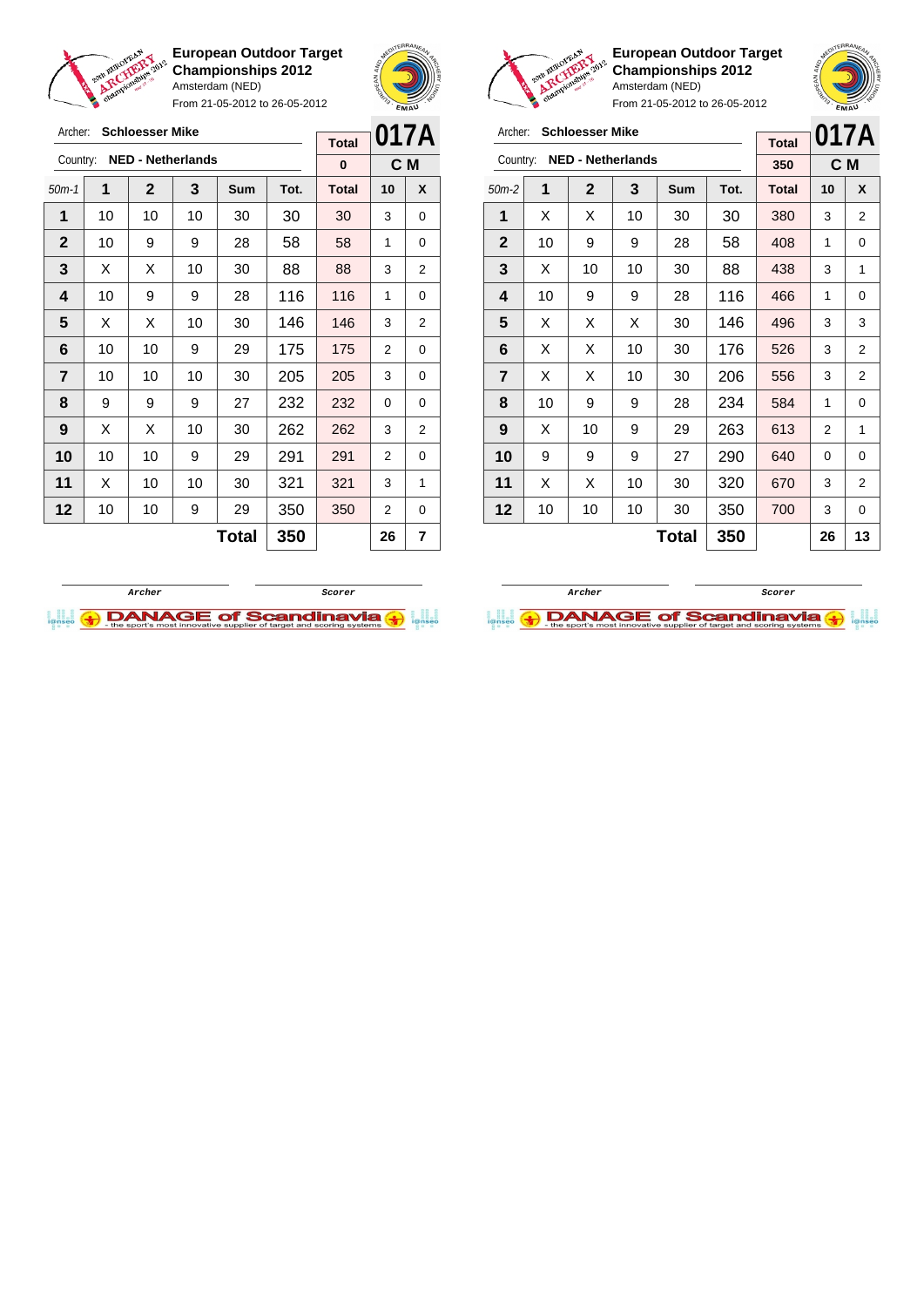

From 21-05-2012 to 26-05-2012





**European Outdoor Target Championships 2012** Amsterdam (NED)

 $\overline{a}$ 

**017B**

| Archer: Hofer Patrizio |  |
|------------------------|--|
|                        |  |

|                |    |                   |    | <b>Total</b> | 0 I I D |              |          |                |
|----------------|----|-------------------|----|--------------|---------|--------------|----------|----------------|
| Country:       |    | SUI - Switzerland |    |              |         | 343          |          | C M            |
| $50m-2$        | 1  | $\mathbf{2}$      | 3  | Sum          | Tot.    | <b>Total</b> | 10       | X              |
| 1              | X  | 10                | 9  | 29           | 29      | 372          | 2        | 1              |
| $\mathbf{2}$   | 9  | 9                 | 8  | 26           | 55      | 398          | $\Omega$ | 0              |
| 3              | X  | 10                | 9  | 29           | 84      | 427          | 2        | 1              |
| 4              | 9  | 9                 | 9  | 27           | 111     | 454          | 0        | 0              |
| 5              | 10 | 10                | 10 | 30           | 141     | 484          | 3        | 0              |
| 6              | 9  | 9                 | 9  | 27           | 168     | 511          | 0        | 0              |
| $\overline{7}$ | 10 | 9                 | 9  | 28           | 196     | 539          | 1        | 0              |
| 8              | 9  | 9                 | 8  | 26           | 222     | 565          | 0        | 0              |
| 9              | 10 | 9                 | 9  | 28           | 250     | 593          | 1        | 0              |
| 10             | 9  | 9                 | 9  | 27           | 277     | 620          | 0        | 0              |
| 11             | 10 | 10                | 10 | 30           | 307     | 650          | 3        | 0              |
| 12             | 9  | 9                 | 9  | 27           | 334     | 677          | 0        | 0              |
|                |    |                   |    | <b>Total</b> | 334     |              | 12       | $\overline{2}$ |





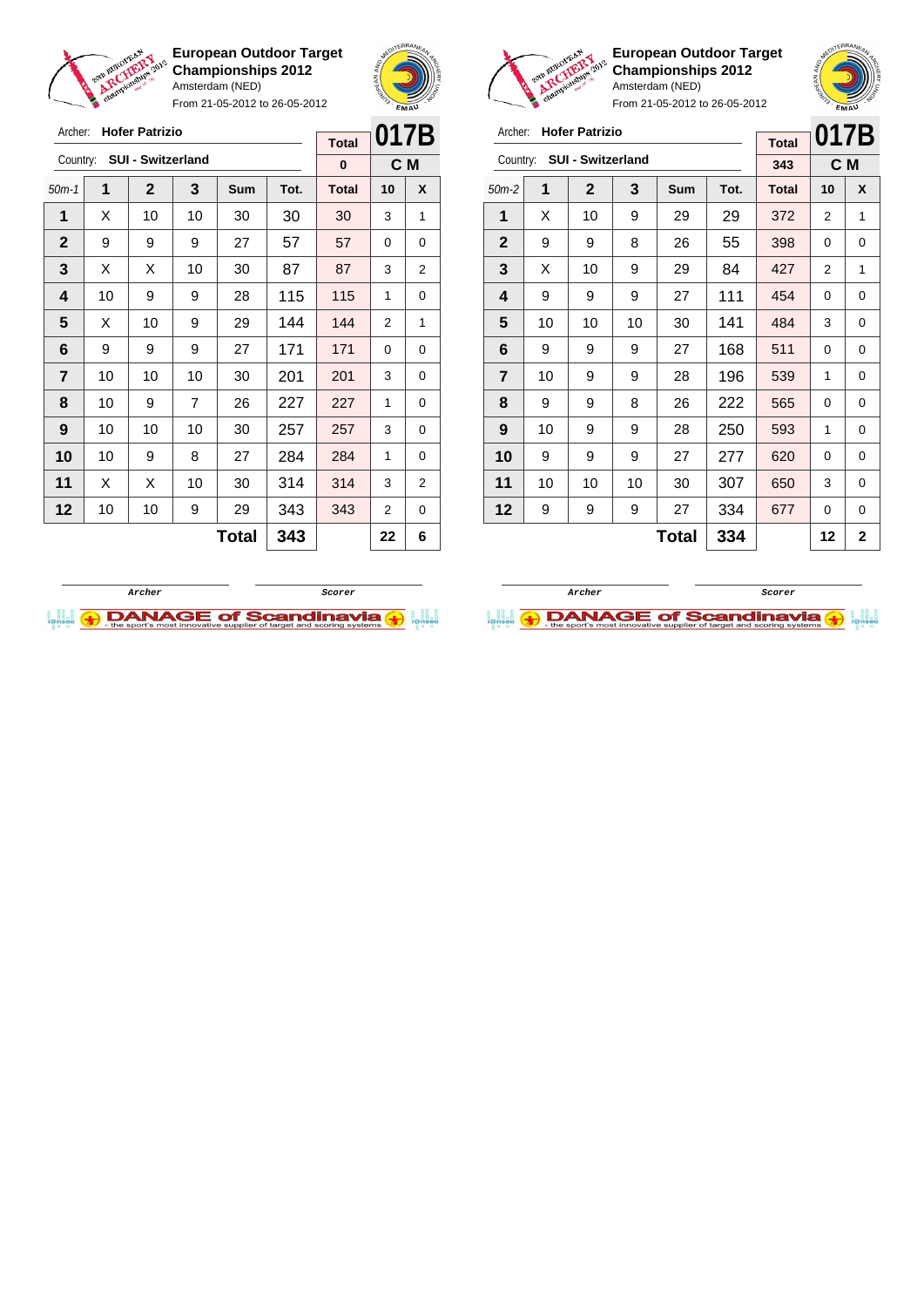

Archer: **Gawrys Dariusz**

**European Outdoor Target Championships 2012** Amsterdam (NED)

From 21-05-2012 to 26-05-2012





**European Outdoor Target Championships 2012** Amsterdam (NED)



| Archer:        |    | <b>Gawrys Dariusz</b> |    |              |      | <b>Total</b> | 017C |                |
|----------------|----|-----------------------|----|--------------|------|--------------|------|----------------|
| Country:       |    | POL - Poland          |    |              |      | 335          | C M  |                |
| $50m-2$        | 1  | $\mathbf 2$           | 3  | Sum          | Tot. | <b>Total</b> | 10   | X              |
| 1              | 10 | 9                     | 9  | 28           | 28   | 363          | 1    | 0              |
| $\mathbf{2}$   | 9  | 9                     | 9  | 27           | 55   | 390          | 0    | 0              |
| 3              | X  | 9                     | 9  | 28           | 83   | 418          | 1    | 1              |
| 4              | 8  | 8                     | 8  | 24           | 107  | 442          | 0    | 0              |
| 5              | X  | X                     | 10 | 30           | 137  | 472          | 3    | $\overline{2}$ |
| 6              | 9  | 9                     | 9  | 27           | 164  | 499          | 0    | 0              |
| $\overline{7}$ | 10 | 10                    | 10 | 30           | 194  | 529          | 3    | $\mathbf 0$    |
| 8              | 9  | 9                     | 8  | 26           | 220  | 555          | 0    | $\mathbf 0$    |
| 9              | X  | 10                    | 10 | 30           | 250  | 585          | 3    | 1              |
| 10             | 9  | 9                     | 9  | 27           | 277  | 612          | 0    | $\mathbf 0$    |
| 11             | X  | 10                    | 10 | 30           | 307  | 642          | 3    | 1              |
| 12             | 10 | 9                     | 9  | 28           | 335  | 670          | 1    | $\mathbf 0$    |
|                |    |                       |    | <b>Total</b> | 335  |              | 15   | 5              |





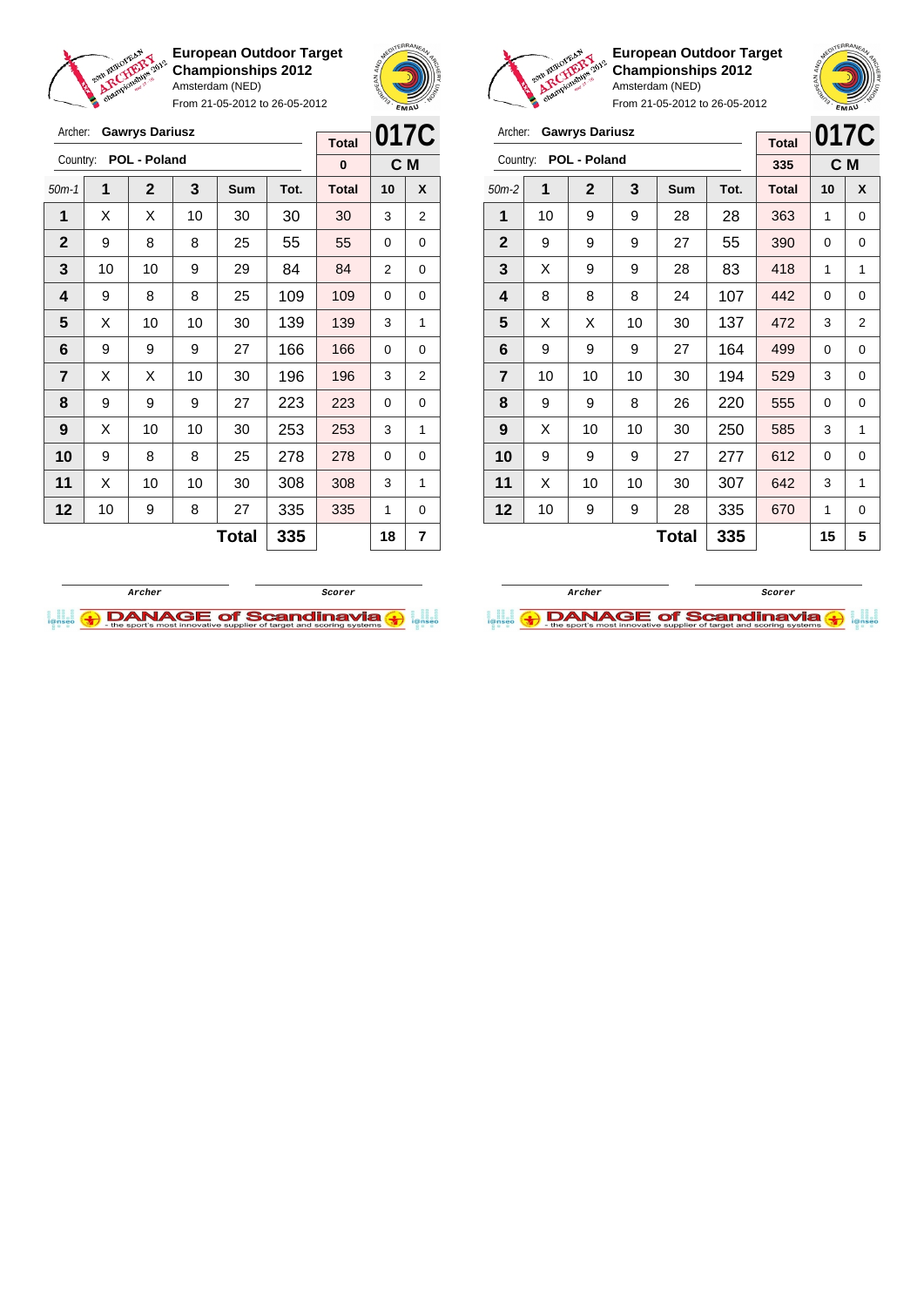

Archer: **Kent Kristo**

**European Outdoor Target Championships 2012** Amsterdam (NED)

From 21-05-2012 to 26-05-2012



**European Outdoor Target Championships 2012** Amsterdam (NED)

| Archer: Kent Kristo    |
|------------------------|
| Country: EST - Estonia |

|                | Archer:<br><b>Kent Kristo</b><br><b>Total</b> |                      |                |       |      |              | 017D |   |
|----------------|-----------------------------------------------|----------------------|----------------|-------|------|--------------|------|---|
| Country:       |                                               | <b>EST - Estonia</b> |                | 328   |      | C M          |      |   |
| $50m-2$        | 1                                             | $\mathbf{2}$         | 3              | Sum   | Tot. | <b>Total</b> | 10   | X |
| 1              | X                                             | X                    | 10             | 30    | 30   | 358          | 3    | 2 |
| $\mathbf{2}$   | 10                                            | 9                    | $\overline{7}$ | 26    | 56   | 384          | 1    | 0 |
| 3              | 10                                            | 9                    | 9              | 28    | 84   | 412          | 1    | 0 |
| 4              | 9                                             | 8                    | 6              | 23    | 107  | 435          | 0    | 0 |
| 5              | X                                             | X                    | 10             | 30    | 137  | 465          | 3    | 2 |
| 6              | 9                                             | 9                    | 6              | 24    | 161  | 489          | 0    | 0 |
| $\overline{7}$ | X                                             | 9                    | 9              | 28    | 189  | 517          | 1    | 1 |
| 8              | 9                                             | 9                    | 7              | 25    | 214  | 542          | 0    | 0 |
| 9              | X                                             | 9                    | 9              | 28    | 242  | 570          | 1    | 1 |
| 10             | 9                                             | 9                    | 8              | 26    | 268  | 596          | 0    | 0 |
| 11             | X                                             | 9                    | 9              | 28    | 296  | 624          | 1    | 1 |
| 12             | 9                                             | 8                    | 8              | 25    | 321  | 649          | 0    | 0 |
|                |                                               |                      |                | Total | 321  |              | 11   | 7 |

| Archer:      |                      | <b>Kent Kristo</b> | <b>Total</b>   | 017D         |      |              |    |   |
|--------------|----------------------|--------------------|----------------|--------------|------|--------------|----|---|
| Country:     | <b>EST - Estonia</b> | $\bf{0}$           |                | C M          |      |              |    |   |
| $50m-1$      | 1                    | $\mathbf 2$        | 3              | Sum          | Tot. | <b>Total</b> | 10 | X |
| 1            | X                    | 10                 | 9              | 29           | 29   | 29           | 2  | 1 |
| $\mathbf{2}$ | 9                    | 8                  | 8              | 25           | 54   | 54           | 0  | 0 |
| 3            | 10                   | 10                 | 9              | 29           | 83   | 83           | 2  | 0 |
| 4            | 8                    | 8                  | 7              | 23           | 106  | 106          | 0  | 0 |
| 5            | X                    | 10                 | 10             | 30           | 136  | 136          | 3  | 1 |
| 6            | 9                    | 9                  | 8              | 26           | 162  | 162          | 0  | 0 |
| 7            | 10                   | 9                  | 9              | 28           | 190  | 190          | 1  | 0 |
| 8            | 9                    | 9                  | $\overline{7}$ | 25           | 215  | 215          | 0  | 0 |
| 9            | X                    | 10                 | 10             | 30           | 245  | 245          | 3  | 1 |
| 10           | 9                    | 8                  | 8              | 25           | 270  | 270          | 0  | 0 |
| 11           | 10                   | 10                 | 10             | 30           | 300  | 300          | 3  | 0 |
| 12           | 10                   | 9                  | 9              | 28           | 328  | 328          | 1  | 0 |
|              |                      |                    |                | <b>Total</b> | 328  |              | 15 | 3 |



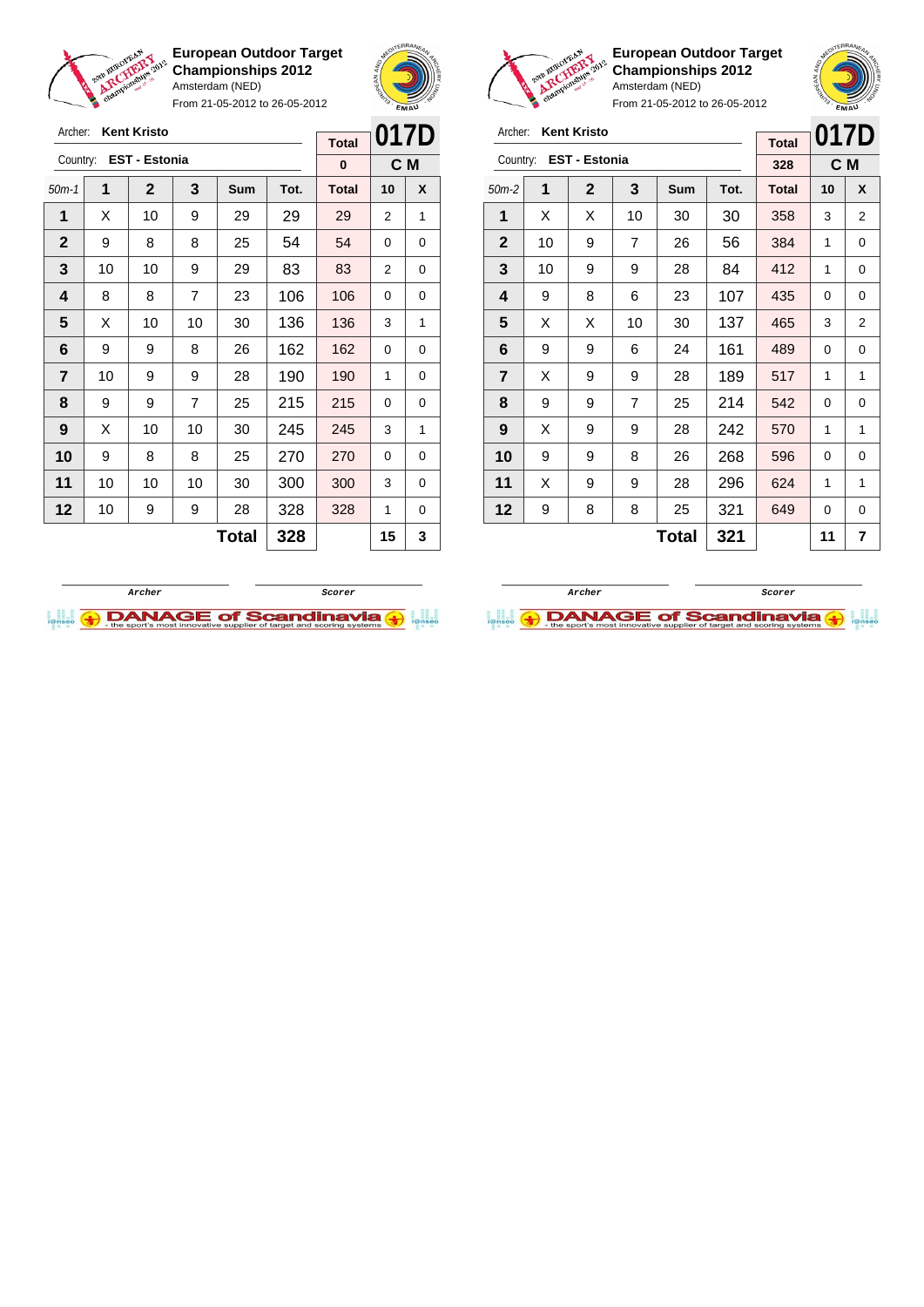

Archer: **Bleyendaal Ruben** Country: **NED - Netherlands**

**European Outdoor Target Championships 2012** Amsterdam (NED) From 21-05-2012 to 26-05-2012

50m-1 **1 2 3 Sum Tot. Total 10 X**  $\mid$  X  $\mid$  X  $\mid$  10  $\mid$  30  $\mid$  30  $\mid$  30  $\mid$  3  $\mid$  2 | 10 | 9 | 9 | 28 | 58 | 58 | 1 | 0  $\mid$  X  $\mid$  X  $\mid$  10  $\mid$  30  $\mid$  88  $\mid$  88  $\mid$  3  $\mid$  2 | 10 | 10 | 8 | 28 | 116 | 116 | 2 | 0  $\mid$  X  $\mid$  10  $\mid$  10  $\mid$  30  $\mid$  146  $\mid$  146  $\mid$  3  $\mid$  1 | 10 | 9 | 9 | 28 | 174 | 174 | 1 | 0  $\mid$  X  $\mid$  X  $\mid$  10  $\mid$  30  $\mid$  204  $\mid$  204  $\mid$  3  $\mid$  2 | 10 | 10 | 9 | 29 | 233 | 233 | 2 | 0 | 10 | 10 | 10 | 30 | **263 | 263 |** 3 | 0 | 10 | 10 | 9 | 29 | 292 | 292 | 2 | 0



**C M**

**Total 0**



**European Outdoor Target Championships 2012** Amsterdam (NED)

From 21-05-2012 to 26-05-2012

| Archer:        | <b>Total</b>             |              | 018A           |              |      |              |    |   |
|----------------|--------------------------|--------------|----------------|--------------|------|--------------|----|---|
| Country:       | <b>NED - Netherlands</b> | 350          | C M            |              |      |              |    |   |
| $50m-2$        | 1                        | $\mathbf{2}$ | 3              | Sum          | Tot. | <b>Total</b> | 10 | X |
| 1              | X                        | 10           | 10             | 30           | 30   | 380          | 3  | 1 |
| $\mathbf{2}$   | 10                       | 10           | 9              | 29           | 59   | 409          | 2  | 0 |
| 3              | 10                       | 10           | 10             | 30           | 89   | 439          | 3  | 0 |
| 4              | 10                       | 9            | 9              | 28           | 117  | 467          | 1  | 0 |
| 5              | X                        | X            | 10             | 30           | 147  | 497          | 3  | 2 |
| 6              | 9                        | 9            | 9              | 27           | 174  | 524          | 0  | 0 |
| $\overline{7}$ | X                        | X            | X              | 30           | 204  | 554          | 3  | 3 |
| 8              | 10                       | 9            | 8              | 27           | 231  | 581          | 1  | 0 |
| 9              | 10                       | 9            | 9              | 28           | 259  | 609          | 1  | 0 |
| 10             | 8                        | 8            | $\overline{7}$ | 23           | 282  | 632          | 0  | 0 |
| 11             | 10                       | 10           | 10             | 30           | 312  | 662          | 3  | 0 |
| 12             | 10                       | 9            | 9              | 28           | 340  | 690          | 1  | 0 |
|                |                          |              |                | <b>Total</b> | 340  |              | 21 | 6 |

**11** | X | X | 10 | 30 | 322 | 322 | 3 | 2 **12** | 10 | 9 | 9 | 28 | 350 | 350 | 1 | 0 **Total 350 27 9**



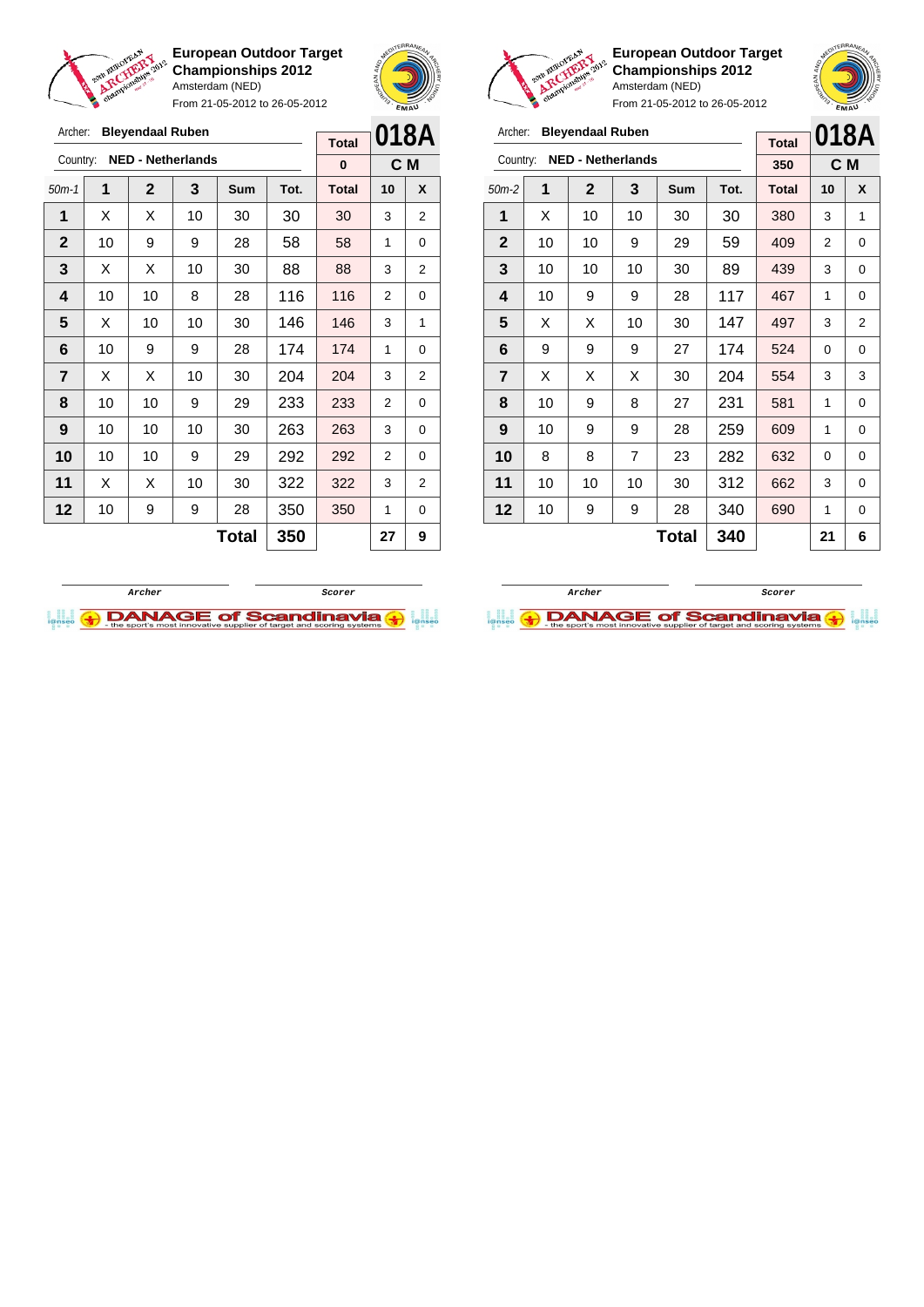

From 21-05-2012 to 26-05-2012





**European Outdoor Target Championships 2012** Amsterdam (NED)

**018B C M**

From 21-05-2012 to 26-05-2012 **Bonelli Giovanni Paolo** 

| Archer:        |                 |                | <b>Bonelli Giovanni Paolo</b> |       |      |              |          |                  | Bonelli Giovanni Paolo<br>Archer:   |    |                |    |              |      |                |      |                |
|----------------|-----------------|----------------|-------------------------------|-------|------|--------------|----------|------------------|-------------------------------------|----|----------------|----|--------------|------|----------------|------|----------------|
|                |                 |                |                               |       |      | <b>Total</b> |          | 018B             |                                     |    |                |    |              |      | <b>Total</b>   | 018E |                |
| Country:       |                 |                | <b>SMR - San Marino</b>       |       |      | $\bf{0}$     |          | C M              | <b>SMR - San Marino</b><br>Country: |    |                |    |              | 341  | C <sub>M</sub> |      |                |
| $50m-1$        | 1               | $\overline{2}$ | 3                             | Sum   | Tot. | <b>Total</b> | 10       | $\boldsymbol{x}$ | $50m-2$                             | 1  | $\overline{2}$ | 3  | <b>Sum</b>   | Tot. | <b>Total</b>   | 10   | X              |
| 1              | X               | X              | X                             | 30    | 30   | 30           | 3        | 3                | 1                                   | X  | X              | 10 | 30           | 30   | 371            | 3    | $\overline{2}$ |
| $\mathbf{2}$   | 10              | 9              | 9                             | 28    | 58   | 58           | 1        | 0                | $\mathbf{2}$                        | 10 | 10             | 10 | 30           | 60   | 401            | 3    | 0              |
| $\mathbf{3}$   | X               | 10             | 10                            | 30    | 88   | 88           | 3        | 1                | 3                                   | X  | X              | X  | 30           | 90   | 431            | 3    | 3              |
| 4              | 10              | 9              | 9                             | 28    | 116  | 116          | 1        | 0                | 4                                   | 9  | 9              | 9  | 27           | 117  | 458            | 0    | 0              |
| 5              | X               | X              | 10                            | 30    | 146  | 146          | 3        | 2                | 5                                   | X  | 10             | 10 | 30           | 147  | 488            | 3    | 1              |
| 6              | 10              | 9              | 9                             | 28    | 174  | 174          | 1        | 0                | 6                                   | 9  | 8              | 8  | 25           | 172  | 513            | 0    | 0              |
| $\overline{7}$ | X               | 10             | 10                            | 30    | 204  | 204          | 3        | 1                | $\overline{7}$                      | X  | 10             | 10 | 30           | 202  | 543            | 3    |                |
| 8              | 10 <sup>1</sup> | 9              | 8                             | 27    | 231  | 231          | 1        | 0                | 8                                   | 10 | 10             | 9  | 29           | 231  | 572            | 2    | 0              |
| 9              | X               | 9              | 9                             | 28    | 259  | 259          | 1        | 1                | 9                                   | X  | X              | X  | 30           | 261  | 602            | 3    | 3              |
| 10             | 9               | 8              | $\overline{7}$                | 24    | 283  | 283          | $\Omega$ | 0                | 10                                  | 10 | 9              | 9  | 28           | 289  | 630            | 1    | 0              |
| 11             | X               | X              | 10                            | 30    | 313  | 313          | 3        | 2                | 11                                  | X  | X              | 10 | 30           | 319  | 660            | 3    | 2              |
| $12 \,$        | 10              | 9              | 9                             | 28    | 341  | 341          | 1        | 0                | 12                                  | 10 | 9              | 9  | 28           | 347  | 688            | 1    | 0              |
|                |                 |                |                               | Total | 341  |              | 21       | 10               |                                     |    |                |    | <b>Total</b> | 347  |                | 25   | 12             |



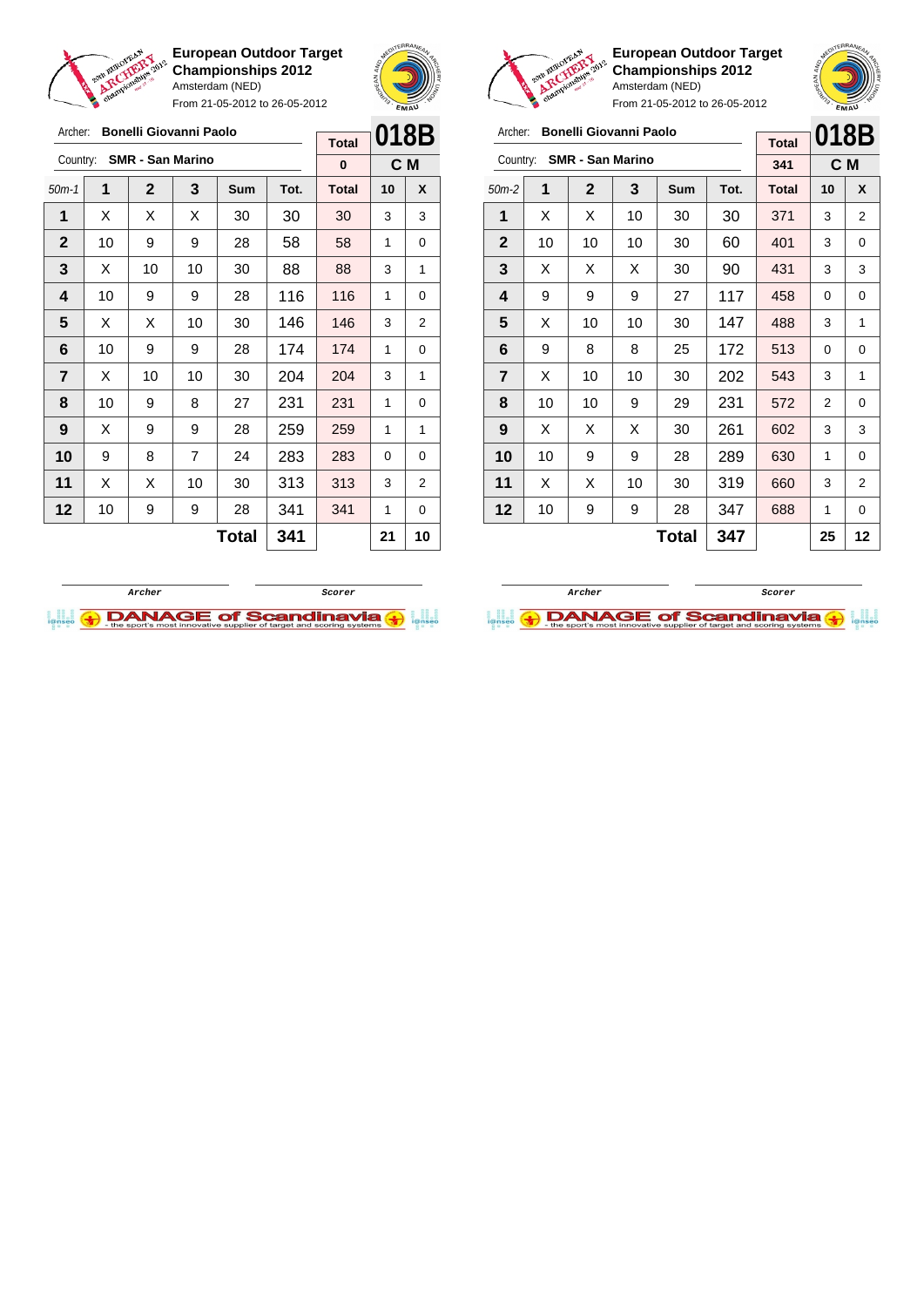

Archer: **Piekarski Boguslaw**

Country: **POL - Poland**

**European Outdoor Target Championships 2012** Amsterdam (NED)

From 21-05-2012 to 26-05-2012

50m-1 **1 2 3 Sum Tot. Total 10 X** | 10 | 10 | 9 | 29 | 29 | 29 | 2 | 0 | 9 | 9 | 9 | 27 | 56 | 56 | 0 | 0  $\mid$  X  $\mid$  X  $\mid$  9  $\mid$  29  $\mid$  85  $\mid$  85  $\mid$  2  $\mid$  2 | 9 | 9 | 9 | 27 | 112 | 112 | 0 | 0 | 10 | 9 | 9 | 28 | 140 | 140 | 1 | 0 | 9 | 9 | 7 | 25 | 165 | 165 | 0 | 0 | X | 10 | 10 | 30 | 195 | 195 | 3 | 1 | 9 | 9 | 8 | 26 | 221 | 221 | 0 | 0 | 10 | 10 | 10 | 30 | 251 | 251 | 3 | 0 | 10 | 9 | 9 | 28 | 279 | 279 | 1 | 0 | 10 | 10 | 9 | 29 | 308 | 308 | 2 | 0 | 9 | 8 | 7 | 24 | 332 | 332 | 0 | 0



**C M**

**Total 0**



**European Outdoor Target Championships 2012** Amsterdam (NED)

From 21-05-2012 to 26-05-2012

| Archer:        |              | Piekarski Boguslaw |      |              |      |       |                |                |
|----------------|--------------|--------------------|------|--------------|------|-------|----------------|----------------|
|                |              | <b>Total</b>       | 018C |              |      |       |                |                |
| Country:       | POL - Poland | 332                | C M  |              |      |       |                |                |
| $50m-2$        | 1            | $\mathbf{2}$       | 3    | <b>Sum</b>   | Tot. | Total | 10             | X              |
| 1              | X            | 10                 | 10   | 30           | 30   | 362   | 3              | 1              |
| $\mathbf{2}$   | 9            | 9                  | 9    | 27           | 57   | 389   | 0              | 0              |
| 3              | 9            | 9                  | 9    | 27           | 84   | 416   | $\Omega$       | 0              |
| 4              | 9            | 7                  | 7    | 23           | 107  | 439   | 0              | 0              |
| 5              | 10           | 10                 | 9    | 29           | 136  | 468   | 2              | 0              |
| 6              | 9            | 9                  | 9    | 27           | 163  | 495   | 0              | 0              |
| $\overline{7}$ | X            | X                  | 10   | 30           | 193  | 525   | 3              | $\overline{2}$ |
| 8              | 9            | 9                  | 9    | 27           | 220  | 552   | 0              | 0              |
| 9              | 10           | 9                  | 9    | 28           | 248  | 580   | 1              | 0              |
| 10             | 8            | 7                  | 5    | 20           | 268  | 600   | 0              | 0              |
| 11             | 10           | 10                 | 9    | 29           | 297  | 629   | $\overline{2}$ | 0              |
| 12             | 9            | 9                  | 9    | 27           | 324  | 656   | 0              | 0              |
|                |              |                    |      | <b>Total</b> | 324  |       | 11             | 3              |



 $Total | 332 | 14 | 3$ 

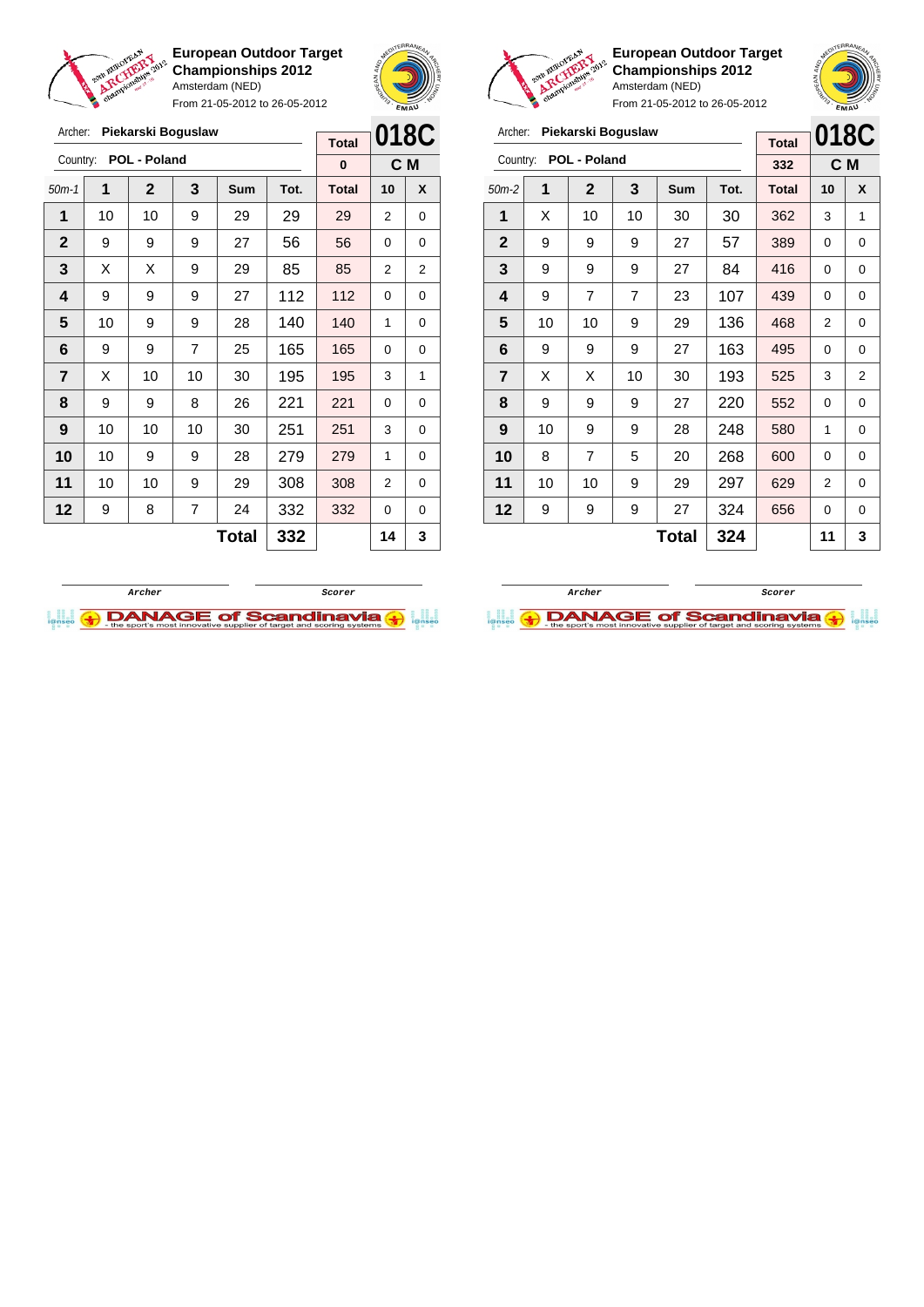

Archer: **Troyepolskiy Stanislav**

**European Outdoor Target Championships 2012** Amsterdam (NED)

From 21-05-2012 to 26-05-2012





**European Outdoor Target Championships 2012** Amsterdam (NED) From 21-05-2012 to 26-05-2012

 $\overline{a}$ 

**018D**

## Archer: **Troyepolskiy Stanislav**

|                         |                     | <b>Total</b> | U I U D |              |      |              |    |   |
|-------------------------|---------------------|--------------|---------|--------------|------|--------------|----|---|
| Country:                | <b>ISR - Israel</b> | 325          |         | C M          |      |              |    |   |
| $50m-2$                 | 1                   | 2            | 3       | Sum          | Tot. | <b>Total</b> | 10 | X |
| 1                       | X                   | 10           | 10      | 30           | 30   | 355          | 3  | 1 |
| $\mathbf{2}$            | 9                   | 9            | 8       | 26           | 56   | 381          | 0  | 0 |
| 3                       | X                   | 10           | 10      | 30           | 86   | 411          | 3  | 1 |
| $\overline{\mathbf{4}}$ | 9                   | 8            | 8       | 25           | 111  | 436          | 0  | 0 |
| 5                       | 10                  | 9            | 9       | 28           | 139  | 464          | 1  | 0 |
| 6                       | 9                   | 8            | 8       | 25           | 164  | 489          | 0  | 0 |
| $\overline{7}$          | 10                  | 10           | 9       | 29           | 193  | 518          | 2  | 0 |
| 8                       | 8                   | 8            | 8       | 24           | 217  | 542          | 0  | 0 |
| 9                       | X                   | х            | X       | 30           | 247  | 572          | 3  | 3 |
| 10                      | 9                   | 8            | 8       | 25           | 272  | 597          | 0  | 0 |
| 11                      | X                   | х            | 9       | 29           | 301  | 626          | 2  | 2 |
| 12                      | 9                   | 9            | 8       | 26           | 327  | 652          | 0  | 0 |
|                         |                     |              |         | <b>Total</b> | 327  |              | 14 | 7 |





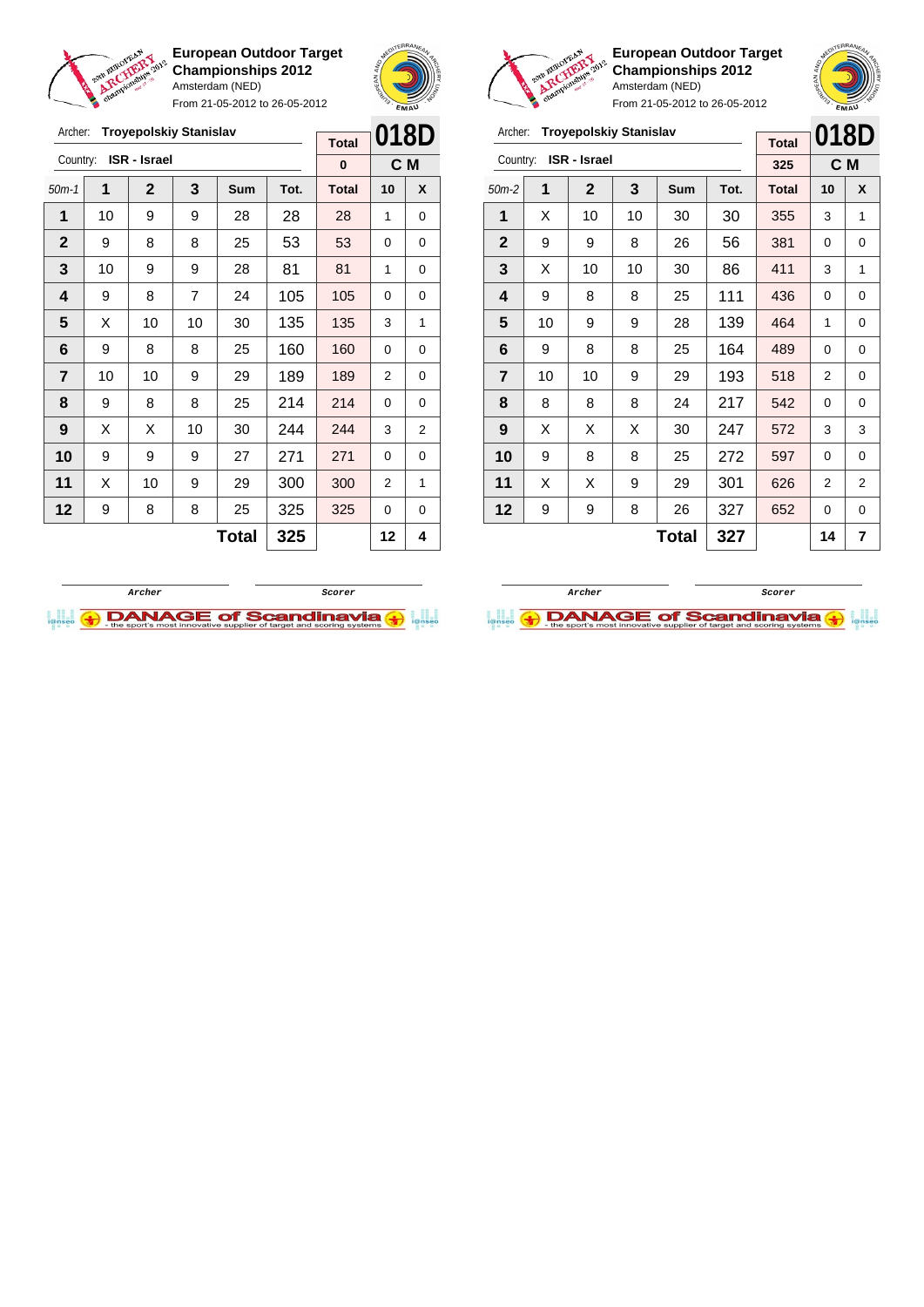

Archer: **Sitar Dejan**

Country: **SLO - Slovenia**

**European Outdoor Target Championships 2012** Amsterdam (NED)

From 21-05-2012 to 26-05-2012

50m-1 **1 2 3 Sum Tot. Total 10 X** | X | 10 | 9 | 29 | 29 | 29 | 2 | 1 | 9 | 9 | M | 18 | 47 | 47 | 0 | 0  $\mid$  X  $\mid$  10  $\mid$  10  $\mid$  30  $\mid$  77  $\mid$  77  $\mid$  3  $\mid$  1 | 10 | 9 | 9 | 28 | 105 | 105 | 1 | 0  $\mid$  X  $\mid$  10  $\mid$  10  $\mid$  30  $\mid$  135  $\mid$  135  $\mid$  3  $\mid$  1 | 9 | 9 | 9 | 27 | 162 | 162 | 0 | 0  $\mid$  X  $\mid$  X  $\mid$  9  $\mid$  29  $\mid$  191  $\mid$  191  $\mid$  2  $\mid$  2 | 9 | 9 | 9 | 27 | 218 | 218 | 0 | 0 | X | X | 10 | 30 | **248 | 248 |** 3 | 2 | 10 | 10 | 9 | 29 | 277 | 277 | 2 | 0 | X | X | 10 | 30 | 307 | 307 | 3 | 2



**C M**

**Total 0**



**European Outdoor Target Championships 2012** Amsterdam (NED)

| Archer: Sitar Dejan |  |
|---------------------|--|
|                     |  |

| Archer:        |    | <b>Sitar Dejan</b> |    |       |      | <b>Total</b> |    | 019A |  |
|----------------|----|--------------------|----|-------|------|--------------|----|------|--|
| Country:       |    | SLO - Slovenia     |    |       |      | 334          |    | C M  |  |
| $50m-2$        | 1  | $\mathbf 2$        | 3  | Sum   | Tot. | <b>Total</b> | 10 | X    |  |
| 1              | X  | Х                  | 10 | 30    | 30   | 364          | 3  | 2    |  |
| $\mathbf{2}$   | 10 | 10                 | 9  | 29    | 59   | 393          | 2  | 0    |  |
| 3              | X  | X                  | 10 | 30    | 89   | 423          | 3  | 2    |  |
| 4              | 10 | 9                  | 8  | 27    | 116  | 450          | 1  | 0    |  |
| 5              | X  | 10                 | 10 | 30    | 146  | 480          | 3  | 1    |  |
| 6              | 9  | 9                  | 9  | 27    | 173  | 507          | 0  | 0    |  |
| $\overline{7}$ | X  | 10                 | 10 | 30    | 203  | 537          | 3  | 1    |  |
| 8              | 10 | 9                  | 9  | 28    | 231  | 565          | 1  | 0    |  |
| 9              | X  | 10                 | 10 | 30    | 261  | 595          | 3  | 1    |  |
| 10             | 9  | 9                  | 9  | 27    | 288  | 622          | 0  | 0    |  |
| 11             | 10 | 10                 | 10 | 30    | 318  | 652          | 3  | 0    |  |
| 12             | 9  | 9                  | 9  | 27    | 345  | 679          | 0  | 0    |  |
|                |    |                    |    | Total | 345  |              | 22 | 7    |  |



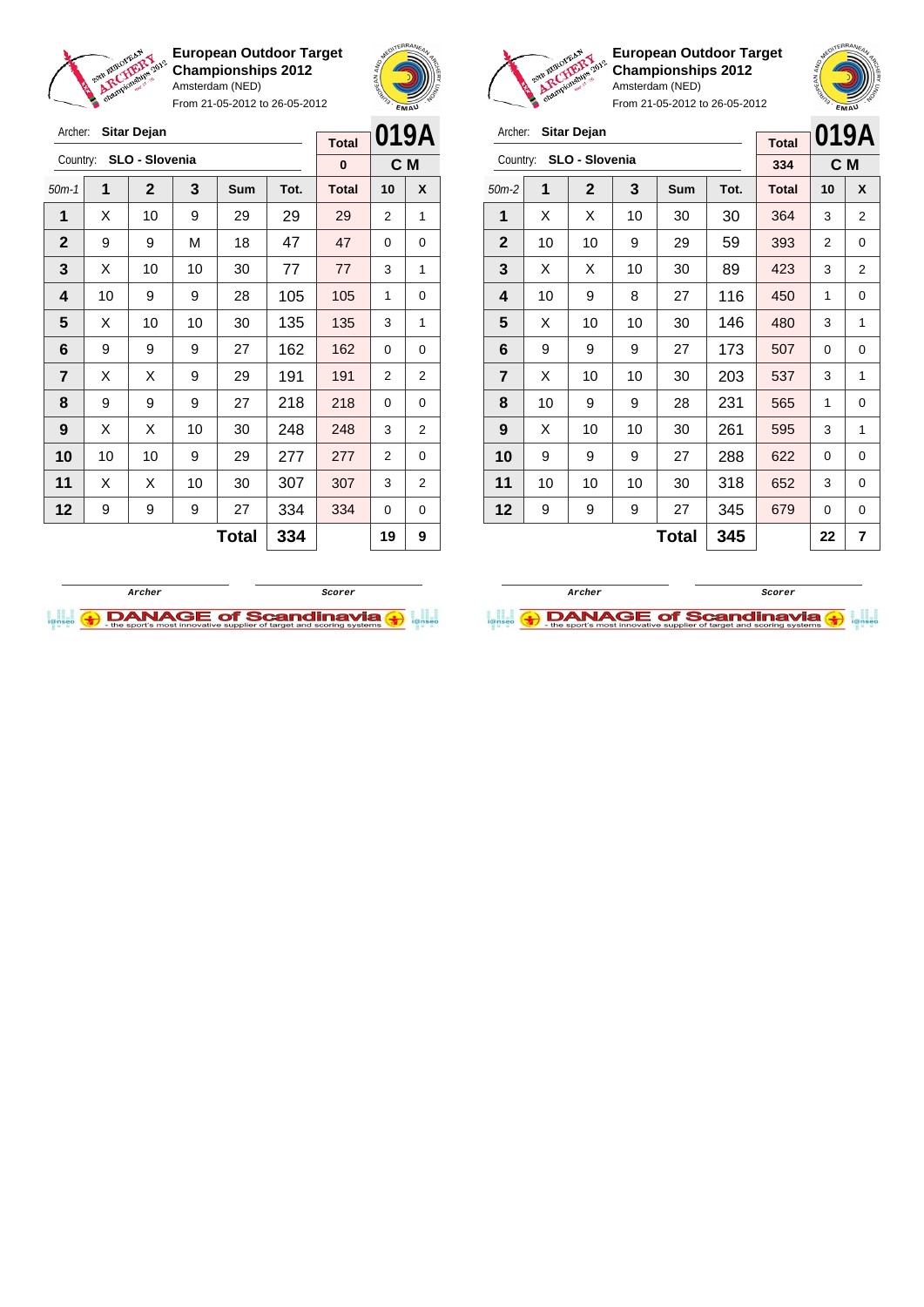

Archer: **Belloni Fabrizio** Country: **SMR - San Marino**

**European Outdoor Target Championships 2012** Amsterdam (NED)

From 21-05-2012 to 26-05-2012

50m-1 **1 2 3 Sum Tot. Total 10 X**  $\vert$  X  $\vert$  X  $\vert$  X  $\vert$  30  $\vert$  30  $\vert$  30  $\vert$  3  $\vert$  3 | X | 9 | 9 | 28 | 58 | 58 | 1 | 1  $\mid$  X  $\mid$  10  $\mid$  9  $\mid$  29  $\mid$  87  $\mid$  87  $\mid$  2  $\mid$  1 | 9 | 9 | 8 | 26 | 113 | 113 | 0 | 0  $\mid$  X  $\mid$  10  $\mid$  10  $\mid$  30  $\mid$  143  $\mid$  143  $\mid$  3  $\mid$  1 | 10 | 9 | 9 | 28 | 171 | 171 | 1 | 0  $\mid$  X  $\mid$  X  $\mid$  9  $\mid$  29  $\mid$  200  $\mid$  200  $\mid$  2  $\mid$  2 | 9 | 9 | 8 | 26 | 226 | 226 | 0 | 0 | X | 10 | 10 | 30 | **256 | 256 |** 3 | 1 | 10 | 10 | 9 | 29 | 285 | 285 | 2 | 0 | X | 10 | 10 | 30 | 315 | 315 | 3 | 1 | 10 | 9 | 8 | 27 | 342 | 342 | 1 | 0



**C M**

**Total 0**



**European Outdoor Target Championships 2012** Amsterdam (NED)

**019B C M**

From 21-05-2012 to 26-05-2012

| Archer:    |   | <b>Belloni Fabrizio</b><br><b>Total</b><br>Country: SMR - San Marino<br>342<br>3<br>2<br><b>Total</b><br><b>Sum</b><br>Tot. |   | IJГ |            |     |        |        |
|------------|---|-----------------------------------------------------------------------------------------------------------------------------|---|-----|------------|-----|--------|--------|
|            |   |                                                                                                                             |   |     |            |     |        |        |
|            |   |                                                                                                                             |   |     |            |     |        | C M    |
| $50m-2$    |   |                                                                                                                             |   |     |            |     | 10     |        |
|            |   | 10                                                                                                                          | 9 | 29  | 29         | 371 | 2      |        |
| $\sqrt{2}$ | ⌒ |                                                                                                                             | ⌒ | ~~  | $\sqrt{2}$ | 000 | $\sim$ | $\sim$ |

| $\mathbf{2}$            | 9 | 9  | 9  | 27 | 56  | 398 | 0 | 0 |
|-------------------------|---|----|----|----|-----|-----|---|---|
| $\mathbf{3}$            | X | 9  | 9  | 28 | 84  | 426 | 1 | 1 |
| 4                       | 9 | 9  | 9  | 27 | 111 | 453 | 0 | 0 |
| 5                       | Χ | 9  | 9  | 28 | 139 | 481 | 1 | 1 |
| 6                       | 9 | 8  | 8  | 25 | 164 | 506 | 0 | 0 |
| $\overline{\mathbf{r}}$ | X | 9  | 9  | 28 | 192 | 534 | 1 | 1 |
| 8                       | 9 | 8  | 8  | 25 | 217 | 559 | 0 | 0 |
| $\boldsymbol{9}$        | X | 10 | 9  | 29 | 246 | 588 | 2 | 1 |
| 10                      | 9 | 8  | 7  | 24 | 270 | 612 | 0 | 0 |
| 11                      | X | 10 | 10 | 30 | 300 | 642 | 3 | 1 |
| 12                      | 9 | 8  | 7  | 24 | 324 | 666 | 0 | 0 |
|                         |   |    |    |    |     |     |   |   |

**Total 324 10 6**

**Archer ScorerI.I. DANAGE of Scandinavia (3)** 



**Total 342 21 10**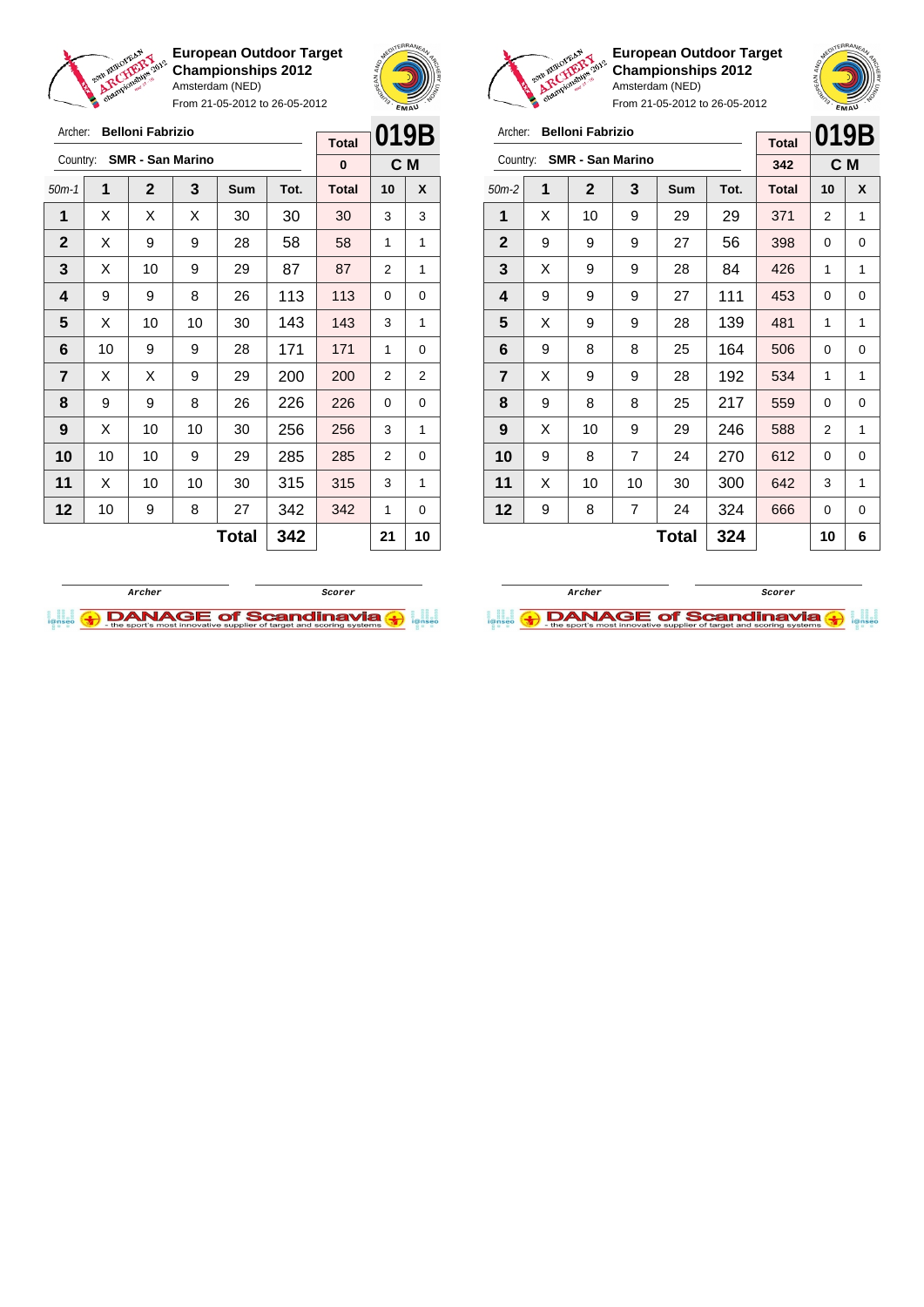

From 21-05-2012 to 26-05-2012



**European Outdoor Target Championships 2012** Amsterdam (NED)

| Archer:        |    | Vinogradov Roman     |    |              |      | <b>Total</b> | 019C |     |
|----------------|----|----------------------|----|--------------|------|--------------|------|-----|
| Country:       |    | <b>UKR - Ukraine</b> |    |              |      | 337          |      | C M |
| $50m-2$        | 1  | $\mathbf{2}$         | 3  | Sum          | Tot. | <b>Total</b> | 10   | X   |
| 1              | 10 | 10                   | 9  | 29           | 29   | 366          | 2    | 0   |
| $\mathbf{2}$   | 9  | 9                    | 9  | 27           | 56   | 393          | 0    | 0   |
| 3              | X  | X                    | 10 | 30           | 86   | 423          | 3    | 2   |
| 4              | 10 | 9                    | 9  | 28           | 114  | 451          | 1    | 0   |
| 5              | 10 | 9                    | 9  | 28           | 142  | 479          | 1    | 0   |
| 6              | 9  | 8                    | 8  | 25           | 167  | 504          | 0    | 0   |
| $\overline{7}$ | X  | 10                   | 9  | 29           | 196  | 533          | 2    | 1   |
| 8              | 9  | 8                    | 8  | 25           | 221  | 558          | 0    | 0   |
| 9              | 10 | 10                   | 10 | 30           | 251  | 588          | 3    | 0   |
| 10             | 10 | 9                    | 9  | 28           | 279  | 616          | 1    | 0   |
| 11             | X  | 10                   | 9  | 29           | 308  | 645          | 2    | 1   |
| 12             | 9  | 9                    | 8  | 26           | 334  | 671          | 0    | 0   |
|                |    |                      |    | <b>Total</b> | 334  |              | 15   | 4   |

| Archer:        |    | <b>Vinogradov Roman</b> |    |       |      | <b>Total</b> | 019C           |                |
|----------------|----|-------------------------|----|-------|------|--------------|----------------|----------------|
| Country:       |    | <b>UKR - Ukraine</b>    |    |       |      | 0            | C M            |                |
| $50m-1$        | 1  | $\mathbf{2}$            | 3  | Sum   | Tot. | <b>Total</b> | 10             | X              |
| 1              | X  | Х                       | 10 | 30    | 30   | 30           | 3              | 2              |
| $\mathbf{2}$   | 10 | 9                       | 9  | 28    | 58   | 58           | 1              | 0              |
| 3              | 10 | 10                      | 9  | 29    | 87   | 87           | $\overline{2}$ | 0              |
| 4              | 9  | 9                       | 8  | 26    | 113  | 113          | $\Omega$       | 0              |
| 5              | X  | X                       | 10 | 30    | 143  | 143          | 3              | $\overline{2}$ |
| 6              | 10 | 10                      | 9  | 29    | 172  | 172          | $\overline{2}$ | 0              |
| $\overline{7}$ | 10 | 10                      | 10 | 30    | 202  | 202          | 3              | 0              |
| 8              | 9  | 8                       | 8  | 25    | 227  | 227          | 0              | 0              |
| 9              | 10 | 9                       | 9  | 28    | 255  | 255          | 1              | 0              |
| 10             | 9  | 9                       | 8  | 26    | 281  | 281          | $\Omega$       | 0              |
| 11             | X  | 10                      | 9  | 29    | 310  | 310          | 2              | 1              |
| 12             | 9  | 9                       | 9  | 27    | 337  | 337          | 0              | 0              |
|                |    |                         |    | Total | 337  |              | 17             | 5              |



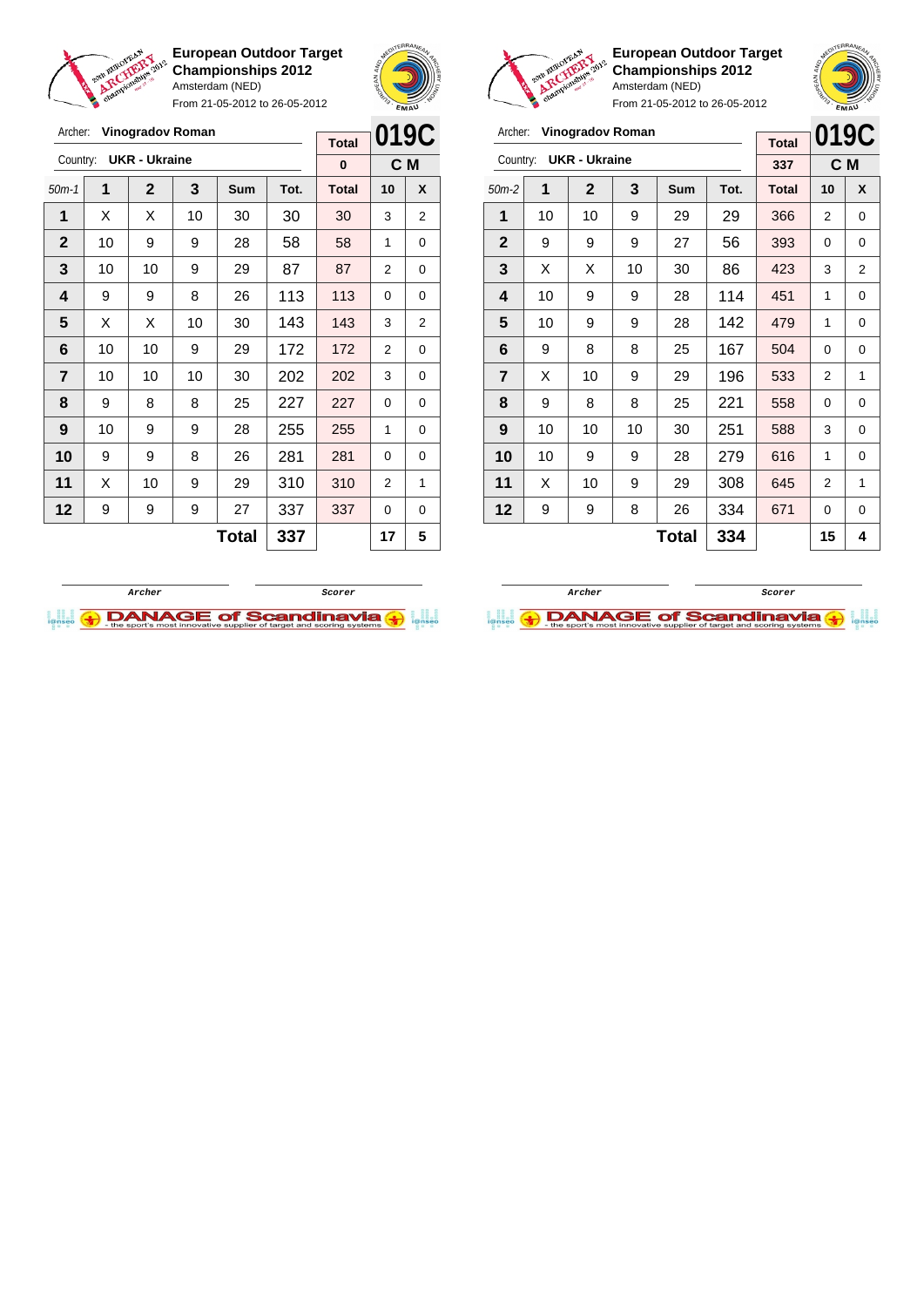

From 21-05-2012 to 26-05-2012





**European Outdoor Target Championships 2012** Amsterdam (NED)



| Archer:                 |    | Vavro Mario          |                |              |      | <b>Total</b> | 019D |                |
|-------------------------|----|----------------------|----------------|--------------|------|--------------|------|----------------|
| Country:                |    | <b>CRO - Croatia</b> |                |              |      | 344          | C M  |                |
| $50m-2$                 | 1  | $\mathbf 2$          | 3              | Sum          | Tot. | <b>Total</b> | 10   | X              |
| 1                       | X  | X                    | X              | 30           | 30   | 374          | 3    | 3              |
| $\mathbf{2}$            | X  | 9                    | 9              | 28           | 58   | 402          | 1    | 1              |
| 3                       | X  | 10                   | 9              | 29           | 87   | 431          | 2    | 1              |
| 4                       | 9  | 8                    | $\overline{7}$ | 24           | 111  | 455          | 0    | 0              |
| 5                       | X  | Х                    | X              | 30           | 141  | 485          | 3    | 3              |
| 6                       | 9  | 9                    | 9              | 27           | 168  | 512          | 0    | 0              |
| $\overline{\mathbf{r}}$ | X  | 10                   | 9              | 29           | 197  | 541          | 2    | 1              |
| 8                       | 9  | 9                    | 9              | 27           | 224  | 568          | 0    | 0              |
| 9                       | X  | X                    | 10             | 30           | 254  | 598          | 3    | 2              |
| 10                      | 10 | 9                    | 9              | 28           | 282  | 626          | 1    | 0              |
| 11                      | X  | X                    | 10             | 30           | 312  | 656          | 3    | $\overline{2}$ |
| 12                      | 10 | 9                    | 9              | 28           | 340  | 684          | 1    | 0              |
|                         |    |                      |                | <b>Total</b> | 340  |              | 19   | 13             |

| Archer:      |    | <b>Vavro Mario</b>   |    |       |      | <b>Total</b> | 019D |                |
|--------------|----|----------------------|----|-------|------|--------------|------|----------------|
| Country:     |    | <b>CRO - Croatia</b> |    |       |      | $\bf{0}$     |      | C M            |
| $50m-1$      | 1  | $\mathbf 2$          | 3  | Sum   | Tot. | <b>Total</b> | 10   | X              |
| 1            | Χ  | Х                    | 10 | 30    | 30   | 30           | 3    | 2              |
| $\mathbf{2}$ | 10 | 10                   | 9  | 29    | 59   | 59           | 2    | 0              |
| 3            | X  | Χ                    | X  | 30    | 89   | 89           | 3    | 3              |
| 4            | 10 | 9                    | 8  | 27    | 116  | 116          | 1    | 0              |
| 5            | 10 | 10                   | 10 | 30    | 146  | 146          | 3    | 0              |
| 6            | 10 | 9                    | 9  | 28    | 174  | 174          | 1    | 0              |
| 7            | X  | X                    | 10 | 30    | 204  | 204          | 3    | 2              |
| 8            | 9  | 9                    | 9  | 27    | 231  | 231          | 0    | 0              |
| 9            | х  | 10                   | 9  | 29    | 260  | 260          | 2    | 1              |
| 10           | 9  | 8                    | 8  | 25    | 285  | 285          | 0    | 0              |
| 11           | X  | X                    | 10 | 30    | 315  | 315          | 3    | $\overline{2}$ |
| 12           | 10 | 10                   | 9  | 29    | 344  | 344          | 2    | 0              |
|              |    |                      |    | Total | 344  |              | 23   | 10             |



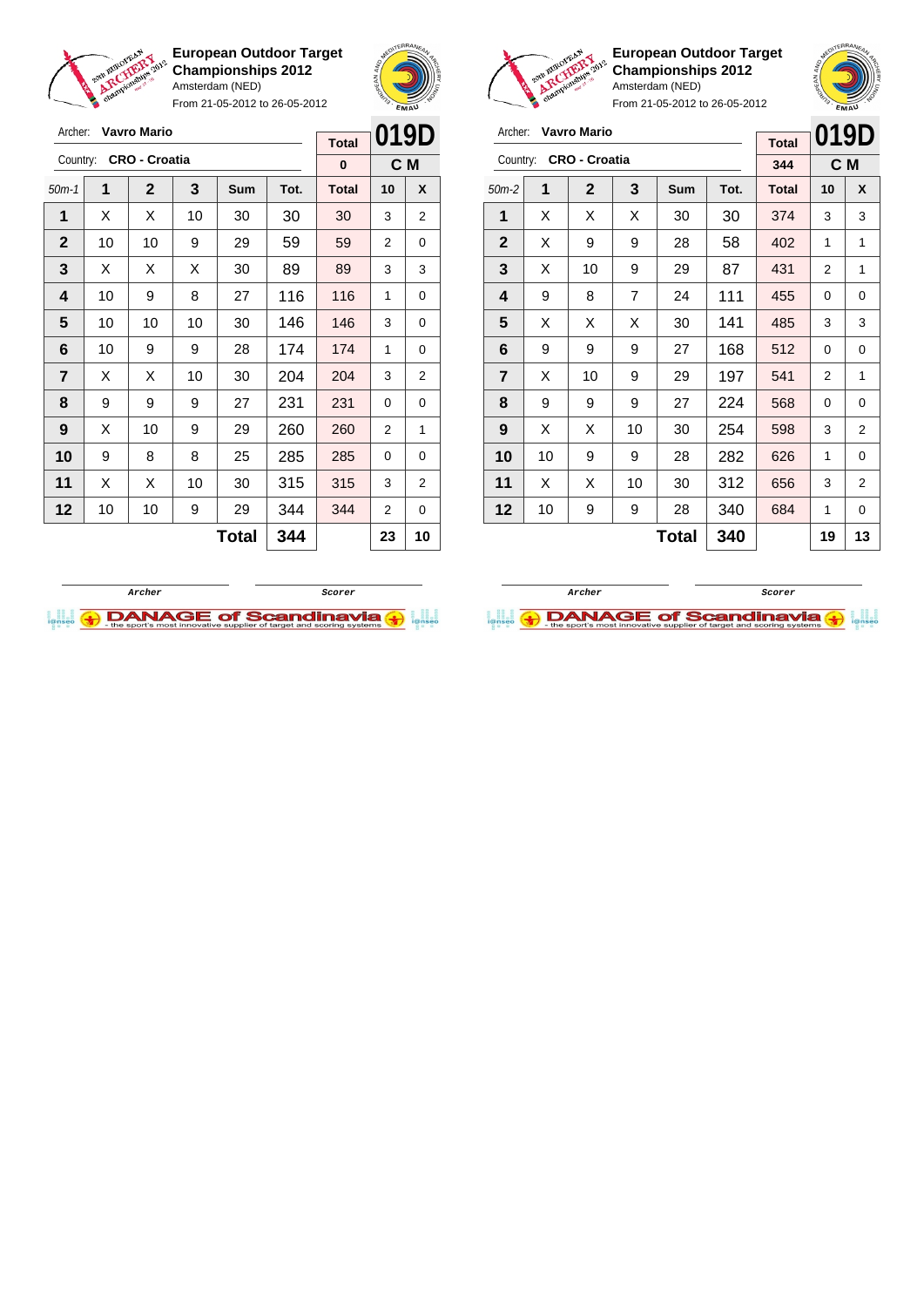

**European Outdoor Target Championships 2012** Amsterdam (NED) From 21-05-2012 to 26-05-2012





**European Outdoor Target Championships 2012** Amsterdam (NED)

| Country:       |    | <b>CRO - Croatia</b> |    |              |      | <b>Total</b> | 022A     |     |
|----------------|----|----------------------|----|--------------|------|--------------|----------|-----|
|                |    |                      |    |              |      | 317          |          | C W |
| $50m-2$        | 1  | $\mathbf{2}$         | 3  | <b>Sum</b>   | Tot. | <b>Total</b> | 10       | X   |
| 1              | 10 | 10                   | 9  | 29           | 29   | 346          | 2        | 0   |
| $\mathbf{2}$   | 9  | 9                    | 8  | 26           | 55   | 372          | $\Omega$ | 0   |
| 3              | 10 | 10                   | 9  | 29           | 84   | 401          | 2        | 0   |
| 4              | 8  | 8                    | 7  | 23           | 107  | 424          | 0        | 0   |
| 5              | X  | 9                    | 9  | 28           | 135  | 452          | 1        | 1   |
| 6              | 9  | 8                    | 8  | 25           | 160  | 477          | 0        | 0   |
| $\overline{7}$ | X  | 10                   | 9  | 29           | 189  | 506          | 2        | 1   |
| 8              | 9  | 9                    | 9  | 27           | 216  | 533          | 0        | 0   |
| 9              | 10 | 9                    | 9  | 28           | 244  | 561          | 1        | 0   |
| 10             | 9  | 9                    | 8  | 26           | 270  | 587          | 0        | 0   |
| 11             | X  | X                    | 10 | 30           | 300  | 617          | 3        | 2   |
| 12             | 10 | 9                    | 9  | 28           | 328  | 645          | 1        | 0   |
|                |    |                      |    | <b>Total</b> | 328  |              | 12       | 4   |

| Archer:      |                | Orlic Maja           |                |       | <b>Total</b> |              |                                                                                                                                                     |              |
|--------------|----------------|----------------------|----------------|-------|--------------|--------------|-----------------------------------------------------------------------------------------------------------------------------------------------------|--------------|
| Country:     |                | <b>CRO - Croatia</b> |                |       |              | 0            | 022A<br>C <sub>W</sub><br>10<br>X<br>0<br>0<br>$\Omega$<br>0<br>0<br>0<br>0<br>0<br>3<br>0<br>$\Omega$<br>0<br>3<br>1<br>0<br>0<br>0<br>0<br>0<br>0 |              |
| $50m-1$      | 1              | $\mathbf{2}$         | 3              | Sum   | Tot.         | <b>Total</b> |                                                                                                                                                     |              |
| 1            | 9              | 9                    | 9              | 27    | 27           | 27           |                                                                                                                                                     |              |
| $\mathbf{2}$ | $\overline{7}$ | 7                    | $\overline{7}$ | 21    | 48           | 48           |                                                                                                                                                     |              |
| 3            | 9              | 9                    | 9              | 27    | 75           | 75           |                                                                                                                                                     |              |
| 4            | 9              | 8                    | 8              | 25    | 100          | 100          |                                                                                                                                                     |              |
| 5            | 10             | 10                   | 10             | 30    | 130          | 130          |                                                                                                                                                     |              |
| 6            | 9              | 9                    | 8              | 26    | 156          | 156          |                                                                                                                                                     |              |
| 7            | Х              | 10                   | 10             | 30    | 186          | 186          |                                                                                                                                                     |              |
| 8            | 9              | 9                    | 8              | 26    | 212          | 212          |                                                                                                                                                     |              |
| 9            | 9              | 9                    | 9              | 27    | 239          | 239          |                                                                                                                                                     |              |
| 10           | 9              | 9                    | 7              | 25    | 264          | 264          |                                                                                                                                                     |              |
| 11           | X              | 10                   | 9              | 29    | 293          | 293          | 2                                                                                                                                                   | 1            |
| 12           | 8              | 8                    | 8              | 24    | 317          | 317          | 0                                                                                                                                                   | 0            |
|              |                |                      |                | Total | 317          |              | 8                                                                                                                                                   | $\mathbf{2}$ |



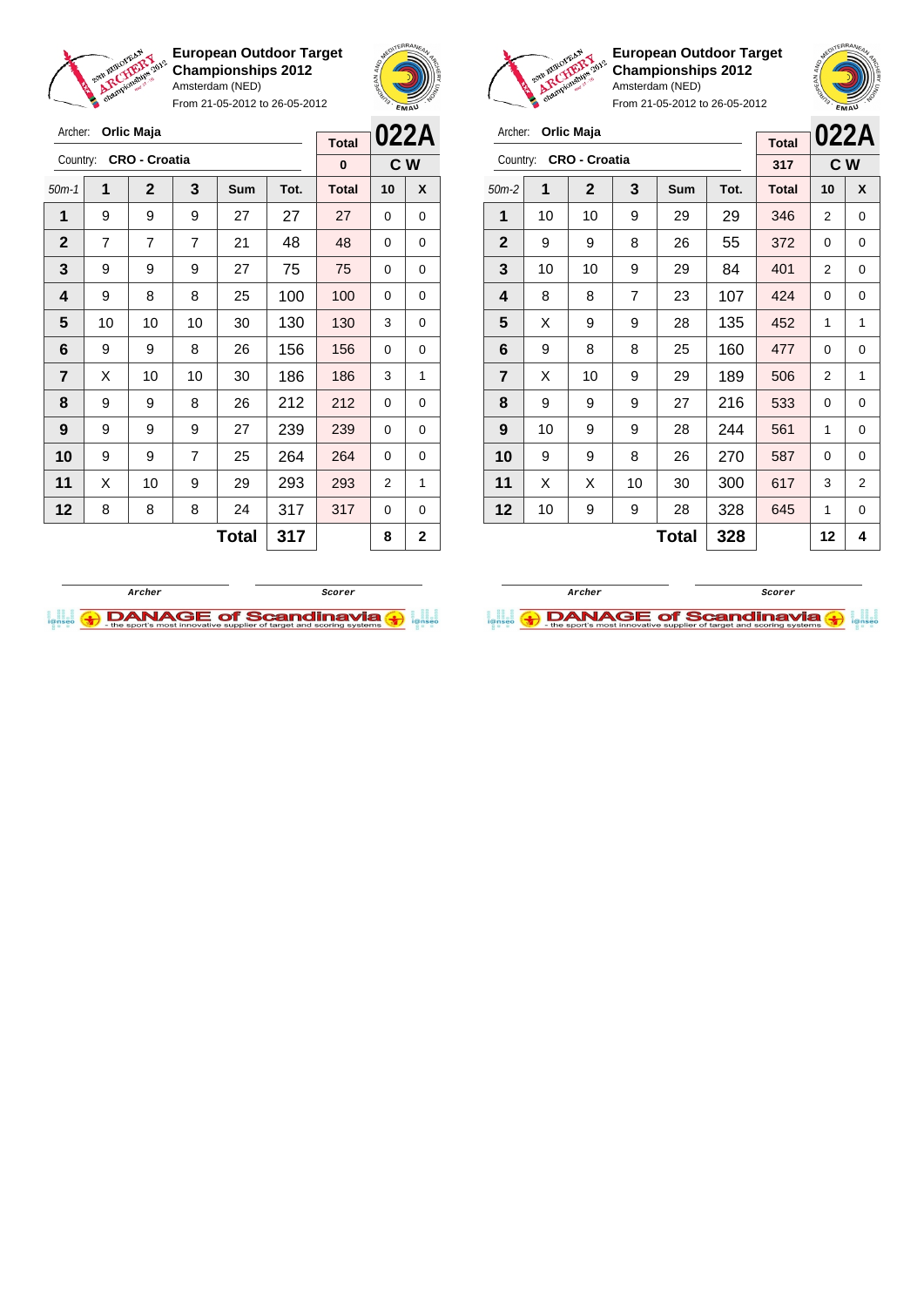

Archer: **Balzhanova Viktoria**

Country: **RUS - Russia**

**European Outdoor Target Championships 2012** Amsterdam (NED)

From 21-05-2012 to 26-05-2012

50m-1 **1 2 3 Sum Tot. Total 10 X** | 10 | 10 | 10 | 30 | 30 | 30 | 3 | 0 9 8 8 25 55 55 0 0  $\mid$  X  $\mid$  10  $\mid$  9  $\mid$  29  $\mid$  84  $\mid$  84  $\mid$  2  $\mid$  1 | 9 | 9 | 8 | 26 | 110 | 110 | 0 | 0  $\mid$  X  $\mid$  X  $\mid$  X  $\mid$  30  $\mid$  140  $\mid$  140  $\mid$  3  $\mid$  3 | 9 | 8 | 8 | 25 | 165 | 165 | 0 | 0 | 9 | 9 | 9 | 27 | 192 | 192 | 0 | 0 | 9 | 9 | 9 | 27 | 219 | 219 | 0 | 0 | X | 10 | 10 | 30 | **249 | 249 |** 3 | 1 9 9 9 27 276 276 0 0 | X | X | 10 | 30 | 306 | 306 | 3 | 2 | 9 | 9 | 8 | 26 | 332 | 332 | 0 | 0



**C W**

**Total 0**



**European Outdoor Target Championships 2012** Amsterdam (NED)



From 21-05-2012 to 26-05-2012

| Archer:        |    | Balzhanova Viktoria |    |       |      | <b>Total</b> | 022B |                |
|----------------|----|---------------------|----|-------|------|--------------|------|----------------|
| Country:       |    | <b>RUS - Russia</b> |    |       |      | 332          | C W  |                |
| $50m-2$        | 1  | $\mathbf 2$         | 3  | Sum   | Tot. | <b>Total</b> | 10   | X              |
| 1              | X  | X                   | 10 | 30    | 30   | 362          | 3    | 2              |
| $\mathbf{2}$   | 9  | 9                   | 8  | 26    | 56   | 388          | 0    | 0              |
| 3              | X  | 10                  | 10 | 30    | 86   | 418          | 3    | 1              |
| 4              | 10 | 10                  | 9  | 29    | 115  | 447          | 2    | 0              |
| 5              | X  | X                   | 10 | 30    | 145  | 477          | 3    | $\overline{2}$ |
| 6              | 9  | 9                   | 9  | 27    | 172  | 504          | 0    | 0              |
| $\overline{7}$ | 10 | 10                  | 10 | 30    | 202  | 534          | 3    | 0              |
| 8              | 10 | 9                   | 9  | 28    | 230  | 562          | 1    | 0              |
| 9              | X  | Х                   | X  | 30    | 260  | 592          | 3    | 3              |
| 10             | 10 | 9                   | 8  | 27    | 287  | 619          | 1    | 0              |
| 11             | X  | 10                  | 10 | 30    | 317  | 649          | 3    | 1              |
| 12             | 10 | 9                   | 8  | 27    | 344  | 676          | 1    | 0              |
|                |    |                     |    | Total | 344  |              | 23   | 9              |



**Total 332 14 7**

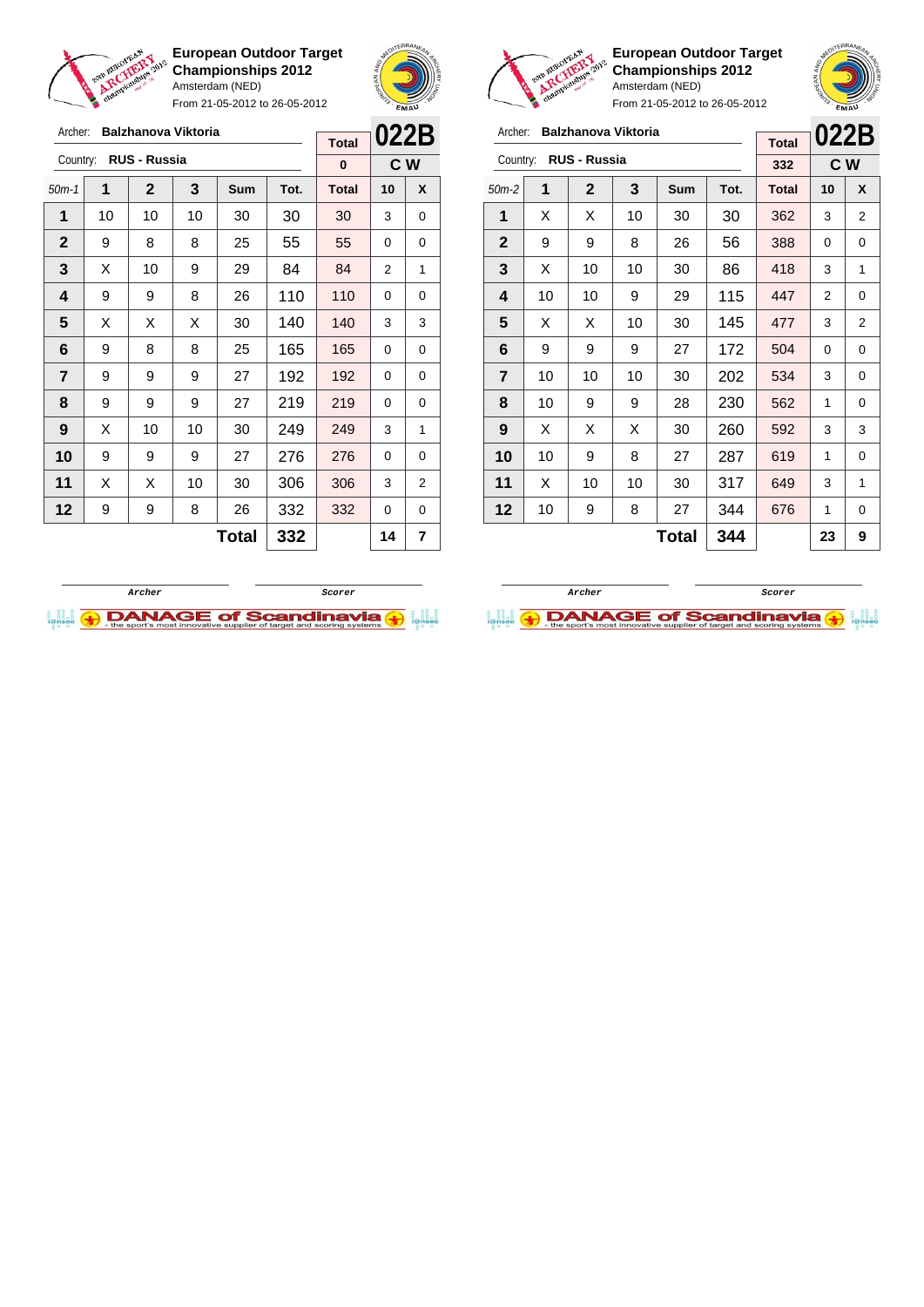









**European Outdoor Target Championships 2012** Amsterdam (NED)



| Archer:        |                                                                                                                                                          | <b>Martret Caroline</b> |    |              |      | <b>Total</b> | <b>022C</b>    |   |
|----------------|----------------------------------------------------------------------------------------------------------------------------------------------------------|-------------------------|----|--------------|------|--------------|----------------|---|
| Country:       | <b>FRA - France</b><br>1<br>2<br>3<br>Sum<br>X<br>Х<br>X<br>30<br>9<br>9<br>9<br>27<br>х<br>10<br>10<br>30<br>10<br>10<br>9<br>29<br>10<br>10<br>9<br>29 |                         |    |              |      | 333          | C W            |   |
| $50m-2$        |                                                                                                                                                          |                         |    |              | Tot. | <b>Total</b> | 10             | X |
| 1              |                                                                                                                                                          |                         |    |              | 30   | 363          | 3              | 3 |
| $\mathbf{2}$   |                                                                                                                                                          |                         |    |              | 57   | 390          | 0              | 0 |
| 3              |                                                                                                                                                          |                         |    |              | 87   | 420          | 3              | 1 |
| 4              |                                                                                                                                                          |                         |    |              | 116  | 449          | $\overline{2}$ | 0 |
| 5              |                                                                                                                                                          |                         |    |              | 145  | 478          | 2              | 0 |
| 6              | 9                                                                                                                                                        | 8                       | 8  | 25           | 170  | 503          | 0              | 0 |
| $\overline{7}$ | 10                                                                                                                                                       | 9                       | 9  | 28           | 198  | 531          | 1              | 0 |
| 8              | 9                                                                                                                                                        | 9                       | 8  | 26           | 224  | 557          | 0              | 0 |
| 9              | X                                                                                                                                                        | Х                       | 10 | 30           | 254  | 587          | 3              | 2 |
| 10             | 9                                                                                                                                                        | 9                       | 9  | 27           | 281  | 614          | 0              | 0 |
| 11             | X                                                                                                                                                        | 10                      | 10 | 30           | 311  | 644          | 3              | 1 |
| 12             | 9                                                                                                                                                        | 9                       | 9  | 27           | 338  | 671          | 0              | 0 |
|                |                                                                                                                                                          |                         |    | <b>Total</b> | 338  |              | 17             | 7 |



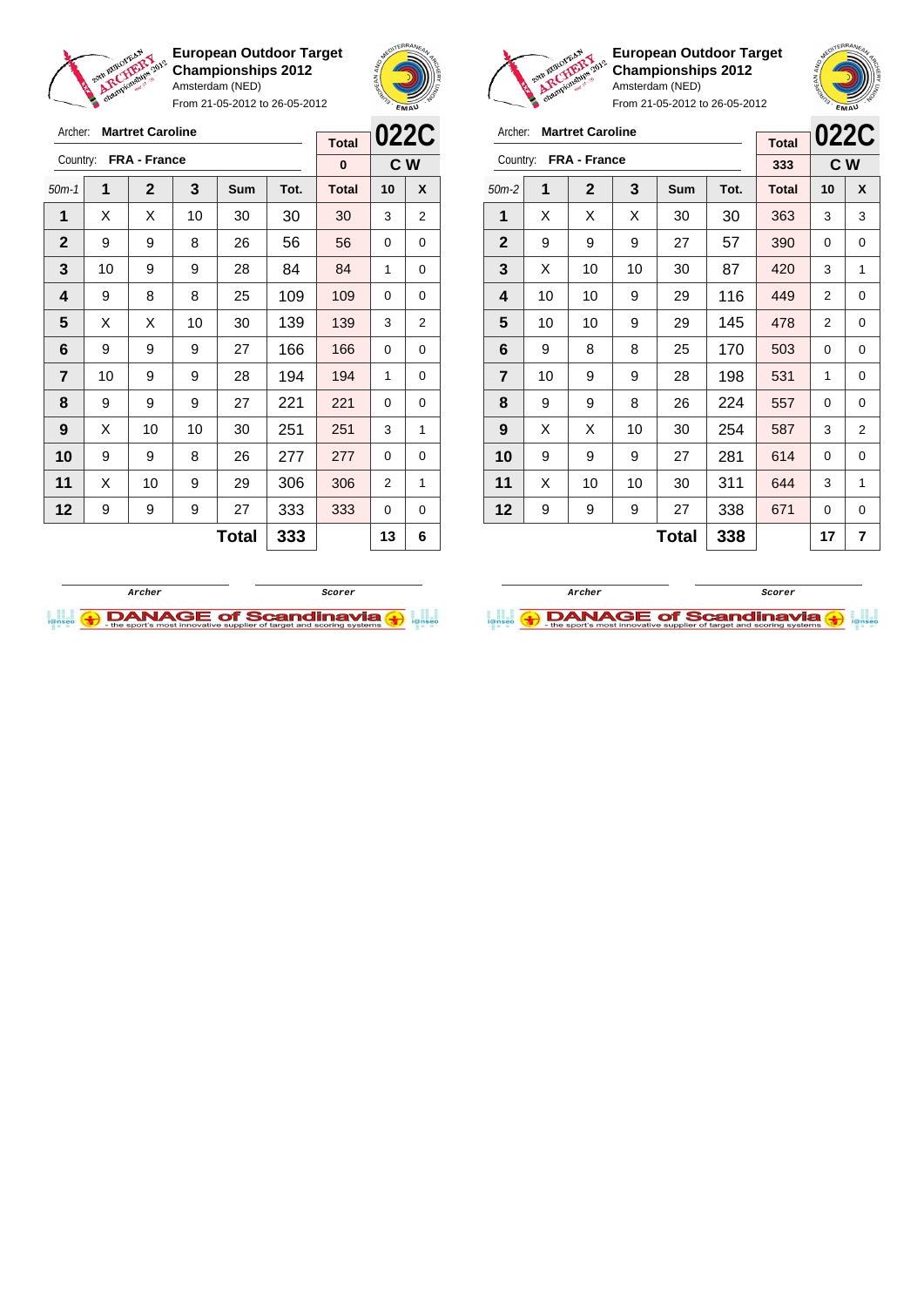

From 21-05-2012 to 26-05-2012





**European Outdoor Target Championships 2012** Amsterdam (NED)

**022D C W**

| Archer:        | Van Caspel Inge |              |                          |       |      | 022D<br>Van Caspel Inge<br>Archer: |                |             |              |    |                          |    |              |      |              |                |     |
|----------------|-----------------|--------------|--------------------------|-------|------|------------------------------------|----------------|-------------|--------------|----|--------------------------|----|--------------|------|--------------|----------------|-----|
|                |                 |              |                          |       |      | <b>Total</b>                       |                |             |              |    |                          |    |              |      | <b>Total</b> | 022            |     |
| Country:       |                 |              | <b>NED - Netherlands</b> |       |      | $\bf{0}$                           |                | C W         | Country:     |    | <b>NED - Netherlands</b> |    |              |      | 341          |                | C W |
| $50m-1$        | 1               | $\mathbf{2}$ | $\overline{3}$           | Sum   | Tot. | <b>Total</b>                       | 10             | X           | $50m-2$      | 1  | $\mathbf{2}$             | 3  | Sum          | Tot. | <b>Total</b> | 10             | X   |
| 1              | X               | X            | X                        | 30    | 30   | 30                                 | 3              | 3           | 1            | X  | X                        | X  | 30           | 30   | 371          | 3              | 3   |
| $\mathbf{2}$   | 10 <sup>1</sup> | 10           | 10                       | 30    | 60   | 60                                 | 3              | 0           | $\mathbf{2}$ | X  | 10                       | 9  | 29           | 59   | 400          | $\overline{2}$ | 1   |
| 3              | X               | 10           | 9                        | 29    | 89   | 89                                 | $\overline{2}$ | 1           | 3            | 10 | 10                       | 10 | 30           | 89   | 430          | 3              | 0   |
| 4              | 9               | 9            | 8                        | 26    | 115  | 115                                | $\mathbf 0$    | $\mathbf 0$ | 4            | 10 | 9                        | 9  | 28           | 117  | 458          | 1              | 0   |
| 5              | X               | 10           | 9                        | 29    | 144  | 144                                | 2              | 1           | 5            | X  | 10                       | 10 | 30           | 147  | 488          | 3              | 1   |
| 6              | 9               | 9            | 9                        | 27    | 171  | 171                                | $\Omega$       | $\mathbf 0$ | 6            | 9  | 9                        | 9  | 27           | 174  | 515          | 0              | 0   |
| $\overline{7}$ | 10              | 10           | 10                       | 30    | 201  | 201                                | 3              | 0           | 7            | 10 | 10                       | 10 | 30           | 204  | 545          | 3              | 0   |
| 8              | 9               | 9            | 9                        | 27    | 228  | 228                                | $\Omega$       | 0           | 8            | 9  | 9                        | 9  | 27           | 231  | 572          | $\Omega$       | 0   |
| 9              | X               | X            | X                        | 30    | 258  | 258                                | 3              | 3           | 9            | X  | 10                       | 10 | 30           | 261  | 602          | 3              | 1   |
| 10             | X               | 9            | 9                        | 28    | 286  | 286                                | 1              | 1           | 10           | 10 | 9                        | 9  | 28           | 289  | 630          | 1              | 0   |
| 11             | 10 <sup>1</sup> | 9            | 9                        | 28    | 314  | 314                                | 1              | 0           | 11           | 10 | 10                       | 10 | 30           | 319  | 660          | 3              | 0   |
| 12             | 9               | 9            | 9                        | 27    | 341  | 341                                | $\Omega$       | 0           | 12           | 10 | 9                        | 9  | 28           | 347  | 688          | 1              | 0   |
|                |                 |              |                          | Total | 341  |                                    | 18             | 9           |              |    |                          |    | <b>Total</b> | 347  |              | 23             | 6   |



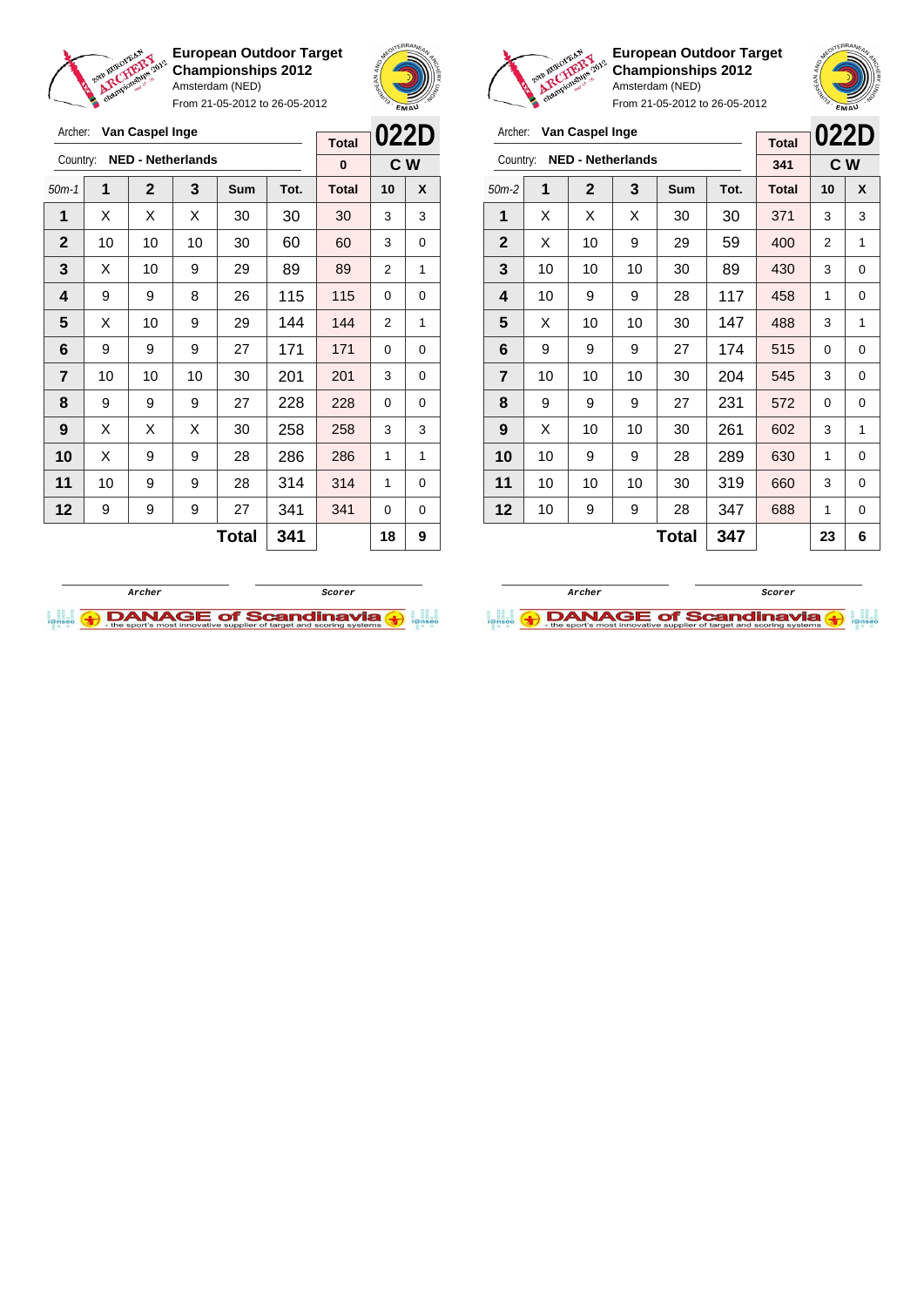

Archer: **Zorman Tanja** Country: **CRO - Croatia**

**European Outdoor Target Championships 2012** Amsterdam (NED)

From 21-05-2012 to 26-05-2012

50m-1 **1 2 3 Sum Tot. Total 10 X**



**C W**

**Total 0**



**European Outdoor Target Championships 2012** Amsterdam (NED)

From 21-05-2012 to 26-05-2012

| Archer:        |    | Zorman Tanja         | <b>Total</b> |       | 023A |              |     |   |
|----------------|----|----------------------|--------------|-------|------|--------------|-----|---|
| Country:       |    | <b>CRO - Croatia</b> |              |       |      | 329          | C W |   |
| $50m-2$        | 1  | $\overline{2}$       | 3            | Sum   | Tot. | <b>Total</b> | 10  | X |
| 1              | X  | 9                    | 9            | 28    | 28   | 357          | 1   | 1 |
| $\overline{2}$ | 9  | 9                    | 8            | 26    | 54   | 383          | 0   | 0 |
| 3              | 9  | 9                    | 8            | 26    | 80   | 409          | 0   | 0 |
| 4              | 8  | 8                    | 6            | 22    | 102  | 431          | 0   | 0 |
| 5              | X  | 10                   | 10           | 30    | 132  | 461          | 3   | 1 |
| 6              | 10 | 10                   | 9            | 29    | 161  | 490          | 2   | 0 |
| $\overline{7}$ | X  | 10                   | 10           | 30    | 191  | 520          | 3   | 1 |
| 8              | 9  | 8                    | 8            | 25    | 216  | 545          | 0   | 0 |
| 9              | 10 | 10                   | 10           | 30    | 246  | 575          | 3   | 0 |
| 10             | 10 | 9                    | 8            | 27    | 273  | 602          | 1   | 0 |
| 11             | X  | X                    | 9            | 29    | 302  | 631          | 2   | 2 |
| 12             | 9  | 9                    | 8            | 26    | 328  | 657          | 0   | 0 |
|                |    |                      |              | Total | 328  |              | 15  | 5 |

 | X | 10 | 10 | 30 | 30 | 30 | 3 | 1 9 9 8 26 56 56 0 0  $\mid$  X  $\mid$  X  $\mid$  10  $\mid$  30  $\mid$  86  $\mid$  86  $\mid$  3  $\mid$  2 | 9 | 9 | 8 | 26 | 112 | 112 | 0 | 0 | 10 | 9 | 9 | 28 | 140 | 140 | 1 | 0 | 9 | 9 | 8 | 26 | 166 | 166 | 0 | 0 | 10 | 9 | 9 | 28 | 194 | 194 | 1 | 0 | 9 | 8 | 8 | 25 | 219 | 219 | 0 | 0 | X | X | 10 | 30 | **249 | 249 |** 3 | 2 9 8 7 24 273 273 0 0 | 10 | 10 | 10 | 30 | 303 | 303 | 3 | 0 | 9 | 9 | 8 | 26 | 329 | 329 | 0 | 0 **Total 329 14 5**



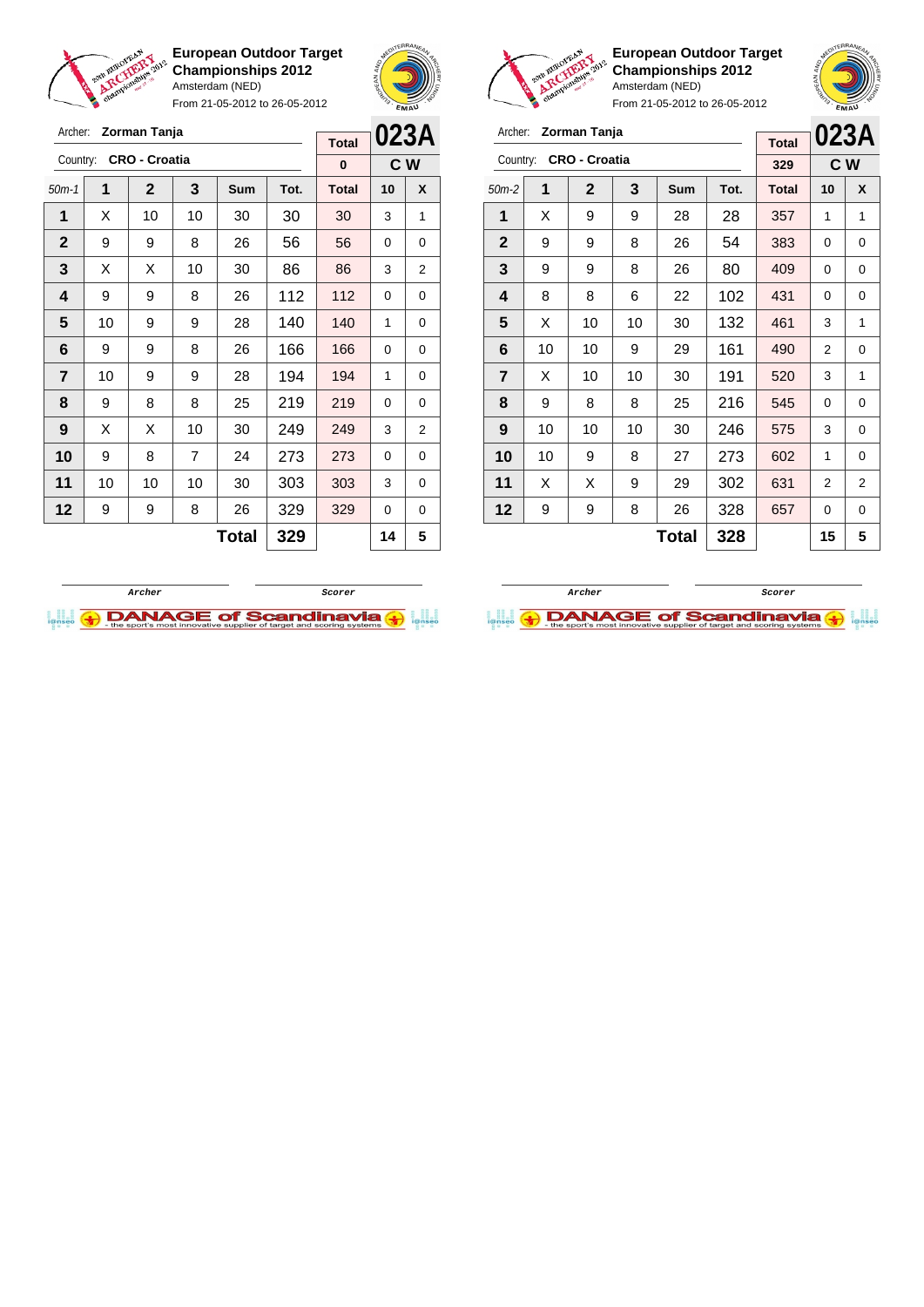

From 21-05-2012 to 26-05-2012



**European Outdoor Target Championships 2012** Amsterdam (NED) From 21-05-2012 to 26-05-2012

| Archer:                 |    | Cherkashneva Svetlana | <b>Total</b>   | 023B |      |              |    |     |  |
|-------------------------|----|-----------------------|----------------|------|------|--------------|----|-----|--|
| Country:                |    | <b>RUS - Russia</b>   |                |      |      | 336          |    | C W |  |
| $50m-2$                 | 1  | $\mathbf 2$           | 3              | Sum  | Tot. | <b>Total</b> | 10 | X   |  |
| 1                       | 10 | 9                     | 9              | 28   | 28   | 364          | 1  | 0   |  |
| $\mathbf{2}$            | 9  | 9                     | $\overline{7}$ | 25   | 53   | 389          | 0  | 0   |  |
| 3                       | Х  | х                     | 10             | 30   | 83   | 419          | 3  | 2   |  |
| 4                       | 9  | 9                     | 9              | 27   | 110  | 446          | 0  | 0   |  |
| 5                       | X  | 10                    | 9              | 29   | 139  | 475          | 2  | 1   |  |
| 6                       | 9  | 9                     | 8              | 26   | 165  | 501          | 0  | 0   |  |
| $\overline{\mathbf{r}}$ | X  | 10                    | 9              | 29   | 194  | 530          | 2  | 1   |  |
| 8                       | 9  | 9                     | 9              | 27   | 221  | 557          | 0  | 0   |  |
| 9                       | X  | 10                    | 9              | 29   | 250  | 586          | 2  | 1   |  |
| 10                      | 9  | 9                     | 9              | 27   | 277  | 613          | 0  | 0   |  |
| 11                      | 10 | 10                    | 9              | 29   | 306  | 642          | 2  | 0   |  |
| 12                      | 9  | 9                     | 8              | 26   | 332  | 668          | 0  | 0   |  |
|                         |    |                       | 12             | 5    |      |              |    |     |  |

**Archer Scorer**

**DANAGE of Scandinavia** 



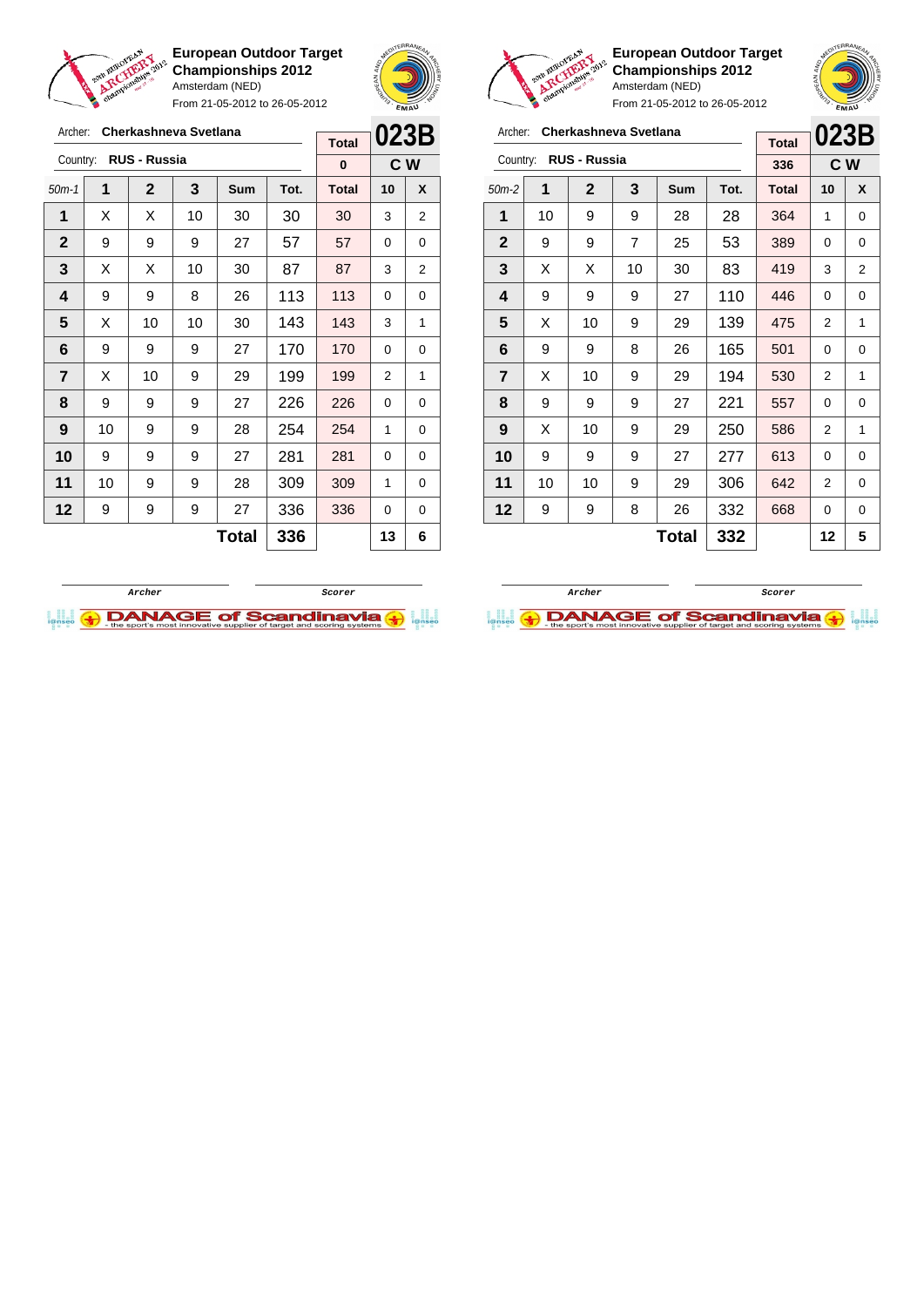





Country: **FRA - France**

**European Outdoor Target Championships 2012** Amsterdam (NED)

50m-2 **1 2 3 Sum Tot. Total 10 X** | 10 | 10 | 10 | 30 | 30 | 369 | 3 | 0 | 9 | 9 | 9 | 27 | 57 | 396 | 0 | 0 | 9 | 9 | 9 | 27 | 84 | 423 | 0 | 0 | 9 | 9 | 8 | 26 | 110 <mark>| 449</mark> | 0 | 0  $\mid$  X  $\mid$  X  $\mid$  X  $\mid$  30  $\mid$  **140**  $\mid$  **479**  $\mid$  3  $\mid$  3 | 10 | 10 | 10 | 30 | 170 | 509 | 3 | 0 | 10 | 10 | 10 | 30 | 200 | 539 | 3 | 0 | 9 | 9 | 9 | 27 | 227 | 566 | 0 | 0 | 10 | 10 | 9 | 29 | 256 | 595 | 2 | 0 9 9 9 27 283 622 0 0 | X | 10 | 10 | 30 | 313 | 652 | 3 | 1 | 10 | 9 | 9 | 28 | 341 | 680 | 1 | 0

Archer: **Lebecque Pascale**

| 5118111810113111832212<br>Amsterdam (NED)<br>From 21-05-2012 to 26-05-2012 |              | Bango<br>EMAU |
|----------------------------------------------------------------------------|--------------|---------------|
| 'ascale                                                                    | <b>Total</b> | 123C          |
| ıce                                                                        | 339          | C.W           |

| l              | champion                | From 21-05-2012 to 26-05-2012 | <b>EMAY</b> |              |     |              |    |                |
|----------------|-------------------------|-------------------------------|-------------|--------------|-----|--------------|----|----------------|
| Archer:        | <b>Lebecque Pascale</b> | <b>Total</b>                  | 023C        |              |     |              |    |                |
| Country:       |                         | <b>FRA - France</b>           |             |              |     | $\bf{0}$     |    | C <sub>W</sub> |
| $50m-1$        | 1                       | $\mathbf{2}$                  | 3           | Sum<br>Tot.  |     | <b>Total</b> | 10 | X              |
| 1              | Х                       | 9                             | 9           | 28           | 28  | 28           | 1  | 1              |
| $\mathbf{2}$   | 9                       | 9                             | 9           | 27           | 55  | 55           | 0  | 0              |
| 3              | X                       | 10                            | 10          | 30           | 85  | 85           | 3  | 1              |
| 4              | 10                      | 9                             | 9           | 28           | 113 | 113          | 1  | 0              |
| 5              | X                       | 9                             | 9           | 28           | 141 | 141          | 1  | 1              |
| 6              | 9                       | 9                             | 9           | 27           | 168 | 168          | 0  | 0              |
| $\overline{7}$ | X                       | X                             | X           | 30           | 198 | 198          | 3  | 3              |
| 8              | X                       | 10                            | 9           | 29           | 227 | 227          | 2  | 1              |
| 9              | X                       | 10                            | 9           | 29           | 256 | 256          | 2  | 1              |
| 10             | 9                       | 9                             | 8           | 26           | 282 | 282          | 0  | 0              |
| 11             | X                       | 10                            | 10          | 30           | 312 | 312          | 3  | 1              |
| 12             | 10                      | 9                             | 8           | 27           | 339 | 339          | 1  | 0              |
|                |                         |                               |             | <b>Total</b> | 339 |              | 17 | 9              |



**Total 341 18 4**

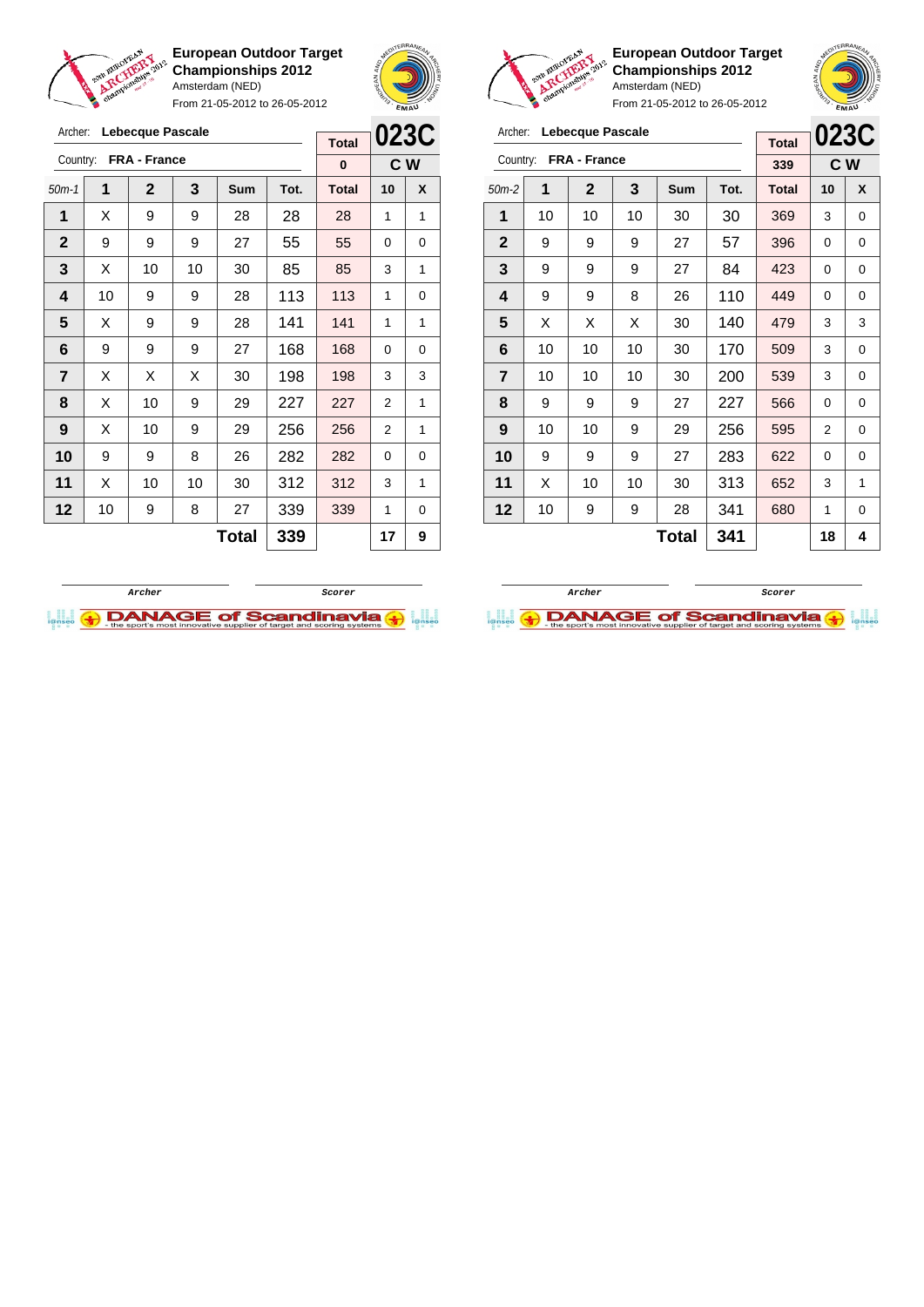

Archer: **Markovic Irina**

**European Outdoor Target Championships 2012** Amsterdam (NED)

From 21-05-2012 to 26-05-2012



**European Outdoor Target Championships 2012** Amsterdam (NED)

| Archer:        | <b>Markovic Irina</b> | <b>Total</b>             | 023D |     |      |              |     |   |
|----------------|-----------------------|--------------------------|------|-----|------|--------------|-----|---|
| Country:       |                       | <b>NED - Netherlands</b> |      |     |      | 342          | C W |   |
| $50m-2$        | 1                     | $\mathbf 2$              | 3    | Sum | Tot. | <b>Total</b> | 10  | X |
| 1              | X                     | 10                       | 10   | 30  | 30   | 372          | 3   | 1 |
| $\mathbf{2}$   | 10                    | 9                        | 9    | 28  | 58   | 400          | 1   | 0 |
| 3              | X                     | X                        | 10   | 30  | 88   | 430          | 3   | 2 |
| 4              | 9                     | 8                        | 8    | 25  | 113  | 455          | 0   | 0 |
| 5              | X                     | 9                        | 9    | 28  | 141  | 483          | 1   | 1 |
| 6              | 8                     | 8                        | 8    | 24  | 165  | 507          | 0   | 0 |
| $\overline{7}$ | X                     | X                        | 10   | 30  | 195  | 537          | 3   | 2 |
| 8              | 9                     | $\overline{7}$           | 6    | 22  | 217  | 559          | 0   | 0 |
| 9              | X                     | 10                       | 9    | 29  | 246  | 588          | 2   | 1 |
| 10             | 9                     | 9                        | 8    | 26  | 272  | 614          | 0   | 0 |
| 11             | X                     | X                        | X    | 30  | 302  | 644          | 3   | 3 |
| 12             | 10                    | 10                       | 9    | 29  | 331  | 673          | 2   | 0 |
|                |                       |                          | 18   | 10  |      |              |     |   |

| Archer:        |    | <b>Markovic Irina</b>    |    | <b>Total</b> | 023D |              |    |     |
|----------------|----|--------------------------|----|--------------|------|--------------|----|-----|
| Country:       |    | <b>NED - Netherlands</b> |    |              |      | 0            |    | C W |
| $50m-1$        | 1  | $\mathbf 2$              | 3  | <b>Sum</b>   | Tot. | <b>Total</b> | 10 | X   |
| 1              | X  | x                        | 10 | 30           | 30   | 30           | 3  | 2   |
| $\mathbf{2}$   | 9  | 9                        | 9  | 27           | 57   | 57           | 0  | 0   |
| 3              | X  | 10                       | 10 | 30           | 87   | 87           | 3  | 1   |
| 4              | 9  | 8                        | 7  | 24           | 111  | 111          | 0  | 0   |
| 5              | X  | 10                       | 9  | 29           | 140  | 140          | 2  | 1   |
| 6              | 9  | 9                        | 9  | 27           | 167  | 167          | 0  | 0   |
| $\overline{7}$ | 10 | 10                       | 10 | 30           | 197  | 197          | 3  | 0   |
| 8              | 10 | 9                        | 9  | 28           | 225  | 225          | 1  | 0   |
| 9              | X  | X                        | X  | 30           | 255  | 255          | 3  | 3   |
| 10             | 10 | 9                        | 9  | 28           | 283  | 283          | 1  | 0   |
| 11             | X  | X                        | 10 | 30           | 313  | 313          | 3  | 2   |
| 12             | 10 | 10                       | 9  | 29           | 342  | 342          | 2  | 0   |
|                |    |                          |    | <b>Total</b> | 342  |              | 21 | 9   |



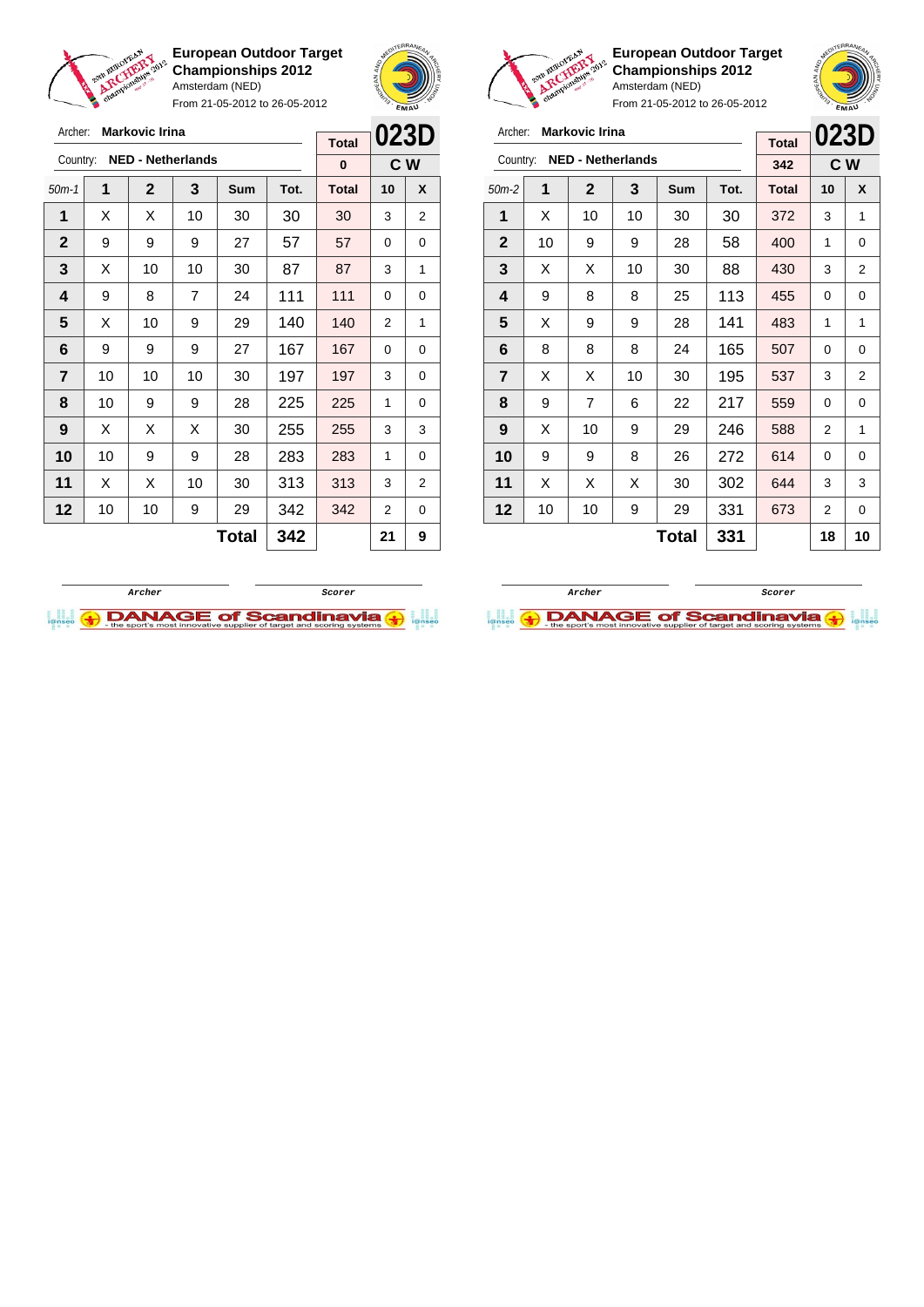

**European Outdoor Target Championships 2012** Amsterdam (NED) From 21-05-2012 to 26-05-2012





**European Outdoor Target Championships 2012** Amsterdam (NED)

| Archer:        |    | <b>Buden Ivana</b>   |    | <b>Total</b> |      | 024A         |    |     |
|----------------|----|----------------------|----|--------------|------|--------------|----|-----|
| Country:       |    | <b>CRO - Croatia</b> |    |              |      | 339          |    | C W |
| $50m-2$        | 1  | $\mathbf{2}$         | 3  | Sum          | Tot. | <b>Total</b> | 10 | X   |
| 1              | X  | 10                   | 10 | 30           | 30   | 369          | 3  | 1   |
| $\mathbf{2}$   | 9  | 9                    | 9  | 27           | 57   | 396          | 0  | 0   |
| 3              | X  | 10                   | 10 | 30           | 87   | 426          | 3  | 1   |
| 4              | 10 | 9                    | 9  | 28           | 115  | 454          | 1  | 0   |
| 5              | X  | 10                   | 10 | 30           | 145  | 484          | 3  | 1   |
| 6              | 10 | 9                    | 9  | 28           | 173  | 512          | 1  | 0   |
| $\overline{7}$ | X  | 10                   | 9  | 29           | 202  | 541          | 2  | 1   |
| 8              | 9  | 9                    | 9  | 27           | 229  | 568          | 0  | 0   |
| 9              | X  | 10                   | 10 | 30           | 259  | 598          | 3  | 1   |
| 10             | 10 | 10                   | 10 | 30           | 289  | 628          | 3  | 0   |
| 11             | X  | 10                   | 10 | 30           | 319  | 658          | 3  | 1   |
| $12 \,$        | 9  | 9                    | 9  | 27           | 346  | 685          | 0  | 0   |
|                |    |                      |    | <b>Total</b> | 346  |              | 22 | 6   |

| Archer:          |    | <b>Buden Ivana</b>   |    | <b>Total</b> | 024A |              |          |   |
|------------------|----|----------------------|----|--------------|------|--------------|----------|---|
| Country:         |    | <b>CRO - Croatia</b> |    |              |      | $\bf{0}$     | C W      |   |
| $50m-1$          | 1  | $\mathbf 2$          | 3  | <b>Sum</b>   | Tot. | <b>Total</b> | 10       | X |
| 1                | X  | 10                   | 10 | 30           | 30   | 30           | 3        | 1 |
| $\mathbf{2}$     | 10 | 9                    | 8  | 27           | 57   | 57           | 1        | 0 |
| 3                | X  | 9                    | 9  | 28           | 85   | 85           | 1        | 1 |
| 4                | 9  | 9                    | 9  | 27           | 112  | 112          | 0        | 0 |
| 5                | X  | 10                   | 9  | 29           | 141  | 141          | 2        | 1 |
| 6                | 9  | 9                    | 9  | 27           | 168  | 168          | $\Omega$ | 0 |
| $\overline{7}$   | 10 | 10                   | 10 | 30           | 198  | 198          | 3        | 0 |
| 8                | 10 | 9                    | 9  | 28           | 226  | 226          | 1        | 0 |
| $\boldsymbol{9}$ | X  | 9                    | 9  | 28           | 254  | 254          | 1        | 1 |
| 10               | 9  | 9                    | 8  | 26           | 280  | 280          | 0        | 0 |
| 11               | х  | 10                   | 10 | 30           | 310  | 310          | 3        | 1 |
| 12               | 10 | 10                   | 9  | 29           | 339  | 339          | 2        | 0 |
|                  |    |                      |    | Total        | 339  |              | 17       | 5 |
|                  |    |                      |    |              |      |              |          |   |



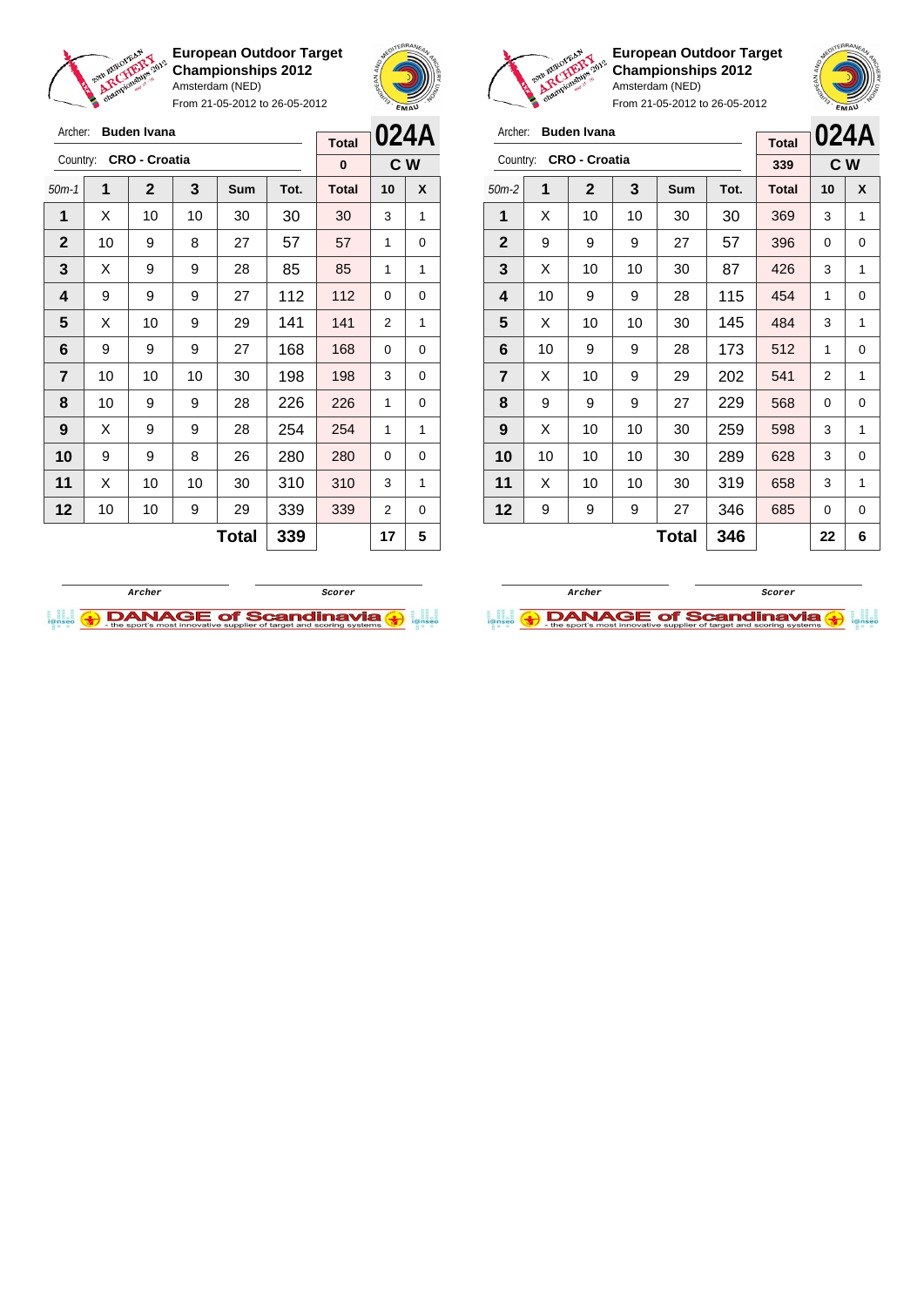

Archer: **Loginova Albina** Country: **RUS - Russia**

**European Outdoor Target Championships 2012** Amsterdam (NED)

From 21-05-2012 to 26-05-2012

50m-1 **1 2 3 Sum Tot. Total 10 X**  $\mid$  X  $\mid$  X  $\mid$  10  $\mid$  30  $\mid$  30  $\mid$  30  $\mid$  3  $\mid$  2 | 10 | 9 | 9 | 28 | 58 | 58 | 1 | 0  $\mid$  X  $\mid$  X  $\mid$  X  $\mid$  30  $\mid$  88  $\mid$  88  $\mid$  3  $\mid$  3 | 10 | 10 | 9 | 29 | 117 | 117 | 2 | 0  $\mid$  X  $\mid$  X  $\mid$  10  $\mid$  30  $\mid$  147  $\mid$  147  $\mid$  3  $\mid$  2 | 10 | 9 | 9 | 28 | 175 | 175 | 1 | 0  $\mid$  X  $\mid$  X  $\mid$  10  $\mid$  30  $\mid$  205  $\mid$  205  $\mid$  3  $\mid$  2 | 10 | 9 | 9 | 28 | 233 | 233 | 1 | 0 | X | X | X | 30 | **263 | 263 |** 3 | 3 | 10 | 10 | 9 | 29 | 292 | 292 | 2 | 0 | X | X | X | 30 | **322 | 322 |** 3 | 3 | 10 | 10 | 9 | 29 | 351 | 351 | 2 | 0



**C W**

**Total 0**



**European Outdoor Target Championships 2012** Amsterdam (NED)



From 21-05-2012 to 26-05-2012

| Archer:        |    | Loginova Albina |    | 024B  |      |              |     |   |
|----------------|----|-----------------|----|-------|------|--------------|-----|---|
|                |    |                 |    |       |      | <b>Total</b> |     |   |
| Country:       |    | RUS - Russia    |    |       |      | 351          | C W |   |
| $50m-2$        | 1  | $\mathbf{2}$    | 3  | Sum   | Tot. | <b>Total</b> | 10  | X |
| 1              | X  | 10              | 10 | 30    | 30   | 381          | 3   | 1 |
| $\mathbf{2}$   | 10 | 9               | 9  | 28    | 58   | 409          | 1   | 0 |
| 3              | X  | 10              | 9  | 29    | 87   | 438          | 2   | 1 |
| 4              | 9  | 9               | 9  | 27    | 114  | 465          | 0   | 0 |
| 5              | X  | X               | 10 | 30    | 144  | 495          | 3   | 2 |
| 6              | 10 | 9               | 9  | 28    | 172  | 523          | 1   | 0 |
| $\overline{7}$ | X  | 10              | 10 | 30    | 202  | 553          | 3   | 1 |
| 8              | 9  | 9               | 9  | 27    | 229  | 580          | 0   | 0 |
| 9              | 10 | 10              | 10 | 30    | 259  | 610          | 3   | 0 |
| 10             | 10 | 9               | 9  | 28    | 287  | 638          | 1   | 0 |
| 11             | X  | X               | X  | 30    | 317  | 668          | 3   | 3 |
| 12             | 9  | 9               | 9  | 27    | 344  | 695          | 0   | 0 |
|                |    |                 |    | Total | 344  |              | 20  | 8 |

**Total 351 27 15**



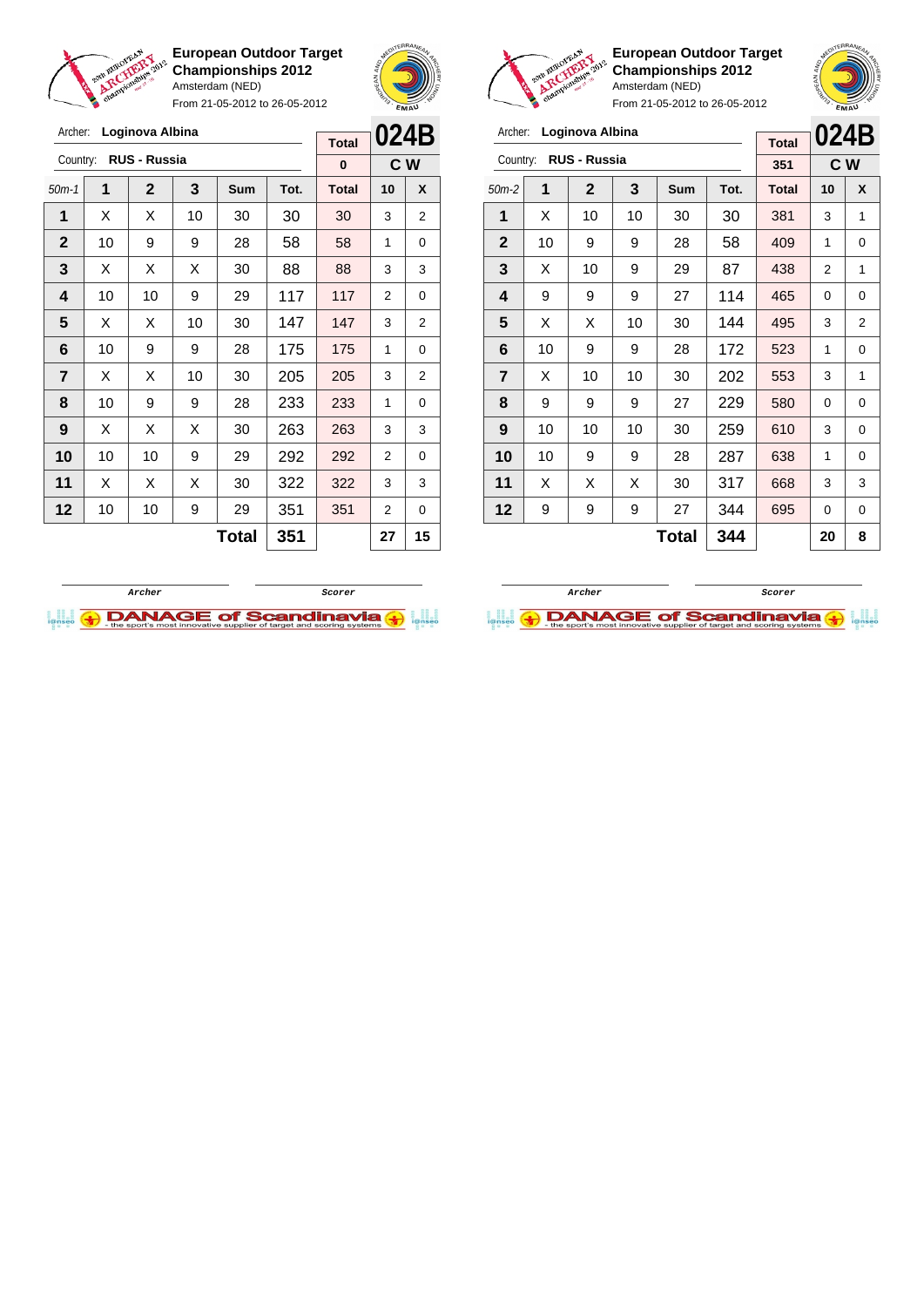

Archer: **Chesse Joanna** Country: **FRA - France**

**European Outdoor Target Championships 2012** Amsterdam (NED)

From 21-05-2012 to 26-05-2012

50m-1 **1 2 3 Sum Tot. Total 10 X** | X | 10 | 9 | 29 | 29 | 29 | 2 | 1 | 9 | 9 | 9 | 27 | 56 | 56 | 0 | 0 | 10 | 9 | 9 | 28 | 84 | 84 | 1 | 0 | 9 | 8 | 6 | 23 | 107 | 107 | 0 | 0  $\mid$  X  $\mid$  10  $\mid$  10  $\mid$  30  $\mid$  137  $\mid$  137  $\mid$  3  $\mid$  1



**C W**

**Total 0**



**European Outdoor Target Championships 2012** Amsterdam (NED)

| Archer:                 |    | <b>Chesse Joanna</b> | <b>Total</b> |       | 024C |              |                |   |
|-------------------------|----|----------------------|--------------|-------|------|--------------|----------------|---|
| Country:                |    | FRA - France         |              |       |      | 333          | C <sub>W</sub> |   |
| $50m-2$                 | 1  | $\mathbf 2$          | 3            | Sum   | Tot. | <b>Total</b> | 10             | X |
| 1                       | 10 | 10                   | 9            | 29    | 29   | 362          | 2              | 0 |
| $\mathbf{2}$            | 9  | 9                    | 9            | 27    | 56   | 389          | 0              | 0 |
| 3                       | 9  | 9                    | 9            | 27    | 83   | 416          | 0              | 0 |
| 4                       | 9  | 9                    | 8            | 26    | 109  | 442          | 0              | 0 |
| 5                       | 10 | 10                   | 9            | 29    | 138  | 471          | 2              | 0 |
| 6                       | 9  | 9                    | 8            | 26    | 164  | 497          | 0              | 0 |
| $\overline{\mathbf{r}}$ | 10 | 10                   | 9            | 29    | 193  | 526          | 2              | 0 |
| 8                       | 9  | 9                    | 9            | 27    | 220  | 553          | 0              | 0 |
| 9                       | 10 | 10                   | 9            | 29    | 249  | 582          | 2              | 0 |
| 10                      | 9  | 9                    | 9            | 27    | 276  | 609          | 0              | 0 |
| 11                      | X  | 9                    | 9            | 28    | 304  | 637          | 1              | 1 |
| 12                      | 9  | 9                    | 8            | 26    | 330  | 663          | 0              | 0 |
|                         |    |                      |              | Total | 330  |              | 9              | 1 |





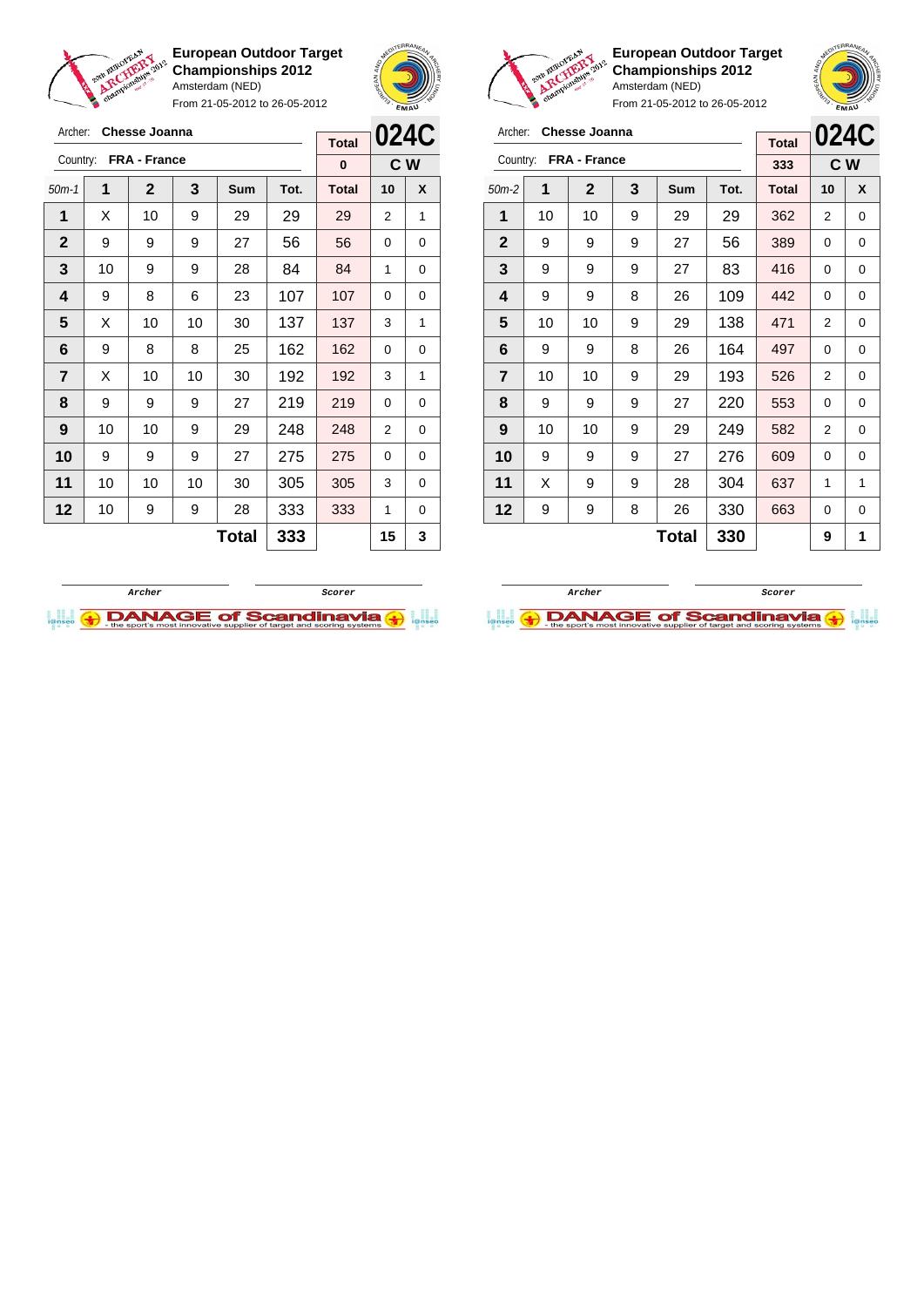

Archer: **Enthoven Inge**

Country: **NED - Netherlands**

**European Outdoor Target Championships 2012** Amsterdam (NED)

From 21-05-2012 to 26-05-2012

50m-1 **1 2 3 Sum Tot. Total 10 X** | X | 10 | 9 | 29 | 29 | 29 | 2 | 1 9 8 8 25 54 54 0 0 | X | X | 10 | 30 | 84 | 84 | 3 | 2 | 9 | 9 | 9 | 27 | 111 | 111 | 0 | 0  $\mid$  X  $\mid$  10  $\mid$  10  $\mid$  30  $\mid$  141  $\mid$  141  $\mid$  3  $\mid$  1 | 9 | 9 | 9 | 27 | 168 | 168 | 0 | 0 | 10 | 10 | 10 | 30 | 198 | 198 | 3 | 0 | 9 | 9 | 8 | 26 | 224 | 224 | 0 | 0 | 9 | 9 | 9 | 27 | 251 | 251 | 0 | 0 9 8 8 25 276 276 0 0 | X | 10 | 9 | 29 | 305 | 305 | 2 | 1 | 9 | 9 | 8 | 26 | 331 | 331 | 0 | 0



**C W**

**Total 0**

**European Outdoor Target Championships 2012** Amsterdam (NED)



**024D**

From 21-05-2012 to 26-05-2012

|                |    |                      |                          | <b>EMAY</b> |      |              |                |                |  |
|----------------|----|----------------------|--------------------------|-------------|------|--------------|----------------|----------------|--|
| Archer:        |    | <b>Enthoven Inge</b> |                          |             |      | <b>Total</b> | 024            |                |  |
| Country:       |    |                      | <b>NED - Netherlands</b> |             |      | 331          |                | C W            |  |
| $50m-2$        | 1  | $\overline{2}$       | 3                        | Sum         | Tot. | <b>Total</b> | 10             | X              |  |
| 1              | 10 | 10                   | 9                        | 29          | 29   | 360          | $\overline{2}$ | 0              |  |
| $\mathbf{2}$   | 9  | 9                    | 8                        | 26          | 55   | 386          | 0              | 0              |  |
| 3              | X  | 10                   | 9                        | 29          | 84   | 415          | 2              | 1              |  |
| 4              | 9  | 9                    | 8                        | 26          | 110  | 441          | 0              | 0              |  |
| 5              | 10 | 10                   | 10                       | 30          | 140  | 471          | 3              | 0              |  |
| 6              | 8  | 8                    | 6                        | 22          | 162  | 493          | 0              | 0              |  |
| $\overline{7}$ | 10 | 10                   | 9                        | 29          | 191  | 522          | 2              | 0              |  |
| 8              | 9  | 9                    | 9                        | 27          | 218  | 549          | 0              | 0              |  |
| 9              | X  | 9                    | 9                        | 28          | 246  | 577          | 1              | 1              |  |
| 10             | 8  | 8                    | 7                        | 23          | 269  | 600          | 0              | 0              |  |
| 11             | X  | X                    | 10                       | 30          | 299  | 630          | 3              | $\overline{2}$ |  |
| 12             | 9  | 9                    | 8                        | 26          | 325  | 656          | 0              | 0              |  |
|                |    |                      |                          |             |      |              |                |                |  |

**Total 325 13 4**

**Archer Scorer**



**Total 331 13 5**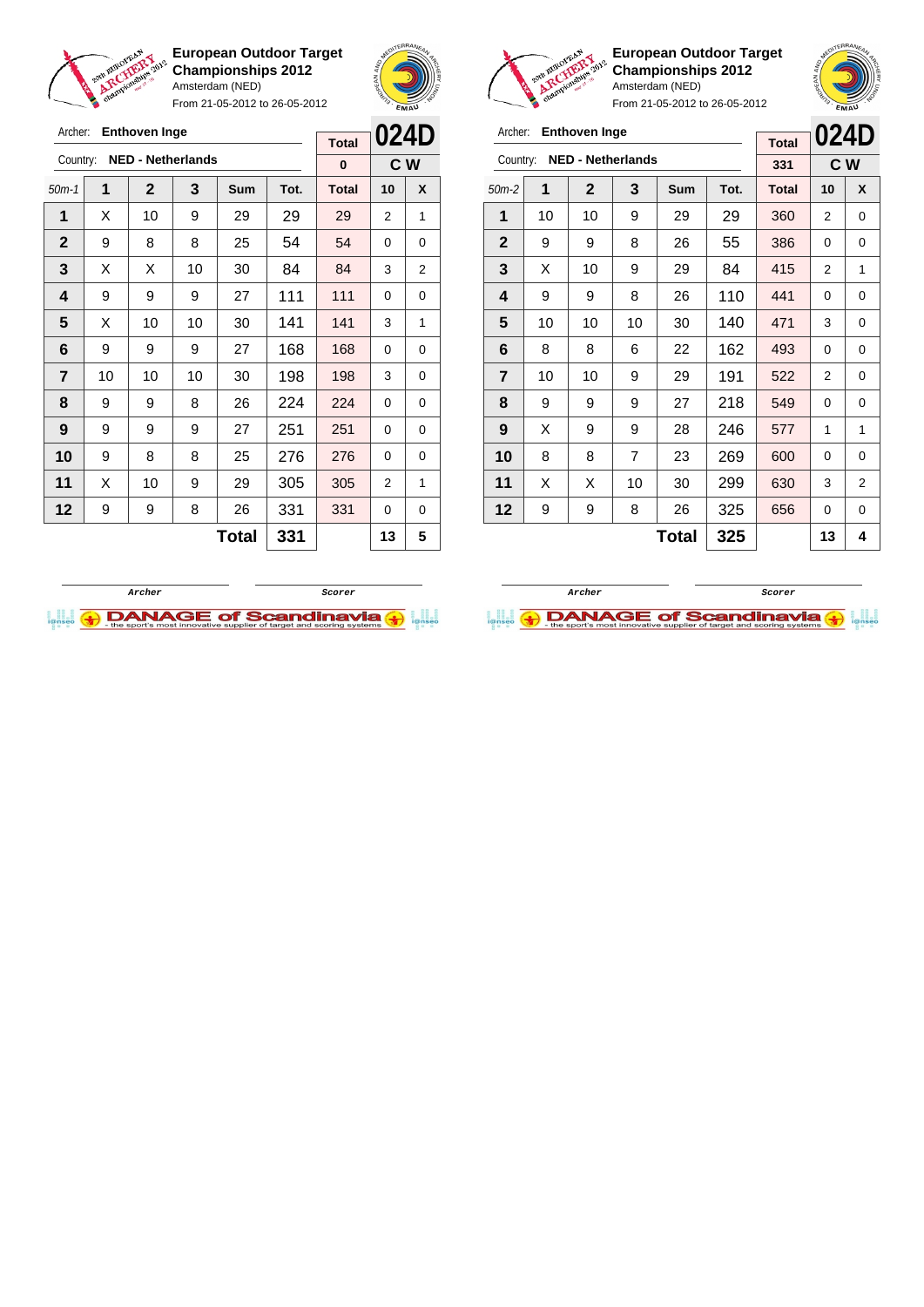

Archer: **Luque Pilar** Country: **ESP - Spain**

**European Outdoor Target Championships 2012** Amsterdam (NED)

From 21-05-2012 to 26-05-2012

50m-1 **1 2 3 Sum Tot. Total 10 X** | X | 10 | 9 | 29 | 29 | 29 | 2 | 1 8 8 7 23 52 52 0 0  $\mid$  X  $\mid$  10  $\mid$  9  $\mid$  29  $\mid$  81  $\mid$  81  $\mid$  2  $\mid$  1 | 9 | 9 | 8 | 26 | 107 | 107 | 0 | 0  $\mid$  X  $\mid$  9  $\mid$  9  $\mid$  28  $\mid$  135  $\mid$  135  $\mid$  1  $\mid$  1 | 9 | 9 | 8 | 26 | 161 | 161 | 0 | 0 | 10 | 10 | 9 | 29 | 190 | 190 | 2 | 0 | 9 | 9 | 8 | 26 | 216 | 216 | 0 | 0 | X | X | 10 | 30 | **246 | 246 |** 3 | 2 9 9 8 26 272 272 0 0 | 10 | 10 | 9 | 29 | 301 | 301 | 2 | 0 | 9 | 9 | 9 | 27 | 328 | 328 | 0 | 0



**C W**

**Total 0**



**European Outdoor Target Championships 2012** Amsterdam (NED)

From 21-05-2012 to 26-05-2012

| Archer:        |    | <b>Luque Pilar</b> |                |     | <b>Total</b> |              | 025A     |     |
|----------------|----|--------------------|----------------|-----|--------------|--------------|----------|-----|
| Country:       |    | ESP - Spain        |                |     |              | 328          |          | C W |
| $50m-2$        | 1  | $\overline{2}$     | 3              | Sum | Tot.         | <b>Total</b> | 10       | X   |
| 1              | 10 | 10                 | 9              | 29  | 29           | 357          | 2        | 0   |
| $\mathbf{2}$   | 9  | 9                  | 9              | 27  | 56           | 384          | 0        | 0   |
| 3              | 10 | 9                  | 9              | 28  | 84           | 412          | 1        | 0   |
| 4              | 8  | 8                  | 6              | 22  | 106          | 434          | $\Omega$ | 0   |
| 5              | 10 | 10                 | 10             | 30  | 136          | 464          | 3        | 0   |
| 6              | 9  | 9                  | 9              | 27  | 163          | 491          | 0        | 0   |
| $\overline{7}$ | X  | 10                 | 10             | 30  | 193          | 521          | 3        | 1   |
| 8              | 9  | 9                  | 8              | 26  | 219          | 547          | 0        | 0   |
| 9              | X  | 10                 | 9              | 29  | 248          | 576          | 2        | 1   |
| 10             | 8  | 8                  | $\overline{7}$ | 23  | 271          | 599          | $\Omega$ | 0   |
| 11             | X  | 9                  | 9              | 28  | 299          | 627          | 1        | 1   |
| 12             | 9  | 9                  | 9              | 27  | 326          | 654          | 0        | 0   |
|                |    |                    |                | 12  | 3            |              |          |     |





**Total 328 12 5**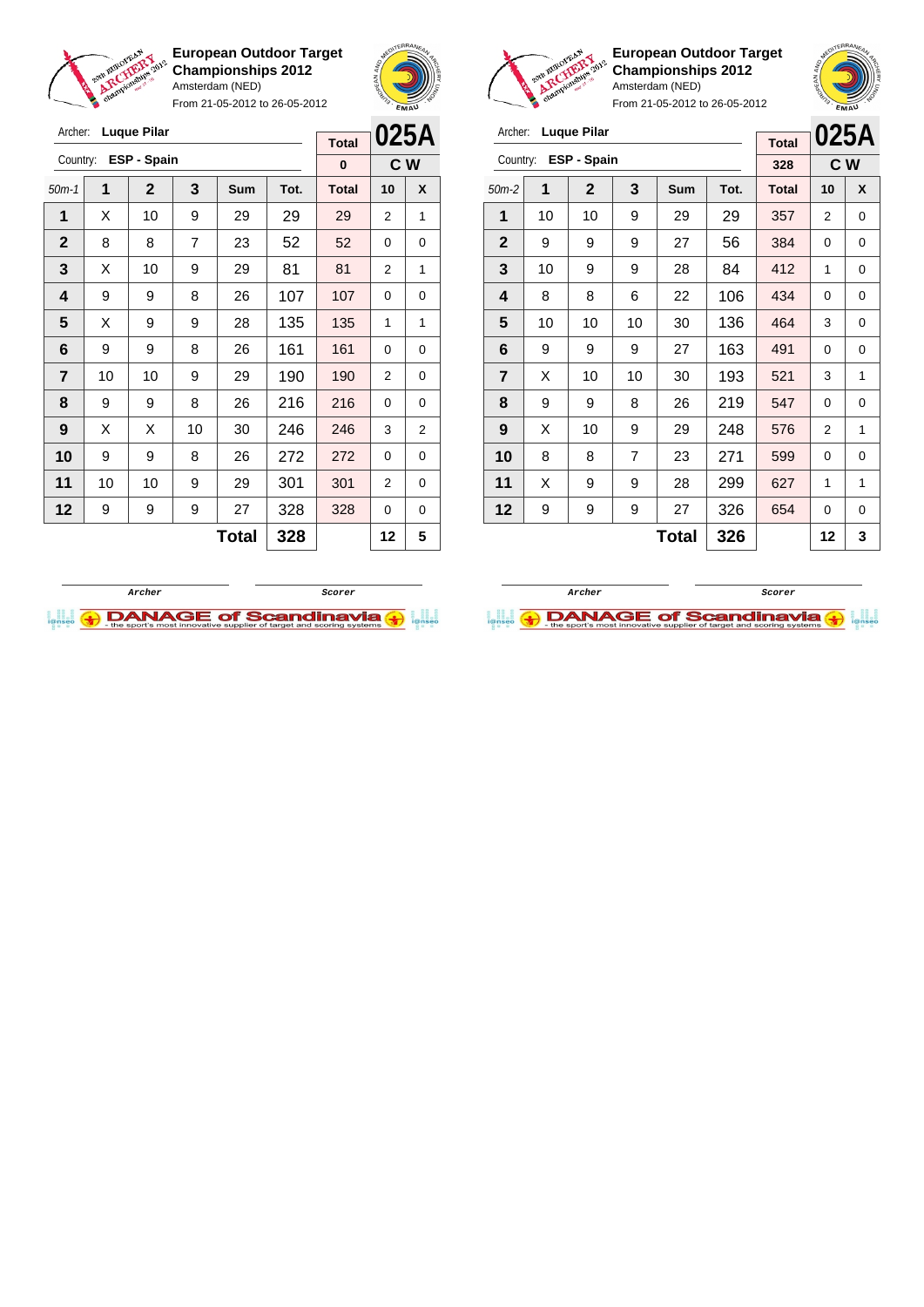

Archer: **Stanieczek Anna** Country: **POL - Poland**

**European Outdoor Target Championships 2012** Amsterdam (NED)

From 21-05-2012 to 26-05-2012



**C W**

**Total 0**

**European Outdoor Target Championships 2012** Amsterdam (NED)



| Archer:        |    | <b>Stanieczek Anna</b> |                |              |      |              |                                                                                                                                                |   |
|----------------|----|------------------------|----------------|--------------|------|--------------|------------------------------------------------------------------------------------------------------------------------------------------------|---|
|                |    |                        |                |              |      | <b>Total</b> |                                                                                                                                                |   |
| Country:       |    | POL - Poland           |                |              |      | 327          | 025B<br>C W<br>10<br>X<br>3<br>1<br>0<br>0<br>3<br>2<br>0<br>0<br>3<br>2<br>0<br>0<br>3<br>0<br>0<br>0<br>1<br>0<br>0<br>0<br>1<br>1<br>0<br>0 |   |
| $50m-2$        | 1  | $\mathbf{2}$           | 3              | Sum          | Tot. | <b>Total</b> |                                                                                                                                                |   |
| 1              | X  | 10                     | 10             | 30           | 30   | 357          |                                                                                                                                                |   |
| $\mathbf{2}$   | 9  | 9                      | 9              | 27           | 57   | 384          |                                                                                                                                                |   |
| 3              | X  | X                      | 10             | 30           | 87   | 414          |                                                                                                                                                |   |
| 4              | 9  | 9                      | 9              | 27           | 114  | 441          |                                                                                                                                                |   |
| 5              | X  | X                      | 10             | 30           | 144  | 471          |                                                                                                                                                |   |
| 6              | 9  | 9                      | 8              | 26           | 170  | 497          |                                                                                                                                                |   |
| $\overline{7}$ | 10 | 10                     | 10             | 30           | 200  | 527          |                                                                                                                                                |   |
| 8              | 9  | 9                      | 9              | 27           | 227  | 554          |                                                                                                                                                |   |
| 9              | 10 | 9                      | 9              | 28           | 255  | 582          |                                                                                                                                                |   |
| 10             | 9  | 9                      | $\overline{7}$ | 25           | 280  | 607          |                                                                                                                                                |   |
| 11             | X  | 9                      | 9              | 28           | 308  | 635          |                                                                                                                                                |   |
| 12             | 9  | 9                      | 9              | 27           | 335  | 662          |                                                                                                                                                |   |
|                |    |                        |                | <b>Total</b> | 335  |              | 14                                                                                                                                             | 6 |





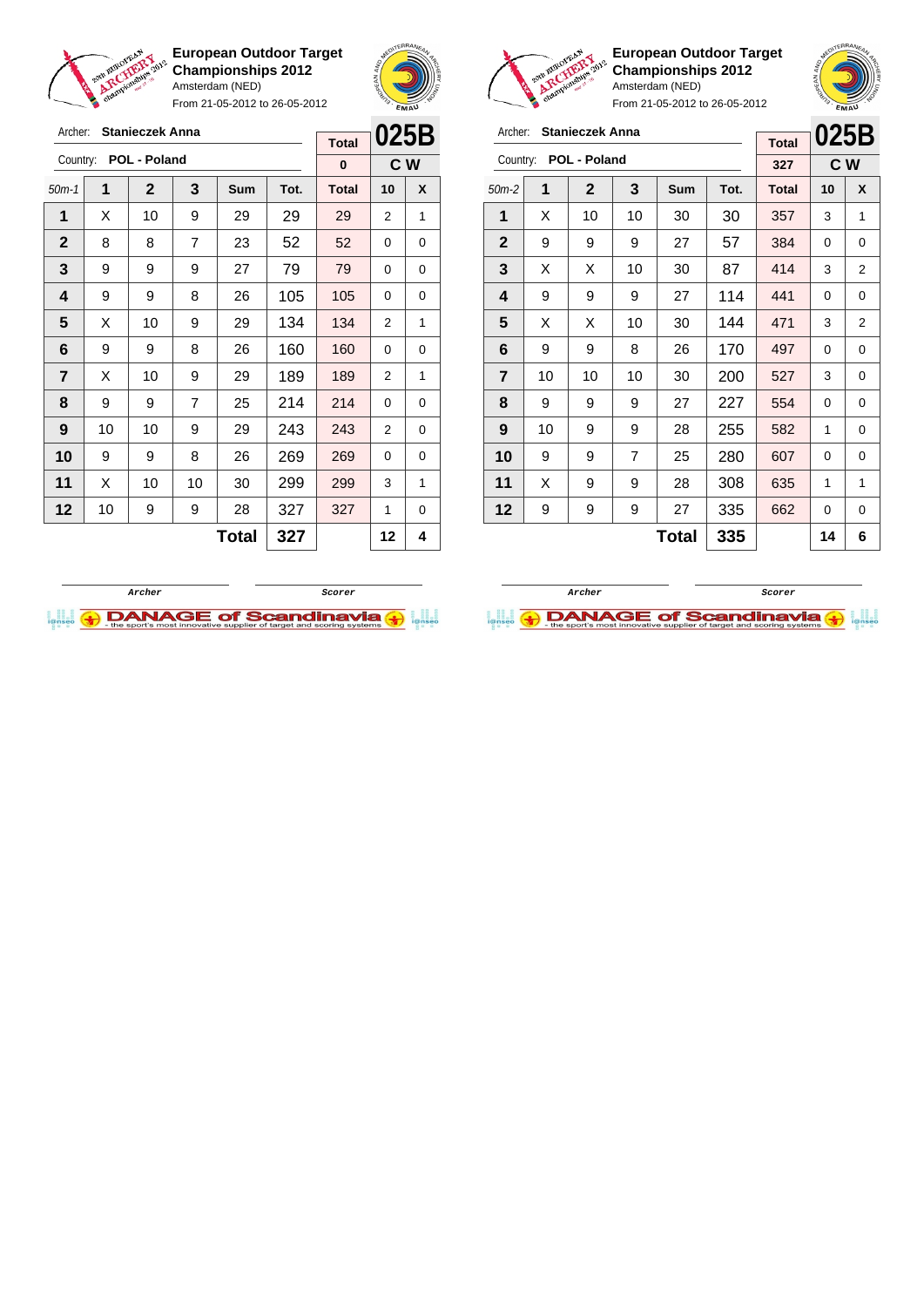

From 21-05-2012 to 26-05-2012



 $\overline{a}$ 

**European Outdoor Target Championships 2012** Amsterdam (NED)

| Archer:        |    | <b>Johansson Malin</b> |     |     | 025C |                     |    |     |
|----------------|----|------------------------|-----|-----|------|---------------------|----|-----|
|                |    | Country: SWE - Sweden  |     |     |      | <b>Total</b><br>338 |    | C W |
|                |    |                        |     |     |      |                     |    |     |
| $50m-2$        | 1  | $\mathbf{2}$           | 3   | Sum | Tot. | <b>Total</b>        | 10 | X   |
| 1              | 10 | 10                     | 10  | 30  | 30   | 368                 | 3  | 0   |
| $\mathbf{2}$   | 9  | 9                      | 8   | 26  | 56   | 394                 | 0  | 0   |
| 3              | 10 | 9                      | 9   | 28  | 84   | 422                 | 1  | 0   |
| 4              | 9  | 8                      | 8   | 25  | 109  | 447                 | 0  | 0   |
| 5              | X  | 10                     | 9   | 29  | 138  | 476                 | 2  | 1   |
| 6              | 9  | 9                      | 8   | 26  | 164  | 502                 | 0  | 0   |
| $\overline{7}$ | 10 | 10                     | 9   | 29  | 193  | 531                 | 2  | 0   |
| 8              | 9  | 8                      | 8   | 25  | 218  | 556                 | 0  | 0   |
| 9              | 10 | 9                      | 9   | 28  | 246  | 584                 | 1  | 0   |
| 10             | 8  | 8                      | 7   | 23  | 269  | 607                 | 0  | 0   |
| 11             | X  | x                      | 10  | 30  | 299  | 637                 | 3  | 2   |
| 12             | 10 | 9                      | 9   | 28  | 327  | 665                 | 1  | 0   |
|                |    |                        | 327 |     | 13   | 3                   |    |     |





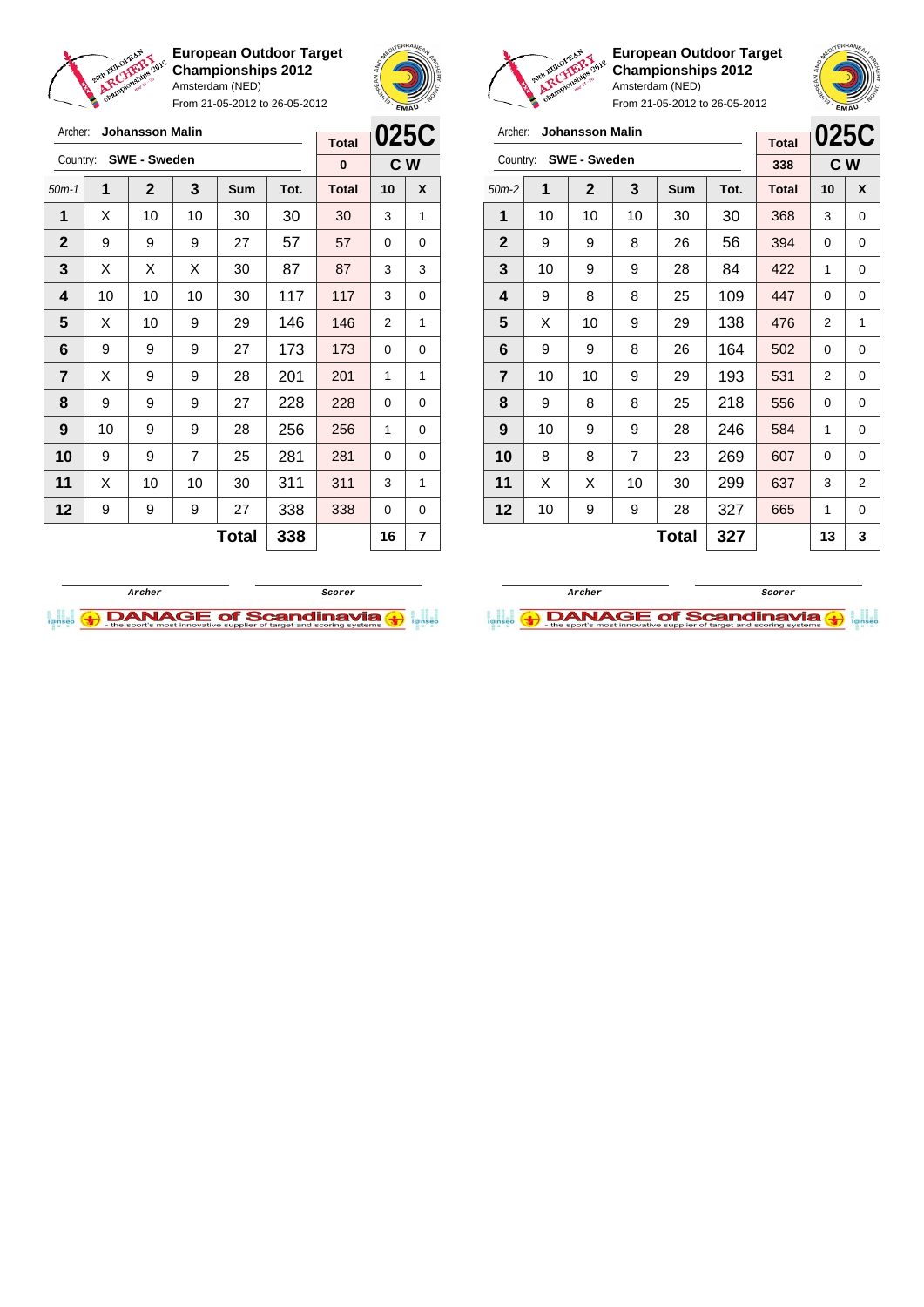

From 21-05-2012 to 26-05-2012





**European Outdoor Target Championships 2012** Amsterdam (NED)

| Archer:                 |    | <b>Holderness Lucy</b>     |    |     | <b>Total</b> | 025D         |                |                |
|-------------------------|----|----------------------------|----|-----|--------------|--------------|----------------|----------------|
| Country:                |    | <b>GBR</b> - Great Britain |    |     |              | 319          |                | c <sub>w</sub> |
| $50m-2$                 | 1  | $\mathbf{2}$               | 3  | Sum | Tot.         | <b>Total</b> | 10             | X              |
| 1                       | X  | 10                         | 10 | 30  | 30           | 349          | 3              | 1              |
| $\overline{2}$          | 9  | 8                          | 7  | 24  | 54           | 373          | 0              | 0              |
| 3                       | X  | X                          | 9  | 29  | 83           | 402          | 2              | $\overline{2}$ |
| 4                       | 9  | 9                          | 9  | 27  | 110          | 429          | $\Omega$       | 0              |
| 5                       | X  | 10                         | 9  | 29  | 139          | 458          | $\overline{2}$ | 1              |
| 6                       | 9  | 9                          | 8  | 26  | 165          | 484          | 0              | 0              |
| $\overline{\mathbf{r}}$ | 10 | 9                          | 9  | 28  | 193          | 512          | 1              | 0              |
| 8                       | 9  | 8                          | 7  | 24  | 217          | 536          | $\Omega$       | 0              |
| 9                       | X  | 10                         | 9  | 29  | 246          | 565          | 2              | 1              |
| 10                      | 9  | 8                          | 8  | 25  | 271          | 590          | $\Omega$       | 0              |
| 11                      | 10 | 10                         | 10 | 30  | 301          | 620          | 3              | 0              |
| 12                      | 9  | 9                          | 9  | 27  | 328          | 647          | 0              | 0              |
|                         |    |                            |    | 13  | 5            |              |                |                |

| Archer:      |    | <b>Holderness Lucy</b>     |     | <b>Total</b> | 025D |              |                |                |
|--------------|----|----------------------------|-----|--------------|------|--------------|----------------|----------------|
| Country:     |    | <b>GBR - Great Britain</b> |     |              |      | $\bf{0}$     |                | C W            |
| $50m-1$      | 1  | $\mathbf{2}$               | 3   | <b>Sum</b>   | Tot. | <b>Total</b> | 10             | X              |
| 1            | X  | 9                          | 9   | 28           | 28   | 28           | 1              | 1              |
| $\mathbf{2}$ | 9  | 9                          | 5   | 23           | 51   | 51           | 0              | 0              |
| 3            | 10 | 10                         | 9   | 29           | 80   | 80           | 2              | 0              |
| 4            | 9  | 8                          | 8   | 25           | 105  | 105          | 0              | 0              |
| 5            | X  | 10                         | 10  | 30           | 135  | 135          | 3              | 1              |
| 6            | 8  | 8                          | 7   | 23           | 158  | 158          | 0              | 0              |
| 7            | X  | 10                         | 9   | 29           | 187  | 187          | $\overline{2}$ | 1              |
| 8            | 9  | 9                          | 8   | 26           | 213  | 213          | 0              | 0              |
| 9            | 9  | 9                          | 8   | 26           | 239  | 239          | 0              | 0              |
| 10           | 8  | 8                          | 7   | 23           | 262  | 262          | 0              | 0              |
| 11           | X  | X                          | 10  | 30           | 292  | 292          | 3              | $\overline{2}$ |
| 12           | 10 | 9                          | 8   | 27           | 319  | 319          | 1              | 0              |
|              |    |                            | 319 |              | 12   | 5            |                |                |



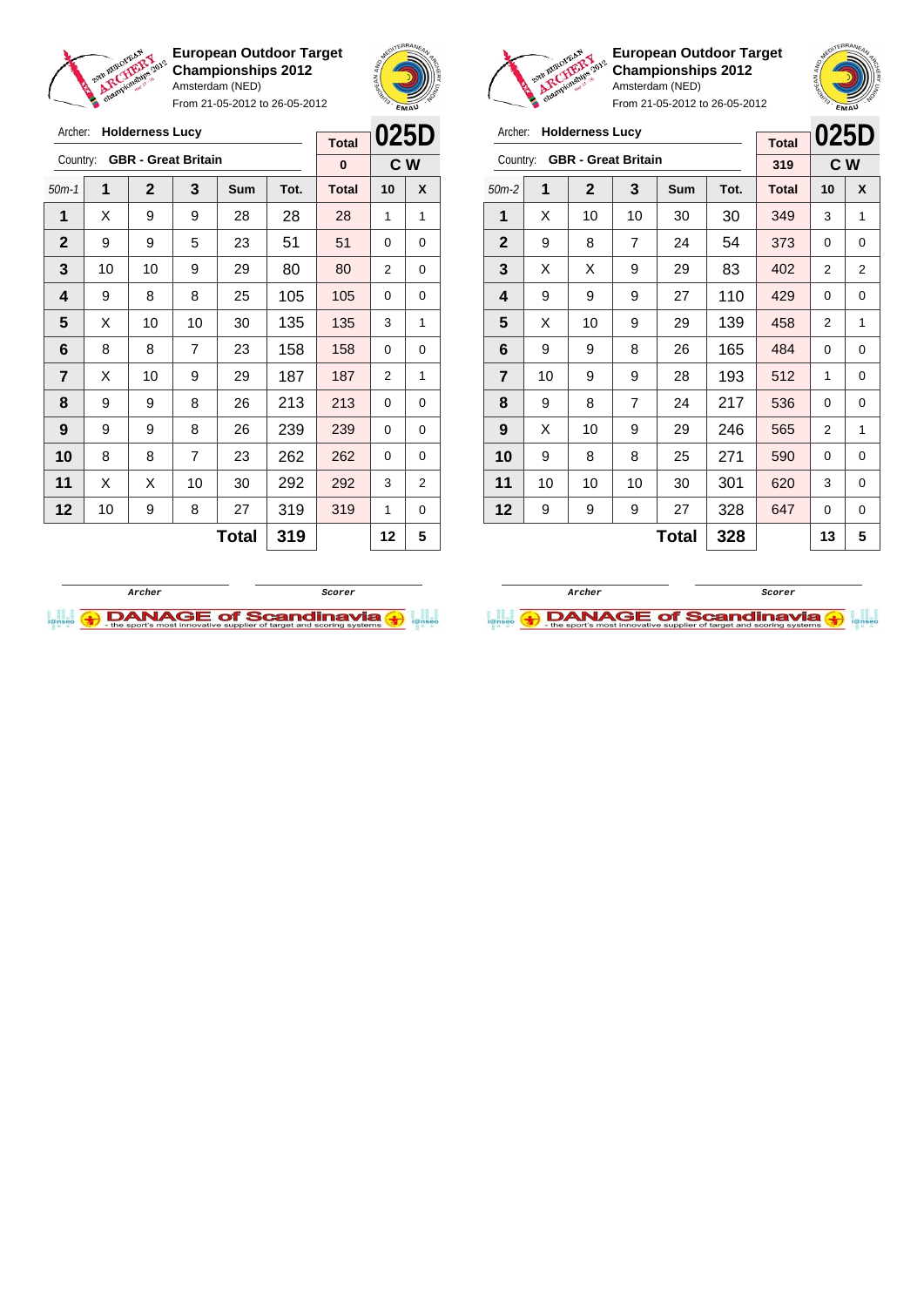

Archer: **Cuesta Irene** Country: **ESP - Spain**

**European Outdoor Target Championships 2012** Amsterdam (NED)

From 21-05-2012 to 26-05-2012

50m-1 **1 2 3 Sum Tot. Total 10 X** | 10 | 9 | 9 | 28 | 28 | 28 | 1 | 0 | 9 | 8 | 7 | 24 | 52 | 52 | 0 | 0 | 10 | 10 | 9 | 29 | 81 | 81 | 2 | 0 | 9 | 8 | 8 | 25 | 106 | 106 | 0 | 0  $\mid$  X  $\mid$  10  $\mid$  10  $\mid$  30  $\mid$  136  $\mid$  136  $\mid$  3  $\mid$  1 | 10 | 9 | 9 | 28 | 164 | 164 | 1 | 0  $\mid$  X  $\mid$  X  $\mid$  10  $\mid$  30  $\mid$  194  $\mid$  194  $\mid$  3  $\mid$  2 | 10 | 9 | 8 | 27 | 221 | 221 | 1 | 0 | 10 | 9 | 9 | 28 | 249 | 249 | 1 | 0 8 8 7 23 272 272 0 0 | X | 10 | 10 | 30 | 302 | 302 | 3 | 1 | 10 | 9 | 9 | 28 | 330 | 330 | 1 | 0



**C W**

**Total 0**



**European Outdoor Target Championships 2012** Amsterdam (NED)



| Archer:                 |    | <b>Cuesta Irene</b> |    |     | <b>Total</b> |              | 026A |     |
|-------------------------|----|---------------------|----|-----|--------------|--------------|------|-----|
| Country:                |    | ESP - Spain         |    |     |              | 330          |      | C W |
| $50m-2$                 | 1  | $\mathbf{2}$        | 3  | Sum | Tot.         | <b>Total</b> | 10   | X   |
| 1                       | Χ  | 10                  | 10 | 30  | 30           | 360          | 3    | 1   |
| $\mathbf{2}$            | 9  | 9                   | 8  | 26  | 56           | 386          | 0    | 0   |
| 3                       | 10 | 9                   | 9  | 28  | 84           | 414          | 1    | 0   |
| 4                       | 9  | 9                   | 9  | 27  | 111          | 441          | 0    | 0   |
| 5                       | 10 | 10                  | 10 | 30  | 141          | 471          | 3    | 0   |
| 6                       | 9  | 8                   | 7  | 24  | 165          | 495          | 0    | 0   |
| $\overline{\mathbf{r}}$ | 10 | 10                  | 9  | 29  | 194          | 524          | 2    | 0   |
| 8                       | 9  | 9                   | 8  | 26  | 220          | 550          | 0    | 0   |
| 9                       | X  | Х                   | X  | 30  | 250          | 580          | 3    | 3   |
| 10                      | 10 | 9                   | 9  | 28  | 278          | 608          | 1    | 0   |
| 11                      | X  | 10                  | 10 | 30  | 308          | 638          | 3    | 1   |
| 12                      | 9  | 9                   | 8  | 26  | 334          | 664          | 0    | 0   |
|                         |    |                     |    | 16  | 5            |              |      |     |



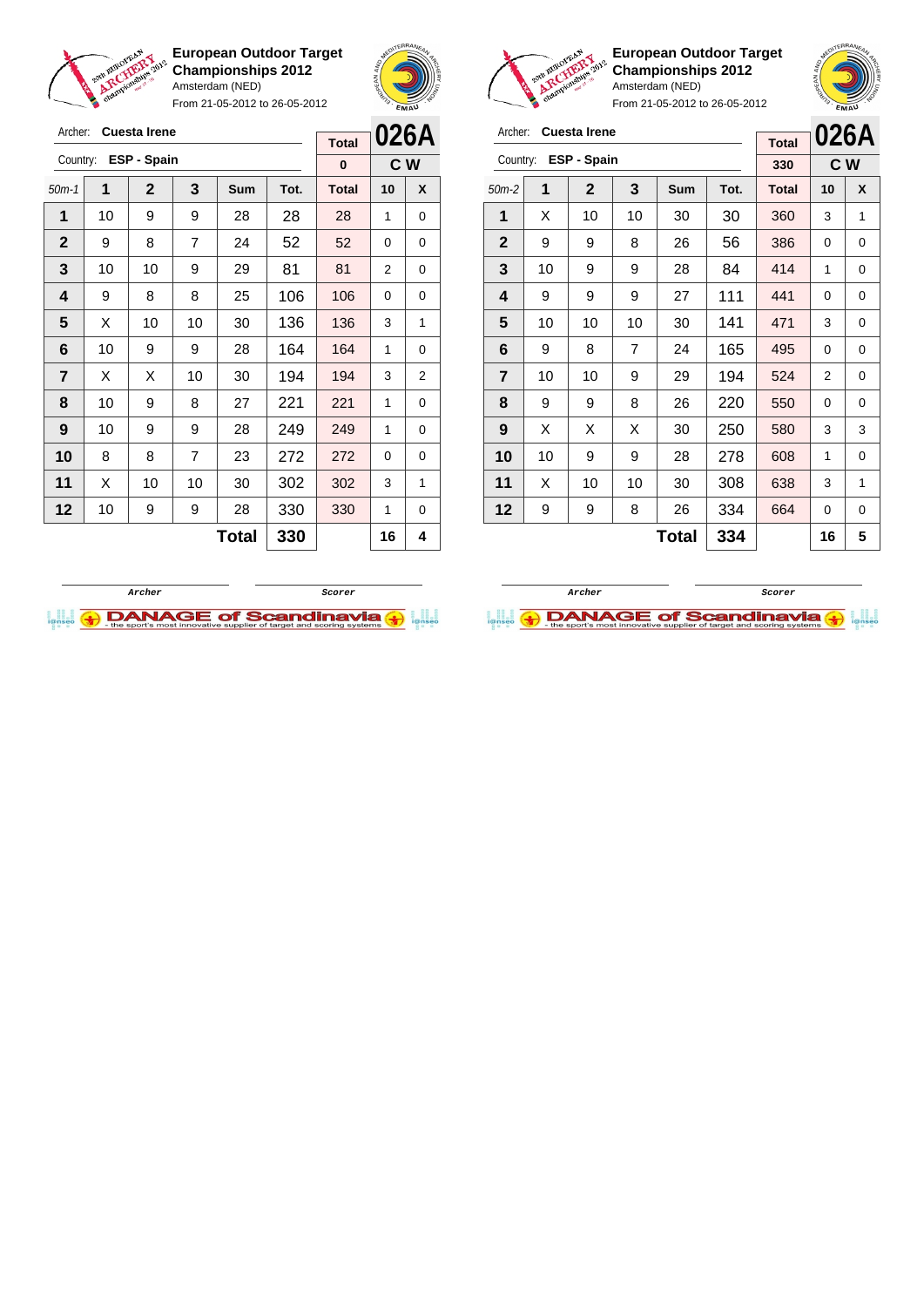

Archer: **Szalanska Katarzyna**

**European Outdoor Target Championships 2012** Amsterdam (NED)

From 21-05-2012 to 26-05-2012





**European Outdoor Target Championships 2012** Amsterdam (NED) From 21-05-2012 to 26-05-2012



| Archer:        |    | Szalanska Katarzyna |                |       |      | <b>Total</b> | 026B           |     |
|----------------|----|---------------------|----------------|-------|------|--------------|----------------|-----|
| Country:       |    | POL - Poland        |                |       |      | 307          |                | C W |
| $50m-2$        | 1  | $\mathbf{2}$        | 3              | Sum   | Tot. | <b>Total</b> | 10             | X   |
| 1              | 10 | 10                  | 9              | 29    | 29   | 336          | 2              | 0   |
| $\mathbf{2}$   | 9  | 9                   | 8              | 26    | 55   | 362          | $\Omega$       | 0   |
| 3              | 10 | 10                  | 10             | 30    | 85   | 392          | 3              | 0   |
| 4              | 8  | 8                   | $\overline{7}$ | 23    | 108  | 415          | $\Omega$       | 0   |
| 5              | X  | 10                  | 9              | 29    | 137  | 444          | $\overline{2}$ | 1   |
| 6              | 8  | 8                   | 8              | 24    | 161  | 468          | 0              | 0   |
| $\overline{7}$ | X  | 10                  | 9              | 29    | 190  | 497          | $\overline{2}$ | 1   |
| 8              | 9  | 9                   | М              | 18    | 208  | 515          | 0              | 0   |
| 9              | 10 | 9                   | 9              | 28    | 236  | 543          | 1              | 0   |
| 10             | 9  | 9                   | 8              | 26    | 262  | 569          | 0              | 0   |
| 11             | X  | 10                  | 10             | 30    | 292  | 599          | 3              | 1   |
| 12             | 9  | 8                   | 6              | 23    | 315  | 622          | 0              | 0   |
|                |    |                     |                | Total | 315  |              | 13             | 3   |

| Archer:      |    |                | Szalanska Katarzyna |            | <b>Total</b> | 026B         |                |     |
|--------------|----|----------------|---------------------|------------|--------------|--------------|----------------|-----|
| Country:     |    | POL - Poland   |                     |            |              | $\bf{0}$     |                | C W |
| $50m-1$      | 1  | $\overline{2}$ | 3                   | <b>Sum</b> | Tot.         | <b>Total</b> | 10             | X   |
| 1            | 10 | 9              | 9                   | 28         | 28           | 28           | 1              | 0   |
| $\mathbf{2}$ | 9  | 8              | 8                   | 25         | 53           | 53           | 0              | 0   |
| 3            | Х  | 10             | 9                   | 29         | 82           | 82           | 2              | 1   |
| 4            | 8  | 8              | M                   | 16         | 98           | 98           | 0              | 0   |
| 5            | 10 | 9              | 9                   | 28         | 126          | 126          | 1              | 0   |
| 6            | 8  | 8              | 6                   | 22         | 148          | 148          | 0              | 0   |
| 7            | 10 | 9              | 9                   | 28         | 176          | 176          | 1              | 0   |
| 8            | 9  | 8              | $\overline{7}$      | 24         | 200          | 200          | 0              | 0   |
| 9            | 10 | 10             | 9                   | 29         | 229          | 229          | $\overline{2}$ | 0   |
| 10           | 9  | 8              | $\overline{7}$      | 24         | 253          | 253          | 0              | 0   |
| 11           | 10 | 10             | 9                   | 29         | 282          | 282          | 2              | 0   |
| 12           | 9  | 9              | 7                   | 25         | 307          | 307          | 0              | 0   |
|              |    |                | 307                 |            | 9            | 1            |                |     |



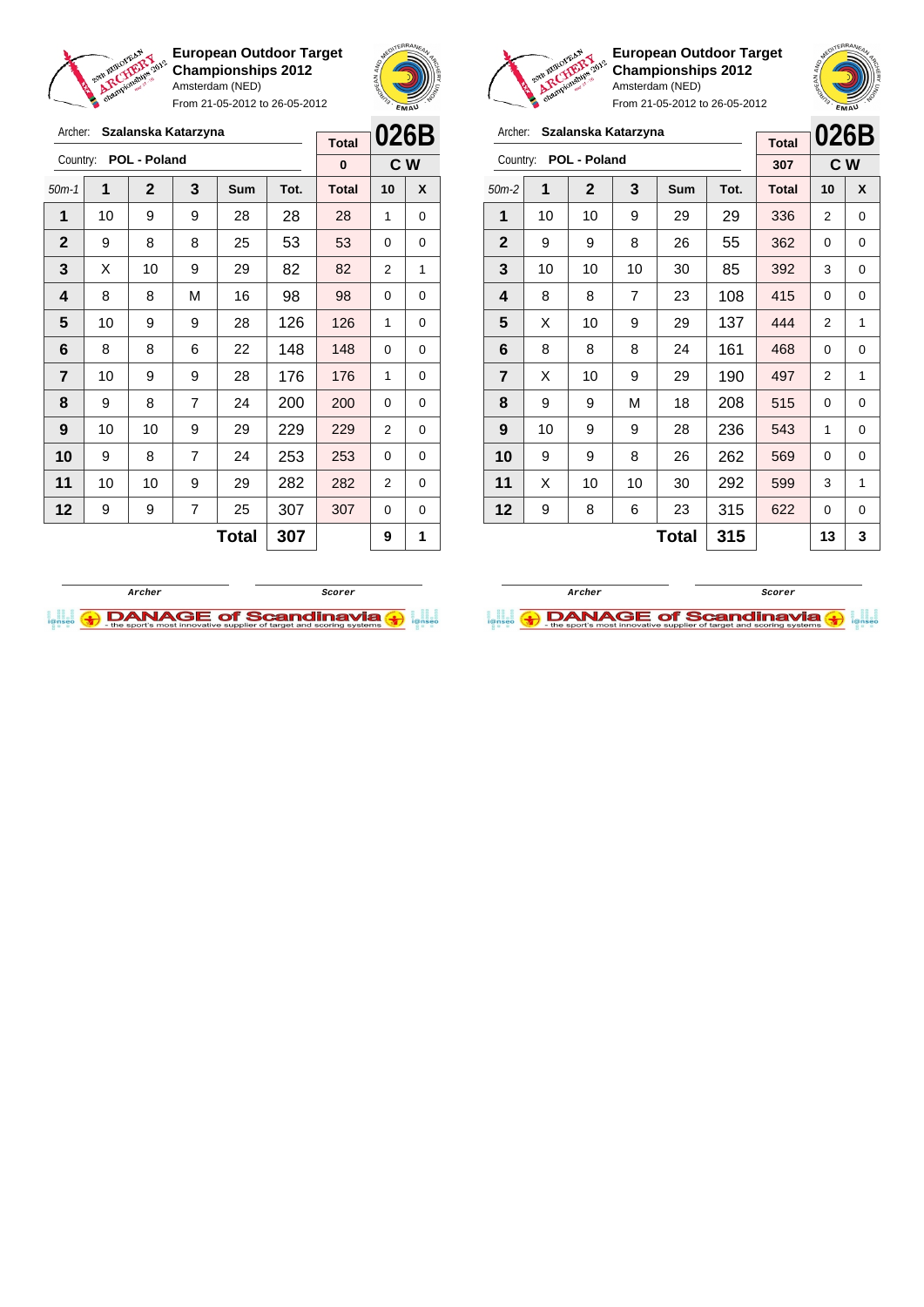

Archer: **Olofsson Ingrid**

**European Outdoor Target Championships 2012** Amsterdam (NED)

From 21-05-2012 to 26-05-2012



**026C Total**



**European Outdoor Target Championships 2012** Amsterdam (NED)

| Archer:        |    | <b>Olofsson Ingrid</b> |                |              |      | <b>Total</b> | 026C           |                |  |
|----------------|----|------------------------|----------------|--------------|------|--------------|----------------|----------------|--|
| Country:       |    | <b>SWE - Sweden</b>    |                |              |      | 333          |                | C W            |  |
| $50m-2$        | 1  | $\mathbf{2}$           | 3              | Sum          | Tot. | <b>Total</b> | 10             | X              |  |
| 1              | X  | 10                     | 10             | 30           | 30   | 363          | 3              | 1              |  |
| $\mathbf{2}$   | 9  | 9                      | 8              | 26           | 56   | 389          | 0              | 0              |  |
| 3              | 10 | 10                     | 9              | 29           | 85   | 418          | $\overline{2}$ | 0              |  |
| 4              | 9  | 9                      | 8              | 26           | 111  | 444          | 0              | 0              |  |
| 5              | X  | 10                     | 10             | 30           | 141  | 474          | 3              | 1              |  |
| 6              | 10 | 10                     | 8              | 28           | 169  | 502          | 2              | 0              |  |
| $\overline{7}$ | X  | 10                     | 10             | 30           | 199  | 532          | 3              | 1              |  |
| 8              | 9  | 9                      | 8              | 26           | 225  | 558          | 0              | 0              |  |
| 9              | X  | X                      | 10             | 30           | 255  | 588          | 3              | $\overline{2}$ |  |
| 10             | 9  | 9                      | $\overline{7}$ | 25           | 280  | 613          | 0              | 0              |  |
| 11             | X  | X                      | 9              | 29           | 309  | 642          | $\overline{2}$ | $\overline{2}$ |  |
| 12             | 9  | 8                      | 8              | 25           | 334  | 667          | 0              | 0              |  |
|                |    |                        |                | <b>Total</b> | 334  |              | 18             | 7              |  |

|                  | <b>SWE - Sweden</b><br>Country:<br>$\mathbf 2$<br>3<br>1<br>Sum<br>10<br>10<br>30<br>X<br>9<br>8<br>8<br>25<br>X<br>10<br>9<br>29<br>9<br>9<br>27<br>9<br>X<br>9<br>9<br>28<br>9<br>8<br>8<br>25<br>X<br>10<br>9<br>29<br>9<br>9<br>9<br>27<br>10<br>10<br>9<br>29 |    |    |       |      | C W<br>0     |                |   |  |
|------------------|--------------------------------------------------------------------------------------------------------------------------------------------------------------------------------------------------------------------------------------------------------------------|----|----|-------|------|--------------|----------------|---|--|
| $50m-1$          |                                                                                                                                                                                                                                                                    |    |    |       | Tot. | <b>Total</b> | 10             | X |  |
| 1                |                                                                                                                                                                                                                                                                    |    |    |       | 30   | 30           | 3              | 1 |  |
| $\mathbf{2}$     |                                                                                                                                                                                                                                                                    |    |    |       | 55   | 55           | 0              | 0 |  |
| 3                |                                                                                                                                                                                                                                                                    |    |    |       | 84   | 84           | $\overline{2}$ | 1 |  |
| 4                |                                                                                                                                                                                                                                                                    |    |    |       | 111  | 111          | 0              | 0 |  |
| 5                |                                                                                                                                                                                                                                                                    |    |    |       | 139  | 139          | 1              | 1 |  |
| 6                |                                                                                                                                                                                                                                                                    |    |    |       | 164  | 164          | $\Omega$       | 0 |  |
| 7                |                                                                                                                                                                                                                                                                    |    |    |       | 193  | 193          | 2              | 1 |  |
| 8                |                                                                                                                                                                                                                                                                    |    |    |       | 220  | 220          | 0              | 0 |  |
| $\boldsymbol{9}$ |                                                                                                                                                                                                                                                                    |    |    |       | 249  | 249          | $\overline{2}$ | 0 |  |
| 10               | 9                                                                                                                                                                                                                                                                  | 9  | 9  | 27    | 276  | 276          | 0              | 0 |  |
| 11               | X                                                                                                                                                                                                                                                                  | 10 | 10 | 30    | 306  | 306          | 3              | 1 |  |
| 12               | 9                                                                                                                                                                                                                                                                  | 9  | 9  | 27    | 333  | 333          | 0              | 0 |  |
|                  |                                                                                                                                                                                                                                                                    |    |    | Total | 333  |              | 13             | 5 |  |



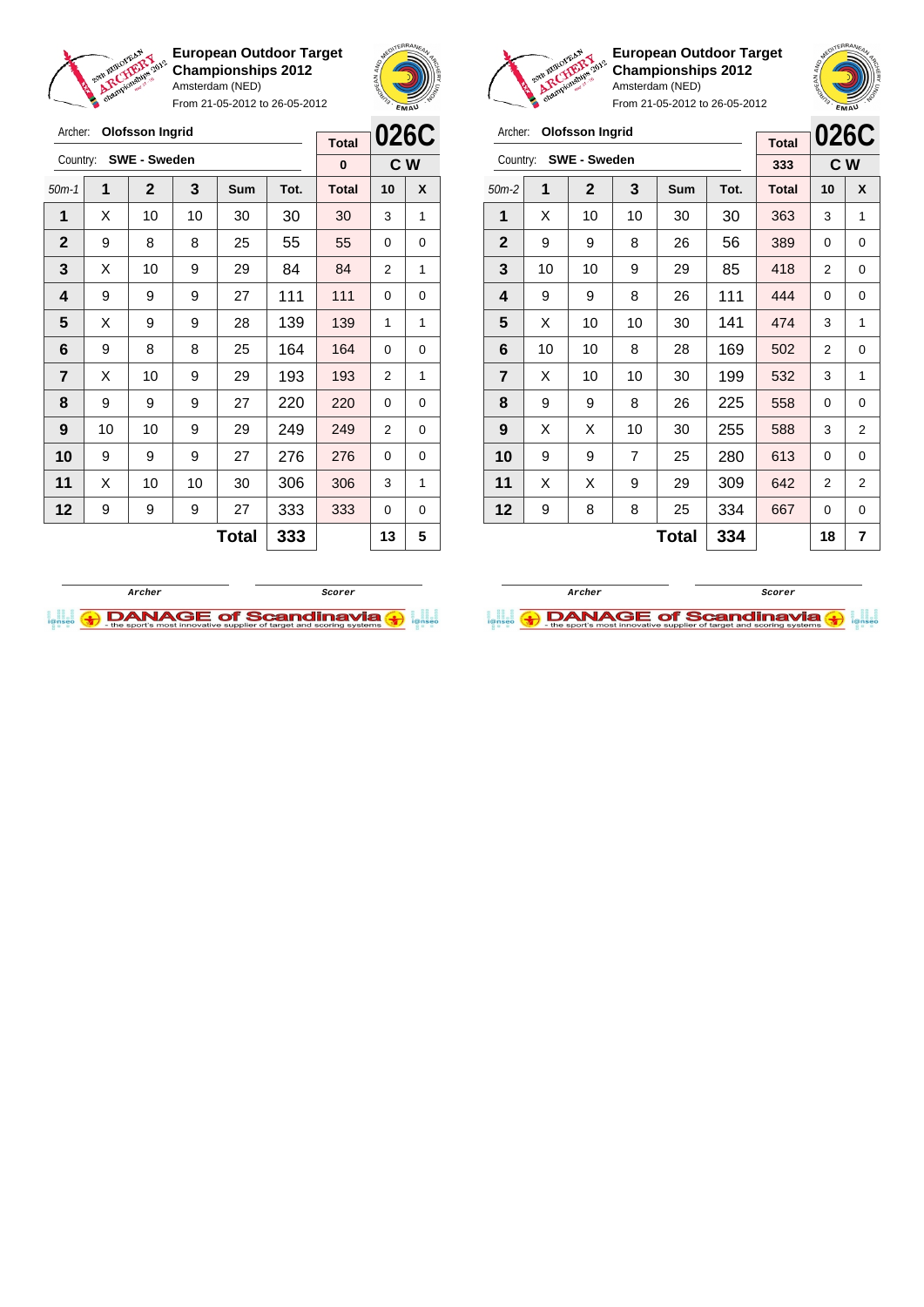

Archer: **Clark Daisy**

**European Outdoor Target Championships 2012** Amsterdam (NED)

From 21-05-2012 to 26-05-2012





**European Outdoor Target Championships 2012** Amsterdam (NED)

| Archer:        |   | <b>Clark Daisy</b>         |    | <b>Total</b> | 026D |              |    |                |
|----------------|---|----------------------------|----|--------------|------|--------------|----|----------------|
| Country:       |   | <b>GBR</b> - Great Britain |    |              |      | 331          |    | C W            |
| $50m-2$        | 1 | $\mathbf{2}$               | 3  | Sum          | Tot. | <b>Total</b> | 10 | X              |
| 1              | X | 10                         | 9  | 29           | 29   | 360          | 2  | 1              |
| $\mathbf{2}$   | 8 | $\overline{7}$             | 6  | 21           | 50   | 381          | 0  | 0              |
| 3              | X | 10                         | 9  | 29           | 79   | 410          | 2  | 1              |
| 4              | 9 | 9                          | 8  | 26           | 105  | 436          | 0  | 0              |
| 5              | X | 10                         | 10 | 30           | 135  | 466          | 3  | 1              |
| 6              | 9 | 8                          | 8  | 25           | 160  | 491          | 0  | 0              |
| $\overline{7}$ | X | 9                          | 9  | 28           | 188  | 519          | 1  | 1              |
| 8              | 9 | 9                          | 8  | 26           | 214  | 545          | 0  | 0              |
| 9              | X | X                          | 10 | 30           | 244  | 575          | 3  | 2              |
| 10             | 8 | 8                          | 8  | 24           | 268  | 599          | 0  | $\mathbf 0$    |
| 11             | X | Х                          | 10 | 30           | 298  | 629          | 3  | $\overline{2}$ |
| 12             | 9 | 9                          | 8  | 26           | 324  | 655          | 0  | 0              |
|                |   |                            |    | 14           | 8    |              |    |                |





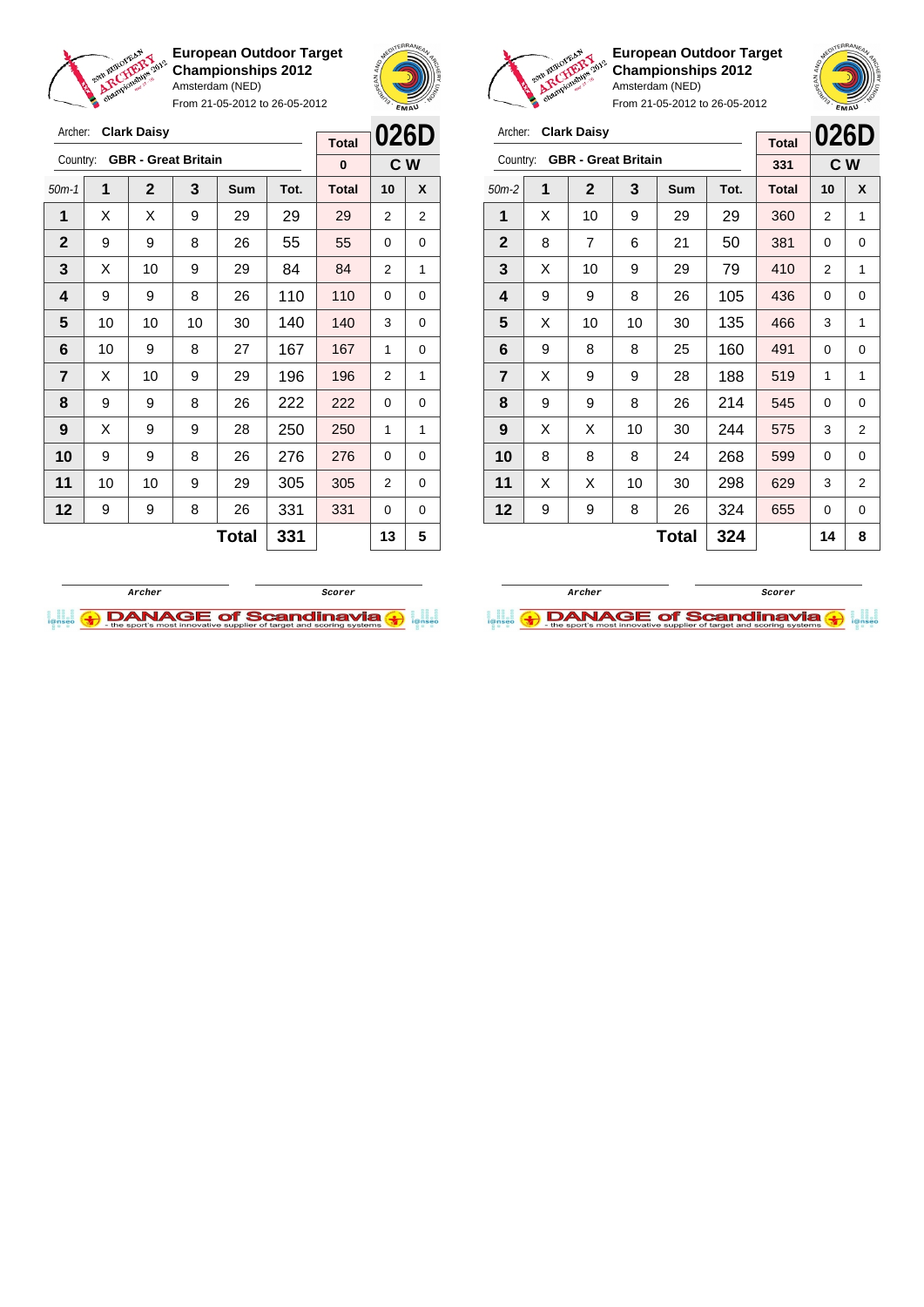

**European Outdoor Target Championships 2012** Amsterdam (NED) From 21-05-2012 to 26-05-2012





**European Outdoor Target Championships 2012** Amsterdam (NED)

From 21-05-2012 to 26-05-2012

| Archer:        |    | <b>Agudo Fatima</b> |    |     | <b>Total</b> |              | 027A |     |
|----------------|----|---------------------|----|-----|--------------|--------------|------|-----|
| Country:       |    | ESP - Spain         |    |     |              | 329          |      | C W |
| $50m-2$        | 1  | 2                   | 3  | Sum | Tot.         | <b>Total</b> | 10   | X   |
| 1              | X  | 10                  | 9  | 29  | 29           | 358          | 2    | 1   |
| $\mathbf{2}$   | 9  | 9                   | 9  | 27  | 56           | 385          | 0    | 0   |
| 3              | 10 | 10                  | 9  | 29  | 85           | 414          | 2    | 0   |
| 4              | 9  | 8                   | 8  | 25  | 110          | 439          | 0    | 0   |
| 5              | X  | 9                   | 9  | 28  | 138          | 467          | 1    | 1   |
| 6              | 9  | 9                   | 9  | 27  | 165          | 494          | 0    | 0   |
| $\overline{7}$ | X  | 10                  | 10 | 30  | 195          | 524          | 3    | 1   |
| 8              | 9  | 8                   | 8  | 25  | 220          | 549          | 0    | 0   |
| 9              | X  | X                   | X  | 30  | 250          | 579          | 3    | 3   |
| 10             | 10 | 9                   | 8  | 27  | 277          | 606          | 1    | 0   |
| 11             | 10 | 10                  | 9  | 29  | 306          | 635          | 2    | 0   |
| 12             | 9  | 9                   | 9  | 27  | 333          | 662          | 0    | 0   |
|                |    |                     |    | 14  | 6            |              |      |     |

**Archer Scorer**

 $\bigoplus$  DANAGE of Scandinavia

| Archer:                 |    | <b>Agudo Fatima</b> |   |              |      | 027A         |          |                |
|-------------------------|----|---------------------|---|--------------|------|--------------|----------|----------------|
| Country:                |    | ESP - Spain         |   |              |      | <b>Total</b> |          |                |
|                         |    |                     |   |              |      | $\bf{0}$     |          | C W            |
| $50m-1$                 | 1  | $\mathbf{2}$        | 3 | <b>Sum</b>   | Tot. | <b>Total</b> | 10       | X              |
| 1                       | Х  | X                   | 9 | 29           | 29   | 29           | 2        | $\overline{2}$ |
| $\overline{2}$          | 9  | 7                   | 6 | 22           | 51   | 51           | 0        | 0              |
| 3                       | X  | 10                  | 9 | 29           | 80   | 80           | 2        | 1              |
| 4                       | 9  | 9                   | 8 | 26           | 106  | 106          | 0        | 0              |
| 5                       | 10 | 9                   | 9 | 28           | 134  | 134          | 1        | 0              |
| 6                       | 9  | 9                   | 8 | 26           | 160  | 160          | 0        | 0              |
| $\overline{\mathbf{r}}$ | X  | 10                  | 9 | 29           | 189  | 189          | 2        | 1              |
| 8                       | 9  | 9                   | 9 | 27           | 216  | 216          | 0        | 0              |
| 9                       | X  | 10                  | 9 | 29           | 245  | 245          | 2        | 1              |
| 10                      | 9  | 9                   | 9 | 27           | 272  | 272          | $\Omega$ | 0              |
| 11                      | X  | X                   | X | 30           | 302  | 302          | 3        | 3              |
| 12                      | 10 | 9                   | 8 | 27           | 329  | 329          | 1        | 0              |
|                         |    |                     |   | <b>Total</b> | 329  |              | 13       | 8              |
|                         |    |                     |   |              |      |              |          |                |

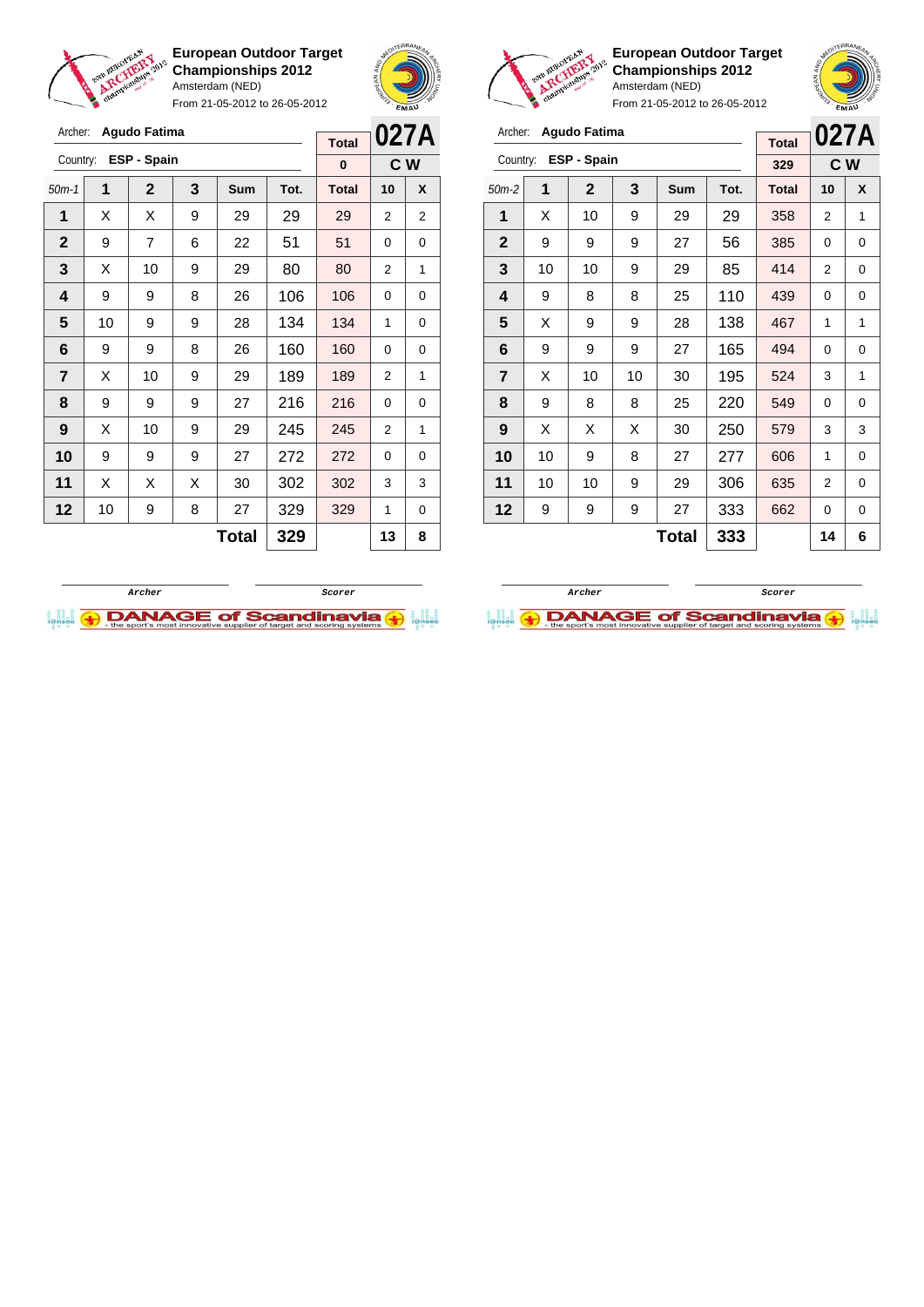

Archer: **Austyn-Gawrys Joanna**

**European Outdoor Target Championships 2012** Amsterdam (NED)

From 21-05-2012 to 26-05-2012





**European Outdoor Target Championships 2012** Amsterdam (NED)

| Archer:        |                | Austyn-Gawrys Joanna |                |       |      | <b>Total</b> | 027B     |   |
|----------------|----------------|----------------------|----------------|-------|------|--------------|----------|---|
| Country:       |                | POL - Poland         |                |       |      | 321          | C W      |   |
| $50m-2$        | 1              | $\mathbf 2$          | 3              | Sum   | Tot. | <b>Total</b> | 10       | X |
| 1              | 10             | 9                    | 9              | 28    | 28   | 349          | 1        | 0 |
| $\mathbf{2}$   | 9              | 9                    | 8              | 26    | 54   | 375          | 0        | 0 |
| 3              | 9              | 9                    | 9              | 27    | 81   | 402          | 0        | 0 |
| 4              | 8              | 8                    | 6              | 22    | 103  | 424          | 0        | 0 |
| 5              | 9              | 9                    | 8              | 26    | 129  | 450          | 0        | 0 |
| 6              | $\overline{7}$ | $\overline{7}$       | $\overline{7}$ | 21    | 150  | 471          | 0        | 0 |
| $\overline{7}$ | X              | 9                    | 8              | 27    | 177  | 498          | 1        | 1 |
| 8              | 8              | 8                    | M              | 16    | 193  | 514          | 0        | 0 |
| 9              | 9              | 9                    | 9              | 27    | 220  | 541          | 0        | 0 |
| 10             | 8              | 8                    | 6              | 22    | 242  | 563          | $\Omega$ | 0 |
| 11             | 10             | 9                    | 9              | 28    | 270  | 591          | 1        | 0 |
| 12             | 9              | 8                    | 7              | 24    | 294  | 615          | 0        | 0 |
|                |                |                      |                | Total | 294  |              | 3        | 1 |

| Archer:        |    | Austyn-Gawrys Joanna |                | <b>Total</b> | 027B |              |    |     |
|----------------|----|----------------------|----------------|--------------|------|--------------|----|-----|
| Country:       |    | POL - Poland         |                |              |      | $\bf{0}$     |    | C W |
| $50m-1$        | 1  | $\mathbf{2}$         | 3              | Sum          | Tot. | <b>Total</b> | 10 | X   |
| 1              | 10 | 10                   | 10             | 30           | 30   | 30           | 3  | 0   |
| $\mathbf{2}$   | 9  | 8                    | 7              | 24           | 54   | 54           | 0  | 0   |
| 3              | 10 | 9                    | 9              | 28           | 82   | 82           | 1  | 0   |
| 4              | 9  | 8                    | 8              | 25           | 107  | 107          | 0  | 0   |
| 5              | X  | X                    | 9              | 29           | 136  | 136          | 2  | 2   |
| 6              | 9  | 9                    | 8              | 26           | 162  | 162          | 0  | 0   |
| $\overline{7}$ | 10 | 9                    | 9              | 28           | 190  | 190          | 1  | 0   |
| 8              | 8  | 8                    | $\overline{7}$ | 23           | 213  | 213          | 0  | 0   |
| 9              | X  | 10                   | 10             | 30           | 243  | 243          | 3  | 1   |
| 10             | 10 | 8                    | $\overline{7}$ | 25           | 268  | 268          | 1  | 0   |
| 11             | X  | 9                    | 9              | 28           | 296  | 296          | 1  | 1   |
| 12             | 9  | 9                    | 7              | 25           | 321  | 321          | 0  | 0   |
|                |    |                      |                | 12           | 4    |              |    |     |



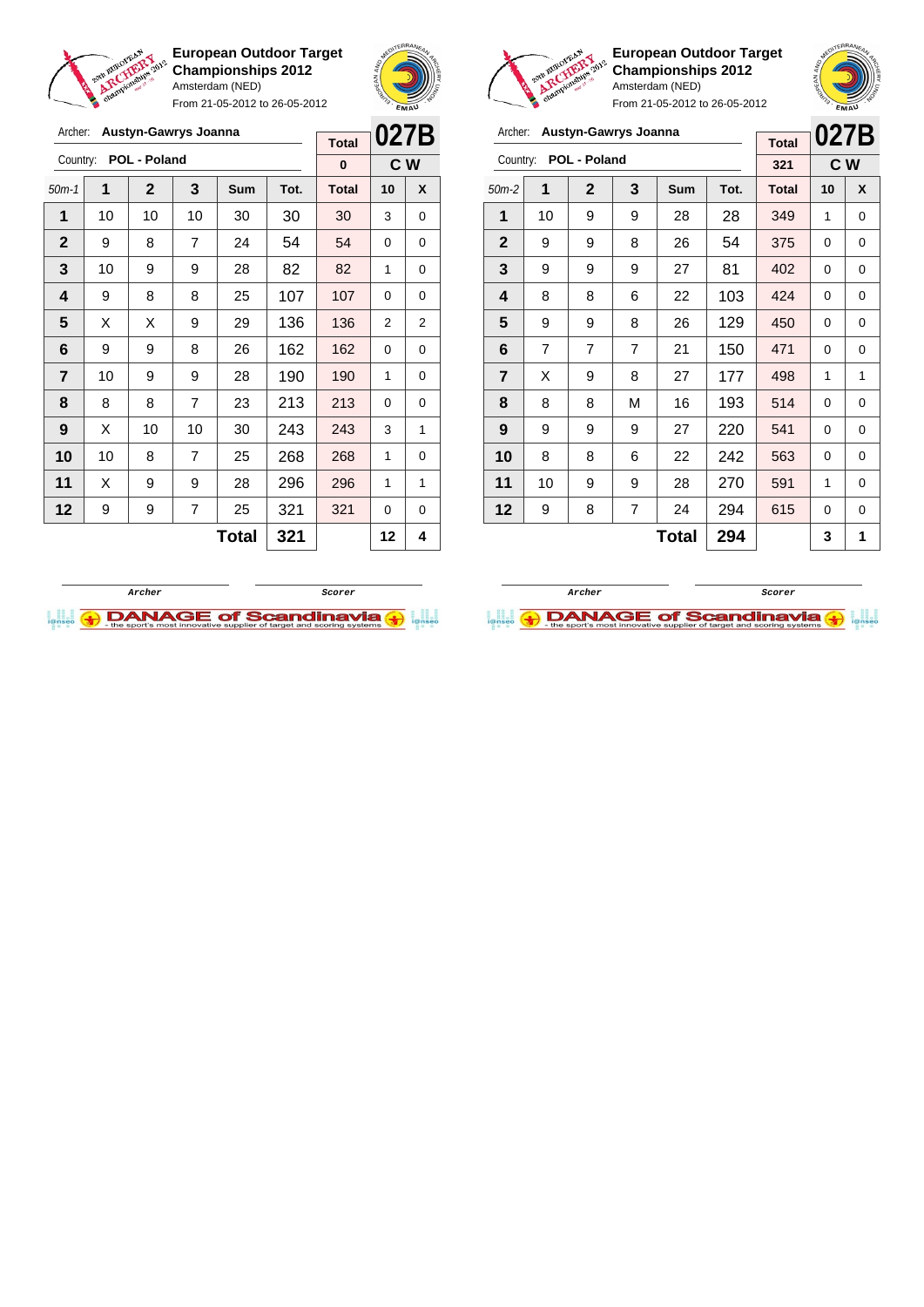

**European Outdoor Target Championships 2012** Amsterdam (NED)

From 21-05-2012 to 26-05-2012





**European Outdoor Target Championships 2012** Amsterdam (NED)

**027C C W**

From 21-05-2012 to 26-05-2012

| Archer:        |                 | <b>Danielsson Isabell</b> |    |            |      |              |          | 027C           | Archer:      |    | <b>Danielsson Isabell</b> |                 |              |      |              | 0270           |                |
|----------------|-----------------|---------------------------|----|------------|------|--------------|----------|----------------|--------------|----|---------------------------|-----------------|--------------|------|--------------|----------------|----------------|
|                |                 |                           |    |            |      | <b>Total</b> |          |                |              |    |                           |                 |              |      | <b>Total</b> |                |                |
| Country:       |                 | <b>SWE - Sweden</b>       |    |            |      | $\mathbf{0}$ |          | C W            |              |    | Country: SWE - Sweden     |                 |              |      | 334          |                | C W            |
| $50m-1$        | 1               | $\overline{2}$            | 3  | <b>Sum</b> | Tot. | <b>Total</b> | 10       | X              | $50m-2$      | 1  | $\overline{2}$            | 3               | Sum          | Tot. | <b>Total</b> | 10             | X              |
| 1              | 10              | 10                        | 10 | 30         | 30   | 30           | 3        | 0              | 1            | X  | X                         | 10              | 30           | 30   | 364          | 3              | 2              |
| $\overline{2}$ | 10 <sup>1</sup> | 9                         | 9  | 28         | 58   | 58           | 1        | 0              | $\mathbf{2}$ | 9  | 9                         | 8               | 26           | 56   | 390          | $\Omega$       | $\mathbf 0$    |
| 3              | 10              | 10                        | 10 | 30         | 88   | 88           | 3        | 0              | 3            | X  | X                         | X               | 30           | 86   | 420          | 3              | 3              |
| 4              | 9               | 9                         | M  | 18         | 106  | 106          | $\Omega$ | $\Omega$       | 4            | 10 | 10                        | 9               | 29           | 115  | 449          | $\overline{2}$ | 0              |
| 5              | 10              | 9                         | 9  | 28         | 134  | 134          | 1        | 0              | 5            | X  | X                         | 10              | 30           | 145  | 479          | 3              | $\overline{2}$ |
| 6              | 9               | 9                         | 8  | 26         | 160  | 160          | $\Omega$ | 0              | 6            | 9  | 9                         | 9               | 27           | 172  | 506          | $\Omega$       | 0              |
| $\overline{7}$ | 10 <sup>1</sup> | 10                        | 10 | 30         | 190  | 190          | 3        | $\mathbf 0$    | 7            | X  | 10 <sup>°</sup>           | 10 <sup>1</sup> | 30           | 202  | 536          | 3              | 1              |
| 8              | 10              | 9                         | 9  | 28         | 218  | 218          | 1        | 0              | 8            | 9  | 9                         | 8               | 26           | 228  | 562          | $\Omega$       | $\mathbf 0$    |
| 9              | X               | X                         | 10 | 30         | 248  | 248          | 3        | $\overline{2}$ | 9            | X  | X                         | 9               | 29           | 257  | 591          | $\overline{2}$ | 2              |
| 10             | 10 <sup>1</sup> | 9                         | 9  | 28         | 276  | 276          | 1        | 0              | 10           | 9  | 9                         | 9               | 27           | 284  | 618          | $\Omega$       | 0              |
| 11             | 10              | 10                        | 10 | 30         | 306  | 306          | 3        | 0              | 11           | X  | 10                        | 10 <sup>1</sup> | 30           | 314  | 648          | 3              | 1              |
| 12             | 10              | 9                         | 9  | 28         | 334  | 334          | 1        | 0              | 12           | 9  | 9                         | 9               | 27           | 341  | 675          | $\Omega$       | $\mathbf 0$    |
|                |                 |                           |    | Total      | 334  |              | 20       | $\mathbf{2}$   |              |    |                           |                 | <b>Total</b> | 341  |              | 19             | 11             |



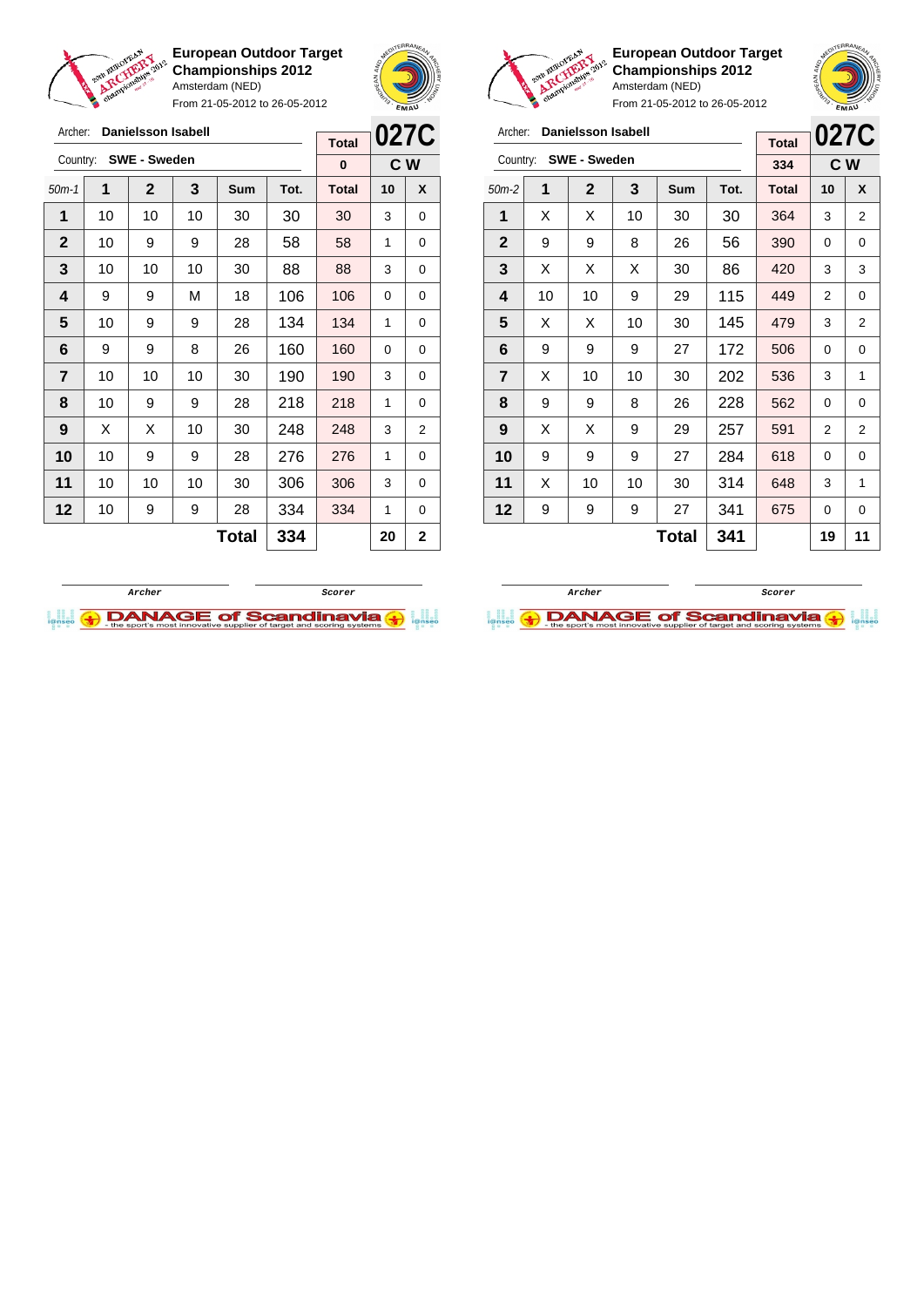

Archer: **Gales Andrea**

**European Outdoor Target Championships 2012** Amsterdam (NED)

From 21-05-2012 to 26-05-2012



**Total**



**European Outdoor Target Championships 2012** Amsterdam (NED)

| Archer:        |                          | <b>Gales Andrea</b>        |    | <b>Total</b> | 027D |              |     |   |
|----------------|--------------------------|----------------------------|----|--------------|------|--------------|-----|---|
| Country:       |                          | <b>GBR</b> - Great Britain |    |              |      | 331          | C W |   |
| $50m-2$        | 1                        | $\mathbf{2}$               | 3  | <b>Sum</b>   | Tot. | <b>Total</b> | 10  | X |
| 1              | X                        | X                          | 10 | 30           | 30   | 361          | 3   | 2 |
| $\mathbf{2}$   | 9                        | 9                          | 8  | 26           | 56   | 387          | 0   | 0 |
| 3              | 10                       | 10                         | 10 | 30           | 86   | 417          | 3   | 0 |
| 4              | 9                        | 9                          | 7  | 25           | 111  | 442          | 0   | 0 |
| 5              | 10                       | 10                         | 10 | 30           | 141  | 472          | 3   | 0 |
| 6              | 9                        | 8                          | 8  | 25           | 166  | 497          | 0   | 0 |
| $\overline{7}$ | 10                       | 10                         | 10 | 30           | 196  | 527          | 3   | 0 |
| 8              | 9                        | 9                          | 8  | 26           | 222  | 553          | 0   | 0 |
| 9              | X                        | 10                         | 9  | 29           | 251  | 582          | 2   | 1 |
| 10             | 9                        | 8                          | 8  | 25           | 276  | 607          | 0   | 0 |
| 11             | X                        | 9                          | 9  | 28           | 304  | 635          | 1   | 1 |
| 12             | 329<br>9<br>8<br>8<br>25 |                            |    |              |      | 660          | 0   | 0 |
|                |                          |                            |    | 15           | 4    |              |     |   |





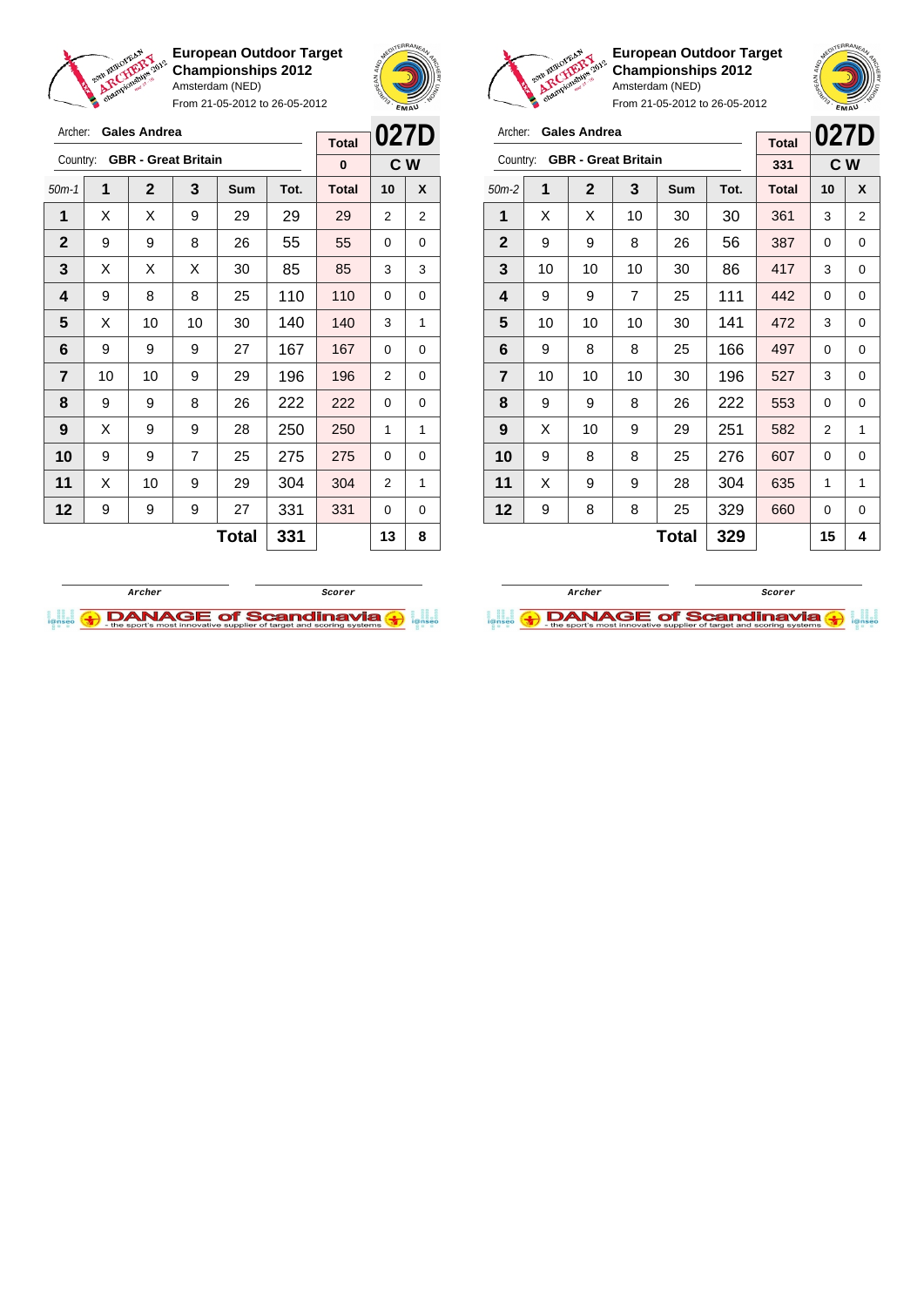

**European Outdoor Target Championships 2012** Amsterdam (NED) From 21-05-2012 to 26-05-2012





**European Outdoor Target Championships 2012** Amsterdam (NED) From 21-05-2012 to 26-05-2012

**028A**

## Archer: **Anastasio Anastasia**

|                |    |                    |    | <b>Total</b> |      | <b>UZOA</b>  |                |              |
|----------------|----|--------------------|----|--------------|------|--------------|----------------|--------------|
| Country:       |    | <b>ITA - Italy</b> |    |              |      | 341          | C W            |              |
| $50m-2$        | 1  | $\mathbf 2$        | 3  | Sum          | Tot. | <b>Total</b> | 10             | X            |
| 1              | X  | X                  | X  | 30           | 30   | 371          | 3              | 3            |
| $\mathbf{2}$   | X  | 10                 | 9  | 29           | 59   | 400          | 2              | 1            |
| 3              | X  | 10                 | 9  | 29           | 88   | 429          | 2              | 1            |
| 4              | 9  | 9                  | 8  | 26           | 114  | 455          | 0              | 0            |
| 5              | 10 | 10                 | 10 | 30           | 144  | 485          | 3              | 0            |
| 6              | 10 | 10                 | 9  | 29           | 173  | 514          | $\overline{2}$ | $\mathbf{0}$ |
| $\overline{7}$ | X  | х                  | 10 | 30           | 203  | 544          | 3              | 2            |
| 8              | 10 | 9                  | 9  | 28           | 231  | 572          | 1              | 0            |
| 9              | X  | X                  | X  | 30           | 261  | 602          | 3              | 3            |
| 10             | 10 | 10                 | 10 | 30           | 291  | 632          | 3              | 0            |
| 11             | X  | 10                 | 9  | 29           | 320  | 661          | 2              | 1            |
| 12             | 9  | 9                  | 9  | 27           | 347  | 688          | 0              | 0            |
|                |    |                    |    | <b>Total</b> | 347  |              | 24             | 11           |

| Archer:        |    | Anastasio Anastasia |     |            |      | 028A         |    |                |
|----------------|----|---------------------|-----|------------|------|--------------|----|----------------|
| Country:       |    | <b>ITA - Italy</b>  |     |            |      | <b>Total</b> |    |                |
|                |    |                     |     |            |      | 0            |    | C W            |
| $50m-1$        | 1  | $\mathbf{2}$        | 3   | <b>Sum</b> | Tot. | <b>Total</b> | 10 | X              |
| 1              | Х  | Х                   | 9   | 29         | 29   | 29           | 2  | $\overline{2}$ |
| $\mathbf{2}$   | 9  | 8                   | 8   | 25         | 54   | 54           | 0  | 0              |
| 3              | X  | 10                  | 9   | 29         | 83   | 83           | 2  | 1              |
| 4              | 9  | 9                   | 9   | 27         | 110  | 110          | 0  | 0              |
| 5              | Х  | Х                   | 10  | 30         | 140  | 140          | 3  | $\overline{2}$ |
| 6              | 10 | 10                  | 9   | 29         | 169  | 169          | 2  | 0              |
| $\overline{7}$ | Х  | 10                  | 10  | 30         | 199  | 199          | 3  | 1              |
| 8              | 10 | 9                   | 9   | 28         | 227  | 227          | 1  | 0              |
| 9              | 10 | 10                  | 9   | 29         | 256  | 256          | 2  | 0              |
| 10             | 9  | 9                   | 9   | 27         | 283  | 283          | 0  | 0              |
| 11             | Х  | Х                   | 10  | 30         | 313  | 313          | 3  | 2              |
| 12             | 10 | 9                   | 9   | 28         | 341  | 341          | 1  | 0              |
|                |    |                     | 341 |            | 19   | 8            |    |                |



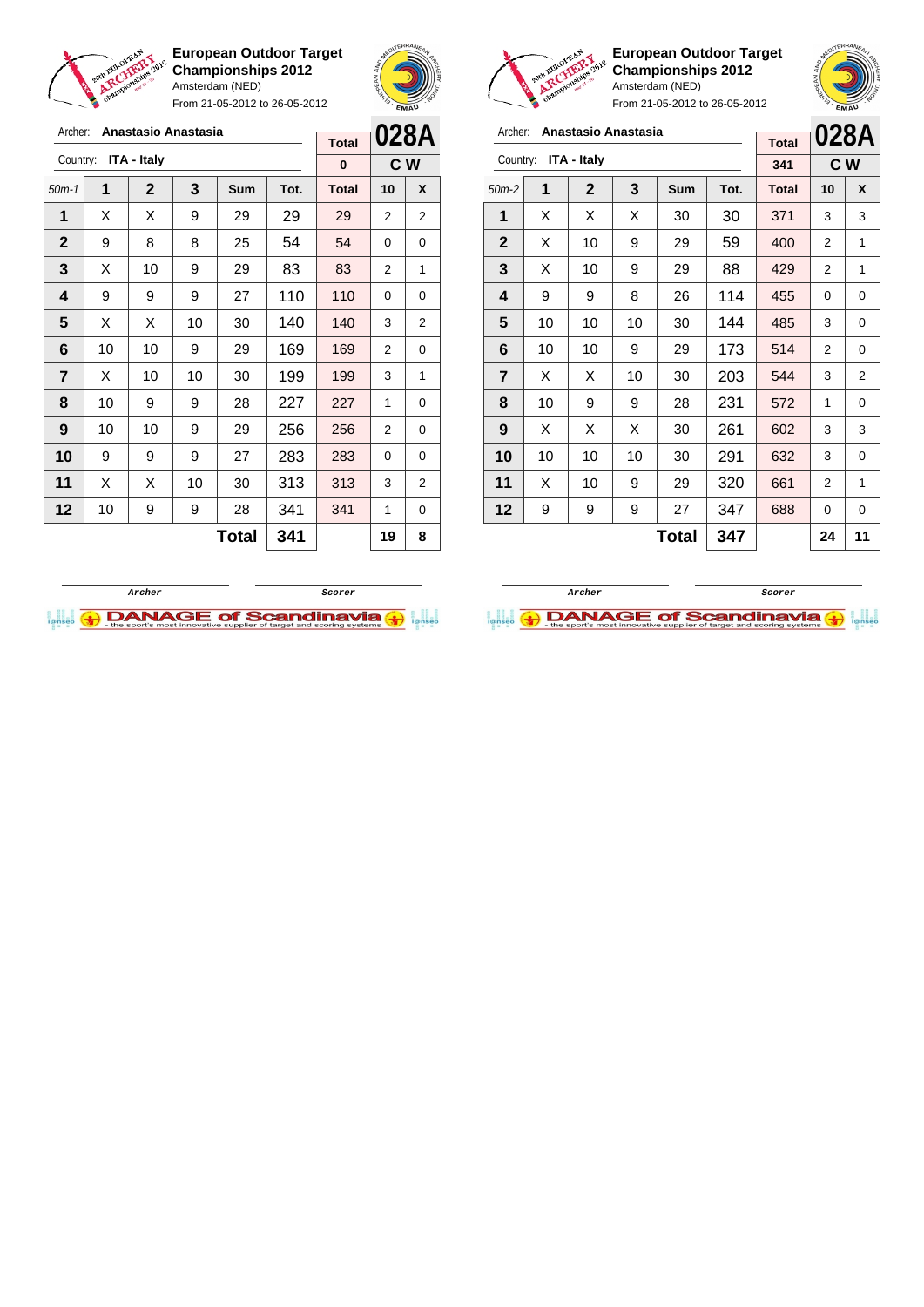

From 21-05-2012 to 26-05-2012





**European Outdoor Target Championships 2012** Amsterdam (NED)



| Archer:        |    | <b>Makkonen Susanna</b> |    |              | 028B |              |               |     |
|----------------|----|-------------------------|----|--------------|------|--------------|---------------|-----|
| Country:       |    | FIN - Finland           |    |              |      | <b>Total</b> |               |     |
|                |    |                         |    |              |      | 321          |               | C W |
| $50m-2$        | 1  | $\mathbf{2}$            | 3  | Sum          | Tot. | <b>Total</b> | 10            | X   |
| 1              | 10 | 10                      | 9  | 29           | 29   | 350          | 2             | 0   |
| $\mathbf{2}$   | 9  | 8                       | 6  | 23           | 52   | 373          | 0             | 0   |
| 3              | X  | X                       | 10 | 30           | 82   | 403          | 3             | 2   |
| 4              | 10 | 9                       | 9  | 28           | 110  | 431          | 1             | 0   |
| 5              | X  | x                       | 9  | 29           | 139  | 460          | 2             | 2   |
| 6              | 9  | 8                       | 8  | 25           | 164  | 485          | 0             | 0   |
| $\overline{7}$ | X  | 10                      | 10 | 30           | 194  | 515          | 3             | 1   |
| 8              | 9  | 9                       | 8  | 26           | 220  | 541          | 0             | 0   |
| 9              | 10 | 10                      | 9  | 29           | 249  | 570          | $\mathcal{P}$ | 0   |
| 10             | 9  | 8                       | 7  | 24           | 273  | 594          | 0             | 0   |
| 11             | X  | X                       | 10 | 30           | 303  | 624          | 3             | 2   |
| $12 \,$        | 10 | 9                       | 7  | 26           | 329  | 650          | 1             | 0   |
|                |    |                         |    | <b>Total</b> | 329  |              | 17            | 7   |

| 028B<br>C W<br>10<br>2<br>0<br>1 | X<br>0<br>0<br>1 |
|----------------------------------|------------------|
|                                  |                  |
|                                  |                  |
|                                  |                  |
|                                  |                  |
|                                  |                  |
| 0                                | 0                |
| 2                                | 1                |
| 0                                | 0                |
| 2                                | 1                |
| 0                                | 0                |
| 3                                | 1                |
| $\Omega$                         | 0                |
| 2                                | 1                |
| 0                                | 0                |
| 12                               | 5                |
|                                  |                  |



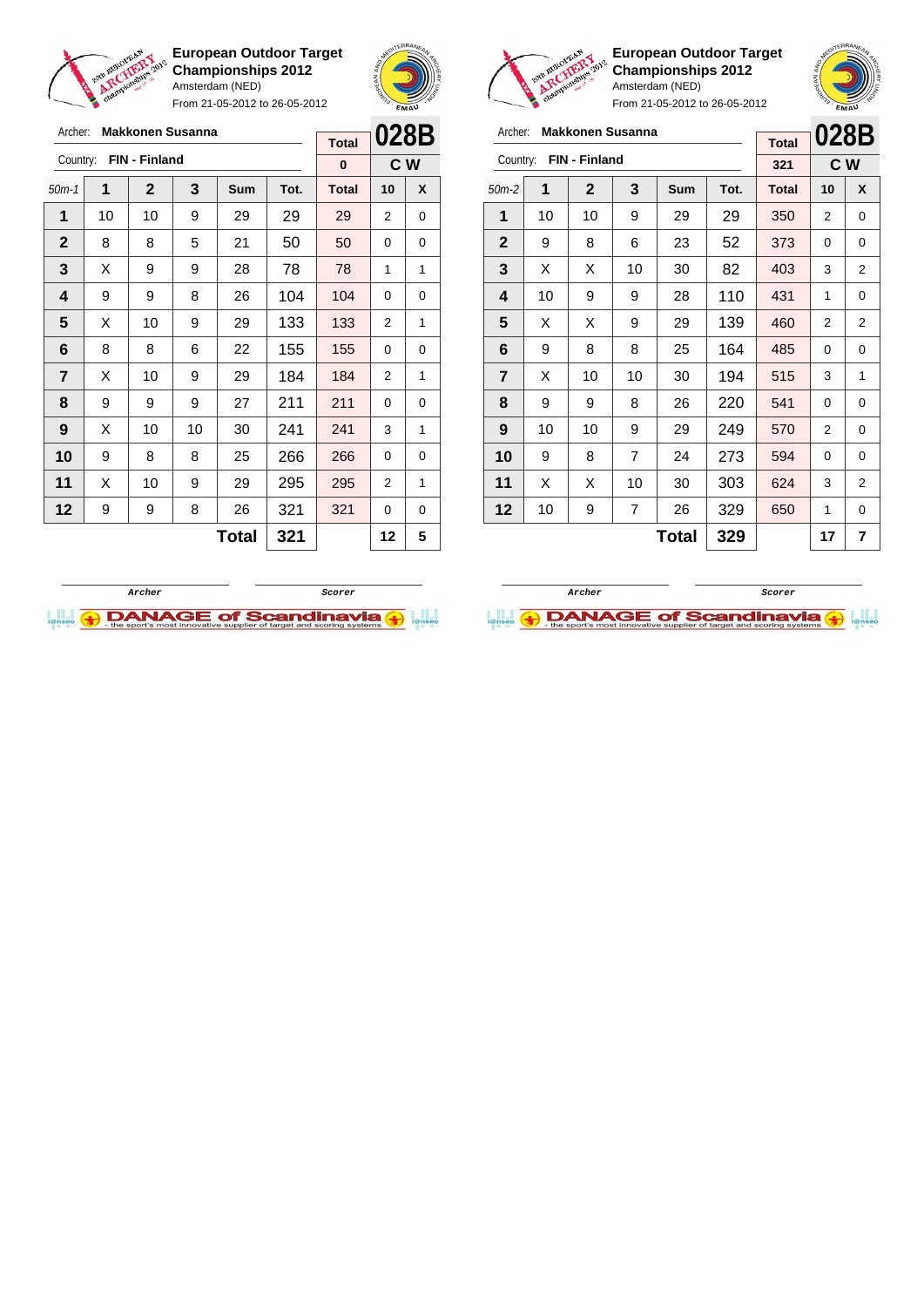

From 21-05-2012 to 26-05-2012





**European Outdoor Target Championships 2012** Amsterdam (NED)

**028C C W**

| Archer:        |                 | <b>Willems Gladys</b> |                |              |      |              |                |             | Archer:                 |    | <b>Willems Gladys</b> |    |              |      |              |                |     |
|----------------|-----------------|-----------------------|----------------|--------------|------|--------------|----------------|-------------|-------------------------|----|-----------------------|----|--------------|------|--------------|----------------|-----|
|                |                 |                       |                |              |      | <b>Total</b> |                | 028C        |                         |    |                       |    |              |      | <b>Total</b> | 0280           |     |
| Country:       |                 | <b>BEL - Belgium</b>  |                |              |      | $\bf{0}$     |                | C W         | Country:                |    | <b>BEL - Belgium</b>  |    |              |      | 327          |                | C W |
| $50m-1$        | 1               | $\mathbf{2}$          | $\overline{3}$ | Sum          | Tot. | <b>Total</b> | 10             | X           | $50m-2$                 | 1  | $\mathbf{2}$          | 3  | Sum          | Tot. | <b>Total</b> | 10             | X   |
| 1              | X               | X                     | 9              | 29           | 29   | 29           | $\overline{2}$ | 2           | 1                       | X  | 10                    | 9  | 29           | 29   | 356          | $\overline{2}$ | 1   |
| $\overline{2}$ | 9               | 9                     | 9              | 27           | 56   | 56           | $\Omega$       | $\mathbf 0$ | $\overline{2}$          | 9  | $\overline{7}$        | 5  | 21           | 50   | 377          | 0              | 0   |
| 3              | 10              | 9                     | 9              | 28           | 84   | 84           | 1              | 0           | 3                       | X  | X                     | 9  | 29           | 79   | 406          | $\overline{2}$ | 2   |
| 4              | 9               | 9                     | 9              | 27           | 111  | 111          | $\Omega$       | 0           | $\overline{\mathbf{4}}$ | 9  | 9                     | 9  | 27           | 106  | 433          | 0              | 0   |
| $5\phantom{1}$ | 10              | 9                     | 9              | 28           | 139  | 139          | 1              | $\Omega$    | 5                       | X  | 10                    | 10 | 30           | 136  | 463          | 3              |     |
| 6              | 9               | 8                     | 8              | 25           | 164  | 164          | $\Omega$       | 0           | 6                       | 9  | 9                     | 9  | 27           | 163  | 490          | 0              | 0   |
| $\overline{7}$ | X               | 10                    | 10             | 30           | 194  | 194          | 3              | 1           | $\overline{7}$          | 10 | 9                     | 9  | 28           | 191  | 518          | 1              | 0   |
| 8              | 9               | 9                     | 8              | 26           | 220  | 220          | $\Omega$       | 0           | 8                       | 9  | 9                     | 8  | 26           | 217  | 544          | 0              | 0   |
| 9              | 10              | 9                     | 9              | 28           | 248  | 248          | 1              | 0           | 9                       | X  | 10                    | 9  | 29           | 246  | 573          | $\overline{2}$ |     |
| 10             | 9               | 9                     | 6              | 24           | 272  | 272          | $\Omega$       | 0           | 10                      | 9  | 9                     | 8  | 26           | 272  | 599          | $\Omega$       | 0   |
| 11             | 10 <sup>1</sup> | 9                     | 9              | 28           | 300  | 300          | 1              | 0           | 11                      | X  | 10                    | 10 | 30           | 302  | 629          | 3              |     |
| 12             | 9               | 9                     | 9              | 27           | 327  | 327          | 0              | 0           | 12                      | 9  | 9                     | 9  | 27           | 329  | 656          | 0              | 0   |
|                |                 |                       |                | <b>Total</b> | 327  |              | 9              | 3           |                         |    |                       |    | <b>Total</b> | 329  |              | 13             | 6   |



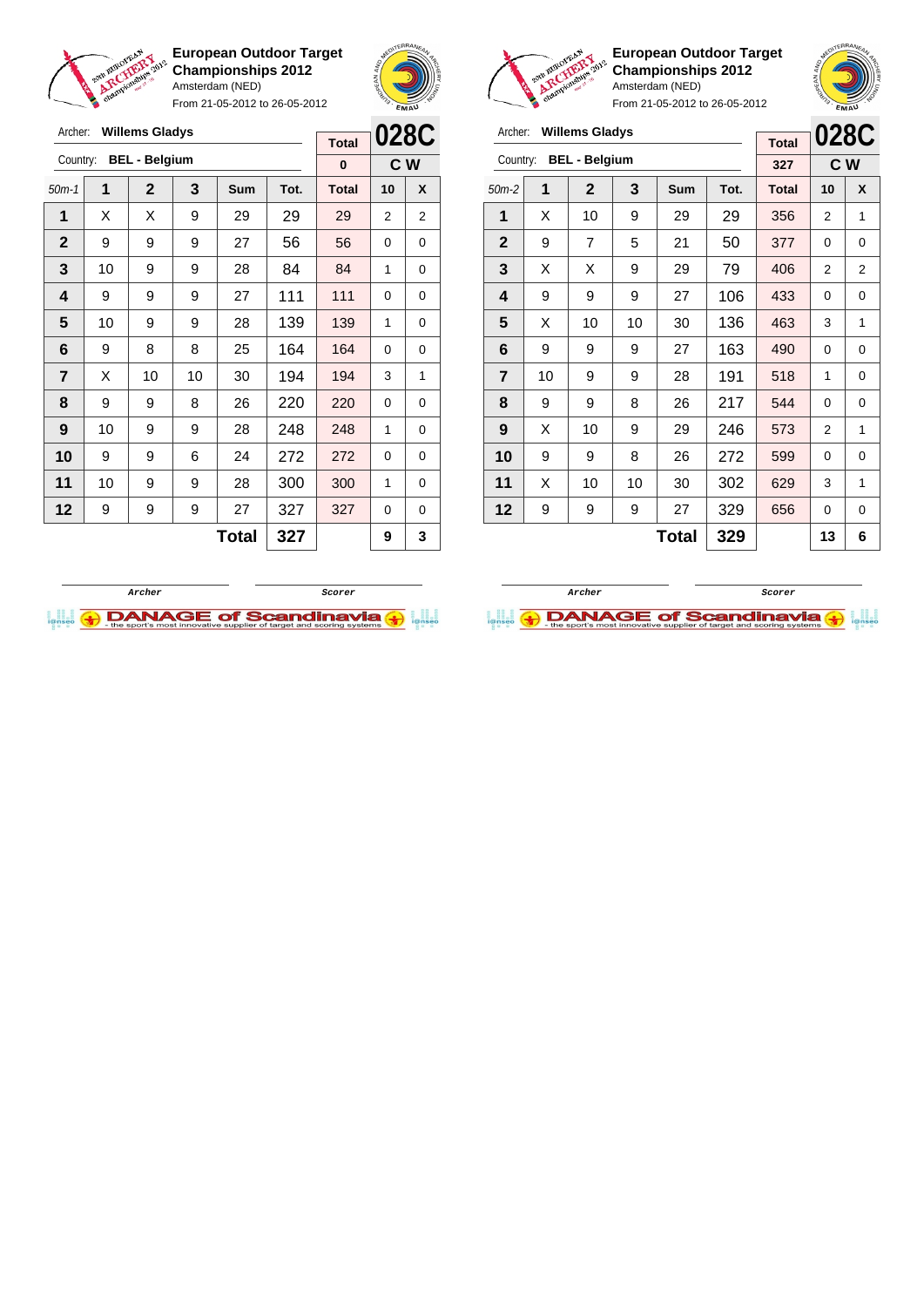

Archer: **Berger Kristina**

**European Outdoor Target Championships 2012** Amsterdam (NED)

From 21-05-2012 to 26-05-2012





**European Outdoor Target Championships 2012** Amsterdam (NED)

**028D C W**

**Total 346 24 13**

From 21-05-2012 to 26-05-2012

|              |          |          | Archer:      |    | <b>Berger Kristina</b> |    |            |      |              |     |     |
|--------------|----------|----------|--------------|----|------------------------|----|------------|------|--------------|-----|-----|
| <b>Total</b> | 028D     |          |              |    |                        |    |            |      | <b>Total</b> |     | 28D |
| $\bf{0}$     |          | C W      | Country:     |    | <b>GER - Germany</b>   |    |            |      | 345          | C W |     |
| Total        | 10       | X        | $50m-2$      | 1  | $\mathbf{2}$           | 3  | <b>Sum</b> | Tot. | <b>Total</b> | 10  | X   |
| 28           | 1        | 1        | 1            | X  | X                      | X  | 30         | 30   | 375          | 3   | 3   |
| 55           | $\Omega$ | $\Omega$ | $\mathbf{2}$ | 10 | 10                     | 9  | 29         | 59   | 404          | 2   | 0   |
| 85           | 3        | 1        | 3            | X  | 10                     | 9  | 29         | 88   | 433          | 2   | 1   |
| 112          | 1        | $\Omega$ | 4            | 9  | 9                      | 9  | 27         | 115  | 460          | 0   | 0   |
| 142          | 3        | 1        | 5            | Χ  | 10                     | 10 | 30         | 145  | 490          | 3   | 1   |

|             |    |                      |    | ו טנטו       |      |              |          |     |
|-------------|----|----------------------|----|--------------|------|--------------|----------|-----|
| Country:    |    | <b>GER</b> - Germany |    |              |      | 0            |          | C W |
| $50m-1$     | 1  | $\mathbf{2}$         | 3  | Sum          | Tot. | <b>Total</b> | 10       | X   |
| 1           | Х  | 9                    | 9  | 28           | 28   | 28           | 1        | 1   |
| $\mathbf 2$ | 9  | 9                    | 9  | 27           | 55   | 55           | 0        | 0   |
| 3           | X  | 10                   | 10 | 30           | 85   | 85           | 3        | 1   |
| 4           | 10 | 9                    | 8  | 27           | 112  | 112          | 1        | 0   |
| 5           | X  | 10                   | 10 | 30           | 142  | 142          | 3        | 1   |
| 6           | 9  | 9                    | 9  | 27           | 169  | 169          | $\Omega$ | 0   |
| 7           | X  | 10                   | 10 | 30           | 199  | 199          | 3        | 1   |
| 8           | 9  | 9                    | 9  | 27           | 226  | 226          | 0        | 0   |
| 9           | X  | X                    | X  | 30           | 256  | 256          | 3        | 3   |
| 10          | 10 | 10                   | 10 | 30           | 286  | 286          | 3        | 0   |
| 11          | X  | X                    | 10 | 30           | 316  | 316          | 3        | 2   |
| 12          | 10 | 10                   | 9  | 29           | 345  | 345          | 2        | 0   |
|             |    |                      |    | <b>Total</b> | 345  |              | 22       | 9   |



 | 10 | 9 | 8 | 27 | 172 | 517 | 1 | 0 | X | X | X | 30 | **202 | 547 |** 3 | 3 | X | 10 | 10 | 30 | 232 | 577 | 3 | 1 | X | 10 | 10 | 30 | **262 | 607 |** 3 | 1 | 9 | 9 | 8 | 26 | 288 | 633 | 0 | 0 | X | X | X | 30 | 318 | 663 | 3 | 3 | 10 | 9 | 9 | 28 | 346 | 691 | 1 | 0

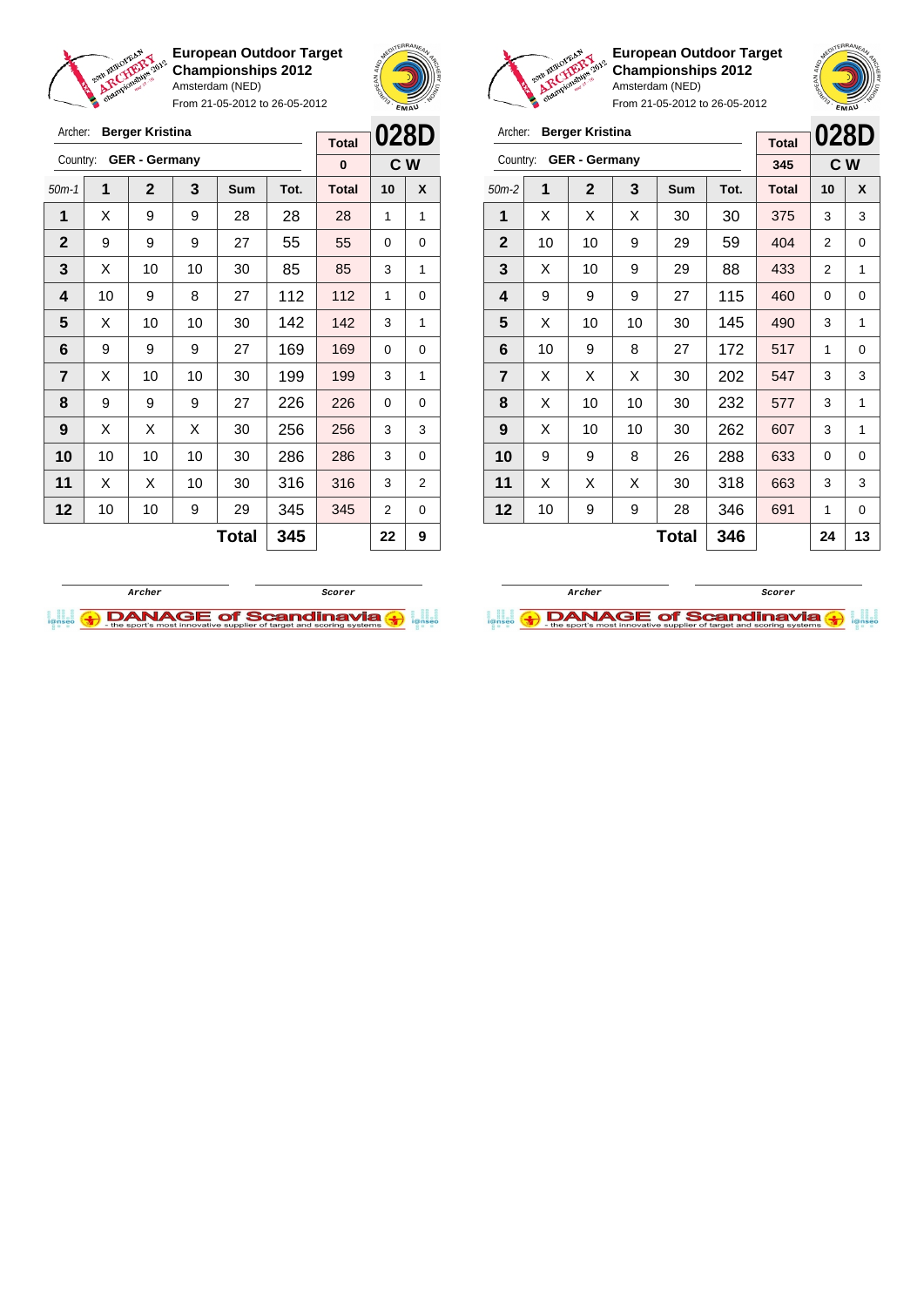

From 21-05-2012 to 26-05-2012





| <b>Tonioli Marcella</b><br>Archer: |    |              |    |              |      | <b>Total</b> |    | 029A |
|------------------------------------|----|--------------|----|--------------|------|--------------|----|------|
| ITA - Italy<br>Country:            |    |              |    |              |      | 347          |    | C W  |
| $50m-2$                            | 1  | $\mathbf{2}$ | 3  | <b>Sum</b>   | Tot. | <b>Total</b> | 10 | X    |
| 1                                  | 10 | 10           | 10 | 30           | 30   | 377          | 3  | 0    |
| $\mathbf{2}$                       | 9  | 9            | 9  | 27           | 57   | 404          | 0  | 0    |
| 3                                  | X  | 10           | 9  | 29           | 86   | 433          | 2  | 1    |
| 4                                  | 9  | 9            | 9  | 27           | 113  | 460          | 0  | 0    |
| 5                                  | X  | X            | X  | 30           | 143  | 490          | 3  | 3    |
| 6                                  | 10 | 10           | 10 | 30           | 173  | 520          | 3  | 0    |
| $\overline{7}$                     | X  | X            | X  | 30           | 203  | 550          | 3  | 3    |
| 8                                  | X  | 10           | 10 | 30           | 233  | 580          | 3  | 1    |
| 9                                  | X  | 10           | 10 | 30           | 263  | 610          | 3  | 1    |
| 10                                 | 10 | 9            | 8  | 27           | 290  | 637          | 1  | 0    |
| 11                                 | 10 | 10           | 10 | 30           | 320  | 667          | 3  | 0    |
| 12                                 | 9  | 9            | 9  | 27           | 347  | 694          | 0  | 0    |
|                                    |    |              |    | <b>Total</b> | 347  |              | 24 | 9    |

**European Outdoor Target Championships 2012** Amsterdam (NED)

| <b>Tonioli Marcella</b><br>Archer: |              |             |     |       |              |                   |             |
|------------------------------------|--------------|-------------|-----|-------|--------------|-------------------|-------------|
| Country:                           |              |             |     |       |              |                   |             |
|                                    |              |             |     |       |              |                   |             |
| 1                                  | $\mathbf{2}$ | 3           | Sum | Tot.  | <b>Total</b> | 10                | X           |
| X                                  | X            | 10          | 30  | 30    | 30           | 3                 | 2           |
| 10                                 | 10           | 9           | 29  | 59    | 59           | $\overline{2}$    | 0           |
| X                                  | 10           | 9           | 29  | 88    | 88           | 2                 | 1           |
| 9                                  | 9            | 8           | 26  | 114   | 114          | $\Omega$          | 0           |
| Х                                  | 10           | 10          | 30  | 144   | 144          | 3                 | 1           |
| 10                                 | 10           | 9           | 29  | 173   | 173          | $\overline{2}$    | 0           |
| Х                                  | X            | 10          | 30  | 203   | 203          | 3                 | 2           |
| 10                                 | 10           | 10          | 30  | 233   | 233          | 3                 | 0           |
| X                                  | 10           | 9           | 29  | 262   | 262          | 2                 | 1           |
| 9                                  | 9            | 9           | 27  | 289   | 289          | $\Omega$          | 0           |
| X                                  | 10           | 10          | 30  | 319   | 319          | 3                 | 1           |
| 10                                 | 9            | 9           | 28  | 347   | 347          | 1                 | 0           |
|                                    |              |             |     | 347   |              | 24                | 8           |
|                                    |              | ITA - Italy |     | Total |              | <b>Total</b><br>0 | 029A<br>C W |



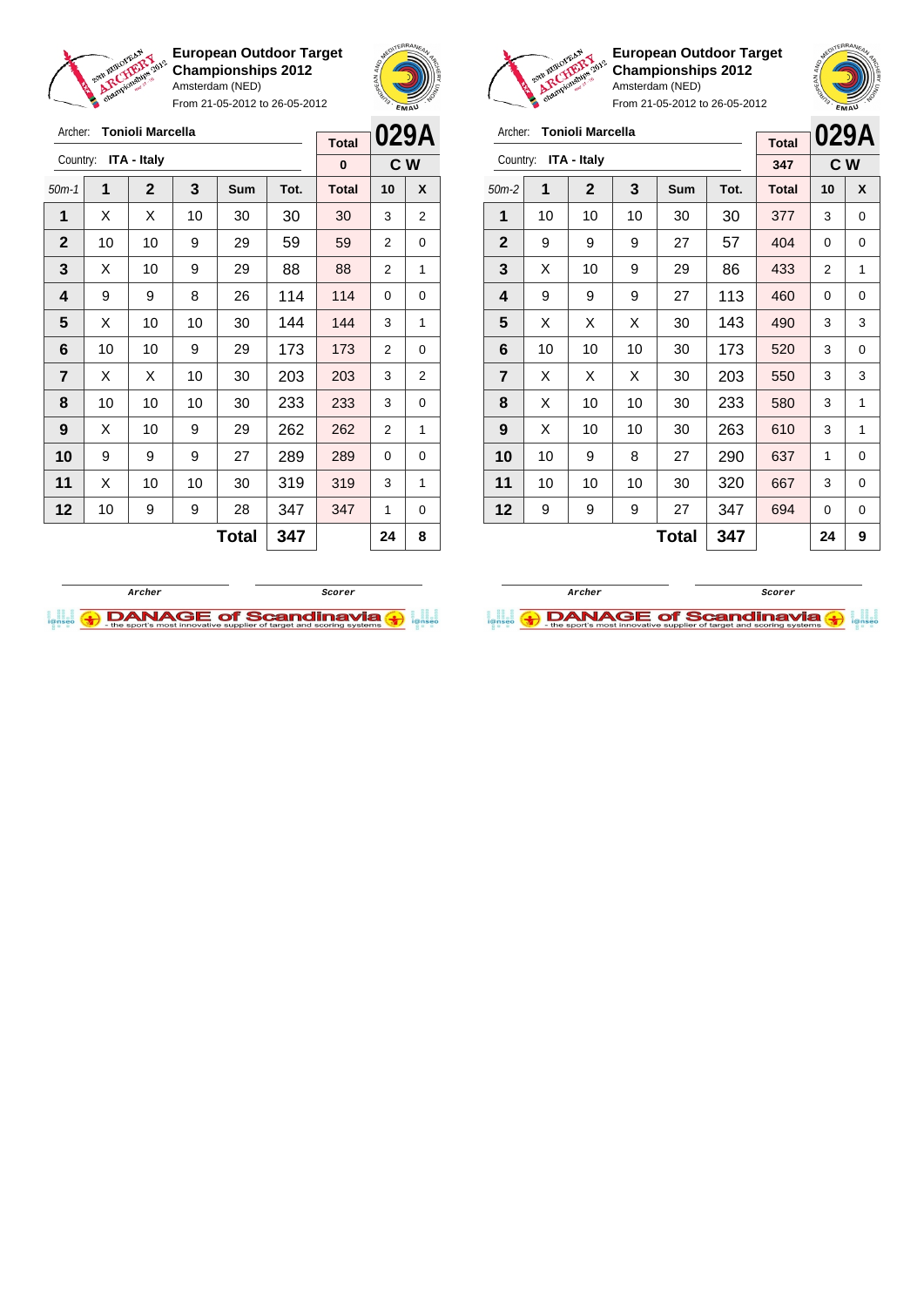

From 21-05-2012 to 26-05-2012





**European Outdoor Target Championships 2012** Amsterdam (NED)

From 21-05-2012 to 26-05-2012

|                | Archer:<br>Jarvenpaa Erja |              |                |              |      |              | 029B           |     |  |
|----------------|---------------------------|--------------|----------------|--------------|------|--------------|----------------|-----|--|
|                | FIN - Finland<br>Country: |              |                |              |      |              |                | C W |  |
| $50m-2$        | 1                         | $\mathbf{2}$ | 3              | Sum          | Tot. | <b>Total</b> | 10             | X   |  |
| 1              | 10                        | 10           | 10             | 30           | 30   | 368          | 3              | 0   |  |
| $\mathbf 2$    | 9                         | 9            | 9              | 27           | 57   | 395          | 0              | 0   |  |
| 3              | 10                        | 9            | 9              | 28           | 85   | 423          | 1              | 0   |  |
| 4              | 8                         | 8            | $\overline{7}$ | 23           | 108  | 446          | 0              | 0   |  |
| 5              | 10                        | 10           | 9              | 29           | 137  | 475          | 2              | 0   |  |
| 6              | 9                         | 8            | 8              | 25           | 162  | 500          | 0              | 0   |  |
| $\overline{7}$ | X                         | 10           | 10             | 30           | 192  | 530          | 3              | 1   |  |
| 8              | 9                         | 9            | 8              | 26           | 218  | 556          | 0              | 0   |  |
| 9              | X                         | X            | 10             | 30           | 248  | 586          | 3              | 2   |  |
| 10             | 10                        | 10           | 9              | 29           | 277  | 615          | $\overline{2}$ | 0   |  |
| 11             | X                         | 10           | 10             | 30           | 307  | 645          | 3              | 1   |  |
| 12             | 9                         | 9            | 9              | 27           | 334  | 672          | 0              | 0   |  |
|                |                           |              |                | <b>Total</b> | 334  |              | 17             | 4   |  |

**Archer Scorer**

**DANAGE of Scandinavia** 

| Archer:                   | Jarvenpaa Erja |              | 029B |              |      |              |          |   |
|---------------------------|----------------|--------------|------|--------------|------|--------------|----------|---|
|                           | <b>Total</b>   |              |      |              |      |              |          |   |
| FIN - Finland<br>Country: |                |              |      |              |      | $\bf{0}$     | C W      |   |
| $50m-1$                   | 1              | $\mathbf{2}$ | 3    | <b>Sum</b>   | Tot. | <b>Total</b> | 10       | X |
| 1                         | 10             | 10           | 9    | 29           | 29   | 29           | 2        | 0 |
| $\mathbf{2}$              | 9              | 9            | 8    | 26           | 55   | 55           | $\Omega$ | 0 |
| 3                         | 10             | 10           | 10   | 30           | 85   | 85           | 3        | 0 |
| 4                         | 9              | 9            | 8    | 26           | 111  | 111          | $\Omega$ | 0 |
| 5                         | X              | 10           | 10   | 30           | 141  | 141          | 3        | 1 |
| 6                         | 9              | 9            | 9    | 27           | 168  | 168          | 0        | 0 |
| 7                         | X              | Х            | x    | 30           | 198  | 198          | 3        | 3 |
| 8                         | 10             | 9            | 8    | 27           | 225  | 225          | 1        | 0 |
| 9                         | 10             | 9            | 9    | 28           | 253  | 253          | 1        | 0 |
| 10                        | 9              | 9            | 8    | 26           | 279  | 279          | 0        | 0 |
| 11                        | X              | 10           | 10   | 30           | 309  | 309          | 3        | 1 |
| 12                        | 10             | 10           | 9    | 29           | 338  | 338          | 2        | 0 |
|                           |                |              |      | <b>Total</b> | 338  |              | 18       | 5 |

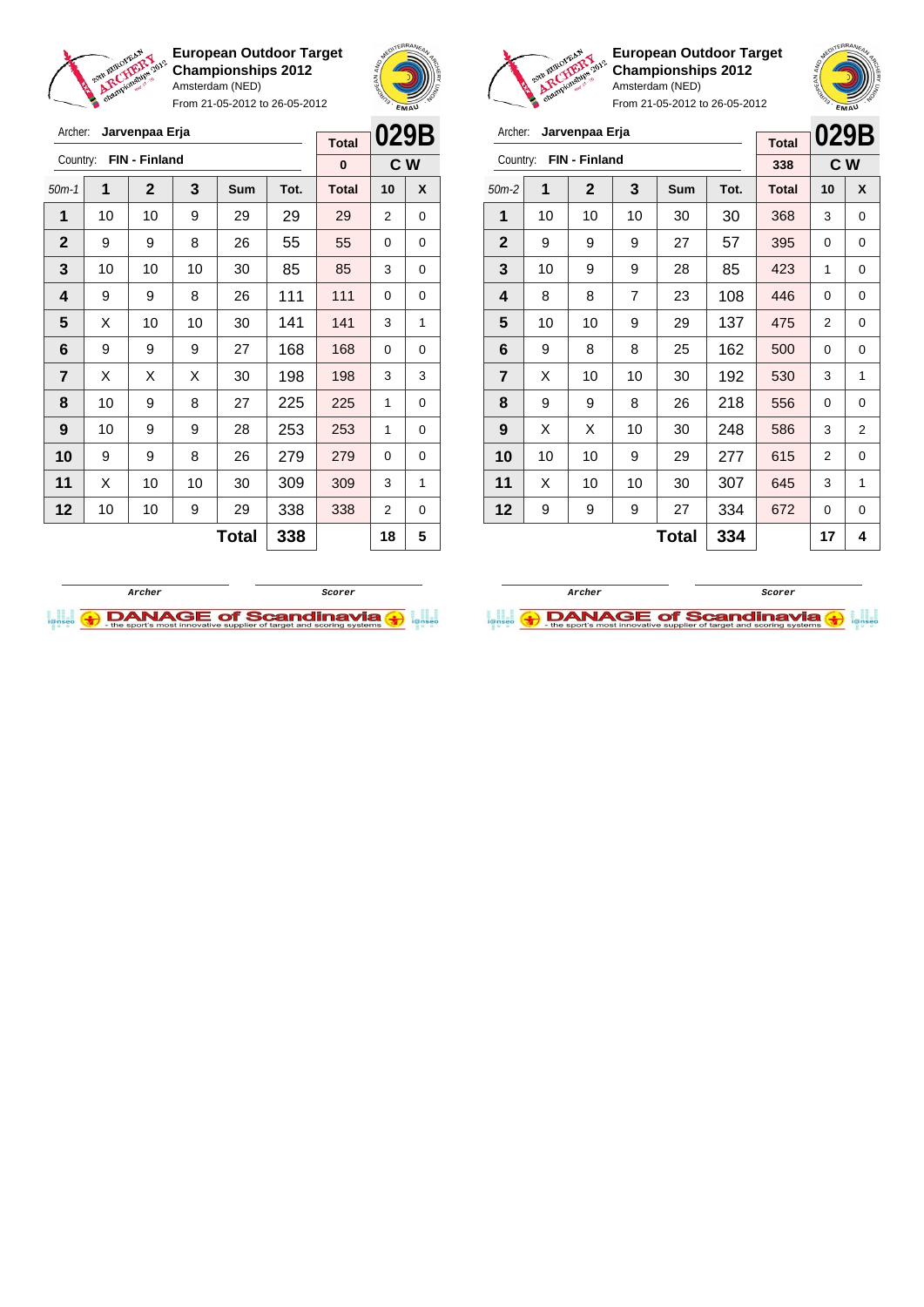

Archer: **Prieels Sarah** Country: **BEL - Belgium**

**European Outdoor Target Championships 2012** Amsterdam (NED)

From 21-05-2012 to 26-05-2012

50m-1 **1 2 3 Sum Tot. Total 10 X** | 10 | 10 | 10 | 30 | 30 | 30 | 3 | 0 | 9 | 9 | 9 | 27 | 57 | 57 | 0 | 0  $\mid$  X  $\mid$  X  $\mid$  10  $\mid$  30  $\mid$  87  $\mid$  87  $\mid$  3  $\mid$  2 | 10 | 10 | 9 | 29 | 116 | 116 | 2 | 0 | 10 | 10 | 10 | 30 | 146 | 146 | 3 | 0 | 9 | 9 | 8 | 26 | 172 | 172 | 0 | 0  $\mid$  X  $\mid$  X  $\mid$  10  $\mid$  30  $\mid$  202  $\mid$  202  $\mid$  3  $\mid$  2 | 9 | 9 | 8 | 26 | 228 | 228 | 0 | 0 | 10 | 10 | 9 | 29 | 257 | 257 | 2 | 0 9 9 9 27 284 284 0 0 | X | X | X | 30 | 314 | 314 | 3 | 3 | X | X | 9 | 29 | 343 | 343 | 2 | 2



**C W**

**Total 0**

**European Outdoor Target Championships 2012** Amsterdam (NED)



From 21-05-2012 to 26-05-2012

|                |    |                      |                     |            |      |              |    | <b>SMA</b>  |
|----------------|----|----------------------|---------------------|------------|------|--------------|----|-------------|
| Archer:        |    | <b>Prieels Sarah</b> |                     |            |      |              |    | 029C        |
| Country:       |    | <b>BEL - Belgium</b> | <b>Total</b><br>343 |            | C W  |              |    |             |
| $50m-2$        | 1  | $\mathbf 2$          | 3                   | <b>Sum</b> | Tot. | <b>Total</b> | 10 | X           |
| 1              | 9  | 9                    | 9                   | 27         | 27   | 370          | 0  | 0           |
| $\mathbf{2}$   | 8  | 8                    | $\overline{7}$      | 23         | 50   | 393          | 0  | 0           |
| 3              | 9  | 9                    | 9                   | 27         | 77   | 420          | 0  | 0           |
| 4              | 9  | 9                    | 9                   | 27         | 104  | 447          | 0  | 0           |
| 5              | X  | 10                   | 10                  | 30         | 134  | 477          | 3  | 1           |
| 6              | 8  | 8                    | 8                   | 24         | 158  | 501          | 0  | 0           |
| $\overline{7}$ | 10 | 10                   | 10                  | 30         | 188  | 531          | 3  | 0           |
| 8              | 9  | 9                    | 8                   | 26         | 214  | 557          | 0  | 0           |
| 9              | 10 | 10                   | 9                   | 29         | 243  | 586          | 2  | 0           |
| 10             | 9  | 9                    | 8                   | 26         | 269  | 612          | 0  | 0           |
| 11             | X  | 9                    | 9                   | 28         | 297  | 640          | 1  | 1           |
| 12             | 9  | 9                    | 9                   | 27         | 324  | 667          | 0  | $\mathbf 0$ |
|                |    |                      |                     |            |      |              |    |             |

 $Total | 324 | 9 | 2$ 

**Archer Scorer**

**DANAGE of Scandinavia (+)** 



 $Total | 343 | 21 | 9$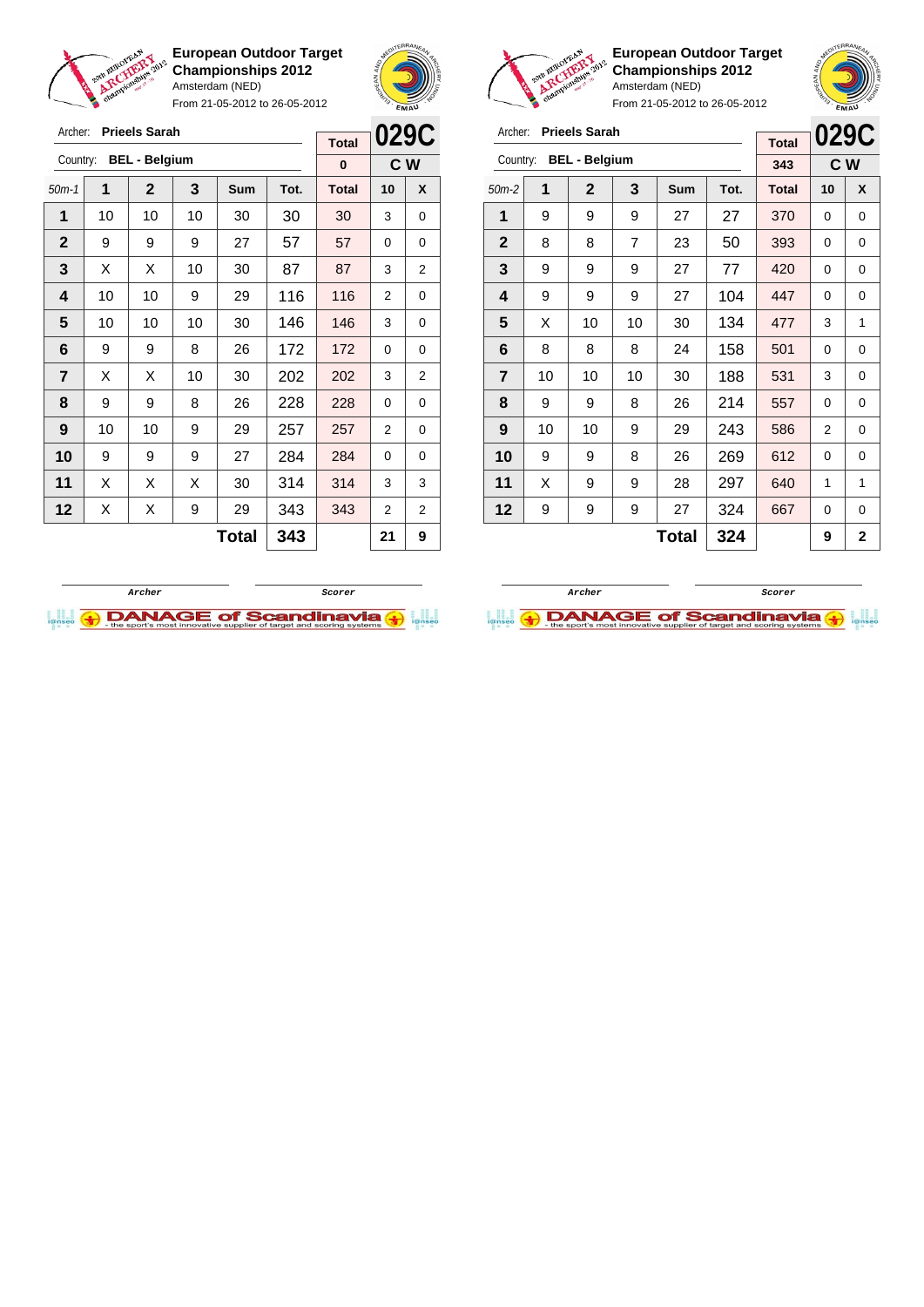

From 21-05-2012 to 26-05-2012



**European Outdoor Target Championships 2012** Amsterdam (NED)

| Archer: Weihe Andrea |
|----------------------|
|                      |

| <b>Weihe Andrea</b><br>Archer:   |    |             |    |       |      | <b>Total</b> | 029D |                |
|----------------------------------|----|-------------|----|-------|------|--------------|------|----------------|
| <b>GER</b> - Germany<br>Country: |    |             |    |       |      | 339          | C W  |                |
| $50m-2$                          | 1  | $\mathbf 2$ | 3  | Sum   | Tot. | <b>Total</b> | 10   | X              |
| 1                                | 10 | 10          | 9  | 29    | 29   | 368          | 2    | 0              |
| $\mathbf 2$                      | 9  | 9           | 6  | 24    | 53   | 392          | 0    | 0              |
| 3                                | X  | Х           | 10 | 30    | 83   | 422          | 3    | 2              |
| 4                                | 10 | 9           | 9  | 28    | 111  | 450          | 1    | 0              |
| 5                                | X  | Х           | 10 | 30    | 141  | 480          | 3    | $\overline{2}$ |
| 6                                | 9  | 9           | 8  | 26    | 167  | 506          | 0    | 0              |
| $\overline{\mathbf{r}}$          | X  | 10          | 10 | 30    | 197  | 536          | 3    | 1              |
| 8                                | 10 | 9           | 8  | 27    | 224  | 563          | 1    | 0              |
| 9                                | 10 | 10          | 9  | 29    | 253  | 592          | 2    | 0              |
| 10                               | 9  | 9           | 8  | 26    | 279  | 618          | 0    | 0              |
| 11                               | X  | 10          | 10 | 30    | 309  | 648          | 3    | 1              |
| 12                               | 9  | 9           | 9  | 27    | 336  | 675          | 0    | 0              |
|                                  |    |             |    | Total | 336  |              | 18   | 6              |





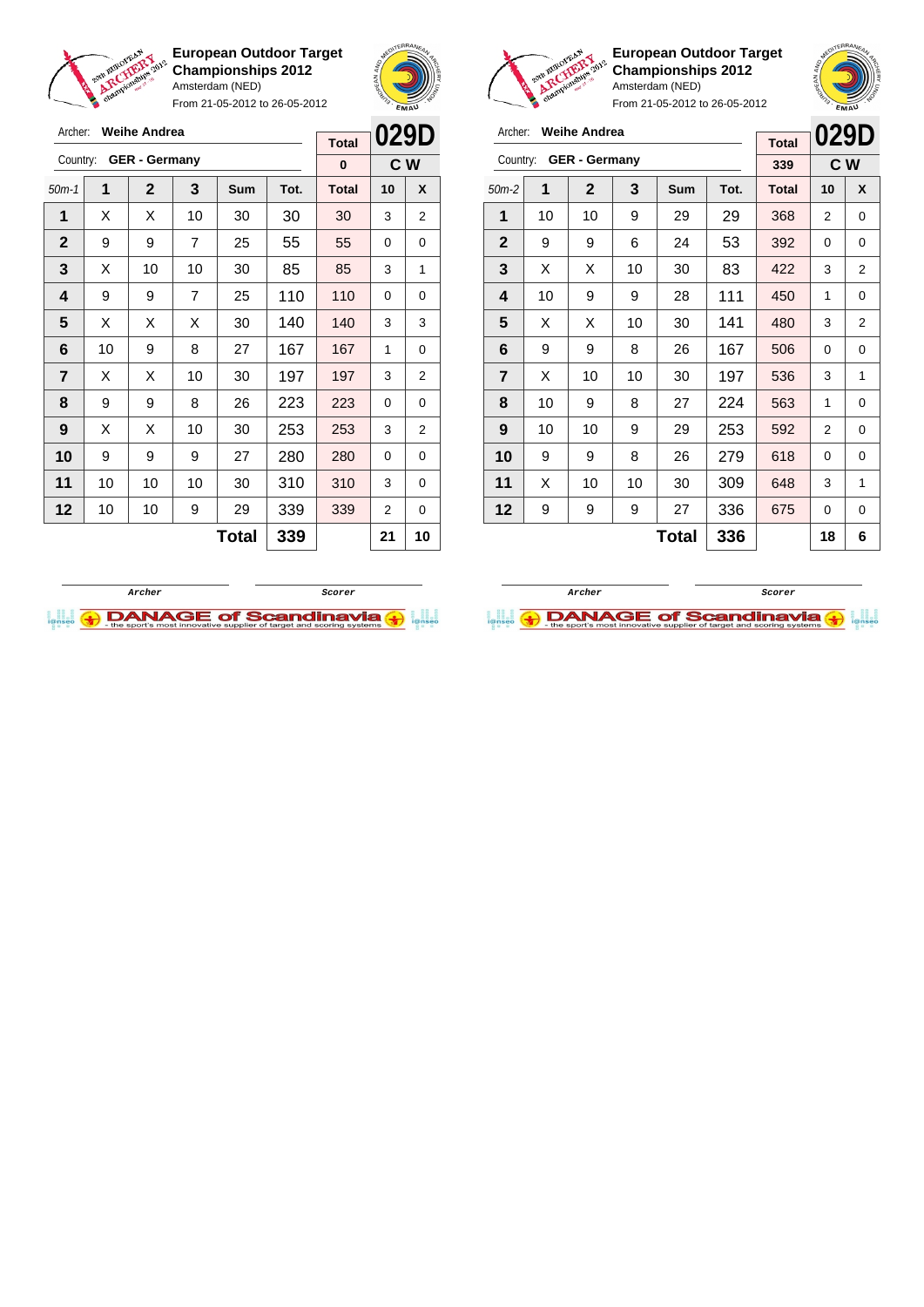

Archer: **Longo Laura** Country: **ITA - Italy**

**European Outdoor Target Championships 2012** Amsterdam (NED)

From 21-05-2012 to 26-05-2012

50m-1 **1 2 3 Sum Tot. Total 10 X** | X | 10 | 10 | 30 | 30 | 30 | 3 | 1 | 9 | 9 | 9 | 27 | 57 | 57 | 0 | 0  $\mid$  X  $\mid$  X  $\mid$  10  $\mid$  30  $\mid$  87  $\mid$  87  $\mid$  3  $\mid$  2 | 10 | 9 | 9 | 28 | 115 | 115 | 1 | 0  $\mid$  X  $\mid$  10  $\mid$  9  $\mid$  29  $\mid$  144  $\mid$  144  $\mid$  2  $\mid$  1 | 9 | 9 | 9 | 27 | 171 | 171 | 0 | 0 | 10 | 10 | 10 | 30 | 201 | 201 | 3 | 0 | 9 | 9 | 9 | 27 | 228 | 228 | 0 | 0 | X | X | 10 | 30 | **258 | 258 |** 3 | 2 | 10 | 9 | 8 | 27 | 285 | 285 | 1 | 0 | X | 10 | 10 | 30 | 315 | 315 | 3 | 1 9 9 9 27 342 342 0 0



**C W**

**Total 0**



**European Outdoor Target Championships 2012** Amsterdam (NED)

From 21-05-2012 to 26-05-2012

| Archer:        |    | Longo Laura  |     | <b>Total</b> |      | 030A         |                |   |
|----------------|----|--------------|-----|--------------|------|--------------|----------------|---|
| Country:       |    | ITA - Italy  |     |              |      | 342          | C W            |   |
| $50m-2$        | 1  | $\mathbf{2}$ | 3   | Sum          | Tot. | <b>Total</b> | 10             | X |
| 1              | X  | X            | 10  | 30           | 30   | 372          | 3              | 2 |
| $\mathbf{2}$   | 10 | 9            | 9   | 28           | 58   | 400          | 1              | 0 |
| 3              | X  | X            | 10  | 30           | 88   | 430          | 3              | 2 |
| 4              | 10 | 9            | 9   | 28           | 116  | 458          | 1              | 0 |
| 5              | X  | 10           | 10  | 30           | 146  | 488          | 3              | 1 |
| 6              | 10 | 9            | 9   | 28           | 174  | 516          | 1              | 0 |
| $\overline{7}$ | X  | X            | X   | 30           | 204  | 546          | 3              | 3 |
| 8              | 10 | 10           | 9   | 29           | 233  | 575          | 2              | 0 |
| 9              | X  | 10           | 9   | 29           | 262  | 604          | 2              | 1 |
| 10             | 9  | 9            | 8   | 26           | 288  | 630          | 0              | 0 |
| 11             | X  | X            | 10  | 30           | 660  | 3            | $\overline{2}$ |   |
| 12             | 10 | 10           | 9   | 29           | 347  | 689          | 2              | 0 |
|                |    |              | 347 |              | 24   | 11           |                |   |

**Total 347 24 11 Archer Scorer**

**DANAGE of Scandinavia** 



**Total** 342 19 7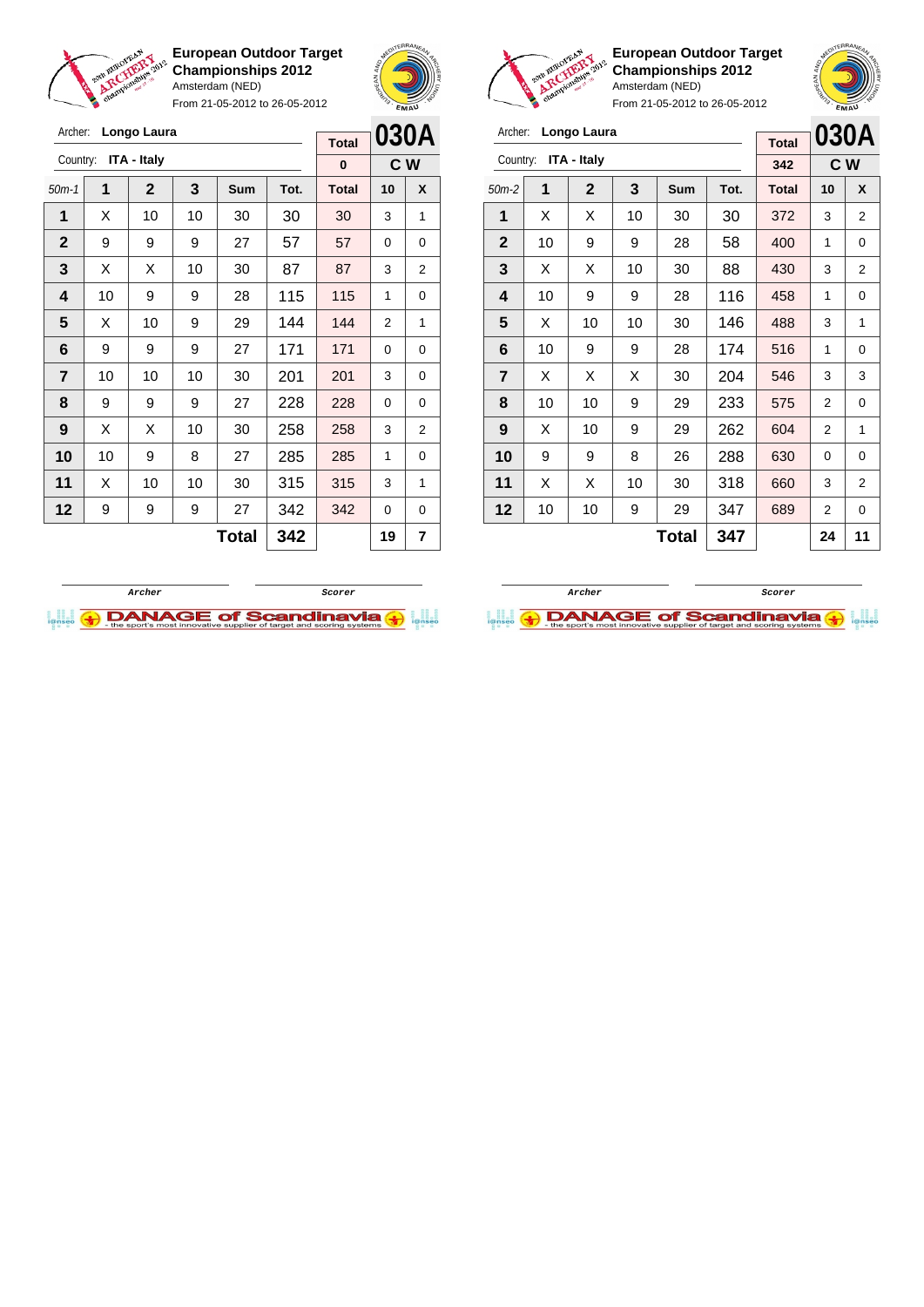



From 21-05-2012 to 26-05-2012

| Archer:      |    | <b>Lantee Anne</b> | <b>Total</b>   | 030B |          |              |           |   |  |
|--------------|----|--------------------|----------------|------|----------|--------------|-----------|---|--|
| Country:     |    | FIN - Finland      |                |      |          | $\bf{0}$     | <b>CW</b> |   |  |
| $50m-1$      | 1  | $\overline{2}$     | 3              | Sum  | Tot.     | <b>Total</b> | 10        | X |  |
| 1            | Х  | 9                  | 9              | 28   | 28       | 28           | 1         | 1 |  |
| $\mathbf{2}$ | 9  | 8                  | 8              | 25   | 53       | 53           | 0         | 0 |  |
| 3            | X  | 10                 | 10             | 30   | 83       | 83           | 3         | 1 |  |
| 4            | 9  | 9                  | 8              | 109  | $\Omega$ | 0            |           |   |  |
| 5            | X  | 10                 | 9              | 29   | 138      | 138          | 2         | 1 |  |
| 6            | 9  | 9                  | $\overline{7}$ | 25   | 163      | 163          | 0         | 0 |  |
| 7            | 10 | 9                  | 9              | 28   | 191      | 191          | 1         | 0 |  |
| 8            | 9  | 9                  | 8              | 26   | 217      | 217          | $\Omega$  | 0 |  |
| 9            | X  | X                  | X              | 30   | 247      | 247          | 3         | 3 |  |
| 10           | 10 | 9                  | 8              | 27   | 274      | 274          | 1         | 0 |  |
| 11           | X  | 10                 | 303<br>9<br>29 |      | 303      | 2            | 1         |   |  |
| 12           | 9  | 8                  | 8              | 25   | 328      | 328          | $\Omega$  | 0 |  |
|              |    |                    | 13             | 7    |          |              |           |   |  |



**European Outdoor Target Championships 2012** Amsterdam (NED)

**B**<br> **i**@nseo

From 21-05-2012 to 26-05-2012

| Archer:                 |    | <b>Lantee Anne</b>  | <b>Total</b>   | 030B      |      |              |                |   |
|-------------------------|----|---------------------|----------------|-----------|------|--------------|----------------|---|
| Country:                |    | FIN - Finland       |                |           |      | 328          | C W            |   |
| $50m-2$                 | 1  | $\mathbf 2$         | 3              | Sum       | Tot. | <b>Total</b> | 10             | X |
| 1                       | 10 | 10                  | 9              | 29        | 29   | 357          | 2              | 0 |
| $\mathbf{2}$            | 9  | 9                   | 7              | 25        | 54   | 382          | 0              | 0 |
| 3                       | 10 | 10                  | 10             | 30        | 84   | 412          | 3              | 0 |
| 4                       | 9  | 9                   | 110            | 438       | 0    | 0            |                |   |
| 5                       | X  | 10                  | 139<br>9<br>29 |           |      |              | $\overline{2}$ | 1 |
| 6                       | 9  | 9                   | 9              | 166<br>27 |      | 494          | 0              | 0 |
| $\overline{\mathbf{r}}$ | X  | X                   | 10             | 30        | 196  | 524          | 3              | 2 |
| 8                       | 10 | 9                   | 9              | 28        | 224  | 552          | 1              | 0 |
| 9                       | 10 | 9                   | 9              | 28        | 252  | 580          | 1              | 0 |
| 10                      | 9  | 7<br>276<br>8<br>24 |                |           |      | 604          | 0              | 0 |
| 11                      | 10 | 9                   | 9              | 28        | 304  | 632          | 1              | 0 |
| 12                      | 9  | 9                   | 331            | 659       | 0    | 0            |                |   |
|                         |    |                     | 13             | 3         |      |              |                |   |

**Archer Scorer**

 $\bigoplus$  DANAGE of Scandinavia

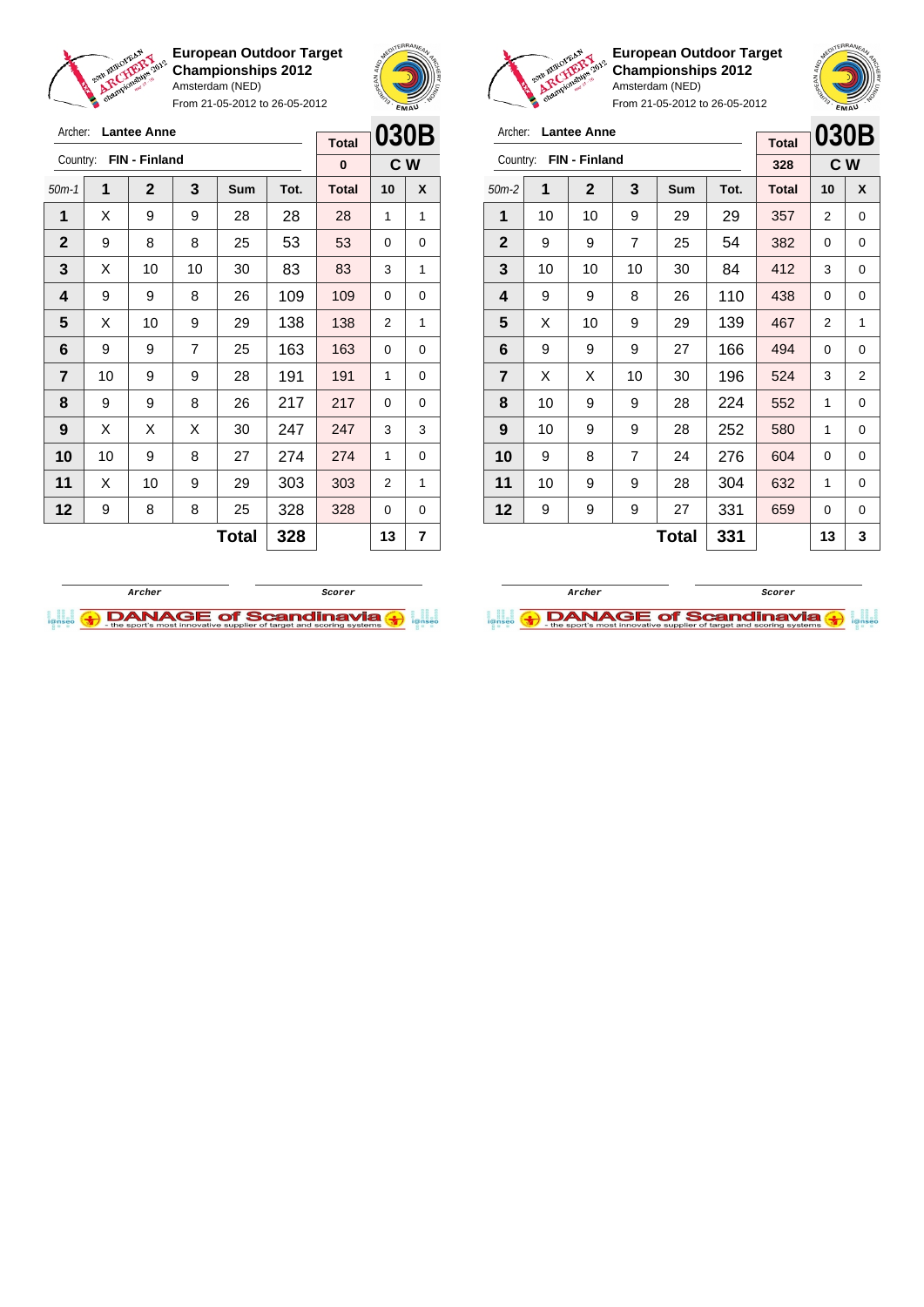

Archer: **Massina Michele**

**European Outdoor Target Championships 2012** Amsterdam (NED) From 21-05-2012 to 26-05-2012

 $\Gamma$ 





 $\overline{\phantom{a}}$ 

**European Outdoor Target Championships 2012** Amsterdam (NED)

| Archer:      |    | <b>Massina Michele</b> |     |                | 030C |              |     |   |
|--------------|----|------------------------|-----|----------------|------|--------------|-----|---|
|              |    | <b>BEL - Belgium</b>   |     |                |      | <b>Total</b> |     |   |
| Country:     |    |                        |     |                |      | 338          | C W |   |
| $50m-2$      | 1  | $\mathbf{2}$           | 3   | <b>Sum</b>     | Tot. | <b>Total</b> | 10  | X |
| 1            | 10 | 10                     | 10  | 30             | 30   | 368          | 3   | 0 |
| $\mathbf{2}$ | 9  | $\overline{7}$         | 7   | 23             | 53   | 391          | 0   | 0 |
| 3            | 10 | 10                     | 10  | 30             | 83   | 421          | 3   | 0 |
| 4            | 9  | 9                      | 110 | 448            | 0    | 0            |     |   |
| 5            | 10 | 10                     | 10  | 30             | 140  | 478          | 3   | 0 |
| 6            | 9  | 9                      | 8   | 26             | 166  | 504          | 0   | 0 |
| 7            | 10 | 10                     | 9   | 29             | 195  | 533          | 2   | 0 |
| 8            | 9  | $\overline{7}$         | 6   | 22             | 217  | 555          | 0   | 0 |
| 9            | X  | 10                     | 10  | 30             | 247  | 585          | 3   | 1 |
| 10           | 10 | 10                     | 9   | 29             | 276  | 614          | 2   | 0 |
| 11           | X  | 10                     | 10  | 30             | 306  | 644          | 3   | 1 |
| 12           | 9  | 9                      | 333 | 671            | 0    | 0            |     |   |
|              |    |                        | 19  | $\overline{2}$ |      |              |     |   |

| <b>BEL - Belgium</b><br>Country:<br>$\mathbf{1}$<br>$\overline{2}$<br>3<br>$50m-1$<br>1<br>Χ<br>X<br>X<br>30<br>$\mathbf{2}$<br>10<br>10<br>9<br>29<br>3<br>X<br>X<br>10<br>30<br>4<br>10<br>9<br>8<br>27<br>5<br>10<br>10<br>X<br>30<br>6<br>9<br>9<br>8<br>26<br>$\overline{7}$<br>X<br>9<br>9<br>28<br>8<br>9<br>9<br>8<br>26<br>9<br>10<br>10<br>10<br>30<br>10 |    |                |     |              | $\bf{0}$     |    | C W |
|---------------------------------------------------------------------------------------------------------------------------------------------------------------------------------------------------------------------------------------------------------------------------------------------------------------------------------------------------------------------|----|----------------|-----|--------------|--------------|----|-----|
|                                                                                                                                                                                                                                                                                                                                                                     |    |                | Sum | Tot.         | <b>Total</b> | 10 | X   |
|                                                                                                                                                                                                                                                                                                                                                                     |    |                |     | 30           | 30           | 3  | 3   |
|                                                                                                                                                                                                                                                                                                                                                                     |    |                |     | 59           | 59           | 2  | 0   |
|                                                                                                                                                                                                                                                                                                                                                                     |    |                |     | 89           | 89           | 3  | 2   |
|                                                                                                                                                                                                                                                                                                                                                                     |    |                |     | 116          | 116          | 1  | 0   |
|                                                                                                                                                                                                                                                                                                                                                                     |    |                |     | 146          | 146          | 3  | 1   |
|                                                                                                                                                                                                                                                                                                                                                                     |    |                |     | 172          | 172          | 0  | 0   |
|                                                                                                                                                                                                                                                                                                                                                                     |    |                |     | 200          | 200          | 1  | 1   |
|                                                                                                                                                                                                                                                                                                                                                                     |    |                |     | 226          | 226          | 0  | 0   |
|                                                                                                                                                                                                                                                                                                                                                                     |    |                |     | 256          | 256          | 3  | 0   |
| 9                                                                                                                                                                                                                                                                                                                                                                   | 9  | 9              | 27  | 283          | 283          | 0  | 0   |
| 10                                                                                                                                                                                                                                                                                                                                                                  | 10 | 9              | 29  | 312          | 312          | 2  | 0   |
| 9                                                                                                                                                                                                                                                                                                                                                                   | 9  | 338<br>8<br>26 |     |              | 338          | 0  | 0   |
|                                                                                                                                                                                                                                                                                                                                                                     |    | 338            |     | 18           | 7            |    |     |
|                                                                                                                                                                                                                                                                                                                                                                     |    |                |     | <b>Total</b> |              |    |     |



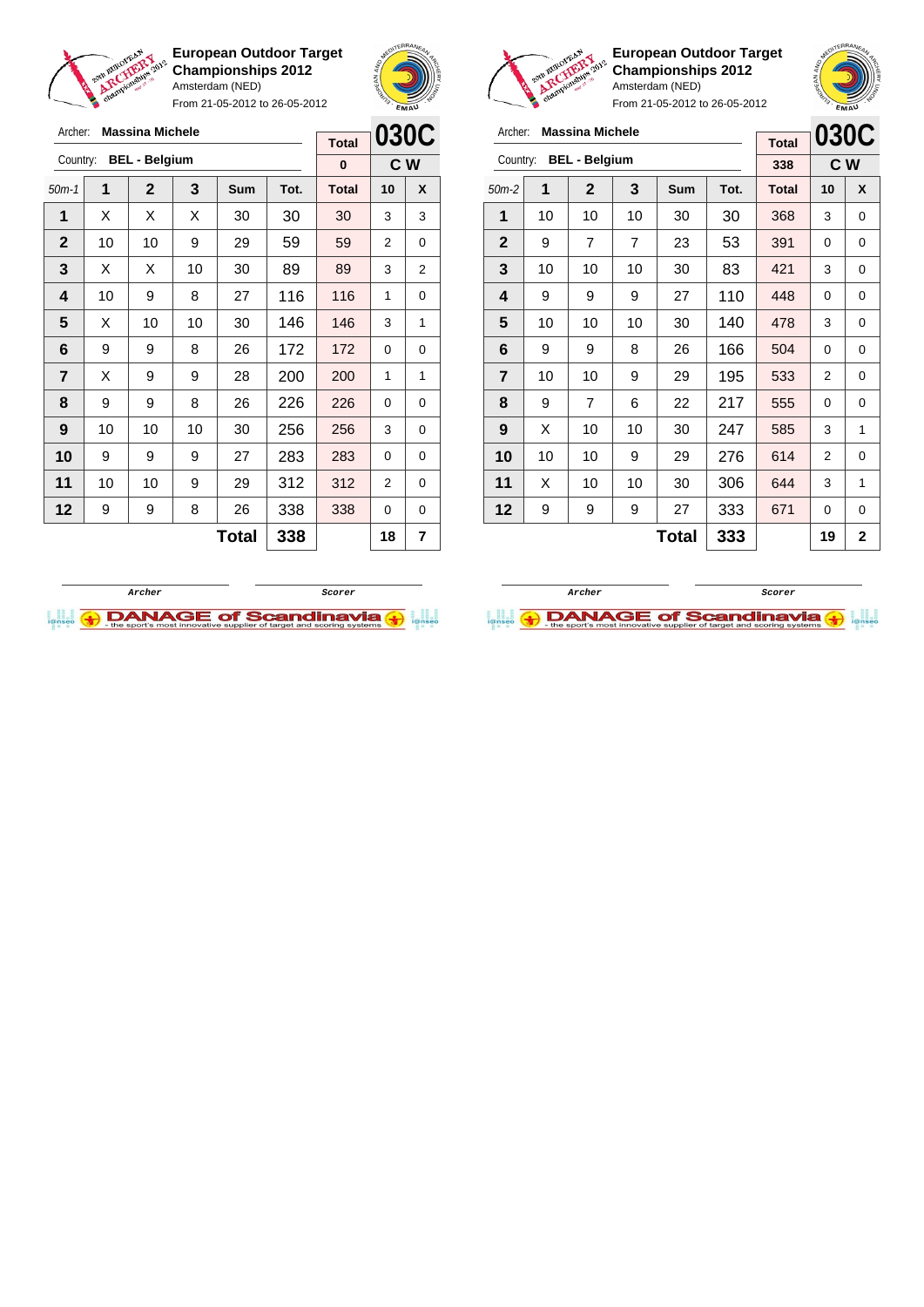

From 21-05-2012 to 26-05-2012





**European Outdoor Target Championships 2012** Amsterdam (NED)

| Archer:        |    | <b>Mikala Melanie</b> |    | <b>Total</b> | 030D |              |    |                |
|----------------|----|-----------------------|----|--------------|------|--------------|----|----------------|
| Country:       |    | <b>GER</b> - Germany  |    |              |      | 340          |    | C W            |
| $50m-2$        | 1  | $\mathbf 2$           | 3  | Sum          | Tot. | <b>Total</b> | 10 | X              |
| 1              | X  | 10                    | 10 | 30           | 30   | 370          | 3  | 1              |
| $\mathbf 2$    | 9  | 9                     | 8  | 26           | 56   | 396          | 0  | 0              |
| 3              | X  | X                     | 86 | 426          | 3    | 2            |    |                |
| 4              | 9  | 9                     | 9  | 27           | 113  | 453          | 0  | 0              |
| 5              | X  | X<br>10               |    | 30           | 143  | 483          | 3  | $\overline{2}$ |
| 6              | 9  | 9                     | М  | 18           | 161  | 501          | 0  | 0              |
| $\overline{7}$ | X  | 10                    | 9  | 29           | 190  | 530          | 2  | 1              |
| 8              | 9  | 8                     | 6  | 23           | 213  | 553          | 0  | 0              |
| 9              | X  | 10                    | 9  | 29           | 242  | 582          | 2  | 1              |
| 10             | 9  | 9                     | 9  | 27           | 269  | 609          | 0  | 0              |
| 11             | X  | 10                    | 10 | 30           | 299  | 639          | 3  | 1              |
| 12             | 10 | 9                     | 9  | 28           | 327  | 667          | 1  | 0              |
|                |    |                       |    | Total        | 327  |              | 17 | 8              |

| Archer:      |                          | <b>Mikala Melanie</b> |     | <b>Total</b> | 030D |              |          |     |
|--------------|--------------------------|-----------------------|-----|--------------|------|--------------|----------|-----|
| Country:     |                          | <b>GER - Germany</b>  |     |              |      | 0            |          | C W |
| $50m-1$      | 1                        | $\overline{2}$        | 3   | <b>Sum</b>   | Tot. | <b>Total</b> | 10       | X   |
| 1            | 10                       | 10                    | 10  | 30           | 30   | 30           | 3        | 0   |
| $\mathbf{2}$ | 9                        | 9                     | 8   | 26           | 56   | 56           | 0        | 0   |
| 3            | 10                       | 10                    | 10  | 30           | 86   | 3            | 0        |     |
| 4            | 9                        | 9                     | 9   | 27           | 113  | 0            | 0        |     |
| 5            | Х                        | 10                    | 10  | 30           | 143  | 143          | 3        | 1   |
| 6            | 9                        | 9                     | 8   | 26           | 169  | 169          | 0        | 0   |
| 7            | X                        | 10                    | 10  | 30           | 199  | 199          | 3        | 1   |
| 8            | 10                       | 9                     | 8   | 27           | 226  | 226          | 1        | 0   |
| 9            | X                        | 10                    | 10  | 30           | 256  | 256          | 3        | 1   |
| 10           | 9                        | 9                     | 9   | 27           | 283  | 283          | $\Omega$ | 0   |
| 11           | Х                        | 10                    | 10  | 30           | 313  | 313          | 3        | 1   |
| 12           | 9<br>9<br>340<br>9<br>27 |                       |     |              |      | 340          | 0        | 0   |
|              |                          |                       | 340 |              | 19   | 4            |          |     |



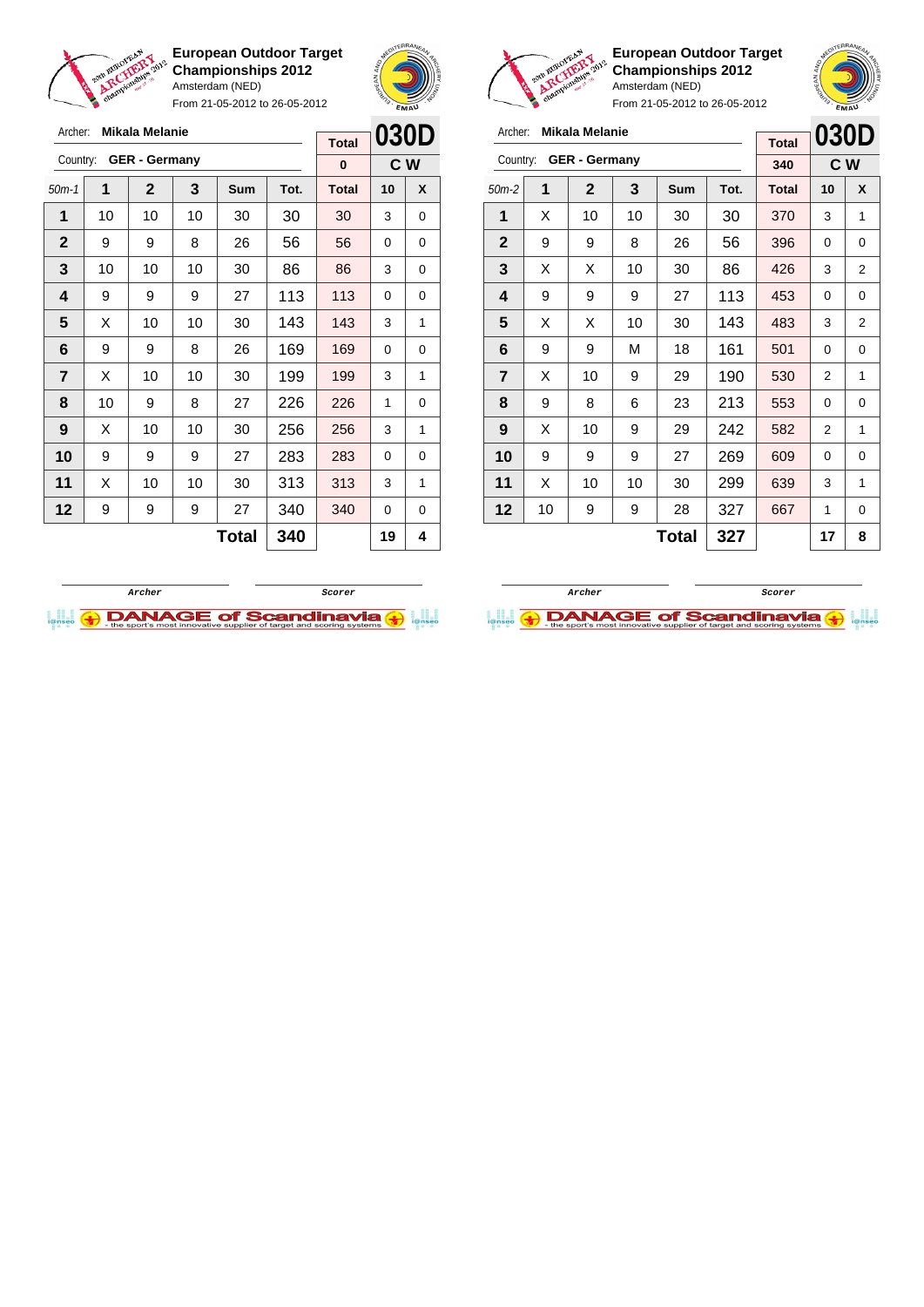

From 21-05-2012 to 26-05-2012





**European Outdoor Target Championships 2012** Amsterdam (NED)

**031A C W**

From 21-05-2012 to 26-05-2012

|                | <b>Grydeland Runa</b><br>Archer: |                       |    |       |      | 031A<br><b>Grydeland Runa</b><br>Archer: |          |                  |                         |    |                     |                |              | 031/ |              |                |     |
|----------------|----------------------------------|-----------------------|----|-------|------|------------------------------------------|----------|------------------|-------------------------|----|---------------------|----------------|--------------|------|--------------|----------------|-----|
|                |                                  |                       |    |       |      | <b>Total</b>                             |          |                  |                         |    |                     |                |              |      | <b>Total</b> |                |     |
|                |                                  | Country: NOR - Norway |    |       |      | $\bf{0}$                                 |          | C W              | Country:                |    | <b>NOR - Norway</b> |                |              |      | 332          |                | C W |
| $50m-1$        | 1                                | $\overline{2}$        | 3  | Sum   | Tot. | <b>Total</b>                             | 10       | $\boldsymbol{x}$ | $50m-2$                 | 1  | $\mathbf{2}$        | 3              | Sum          | Tot. | <b>Total</b> | 10             | X   |
| 1              | 10                               | 9                     | 9  | 28    | 28   | 28                                       | 1        | 0                | 1                       | 9  | 9                   | 9              | 27           | 27   | 359          | 0              | 0   |
| $\mathbf{2}$   | 9                                | 9                     | 8  | 26    | 54   | 54                                       | $\Omega$ | $\mathbf 0$      | $\mathbf{2}$            | 9  | 9                   | $\overline{7}$ | 25           | 52   | 384          | 0              | 0   |
| 3              | X                                | 10                    | 10 | 30    | 84   | 84                                       | 3        | 1                | 3                       | X  | 9                   | 9              | 28           | 80   | 412          | 1              | 1   |
| 4              | 9                                | 9                     | 9  | 27    | 111  | 111                                      | $\Omega$ | 0                | $\overline{\mathbf{4}}$ | 9  | 9                   | 8              | 26           | 106  | 438          | $\Omega$       | 0   |
| 5              | 10                               | 10                    | 9  | 29    | 140  | 140                                      | 2        | $\mathbf 0$      | 5                       | X  | X                   | 10             | 30           | 136  | 468          | 3              | 2   |
| 6              | 9                                | 9                     | 8  | 26    | 166  | 166                                      | $\Omega$ | 0                | 6                       | 10 | 9                   | 8              | 27           | 163  | 495          | 1              | 0   |
| $\overline{7}$ | X                                | 10                    | 10 | 30    | 196  | 196                                      | 3        | 1                | $\overline{7}$          | X  | 10                  | 10             | 30           | 193  | 525          | 3              | 1   |
| 8              | 10                               | 9                     | 9  | 28    | 224  | 224                                      | 1        | 0                | 8                       | 9  | 9                   | 9              | 27           | 220  | 552          | 0              | 0   |
| 9              | 10 <sup>1</sup>                  | 9                     | 9  | 28    | 252  | 252                                      | 1        | $\mathbf 0$      | 9                       | X  | 10                  | 9              | 29           | 249  | 581          | $\overline{2}$ | 1   |
| 10             | 8                                | 8                     | 8  | 24    | 276  | 276                                      | $\Omega$ | $\mathbf 0$      | 10                      | 9  | 9                   | 9              | 27           | 276  | 608          | 0              | 0   |
| 11             | X                                | 10                    | 9  | 29    | 305  | 305                                      | 2        | 1                | 11                      | 10 | 10                  | 10             | 30           | 306  | 638          | 3              | 0   |
| 12             | 9                                | 9                     | 9  | 27    | 332  | 332                                      | $\Omega$ | 0                | 12                      | 9  | 8                   | 8              | 25           | 331  | 663          | $\Omega$       | 0   |
|                |                                  |                       |    | Total | 332  |                                          | 13       | 3                |                         |    |                     |                | <b>Total</b> | 331  |              | 13             | 5   |



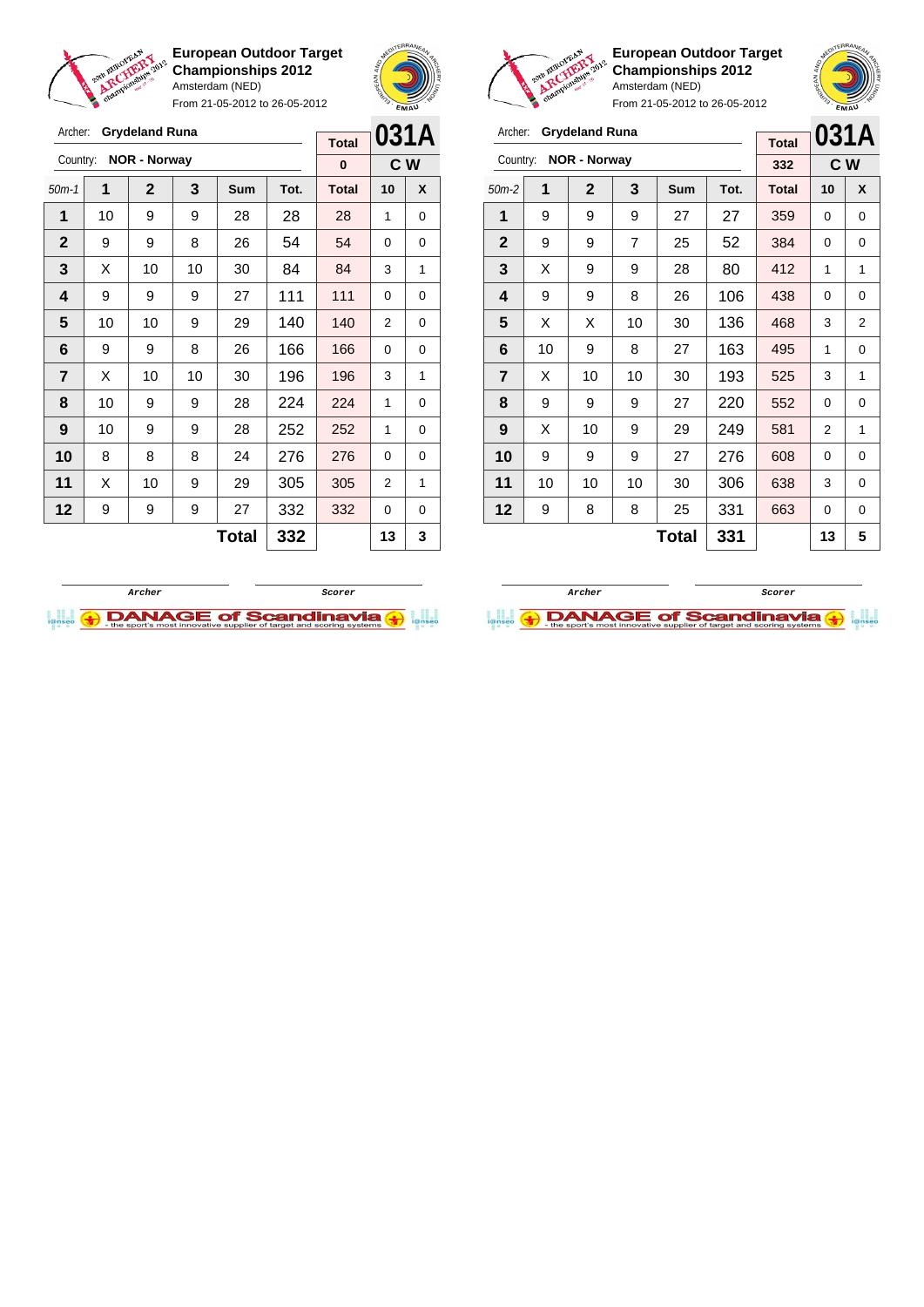



From 21-05-2012 to 26-05-2012

| Archer:        |    | <b>Lawther Melanie</b> |     |            | 031B |              |    |     |
|----------------|----|------------------------|-----|------------|------|--------------|----|-----|
| Country:       |    | <b>IRL</b> - Ireland   |     |            |      | <b>Total</b> |    |     |
|                |    |                        |     |            |      | 0            |    | C W |
| $50m-1$        | 1  | $\mathbf{2}$           | 3   | <b>Sum</b> | Tot. | <b>Total</b> | 10 | X   |
| 1              | X  | 9                      | 9   | 28         | 28   | 28           | 1  | 1   |
| $\mathbf{2}$   | 9  | 9                      | М   | 18         | 46   | 46           | 0  | 0   |
| 3              | 10 | 10                     | 10  | 30         | 76   | 76           | 3  | 0   |
| 4              | 10 | 9                      | 9   | 28         | 104  | 1            | 0  |     |
| 5              | 10 | 10                     | 10  | 30         | 134  | 134          | 3  | 0   |
| 6              | 10 | 9                      | 8   | 27         | 161  | 161          | 1  | 0   |
| $\overline{7}$ | 10 | 10                     | 9   | 29         | 190  | 190          | 2  | 0   |
| 8              | 9  | 9                      | 9   | 27         | 217  | 217          | 0  | 0   |
| 9              | Х  | 10                     | 10  | 30         | 247  | 247          | 3  | 1   |
| 10             | 9  | 9                      | 9   | 27         | 274  | 274          | 0  | 0   |
| 11             | 10 | 9                      | 9   | 28         | 302  | 302          | 1  | 0   |
| 12             | 9  | 8                      | 8   | 25         | 327  | 327          | 0  | 0   |
|                |    |                        | 327 |            | 15   | $\mathbf{2}$ |    |     |



**European Outdoor Target Championships 2012** Amsterdam (NED)



From 21-05-2012 to 26-05-2012

| Archer:        |   | <b>Lawther Melanie</b> | <b>Total</b> | 031B       |      |              |    |     |
|----------------|---|------------------------|--------------|------------|------|--------------|----|-----|
| Country:       |   | <b>IRL</b> - Ireland   |              |            |      | 327          |    | C W |
| $50m-2$        | 1 | $\mathbf 2$            | 3            | <b>Sum</b> | Tot. | <b>Total</b> | 10 | X   |
| 1              | X | 10                     | 10           | 30         | 30   | 357          | 3  | 1   |
| $\mathbf{2}$   | 9 | 9                      | 9            | 27         | 57   | 384          | 0  | 0   |
| 3              | X | 10                     | 10           | 30         | 87   | 414          | 3  | 1   |
| 4              | 9 | 9                      | 114          | 441        | 0    | 0            |    |     |
| 5              | X | X<br>10<br>30<br>144   |              | 471        | 3    | 2            |    |     |
| 6              | 9 | 8<br>169<br>8<br>25    |              | 496        | 0    | 0            |    |     |
| $\overline{7}$ | X | 10                     | 9            | 29         | 198  | 525          | 2  | 1   |
| 8              | 9 | 9                      | 9            | 27         | 225  | 552          | 0  | 0   |
| 9              | X | X                      | 10           | 30         | 255  | 582          | 3  | 2   |
| 10             | 9 | 9                      | 8            | 26         | 281  | 608          | 0  | 0   |
| 11             | X | 311<br>X<br>10<br>30   |              |            |      | 638          | 3  | 2   |
| 12             | 9 | 665                    | 0            | 0          |      |              |    |     |
|                |   |                        | 17           | 9          |      |              |    |     |



**Archer Scorer DANAGE of Scandinavia**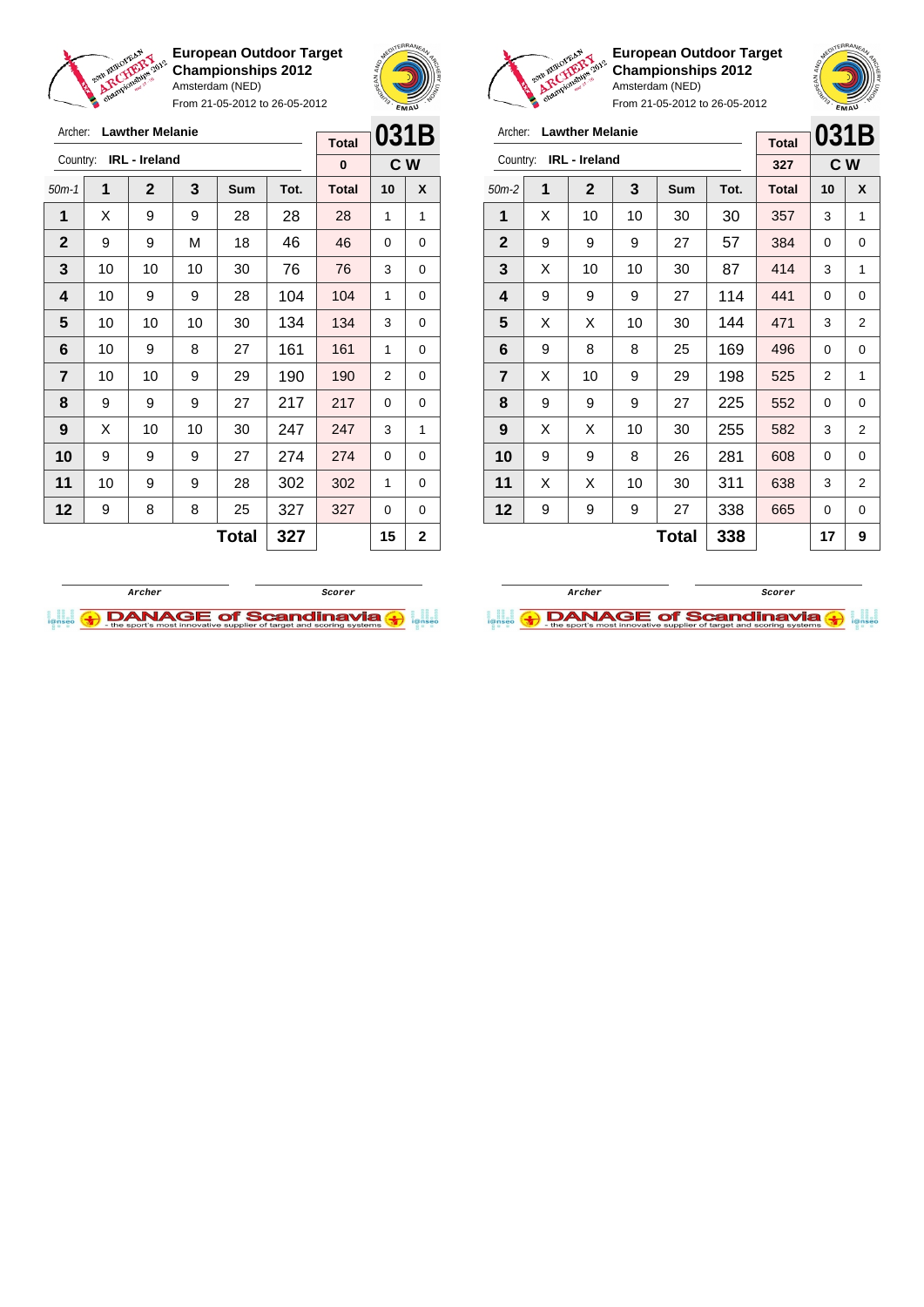

Archer: **Caran Romana** Country: **SRB - Serbia**

**European Outdoor Target Championships 2012** Amsterdam (NED)

From 21-05-2012 to 26-05-2012

50m-1 **1 2 3 Sum Tot. Total 10 X** | 10 | 10 | 9 | 29 | 29 | 29 | 2 | 0 8 8 8 24 53 53 0 0 | 10 | 9 | 9 | 28 | 81 | 81 | 1 | 0 | 8 | 7 | 5 | 20 | 101 | 101 | 0 | 0  $\mid$  X  $\mid$  9  $\mid$  9  $\mid$  28  $\mid$  129  $\mid$  129  $\mid$  1  $\mid$  1 | 9 | 8 | 8 | 25 | 154 | 154 | 0 | 0 | 10 | 9 | 9 | 28 | 182 | 182 | 1 | 0 | 9 | 9 | 8 | 26 | 208 | 208 | 0 | 0 | 10 | 9 | 9 | 28 | 236 | 236 | 1 | 0 9 8 8 25 261 261 0 0 | X | 9 | 9 | 28 | **289 | 289 |** 1 | 1 | 9 | 9 | 8 | 26 | 315 | 315 | 0 | 0



**C W**

**Total 0**



**European Outdoor Target Championships 2012** Amsterdam (NED)

From 21-05-2012 to 26-05-2012

| Archer:        |    | Caran Romana        |                | <b>Total</b> | 031C |              |     |   |
|----------------|----|---------------------|----------------|--------------|------|--------------|-----|---|
| Country:       |    | <b>SRB - Serbia</b> |                |              |      | 315          | C W |   |
| $50m-2$        | 1  | $\mathbf 2$         | 3              | Sum          | Tot. | <b>Total</b> | 10  | X |
| 1              | 10 | 10                  | 9              | 29           | 29   | 344          | 2   | 0 |
| $\mathbf{2}$   | 8  | 8                   | 7              | 23           | 52   | 367          | 0   | 0 |
| 3              | 10 | 9                   | 9              | 28           | 80   | 395          | 1   | 0 |
| 4              | 9  | 9                   | $\overline{7}$ | 25           | 420  | 0            | 0   |   |
| 5              | 10 | 10                  | 9              | 29           | 134  | 449          | 2   | 0 |
| 6              | 9  | 8                   | М              | 17           | 151  | 466          | 0   | 0 |
| $\overline{7}$ | X  | 10                  | 9              | 29           | 180  | 495          | 2   | 1 |
| 8              | 9  | 9                   | 8              | 26           | 206  | 521          | 0   | 0 |
| 9              | х  | X                   | 10             | 30           | 236  | 551          | 3   | 2 |
| 10             | 10 | 9                   | 8              | 27           | 263  | 578          | 1   | 0 |
| 11             | X  | х                   | X              | 30           | 293  | 608          | 3   | 3 |
| 12             | 9  | 318                 | 633            | 0            | 0    |              |     |   |
|                |    |                     |                | <b>Total</b> | 318  |              | 14  | 6 |



**Total** 315  $\vert$  7  $\vert$  2

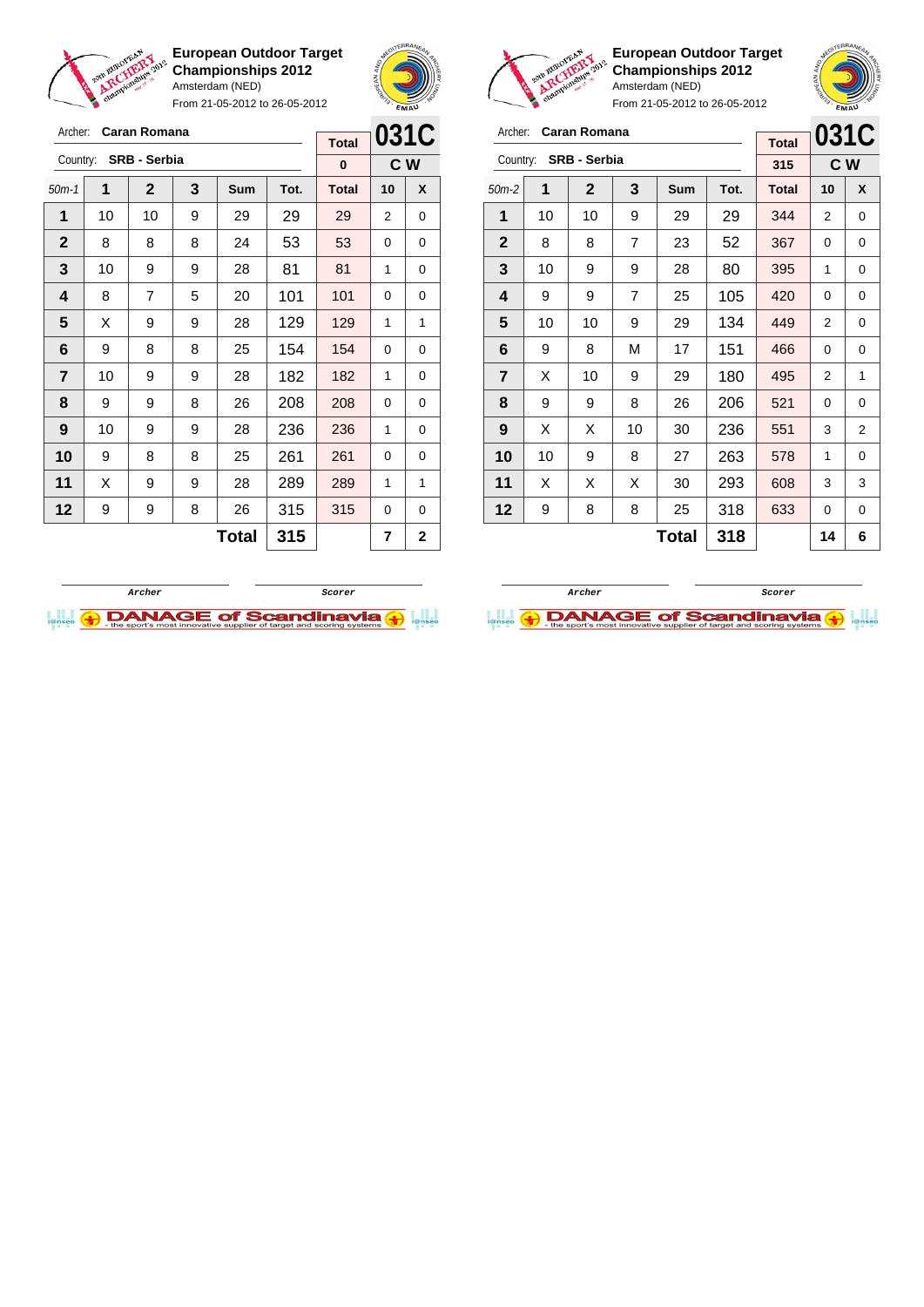

From 21-05-2012 to 26-05-2012



**European Outdoor Target Championships 2012** Amsterdam (NED)

**032A C W**

|                 | Svensen June<br>Archer: |                       |                |       |      | 032A<br>Archer: Svensen June |                |                |                |    |                     |                |              |      | 032/         |                |     |
|-----------------|-------------------------|-----------------------|----------------|-------|------|------------------------------|----------------|----------------|----------------|----|---------------------|----------------|--------------|------|--------------|----------------|-----|
|                 |                         |                       |                |       |      | <b>Total</b>                 |                |                |                |    |                     |                |              |      | <b>Total</b> |                |     |
|                 |                         | Country: NOR - Norway |                |       |      | $\bf{0}$                     |                | C W            | Country:       |    | <b>NOR - Norway</b> |                |              |      | 322          |                | C W |
| $50m-1$         | 1                       | $\mathbf{2}$          | $\overline{3}$ | Sum   | Tot. | Total                        | 10             | X              | $50m-2$        | 1  | $\overline{2}$      | 3              | Sum          | Tot. | <b>Total</b> | 10             | X   |
| $\mathbf{1}$    | 9                       | 9                     | 9              | 27    | 27   | 27                           | 0              | 0              | 1              | X  | 10                  | 9              | 29           | 29   | 351          | 2              | 1   |
| $\mathbf{2}$    | 9                       | 9                     | 8              | 26    | 53   | 53                           | $\mathbf 0$    | 0              | $\mathbf{2}$   | 9  | 8                   | $\overline{7}$ | 24           | 53   | 375          | 0              | 0   |
| 3               | X                       | 10                    | 9              | 29    | 82   | 82                           | $\overline{2}$ | 1              | 3              | 9  | 9                   | 8              | 26           | 79   | 401          | 0              | 0   |
| 4               | 9                       | 8                     | 8              | 25    | 107  | 107                          | $\Omega$       | 0              | 4              | 8  | 8                   | 8              | 24           | 103  | 425          | 0              | 0   |
| $5\phantom{.0}$ | X                       | X                     | 9              | 29    | 136  | 136                          | 2              | $\overline{2}$ | 5              | 10 | 10                  | 9              | 29           | 132  | 454          | 2              | 0   |
| 6               | 9                       | 8                     | 6              | 23    | 159  | 159                          | $\Omega$       | 0              | 6              | 9  | 9                   | 9              | 27           | 159  | 481          | 0              | 0   |
| $\overline{7}$  | X                       | 9                     | 9              | 28    | 187  | 187                          | $\mathbf{1}$   | 1              | $\overline{7}$ | 10 | 10                  | 9              | 29           | 188  | 510          | 2              | 0   |
| 8               | 9                       | 8                     | 8              | 25    | 212  | 212                          | $\Omega$       | 0              | 8              | 9  | 9                   | 9              | 27           | 215  | 537          | 0              | 0   |
| 9               | X                       | X                     | 10             | 30    | 242  | 242                          | 3              | $\overline{2}$ | 9              | 9  | 9                   | 9              | 27           | 242  | 564          | 0              | 0   |
| 10              | 9                       | 8                     | 8              | 25    | 267  | 267                          | $\Omega$       | 0              | 10             | 9  | 8                   | 8              | 25           | 267  | 589          | 0              | 0   |
| 11              | X                       | 10                    | 9              | 29    | 296  | 296                          | 2              | 1              | 11             | X  | 10                  | 9              | 29           | 296  | 618          | $\overline{2}$ | 1   |
| 12              | 9                       | 9                     | 8              | 26    | 322  | 322                          | $\Omega$       | 0              | 12             | 9  | 9                   | 8              | 26           | 322  | 644          | 0              | 0   |
|                 |                         |                       |                | Total | 322  |                              | 10             | 7              |                |    |                     |                | <b>Total</b> | 322  |              | 8              | 2   |



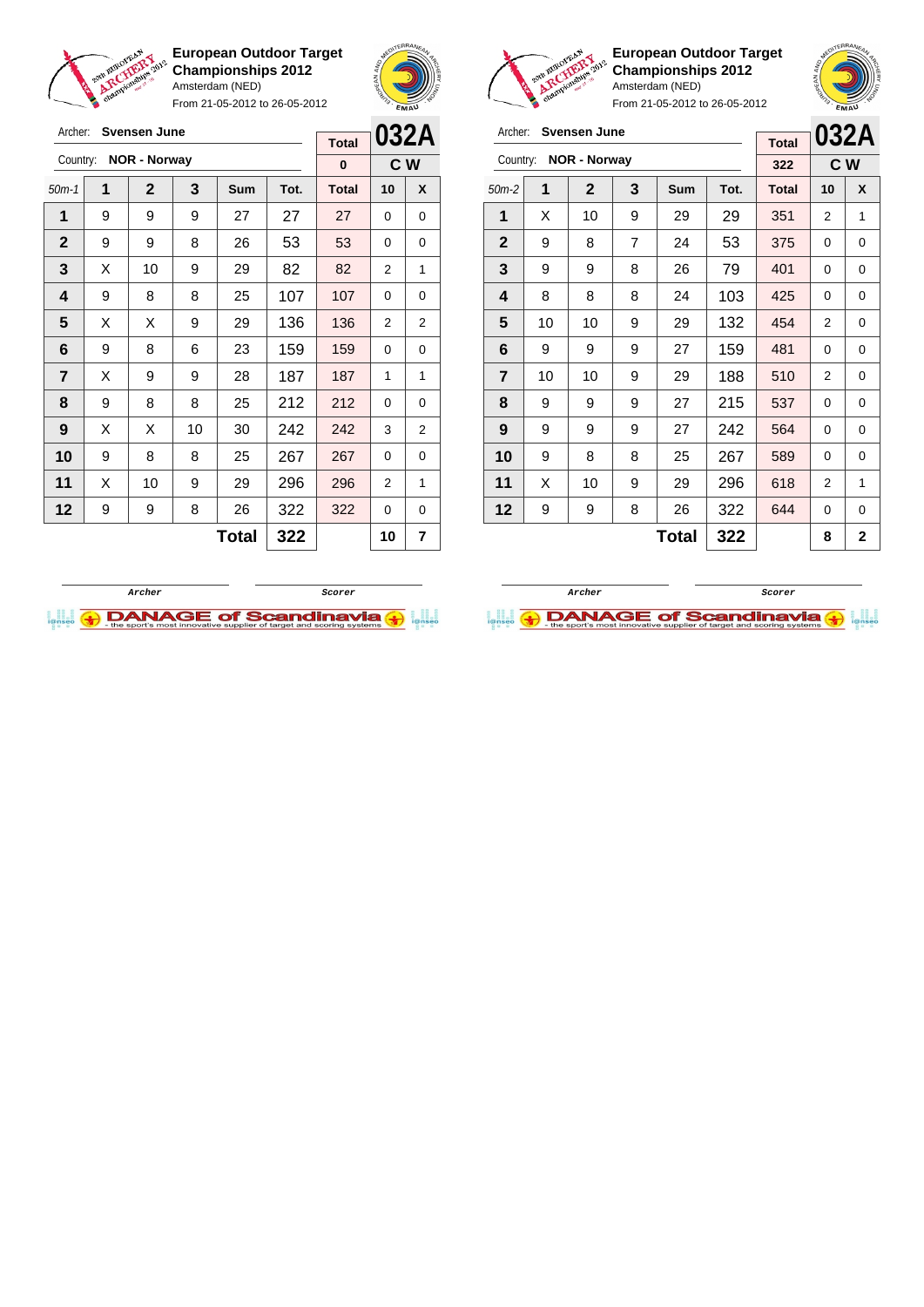

Archer: **Oleksejenko Julia**

**European Outdoor Target Championships 2012** Amsterdam (NED)

From 21-05-2012 to 26-05-2012





**European Outdoor Target Championships 2012** Amsterdam (NED)

| Archer:      |                     | Oleksejenko Julia |                |              |      | <b>Total</b> |                | 032B        |
|--------------|---------------------|-------------------|----------------|--------------|------|--------------|----------------|-------------|
| Country:     | <b>LAT - Latvia</b> | 327               | C <sub>W</sub> |              |      |              |                |             |
| $50m-2$      | 1                   | $\mathbf{2}$      | 3              | Sum          | Tot. | <b>Total</b> | 10             | X           |
| 1            | X                   | 10                | 10             | 30           | 30   | 357          | 3              | 1           |
| $\mathbf{2}$ | 10                  | 9                 | 9              | 28           | 58   | 385          | 1              | 0           |
| 3            | 10                  | 10                | 9              | 29           | 87   | 414          | 2              | 0           |
| 4            | 9                   | 8                 | 8              | 25           | 112  | 439          | 0              | 0           |
| 5            | 10                  | 10                | 9              | 29           | 141  | 468          | 2              | 0           |
| 6            | 9                   | 8                 | 7              | 24           | 165  | 492          | 0              | 0           |
| 7            | 9                   | 9                 | 9              | 27           | 192  | 519          | 0              | 0           |
| 8            | 9                   | 8                 | $\overline{7}$ | 24           | 216  | 543          | 0              | 0           |
| 9            | 10                  | 10                | 9              | 29           | 245  | 572          | $\overline{2}$ | 0           |
| 10           | 8                   | 8                 | 8              | 24           | 269  | 596          | 0              | 0           |
| 11           | X                   | 10                | 10             | 30           | 299  | 626          | 3              | 1           |
| 12           | 10                  | 9                 | 9              | 28           | 327  | 654          | 1              | 0           |
|              |                     |                   |                | <b>Total</b> | 327  |              | 14             | $\mathbf 2$ |





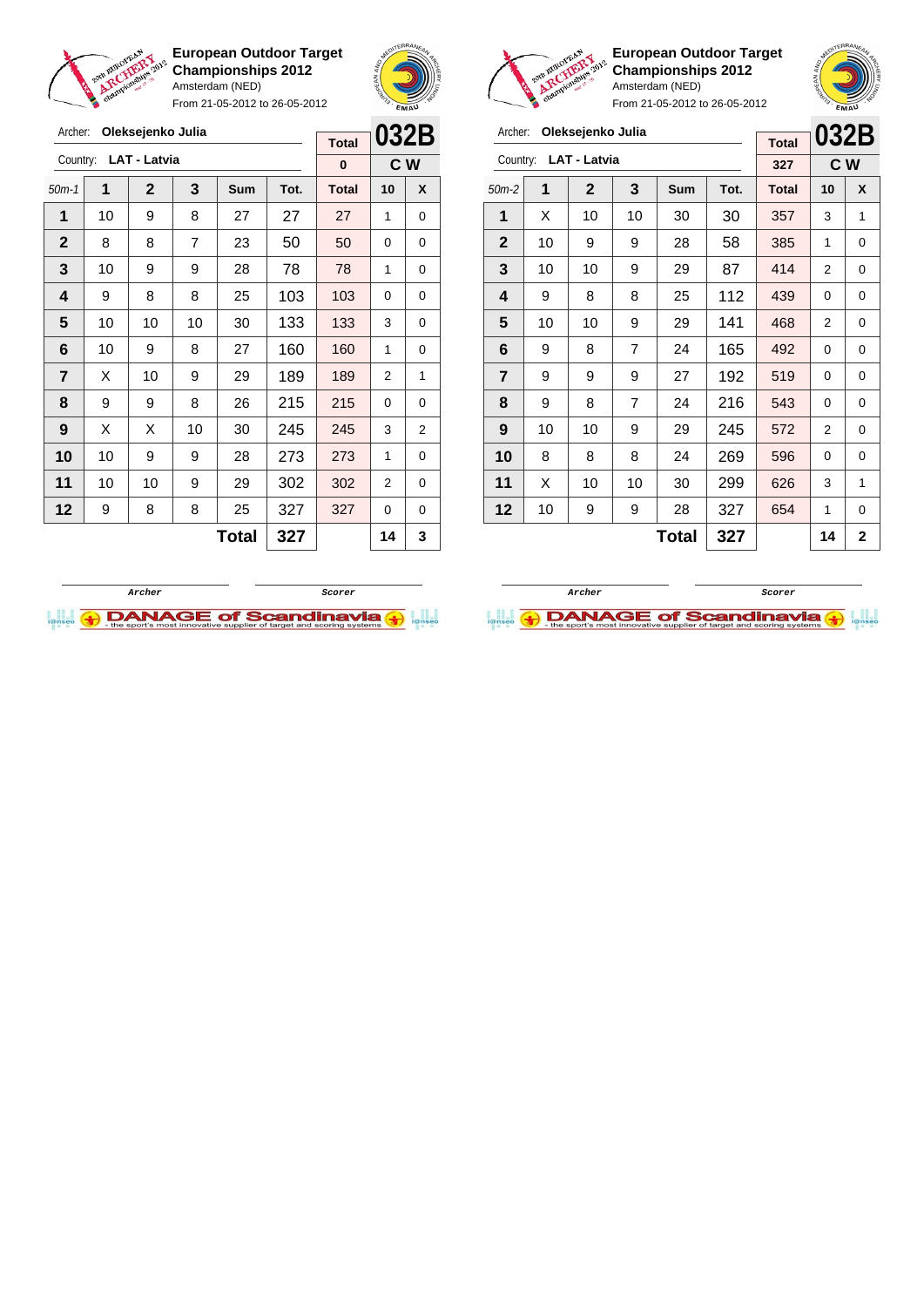

Archer: **Soemod Camilla** Country: **DEN - Denmark**

**European Outdoor Target Championships 2012** Amsterdam (NED)

From 21-05-2012 to 26-05-2012



**C W**

**Total 0**



**European Outdoor Target Championships 2012** Amsterdam (NED)

| Archer:        |     | <b>Soemod Camilla</b> |    |              |      | <b>Total</b> | <b>032C</b> |                |
|----------------|-----|-----------------------|----|--------------|------|--------------|-------------|----------------|
| Country:       | 339 | C W                   |    |              |      |              |             |                |
| $50m-2$        | 1   | $\mathbf 2$           | 3  | Sum          | Tot. | <b>Total</b> | 10          | X              |
| 1              | 10  | 10                    | 10 | 30           | 30   | 369          | 3           | 0              |
| $\mathbf{2}$   | 10  | 9                     | 8  | 27           | 57   | 396          | 1           | 0              |
| 3              | 10  | 10                    | 9  | 29           | 86   | 425          | 2           | 0              |
| 4              | 9   | 9                     | 8  | 26           | 112  | 451          | 0           | 0              |
| 5              | X   | 10                    | 9  | 29           | 141  | 480          | 2           | 1              |
| 6              | 9   | 9                     | 9  | 27           | 168  | 507          | 0           | 0              |
| $\overline{7}$ | X   | 10                    | 9  | 29           | 197  | 536          | 2           | 1              |
| 8              | 9   | 9                     | 9  | 27           | 224  | 563          | 0           | 0              |
| 9              | X   | 10                    | 10 | 30           | 254  | 593          | 3           | 1              |
| 10             | 9   | 9                     | 9  | 27           | 281  | 620          | 0           | 0              |
| 11             | X   | X                     | 10 | 30           | 311  | 650          | 3           | $\overline{2}$ |
| 12             | 10  | 9                     | 8  | 27           | 338  | 677          | 1           | 0              |
|                |     |                       |    | <b>Total</b> | 338  |              | 17          | 5              |





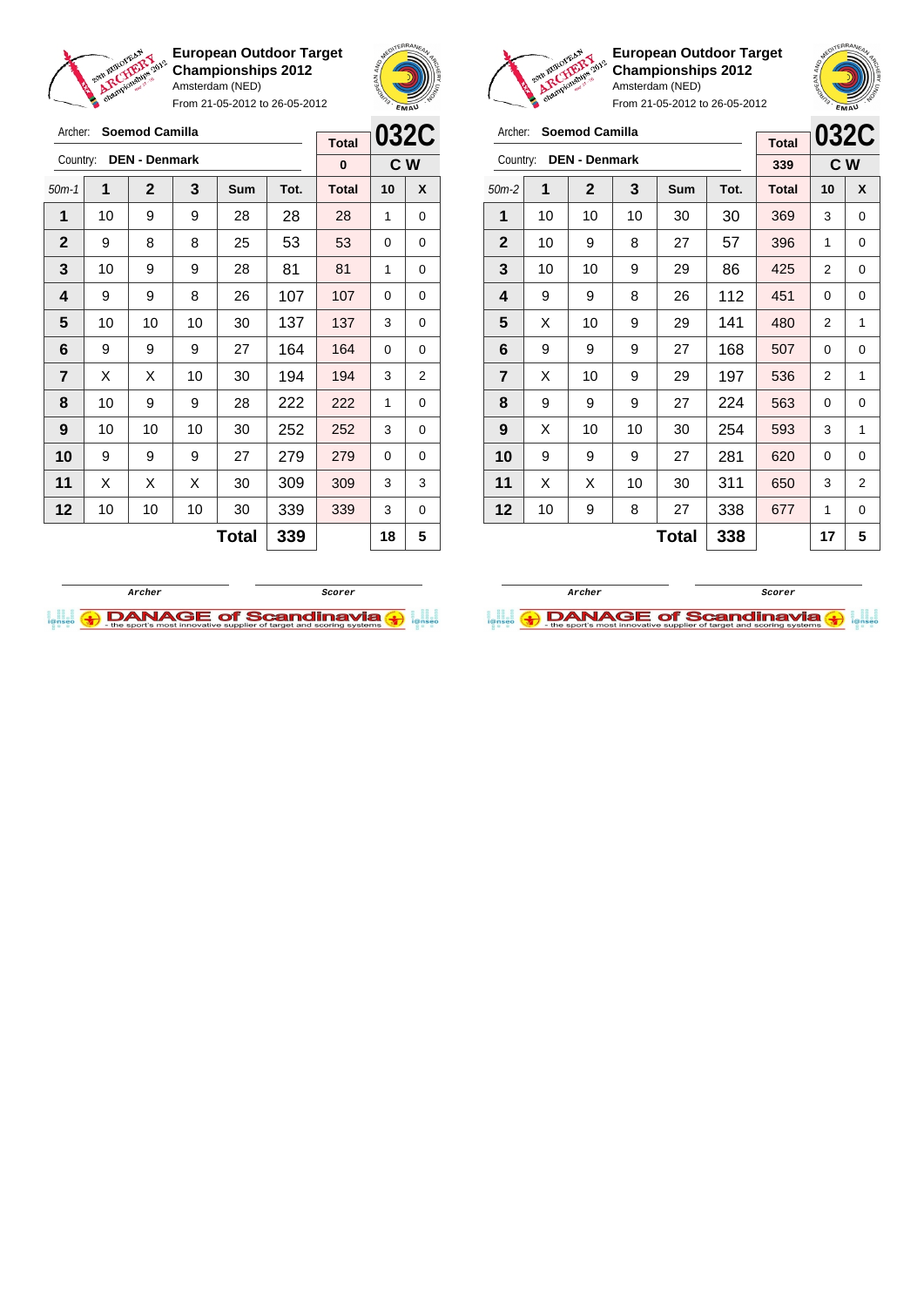

From 21-05-2012 to 26-05-2012



**European Outdoor Target Championships 2012** Amsterdam (NED)

| Archer:        | Babinina Jelena | <b>Total</b>   |                | 033A         |      |              |    |   |
|----------------|-----------------|----------------|----------------|--------------|------|--------------|----|---|
| Country:       | LTU - Lithuania | 330            | C <sub>W</sub> |              |      |              |    |   |
| $50m-2$        | 1               | $\mathbf 2$    | 3              | Sum          | Tot. | <b>Total</b> | 10 | X |
| 1              | X               | 9              | 9              | 28           | 28   | 358          | 1  | 1 |
| $\overline{2}$ | 9               | 9              | 9              | 27           | 55   | 385          | 0  | 0 |
| 3              | 10              | 10             | 10             | 30           | 85   | 415          | 3  | 0 |
| 4              | 9               | 9              | 9              | 27           | 112  | 442          | 0  | 0 |
| 5              | X               | 9              | 9              | 28           | 140  | 470          | 1  | 1 |
| 6              | 9               | 9              | 8              | 26           | 166  | 496          | 0  | 0 |
| $\overline{7}$ | 10              | 9              | 9              | 28           | 194  | 524          | 1  | 0 |
| 8              | 8               | $\overline{7}$ | 6              | 21           | 215  | 545          | 0  | 0 |
| 9              | 10              | 9              | 9              | 28           | 243  | 573          | 1  | 0 |
| 10             | 9               | 8              | 8              | 25           | 268  | 598          | 0  | 0 |
| 11             | X               | 10             | 10             | 30           | 298  | 628          | 3  | 1 |
| 12             | 10              | 9              | 8              | 27           | 325  | 655          | 1  | 0 |
|                |                 |                |                | <b>Total</b> | 325  |              | 11 | 3 |





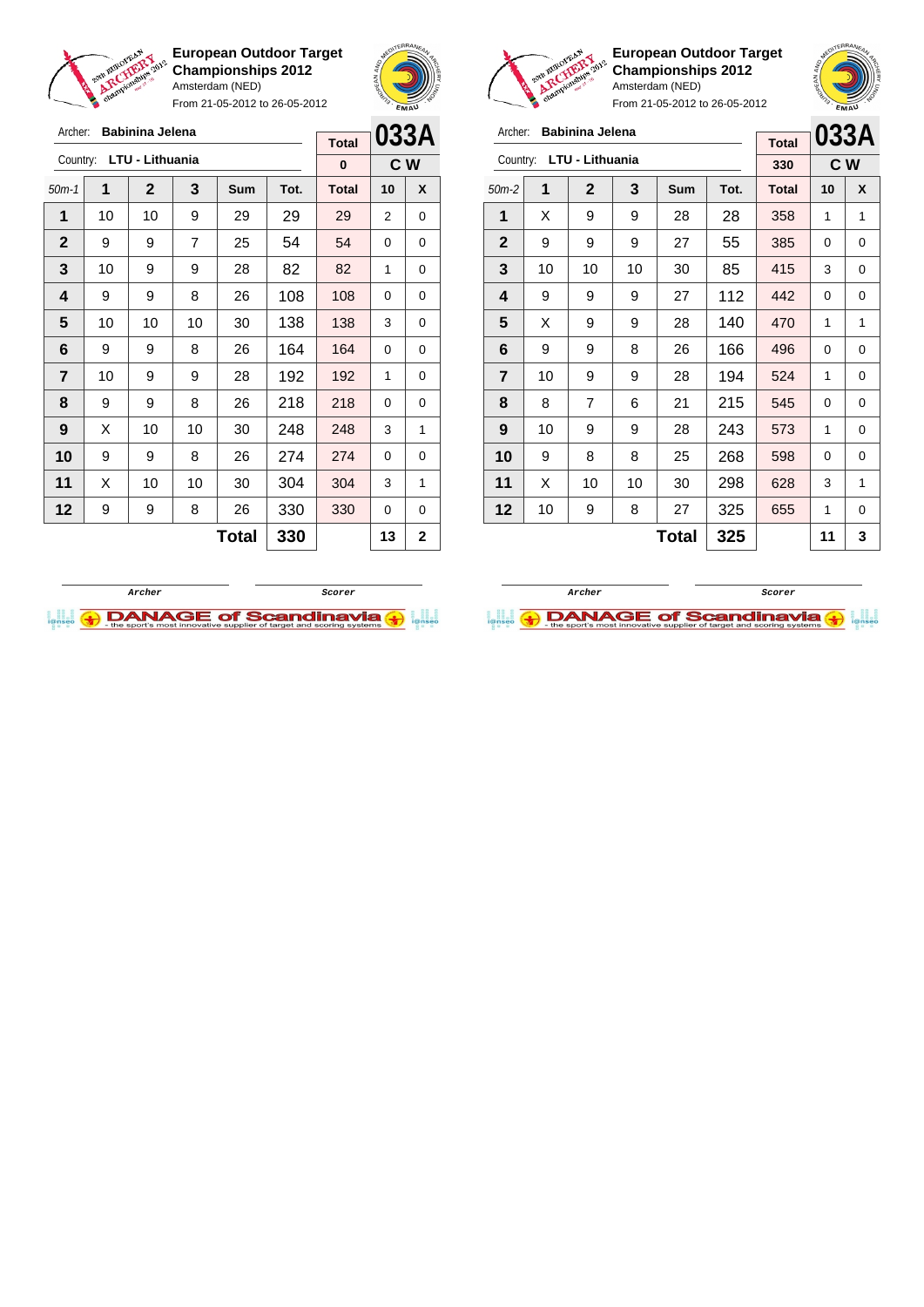

Archer: **Goebel Petra**

**European Outdoor Target Championships 2012** Amsterdam (NED)

From 21-05-2012 to 26-05-2012



**Total**

**European Outdoor Target Championships 2012** Amsterdam (NED)

| Archer:                          |    | <b>Goebel Petra</b> |    |       |      | <b>Total</b> | 033C |   |
|----------------------------------|----|---------------------|----|-------|------|--------------|------|---|
| <b>AUT - Austria</b><br>Country: |    |                     |    |       |      | 336          | C W  |   |
| $50m-2$                          | 1  | $\mathbf 2$         | 3  | Sum   | Tot. | <b>Total</b> | 10   | X |
| 1                                | X  | X                   | X  | 30    | 30   | 366          | 3    | 3 |
| $\overline{2}$                   | 10 | 9                   | 9  | 28    | 58   | 394          | 1    | 0 |
| 3                                | X  | X                   | 9  | 29    | 87   | 423          | 2    | 2 |
| 4                                | 9  | 9                   | 8  | 26    | 113  | 449          | 0    | 0 |
| 5                                | 10 | 10                  | 9  | 29    | 142  | 478          | 2    | 0 |
| 6                                | 9  | 9                   | 8  | 26    | 168  | 504          | 0    | 0 |
| $\overline{\mathbf{r}}$          | X  | 10                  | 10 | 30    | 198  | 534          | 3    | 1 |
| 8                                | 10 | 10                  | 9  | 29    | 227  | 563          | 2    | 0 |
| 9                                | 9  | 9                   | 9  | 27    | 254  | 590          | 0    | 0 |
| 10                               | 9  | 9                   | 8  | 26    | 280  | 616          | 0    | 0 |
| 11                               | 10 | 10                  | 10 | 30    | 310  | 646          | 3    | 0 |
| 12                               | 9  | 9                   | 9  | 27    | 337  | 673          | 0    | 0 |
|                                  |    |                     |    | Total | 337  |              | 16   | 6 |